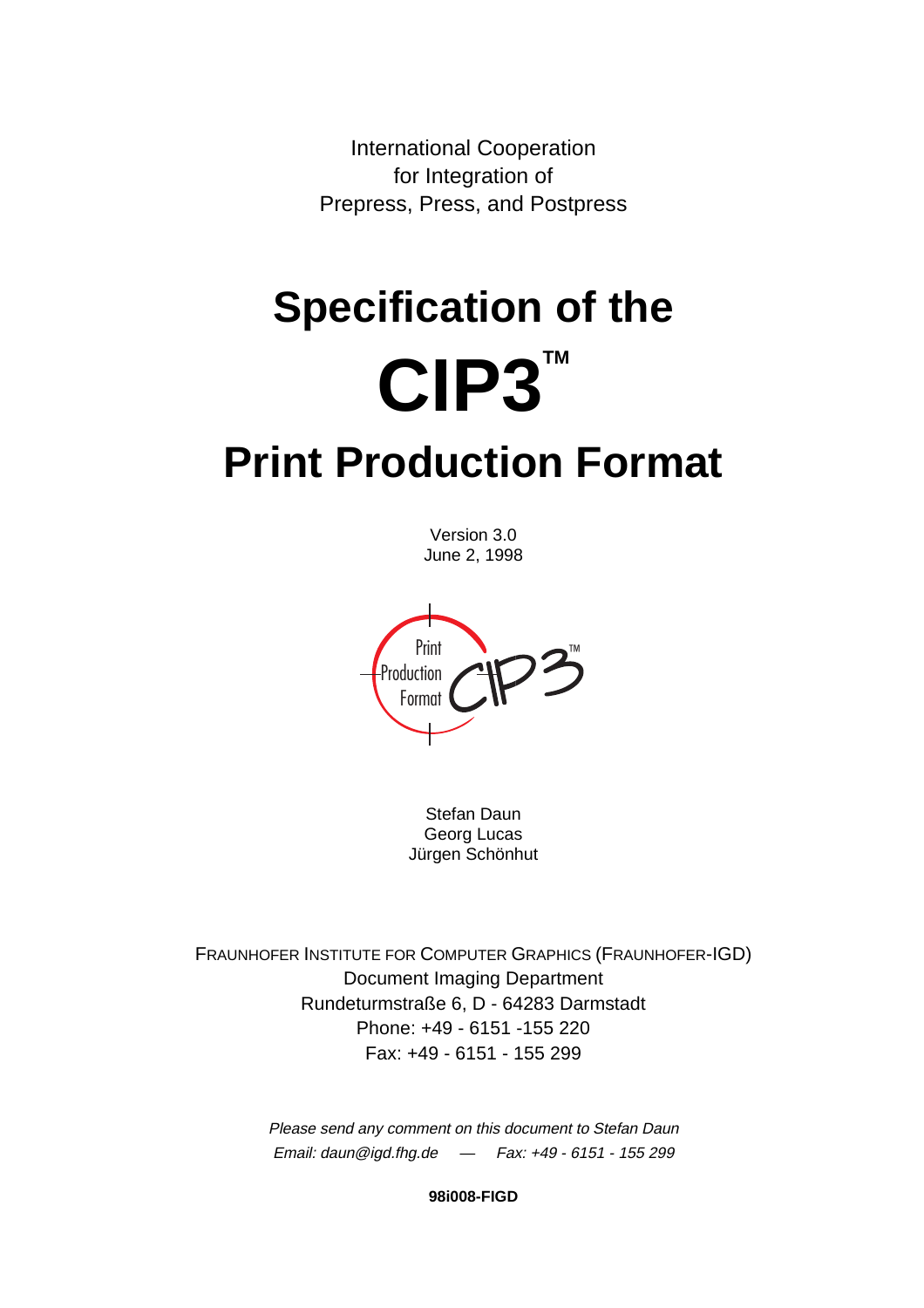The CIP3 Print Production Format was specified by the Fraunhofer Institute for Computer Graphics in close collaboration with a group of currently 34 well-known manufacturers. This group is called "International Cooperation for Integration of Prepress, Press, and Postpress" (abbreviated as CIP3). The following companies are members of this group:

- Adobe
- Agfa
- Baldwin Technology Company
- Barco Graphics
- Creo
- Ekotrading-Inkflow
- Eltromat Polygraph
- Ewert Ahrensburg Electronic
- Fujifilm Electronic Imaging
- Gerber
- Goebel
- Graphics Microsystems
- Hagen Systems
- Harlequin
- Heidelberg
- Koenig & Bauer Albert AG
- Kolbus
- Komori
- MAN Roland
- Mitsubishi Heavy Industries
- Müller Martini
- Nth Degree Software
- Polar-Mohr
- RR Donnelley & Sons Company
- Ryobi
- ScenicSoft
- Scitex
- Screen
- Shinohara Machinery Company
- Toshiba Machine Co., Ltd.
- Ultimate Technographics
- Wohlenberg
- Xerox
- Yamatoya

This document can be obtained from the Fraunhofer Institute for Computer Graphics in Darmstadt in several ways:

1. As Paper Copy

Send a fax order to Stefan Daun (fax: +49 / 6151 / 155 299) to get a paper copy of the document. You will then be charged a token fee of 100,- DM.

2. Via FTP

Connect to FTP server *ftp.igd.fhg.de*, log in as user *anonymous* (using your mail address as your password). Then change to the *outgoing/igd\_a1/cip3* directory (please note the underline char and the digit one in "igd\_a1"), where you can fetch (in binary mode) the document either as a PostScript (cip3.ps) or as a PDF file (cip3.pdf). Fetching the electronic document is free.

3. Via WWW

In the World Wide Web you can find more information about the CIP3 Print Production Format (including the specification document) at the following address:

http://www.cip3.org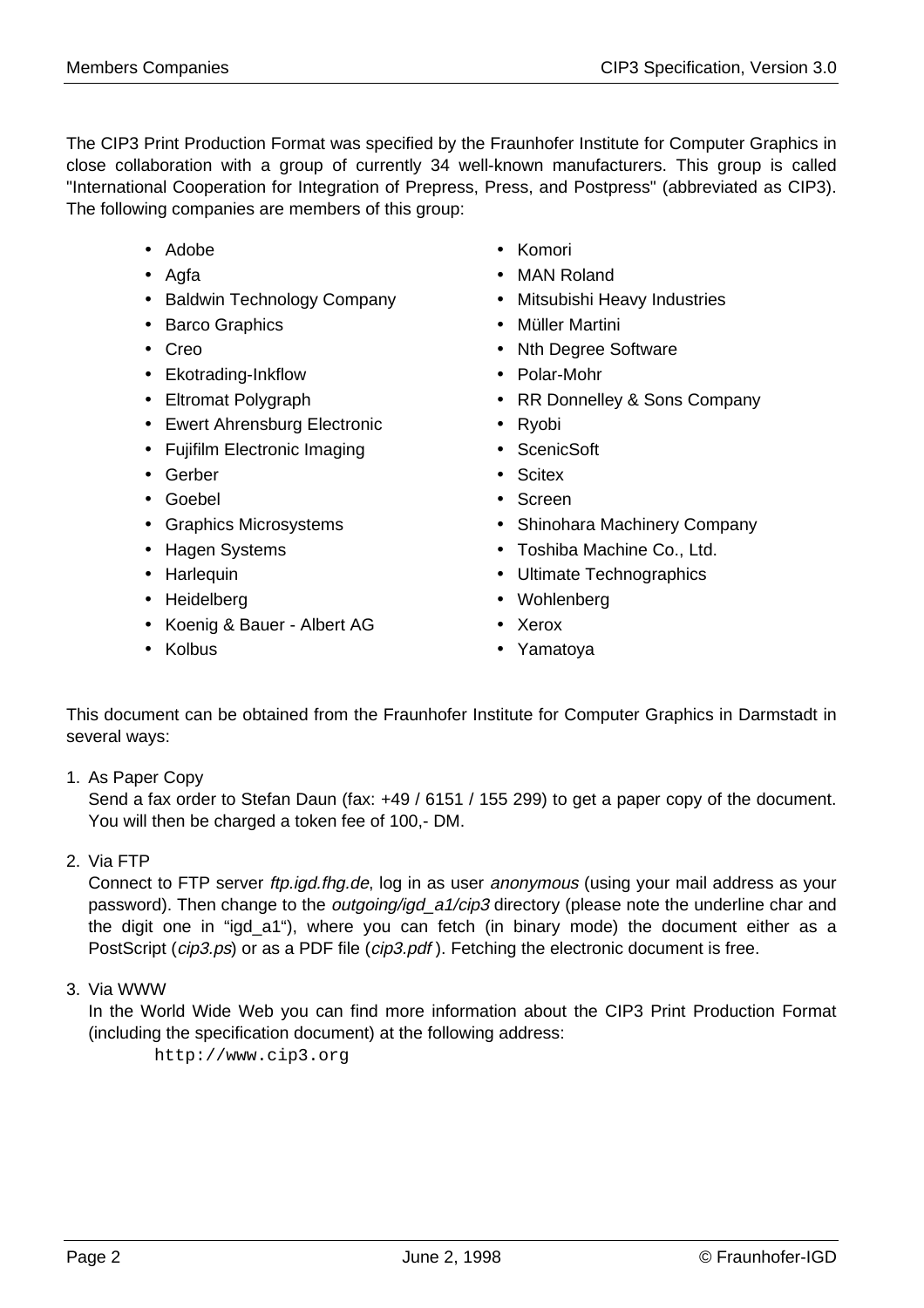# **Content**

| 1. |      |        |                      | 5               |
|----|------|--------|----------------------|-----------------|
| 2. |      |        |                      | $6\phantom{1}6$ |
|    | 2.1. |        |                      | $\overline{7}$  |
|    | 2.2. |        |                      | $\overline{7}$  |
|    | 2.3. |        |                      | 8               |
|    | 2.4. |        |                      | 8               |
|    | 2.5. |        |                      | 9               |
| 3. |      |        |                      | 10              |
|    | 3.1. |        |                      | 10              |
|    |      | 3.1.1. |                      | 10              |
|    |      | 3.1.2. |                      | 11              |
|    |      |        | 3.1.2.1.             | 12              |
|    |      |        | 3.1.2.2.             | 12              |
|    |      |        | 3.1.2.3.<br>3.1.2.4. | 12<br>13        |
|    |      |        | 3.1.2.5.             | 13              |
|    |      |        | 3.1.2.6.             | 14              |
|    |      |        | 3.1.2.7.             | 14              |
|    |      |        | 3.1.2.8.             | 15              |
|    |      | 3.1.3. |                      | 16              |
|    |      | 3.1.4. |                      | 18              |
|    |      | 3.1.5. |                      | 21              |
|    | 3.2. |        |                      | 22              |
|    | 3.3. |        |                      | 24              |
|    |      |        |                      | 25              |
|    |      |        | 3.3.1.1.             | 25              |
|    |      |        | 3.3.1.2.             | 27              |
|    |      |        | 3.3.1.3.             | 30              |
|    |      |        | 3.3.1.4.             | 32              |
|    |      | 3.3.2. |                      | 33              |
|    |      |        | 3.3.2.1.             | 34              |
|    |      |        | 3.3.2.2.             | 36              |
|    |      |        | 3.3.2.3.             | 38              |
|    |      |        | 3.3.2.4.             | 41              |
|    |      |        | 3.3.2.5.             | 44<br>47        |
|    |      |        | 3.3.2.6.<br>3.3.2.7. | 49              |
|    |      |        |                      |                 |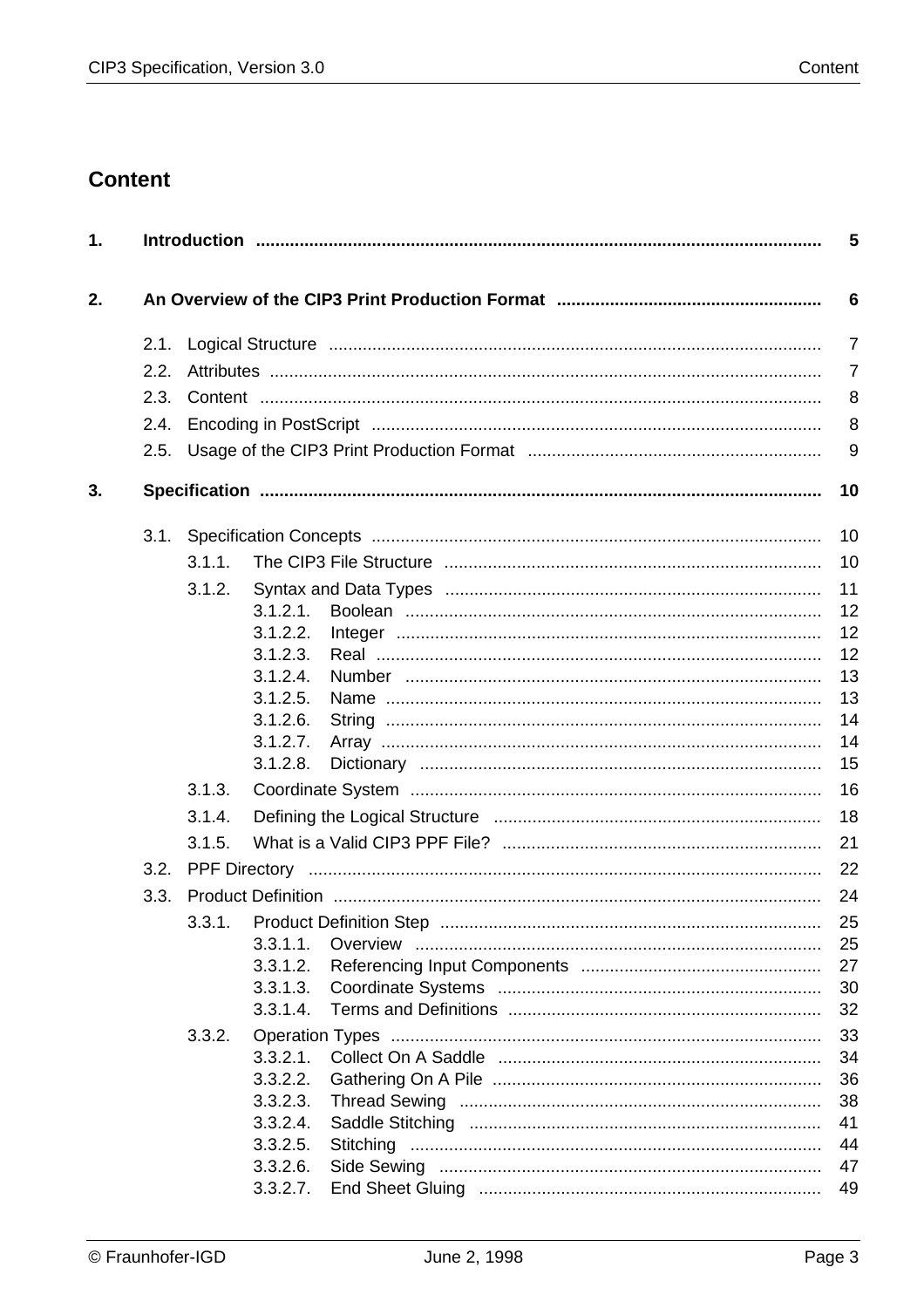|      |        | 3.3.2.8. | 52   |
|------|--------|----------|------|
|      |        | 3.3.2.9. | 60   |
|      |        |          |      |
|      |        |          |      |
| 3.4. |        |          |      |
| 3.5. |        |          | - 72 |
|      | 3.5.1. |          |      |
|      | 3.5.2. |          |      |
|      | 3.5.3. |          |      |
|      | 3.5.4. |          |      |
|      | 3.5.5. |          |      |
| 3.6. |        |          |      |
| 3.7. |        |          |      |
| 3.8. |        |          |      |
| 3.9. |        |          |      |
|      |        |          |      |
|      |        |          |      |
|      |        |          |      |
|      |        |          |      |
|      |        |          |      |
|      |        |          |      |
|      | A.1    |          |      |
|      | A.2    |          |      |
|      | A.3    |          |      |
|      |        |          |      |
|      |        |          |      |
|      |        |          |      |
|      |        |          |      |
|      |        |          |      |
|      |        |          |      |
|      |        |          |      |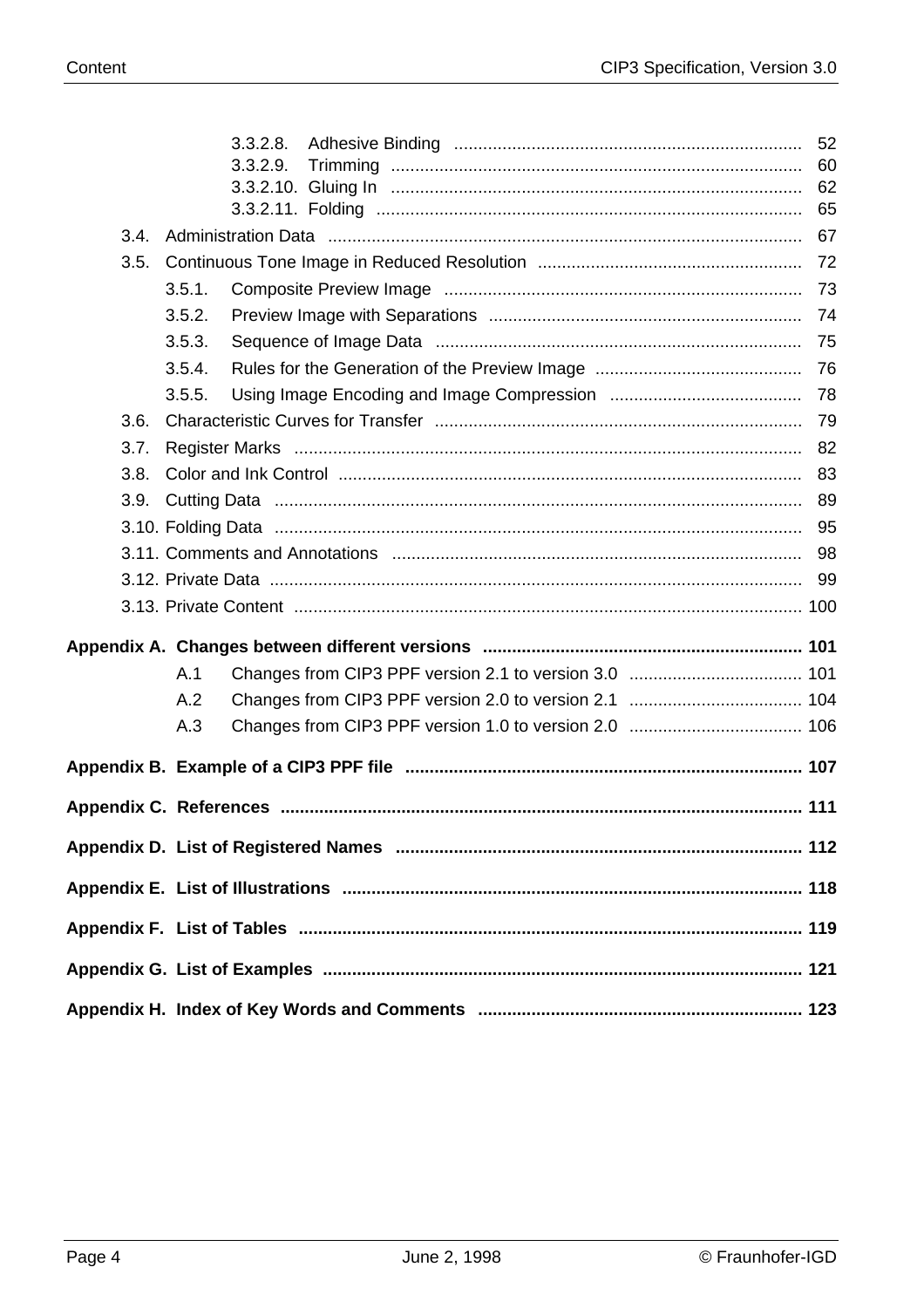# **1. Introduction**

The starting point for the development of the CIP3 Print Production Format (CIP3) was the desire to link printing and the post-printing processes closer to the prepress phase. The various data which is generated in prepress should be compiled to enable a uniform administration and further processing. In this way a repeated, time-consuming data acquisition in the subsequent processing steps should be avoided, because this data had already been available in the prepress phase.

In the first two parts of the study various alternatives for the Print Production Format were investigated. Above all existing standards or rather the de-facto standards were taken into account. It turned out that the formats PostScript and TIFF, which play an important part in the connected sectors, are best suited for a realization of the CIP3. Finally PostScript was chosen as the basic format for the CIP3 format, due to the fact that it is more flexible and can be extended more easily.

In the present report this favorable solution on the basis of PostScript will be presented and the Print Production Format will be specified. With this the format is disclosed and can build the interface to other systems.



# **Illustration 1-1: CIP3-Scenario**

This illustration shows the conceptual relationship between the components and should not be seen as a description of an implementation.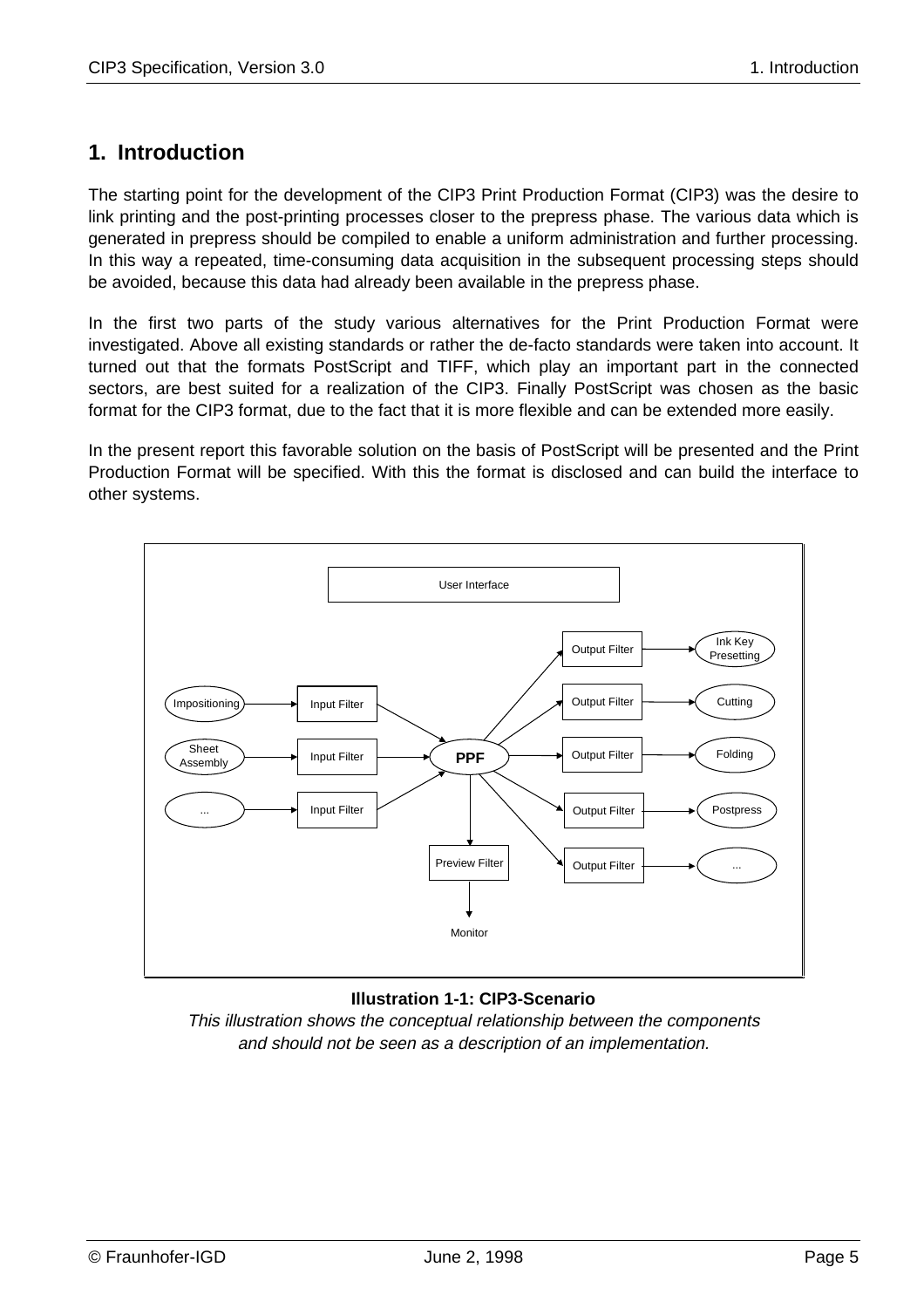# **2. An Overview of the CIP3 Print Production Format**

In the ideal case the CIP3 print production format contains all necessary data for print and for the further processing of a job, except for the data screened in high resolution for the printing.

To allow for easy and flexible access the information of the CIP3 format is stored in a structured way. A PPF Directory provides links to the sheets defined in the file. It can be used to directly access a certain sheet. In addition the PFP Directory is used by the product definition section to specify the components that are required to build a certain product.

The information of one single sheet is stored by using Structures, Attributes, and Content. These elements are described in more detail in the following three chapters.



**Illustration 2-1: Building blocks of a CIP3 file**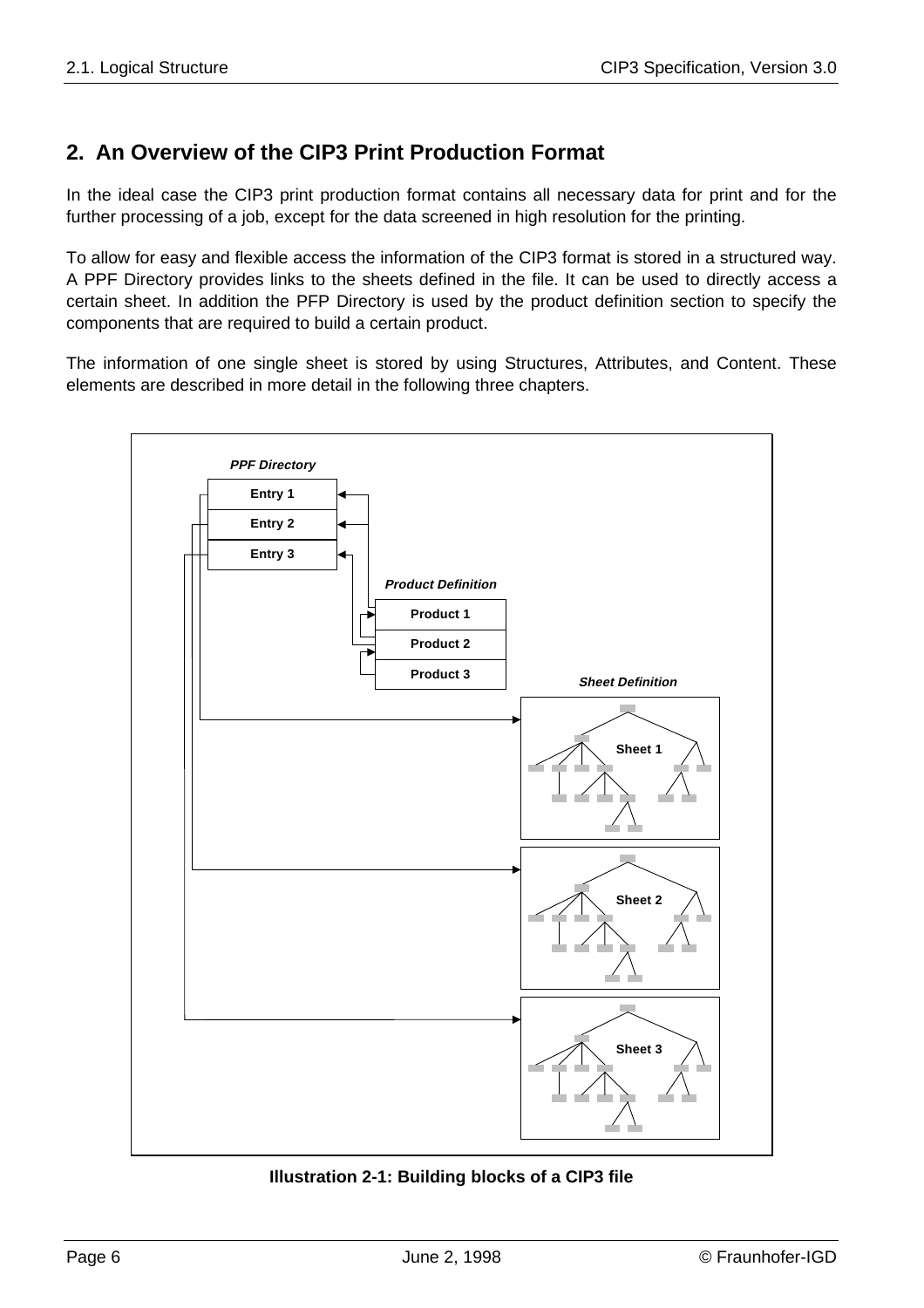# **2.1. Logical Structure**

Instead of storing the description of a sheet in a flat format, it was decided to provide a structured way of storing the information. Although this prevents the format from being read by a simple "grep" program, this method allows for much more flexibility.

The structure of a CIP3 sheet builds a tree-like **"part-of-hierarchy"**, in which each subelement is a part of its parent element. If, for example, in the real world a sheet consists of a front and a back, then the corresponding CIP3 sheet description contains a *Sheet* structure, which in turn contains a Front and a Back structure.



**Illustration 2-1: Example of the hierarchical structure of a sheet within a CIP3 PPF file**

This logical structure is used to establish an **inheritance mechanism**. By this mechanism an element can inherit attributes from its (direct or indirect) parent elements. In every structure element new attributes can be defined or existing attributes can be overwritten.

It is important that only attributes can be inherited. Content portions (like a register mark) cannot be inherited.

Coordinates specified in a structure element are always relative to the origin of this element.

# **2.2. Attributes**

Within the CIP3 format attributes are used to store information that characterizes the job. To define an attribute it is necessary to specify the attribute name and its value. Through the definition the attribute is bound to the structure element in which the definition took place. The attribute value is then valid in the structure element, in which the attribute is defined, and in all (direct or indirect) subelements, unless it is overwritten. Attributes can be optional or necessary.

The following data is stored in attributes: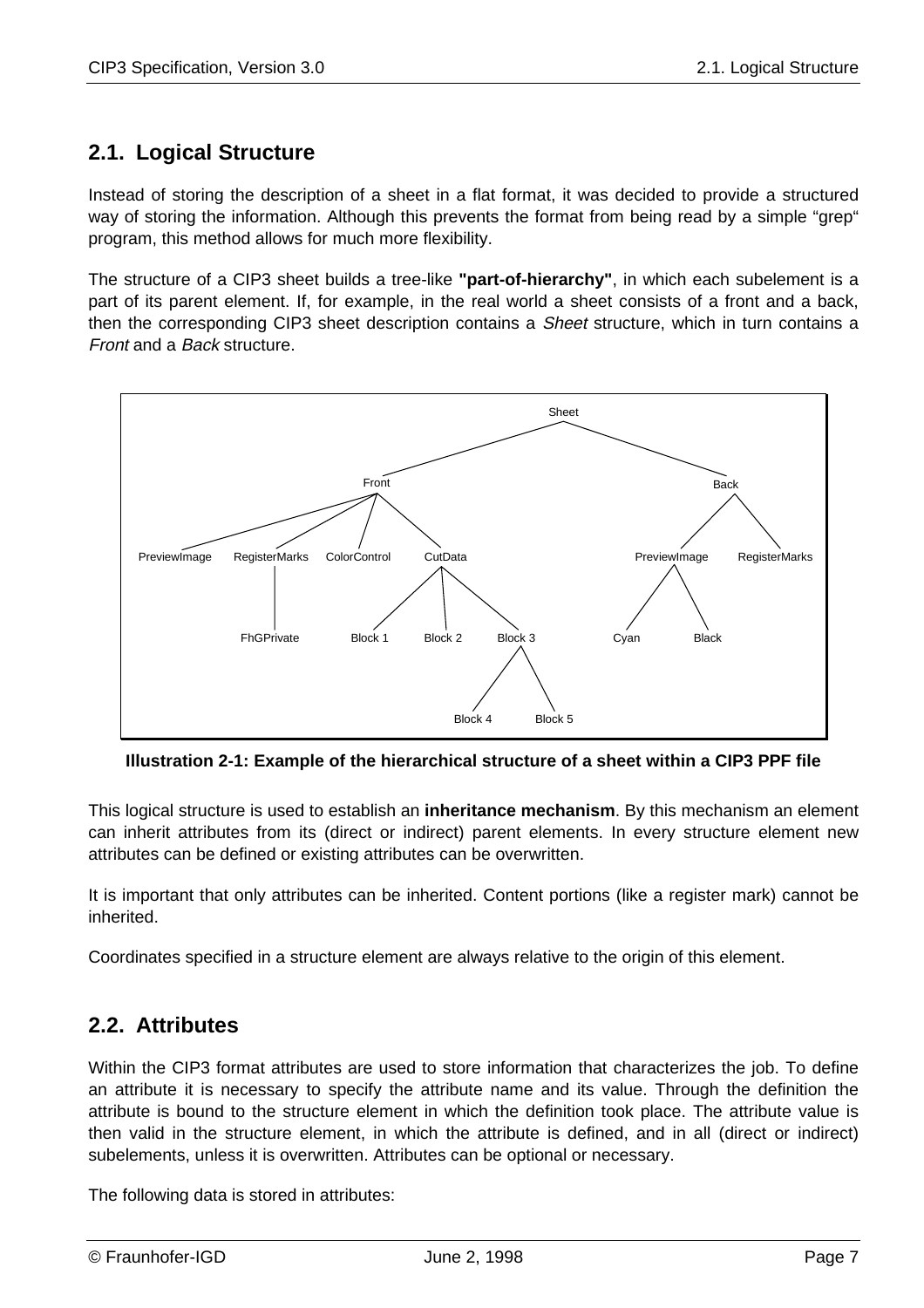# • **Information for administration**

The name of the sheet creator, date and time of the creation, software with which the sheet has been created etc., are included here.

• **Data for calculating the ink consumption**

Here it is possible to store two characteristic curves of the transfer, one for the process of copying the data onto film, and one for copying data onto the printing plate.

## • **Folding data**

Data which describe the position of the sheet and the sequence of the folding procedure. This data can be bound to a cut block.

# **2.3. Content**

For the first realization the following content types are planned:

#### • **Continuous tone image with reduced resolution**

Display of the sheet to be printed with e.g. 1280 \* 1024 pixels and 8 Bit depth per color separation. Above all this picture is used for display. By this means it should be possible to check the completeness of the print job and (at least roughly) the position of the cutting and folding edges etc. Moreover, it is used for calculating the ink consumption. For the first approach we have in mind the storage of the separation in CMYK. For the future the CIP3 format will also support composite color. However, at a later stage the use of CIE-L\*a\*b\* might be possible. Then the continuous tone image could be available in either only one of the two types or even in both types simultaneously.

## • **Register marks**

Data which describes the position and type of register marks.

#### • **Color and ink control fields**

Data for the description of measuring strips with a number of test fields for the quality measurement. Two basic types of measuring fields are supported: color measuring fields and density measuring fields. Control strips can be build up from these two basic fields.

- **Cutting data** Data which describe the cutting blocks.
- **Comments**

Any comments.

# **2.4. Encoding in PostScript**

PostScript is used as the basic format for the CIP3 print production format.

As far as sensible all data which should appear on the paper during a test print is directly coded in PostScript with CIP3.

All **structure elements** of the CIP3 are enclosed by a pair of "**CIP3Begin...**" and "**CIP3End...**". In order to build the "part-of-hierarchy" it is necessary to nest the structure elements. Each structure element is represented by a PostScript dictionary , which stores all attributes defined in the element.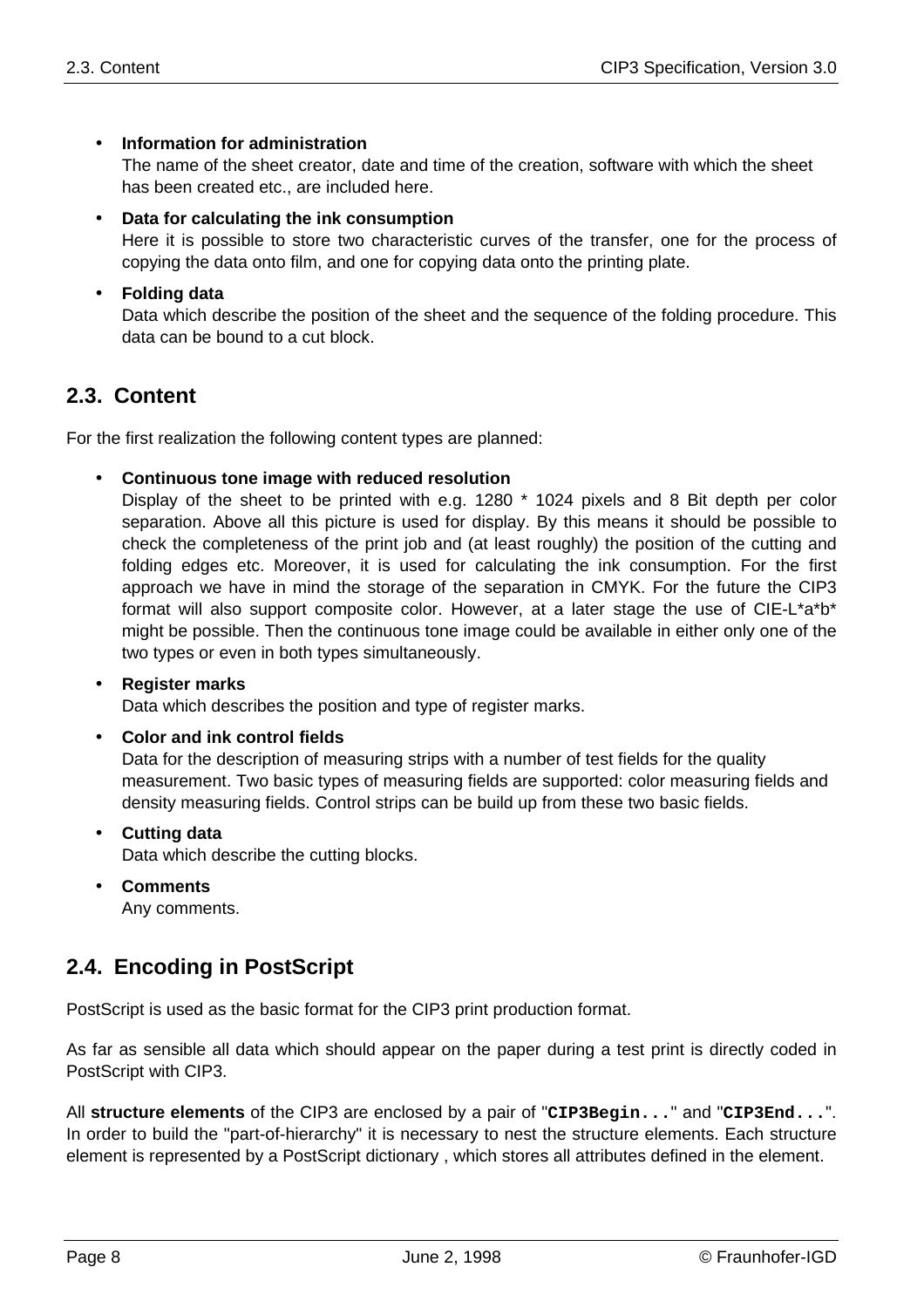CIP3BeginStructure1 <attribute definitions and content of Structure1> CIP3BeginStructure2 <attribute definitions and content of Structure2> CIP3EndStructure2 <more attribute definitions and content of Structure1> CIP3EndStructure1

An **attribute** is defined by use of the PostScript "**def**" operator. Therefore the specification of the name and the value of the attribute is required:

/attribute-name value def

It is important that attributes must occur in a structure before the first content element and before the next "**CIP3Begin...**".

For more information about the encoding in PostScript see chapter 3.1.

# **2.5. Usage of the CIP3 Print Production Format**

The information stored in a CIP3 file can be used in different ways:

- 1. It can be parsed by a PostScript interpreter to extract specific information. This is the main purpose of the CIP3 print production format. For example, the following information can be extracted from a CIP3 PPF file:
	- The image data and the transfer curves can be used to calculate the ink consumption and profile and to preset the printing press.
	- The cutting data can be used to automatically generate programs for a cutting device.
	- The folding data can be used to automatically generate programs to control or preset a folding device.
	- The product definition data can be used to automatically set up postprocessing equipment, like gathering or binding machines.
- 2. It can be printed on a normal PostScript printer. This requires an appropriate PostScript prolog. Depending on the prolog one or more pages per sheet will be printed, which can be used for documentation purposes or to roughly check the completeness of the print job.
- 3. It can be parsed by a PostScript interpreter to produce a description of the job. This can be a page containing administration data etc.
- 4. It can be edited to modify or store information in the CIP3 PPF file. By using Private Data (see chapter 3.12) and Private Content (see chapter 3.13) it is even possible to store vendor- or customer-specific information inside the CIP3 PPF file.

It is important that a PostScript interpreter is necessary to parse the CIP3 file. This is mainly due to the fact that the information is stored in the CIP3 file in a hierarchically structured way. But, in order to reduce the complexity of the parsing process, some restrictions in using the PostScript language have been included in the CIP3 PPF specification (see chapter 3.1.2).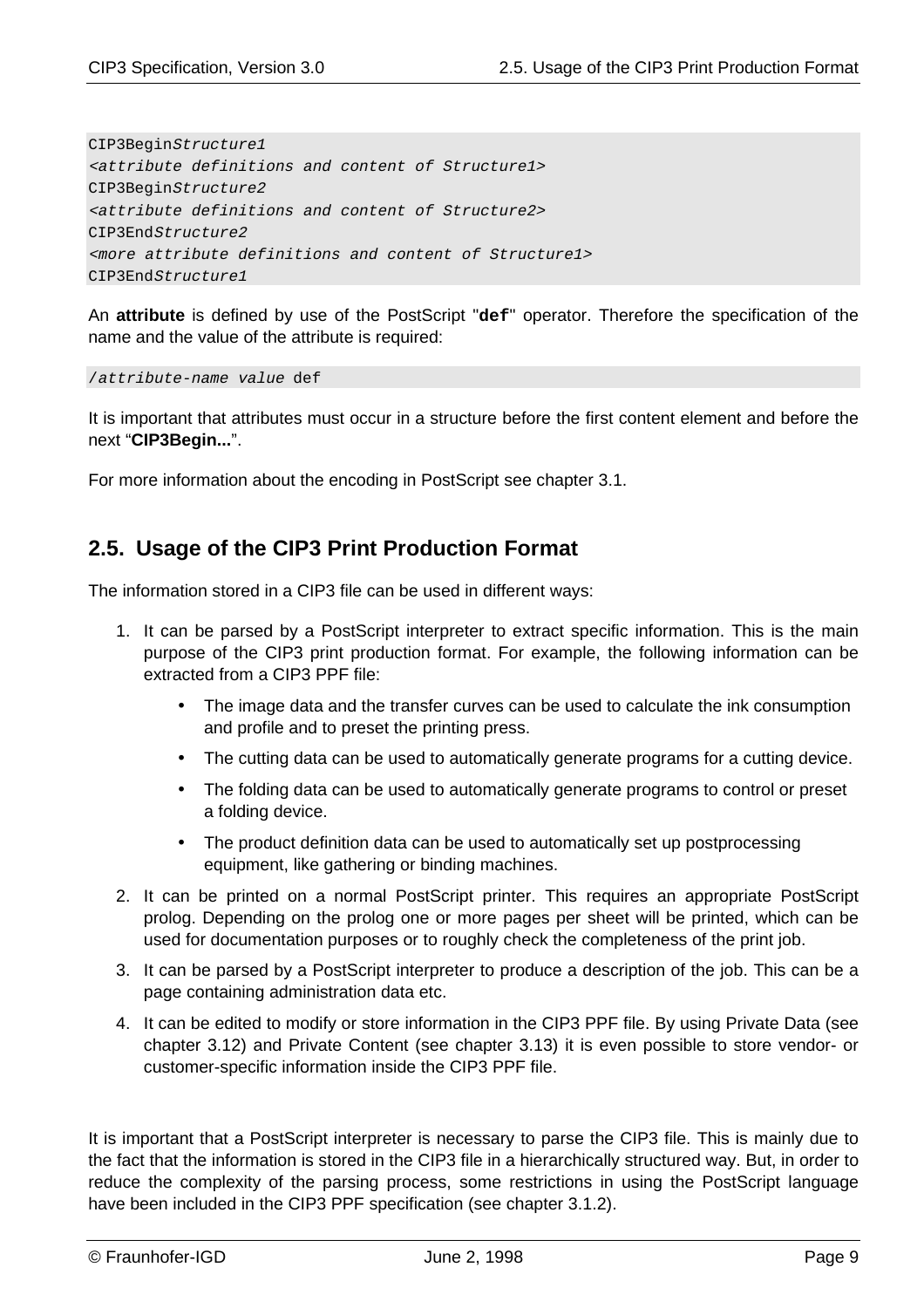# **3. Specification**

In the following the Print Production Format has been specified. The following notation is valid:

| Courier normal:       | Content of a CIP3 file. The text given in this way must appear in the PPF<br>file in the same way. |
|-----------------------|----------------------------------------------------------------------------------------------------|
| Courier italic:       | Text given in this way must be replaced by a corresponding figure,<br>name or similar.             |
| $<$ <i>Courier</i> >: | At this place the information described in angle brackets $(<)$ must be<br>supplied.               |
| $\ldots$ :            | Omission sign.                                                                                     |

# **3.1. Specification Concepts**

# **3.1.1. The CIP3 File Structure**

A CIP3 file is structured in a two line heading, the body (containing structures, attributes and content), and an End-Of-File line. The first two lines serve for a definite detection of a CIP3 file. A third, optional, header line may be included in the beginning of a CIP3 PPF file. It contains four characters with codes greater than 128. By this system utilities and other programs will more likely identify the CIP3 PPF file as binary file.

The line should consist of the following characters:

| Char: $\frac{9}{6}$     |  |    |     |                |
|-------------------------|--|----|-----|----------------|
| decimal: 37 226 227 207 |  |    |     | 1211           |
| hex: $25$ $E2$          |  | E3 | C.F | D <sub>3</sub> |

The three header lines must look like this:

```
%PPS-Adobe-3.0%%CIP3-File Version 3.0
%ÔÒ¤Ë
```
Please note, that the text in the header lines is case sensitive (i.e. upper/lower case is important). At the beginning of the lines in front of the percent characters no other characters (such as blanks or tabulators) may appear.

The last line serves for the control of the complete transmission of a CIP3 file and must always look like this:

```
%%CIP3EndOfFile
```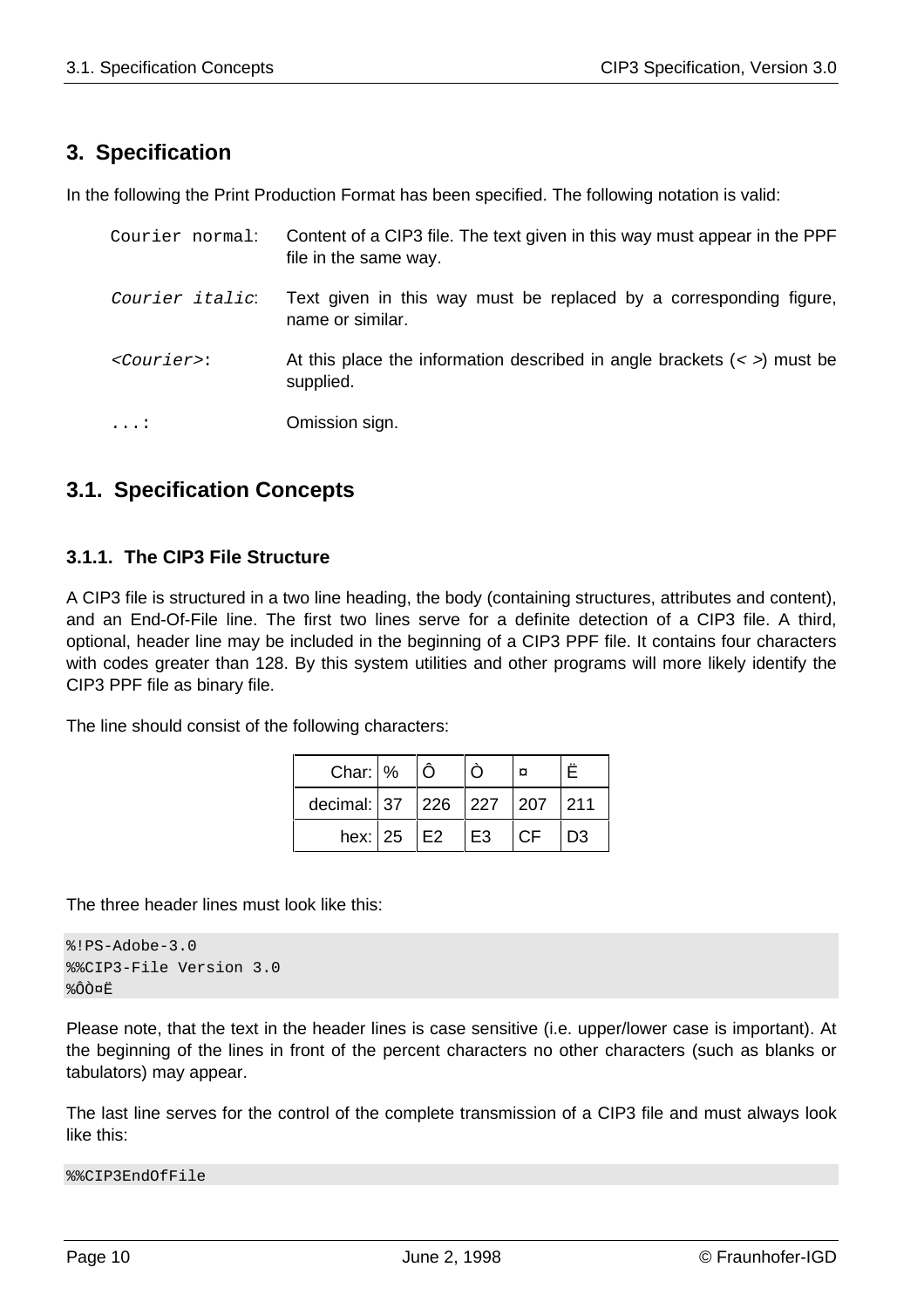

**Illustration 3-1: Syntactical structure of the CIP3 file**

# **3.1.2. Syntax and Data Types**

Since the CIP3 Print Production Format is currently encoded in PostScript, the syntax of the CIP3 format follows the syntax rules of the PostScript language. This is especially true for the coding of numbers, names, character strings etc. . Upper/lower case of names and keywords must be observed.

Any occurrence of the "%" character outside a string introduces a comment. The comment consists of all characters between the "%" and the next newline or form-feed character.

In contrast to "real" PostScript, the following rule is established in order to reduce the complexity of the CIP3 format:

## **A CIP3 file should contain nothing else executable in the CIP3 file body except what is defined in the specification (comments are allowed).**

In particular this means, that it is not allowed to calculate the values of an attribute by means of the PostScript language (e.g. by using operators like mul or add). In addition the implicit version of specifying arrays (using "[" and "]") and dictionaries (using "<<" and ">>") must be used.

The following table lists all PostScript operators that may be used within a CIP3 PPF file. Please note that since version 2.1 of the CIP3 PPF the PostScript operators "begin", "end", and "dict" are no longer supported.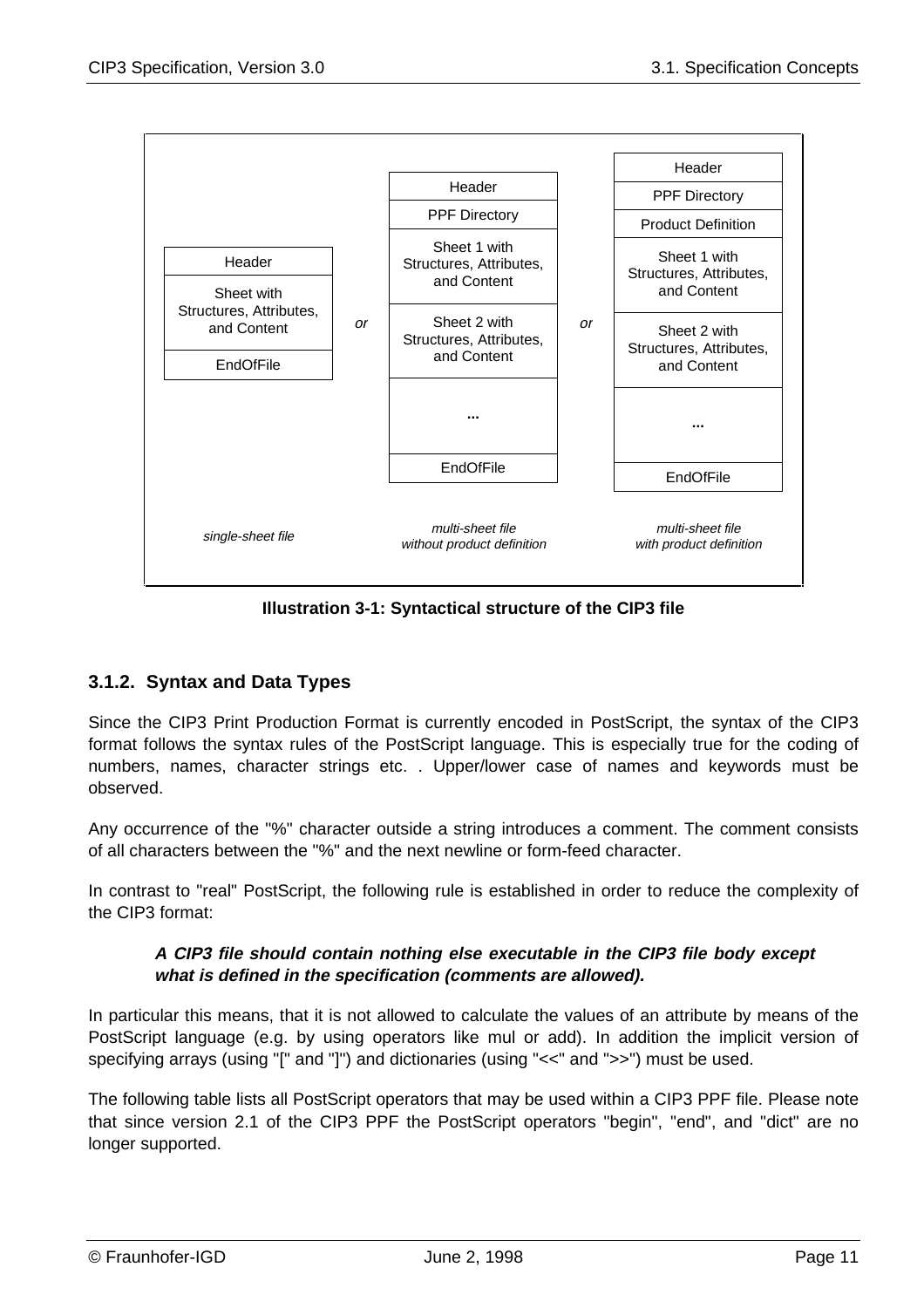| <b>PS Operator</b> | <b>Meaning</b>            |  |
|--------------------|---------------------------|--|
|                    | begin array               |  |
|                    | end array                 |  |
| <<                 | begin dictionary          |  |
| >                  | end dictionary            |  |
|                    | associate name with value |  |



The following chapters show the PostScript data types (see chapters 3.2 and 3.3 of the PostScript Language Reference Manual [PostScript]) which may be used within CIP3.

## **3.1.2.1. Boolean**

A boolean value can be "true" or "false".

## **Example 3-1: Boolean Values**

true false

## **3.1.2.2. Integer**

An integer object represents mathematical integers within an implementation dependent interval centered at zero. A typical range is -2 $31$  to  $231$ -1. An integer consists of an optional sign followed by one or more decimal digits.

## **Example 3-2: Integer Values**

| $\mathbf 0$ |
|-------------|
|             |
| $+345$      |
| 1344        |

# **3.1.2.3. Real**

A real object represents a mathematical real number within a much larger interval but with limited precision. A real consists of an optional sign followed by one or more decimal digits with an embedded period (decimal point), a trailing exponent, or both. The exponent, if present, consist of "E" or "e" followed by an optional sign and one or more decimal digits.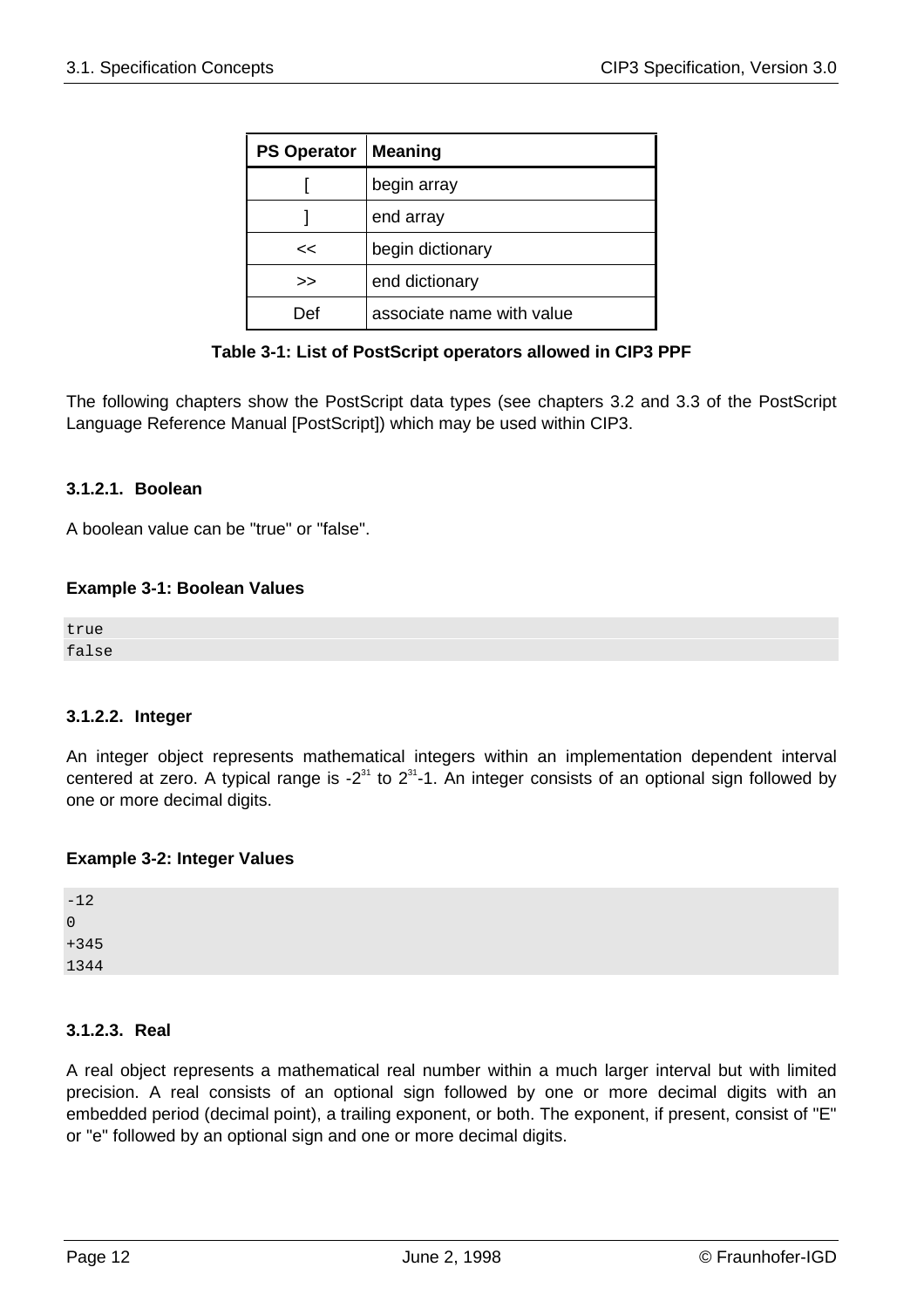# **Example 3-3: Real Values**

 $-345$ -3.62 -.01 0.0  $4E-2$ 34.5 155.6e17

# **3.1.2.4. Number**

There are two types of numbers provided: integer and real. Throughout this document, number means an object whose type is either integer or real.

# **Example 3-4: Number Values**

-345.  $-3$ 3.0  $4E-2$ 

## **3.1.2.5. Name**

A name object can consist of any character except delimiters ("(", ")", "<", ">", "[", "]", "{", "}", "/", "%") and white space (null, tab, line-feed, form-feed, carriage return, space) that cannot be interpreted as a number.

A "/" introduces a literal name. The slash is not part of the name itself, but is a prefix indicating that the following name is literal.

The maximum length of a name is 127 characters.

Within the CIP3 Print Production Format literal names are often used to specify a value from a set of predefined values (like an enumeration type). These predefined values are subject to registration.

## **Example 3-5: Name Objects**

ANTON printing 5b  $a-z$ www.cip3.org /Left /Binary /CutBlock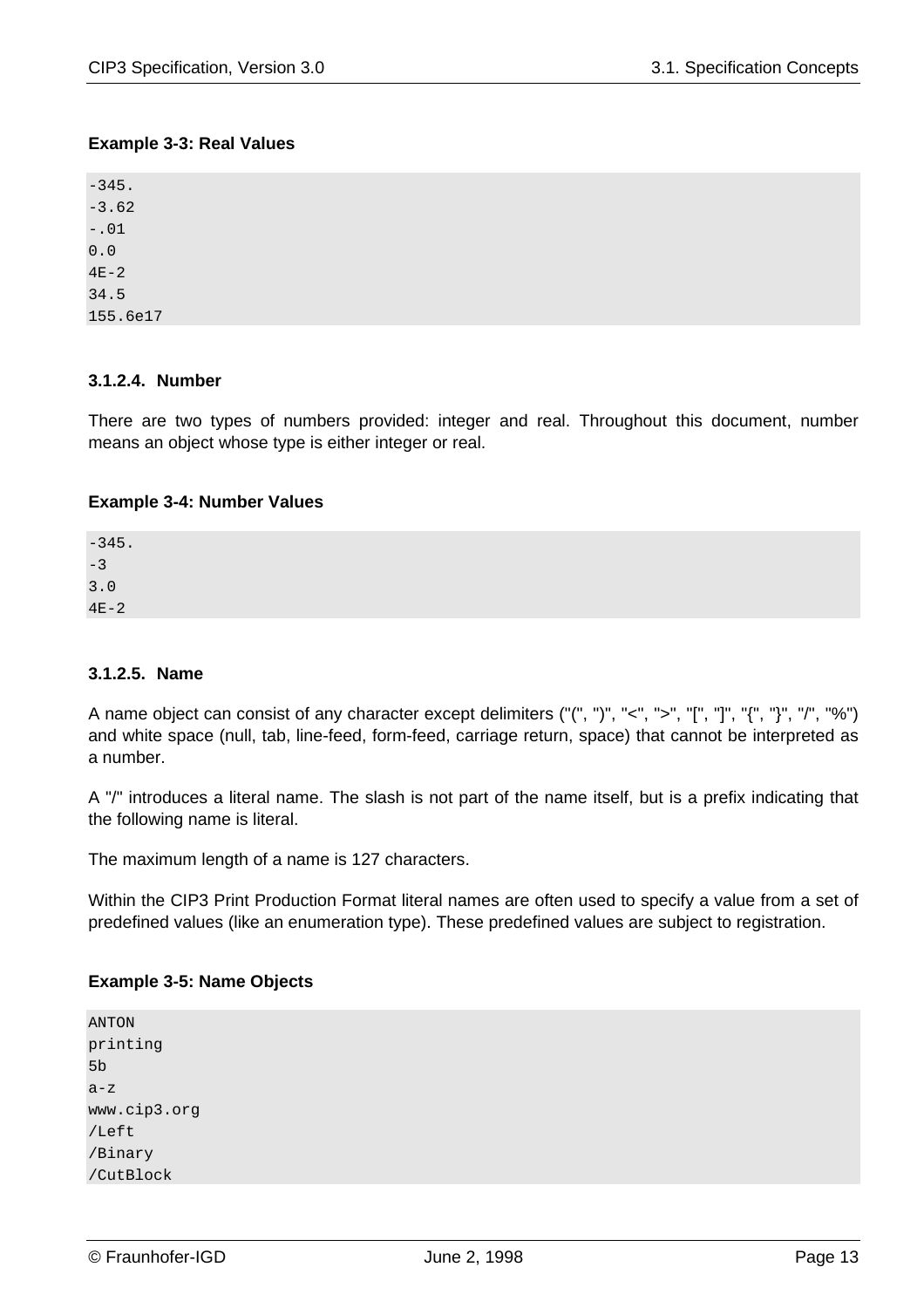# **3.1.2.6. String**

A string consist of up to 65535 characters enclosed in "(" and ")". Any characters may appear in the string other than "(", ")", and "\", which must be treated specially. Balanced pairs of parentheses in the string require no special treatment. Within a string, the backslash character "\" is treated as an escape character:

| ۱n | line-feed or (newline)     |
|----|----------------------------|
| ۱r | carriage return (CR)       |
| \t | horizontal tab             |
| \b | backspace                  |
| ۱f | form-feed                  |
| Л  | backslash                  |
| V  | left parenthesis           |
| /) | right parenthesis          |
|    | character code ddd (octal) |

Any string within the CIP3 PPF may be encoded in Unicode. If it is encoded in Unicode, the first two bytes of the string must be the Unicode Byte Order marker, <FE FF>. The high-order byte of a Unicode character appears first in a string.

A non-Unicode String can be easily converted into a Unicode encoded string. The resulting string must start with the Unicode Byte Order marker. Then each character of the non-Unicode string is coded by two bytes: the first bytes is a null byte, while the second byte contains the original non-Unicode character code.

## **Example 3-6: String Objects**

```
(This is a string)
()
(This is (OK))
(\text{This } \setminus (\text{too} \setminus))(a line\n)
(\376\377\000U\000n\000i\000c\000o\000d\000e)
```
# **3.1.2.7. Array**

An array is enclosed in "[" and "]". Each element of the array may be of a different data type (i.e. one of Boolean, Integer, Real, Name, String, Array, or Dictionary). Arrays may be nested. The maximum number of elements in an array is 65535.

## **Example 3-7: Array Objects**

```
[ 1 2 3 ]
[/Left 23.0 true]
[1] [1][(str) <</a 5>>]
```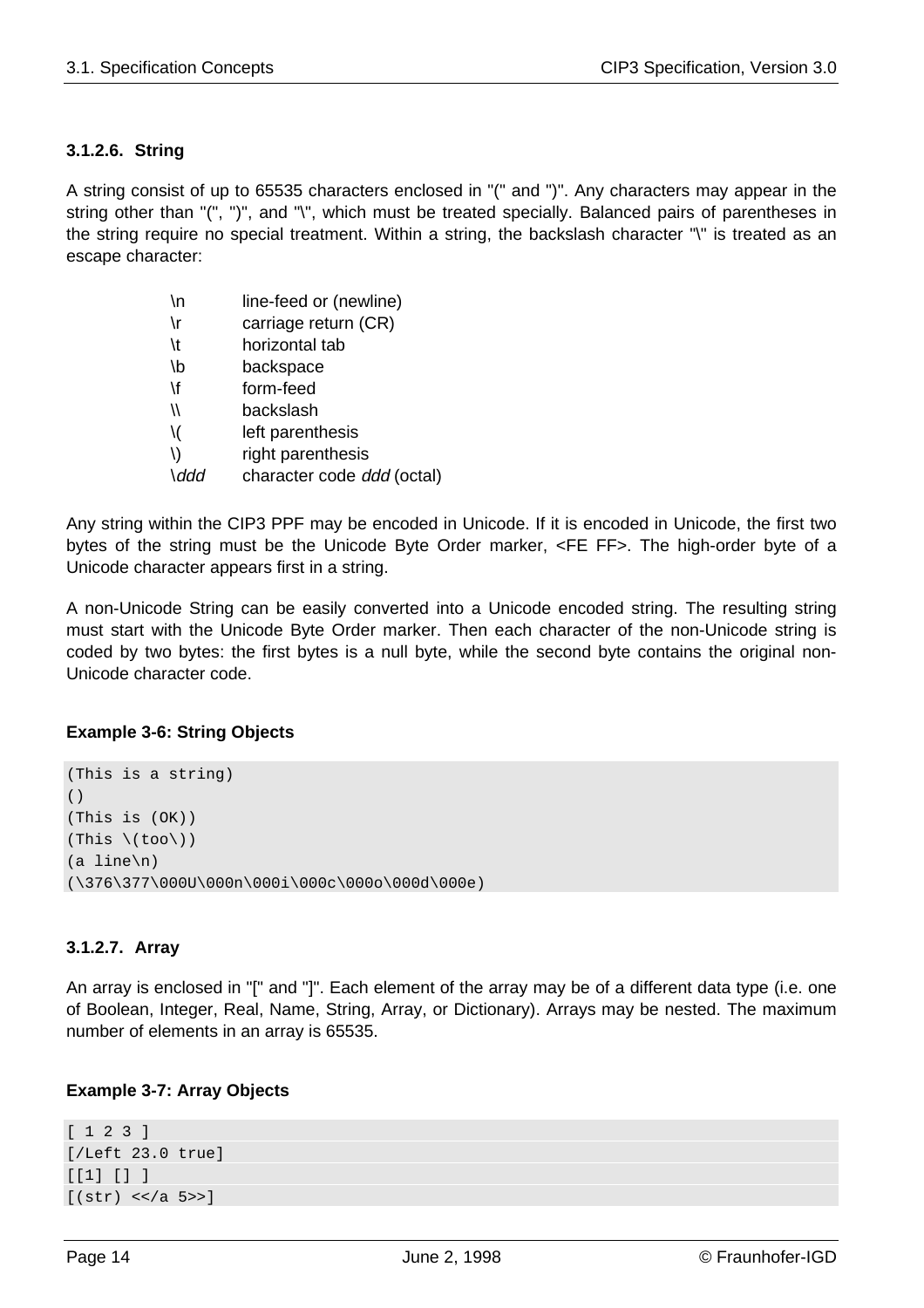# **3.1.2.8. Dictionary**

A dictionary is enclosed in "<<" and ">>" and consists of key-value pairs. Within CIP3 PPF the key must always be a literal name, while the value can be of one of the data types supported by CIP3 PPF (i.e. one of Boolean, Integer, Real, Name, String, Array, or Dictionary). Dictionaries may be nested. The maximum capacity of a dictionary is 65535 key-value pairs.

## **Example 3-8: Dictionary Objects**

 $<<$ /5b 5.6 /Date (16.01.97) /arr [1 (str)]  $<<$  /a 0.2 >> >>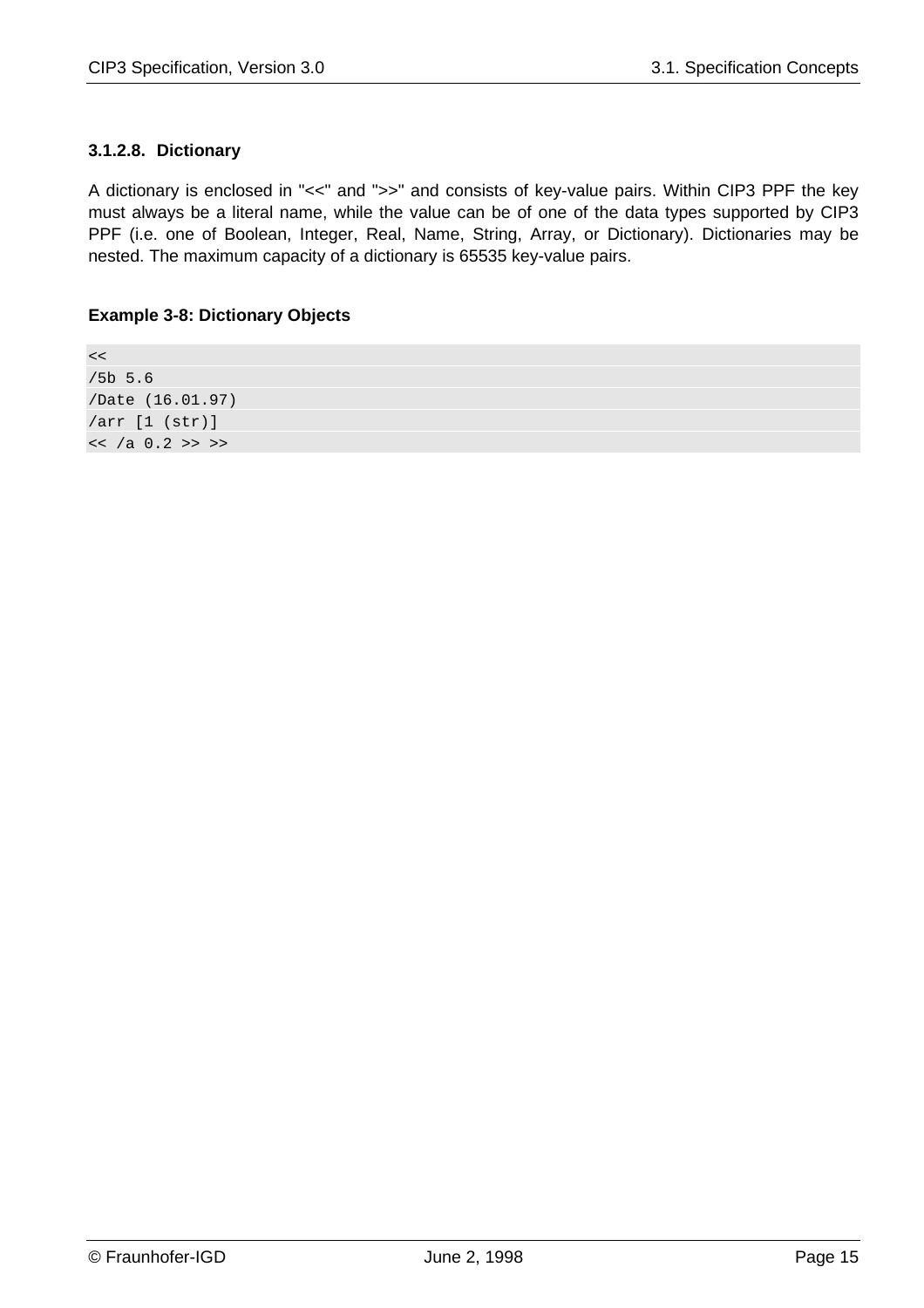# **3.1.3. Coordinate System**

The default coordinate system of PostScript is used as the coordinate system for the CIP3 format. The origin of this system is in the bottom left corner (of the PostScript coordinate system, see below). the unit is 1/72 inches in both directions of axis.

For the different prepress, press, and postpress processes that are encountered during the life cycle of a CIP3 file it is required to map the coordinates of the PostScript coordinate system to other coordinate systems. Therefore transformation matrices can be defined within CIP3, that specify the mapping between two coordinate systems. Furthermore the extent of each coordinate system can be defined.

The default value for an unspecified transformation matrix is the identity transformation. The default value for an unspecified extent is the value inherited from the source coordinate system. Only the specification of the CIP3AdmPSExtent is required.



**Illustration 3-2: Coordinate Systems and Coordinate Mapping**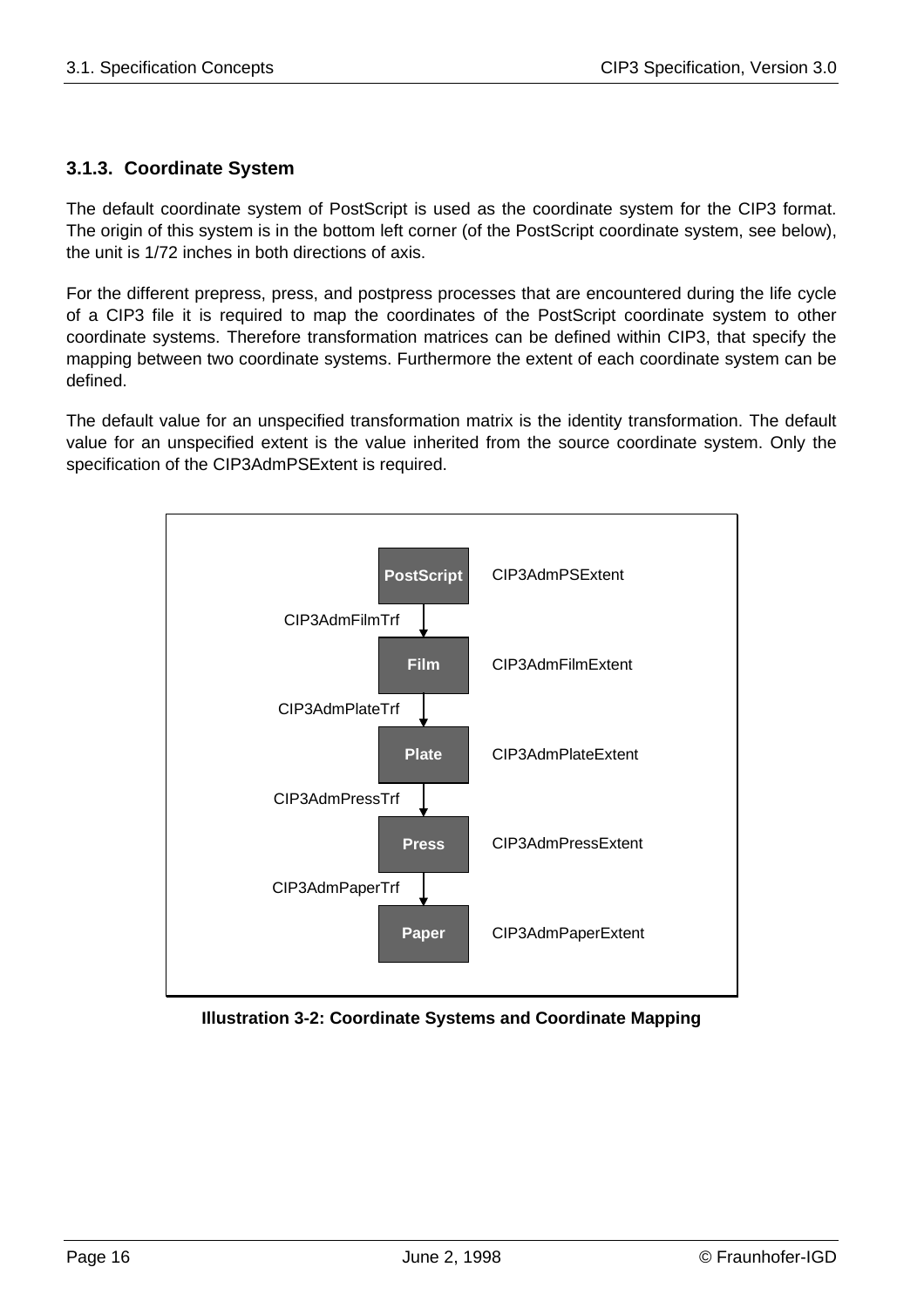In addition to the native PostScript units it is also possible to use predefined measuring units. If a number is stated without unit, then 1/72 inch is the accepted unit. The measurements listed in the following can be used, by stating the number and - separated by a blank - the abbreviation of the measuring unit.

| <b>Measuring unit</b> | <b>Abbreviation</b> | <b>Conversion factor</b> |  |
|-----------------------|---------------------|--------------------------|--|
| Millimeter            | mm                  | 72/25.4                  |  |
| Centimeter            | cm                  | 72/2.54                  |  |
| Inch                  | inch                | 72                       |  |
| Point                 | point               |                          |  |

**Table 3-2: Units in the CIP3 format**

The *point* unit mentioned above is the PostScript point, which is defined as the  $72<sup>nd</sup>$  part of an inch.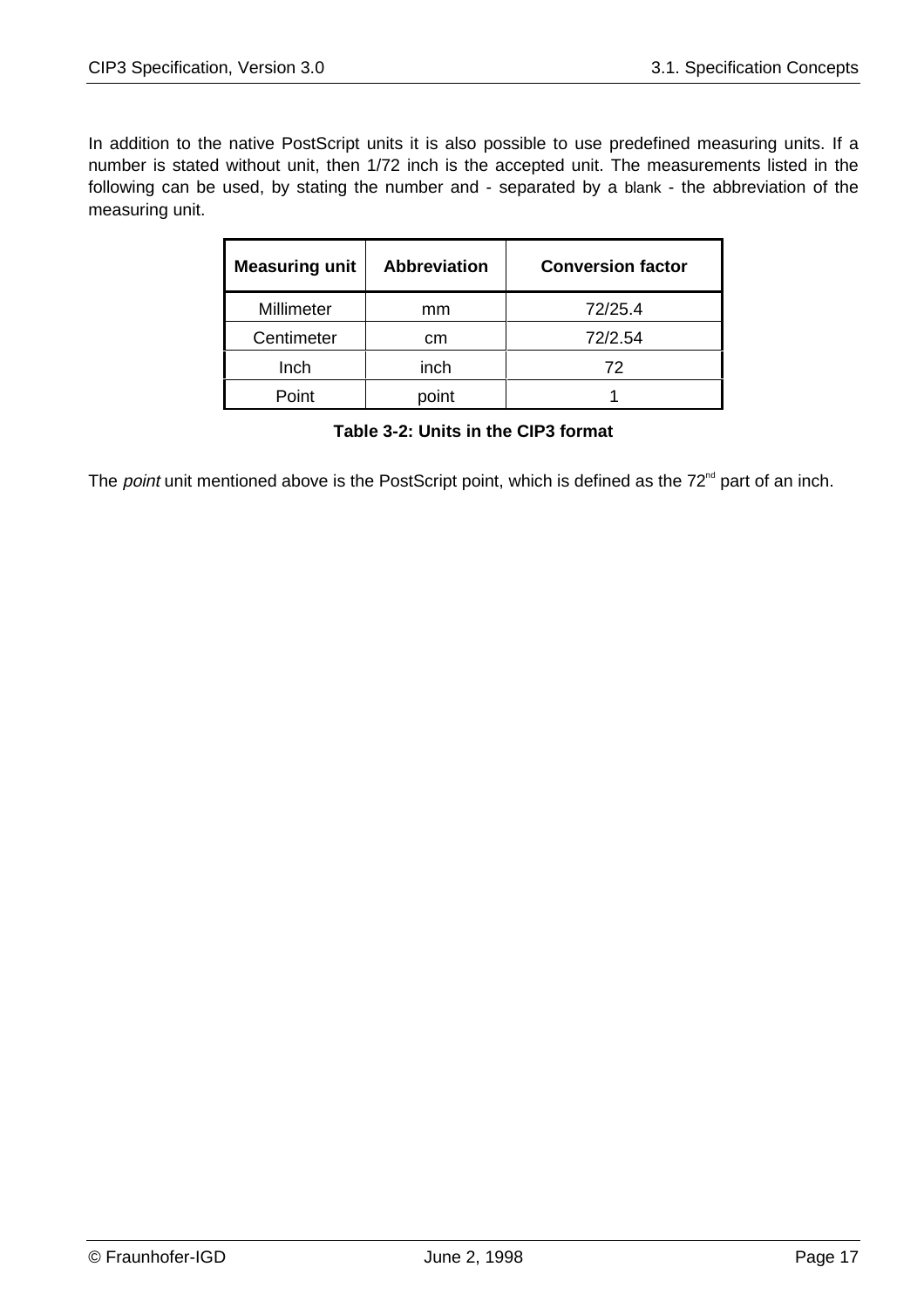# **3.1.4. Defining the Logical Structure**

The logical structure of the CIP3 file is created by PostScript commands of the form "**CIP3BeginUnit**" and "**CIP3EndUnit**". In general unit specifies both type and name of the structure. But since more than one Separation, CutBlock, or PrivateData structure may exist at the same hierarchy level, it is necessary to allow for user defined names for these structures. All substructures of a given structures must have distinct names.

The "**CIP3BeginUnit**" and "**CIP3EndUnit**" commands need not be on a separate line or at the beginning of a new line.

| <b>Definition</b>                                | <b>Structure Type</b> | <b>Structure Name</b>                                                                                               |
|--------------------------------------------------|-----------------------|---------------------------------------------------------------------------------------------------------------------|
| CIP3BeginSheet<br>CIP3EndSheet                   | <b>Sheet</b>          | <b>Sheet</b>                                                                                                        |
| CIP3BeginFront<br>CIP3EndFront                   | Surface               | Front                                                                                                               |
| CIP3BeginBack<br>CIP3EndBack                     | Surface               | <b>Back</b>                                                                                                         |
| CIP3BeginPreviewImage<br>CIP3EndPreviewImage     | PreviewImage          | PreviewImage                                                                                                        |
| CIP3BeginSeparation<br>CIP3EndSeparation         | Separation            | implicitly inherited from the<br>CIP3AdmSeparationNames attribute defined<br>in the Sheet, Front, or Back structure |
| CIP3BeginRegisterMarks<br>CIP3EndRegisterMarks   | <b>RegisterMarks</b>  | <b>RegisterMarks</b>                                                                                                |
| CIP3BeginColorControl<br>CIP3EndColorControl     | <b>ColorControl</b>   | <b>ColorControl</b>                                                                                                 |
| CIP3BeginCutData<br>CIP3EndCutData               | CutData               | CutData                                                                                                             |
| CIP3BeginCutBlock<br>CIP3EndCutBlock             | <b>CutBlock</b>       | inherited from the CIP3BlockName attribute<br>specified inside the structure                                        |
| CIP3BeginFoldProcedures<br>CIP3EndFoldProcedures | FoldProcedures        | FoldProcedures                                                                                                      |
| name CIP3BeginPrivate<br>CIP3EndPrivate          | PrivateData           | name                                                                                                                |

## **Table 3-3: Structure types and names**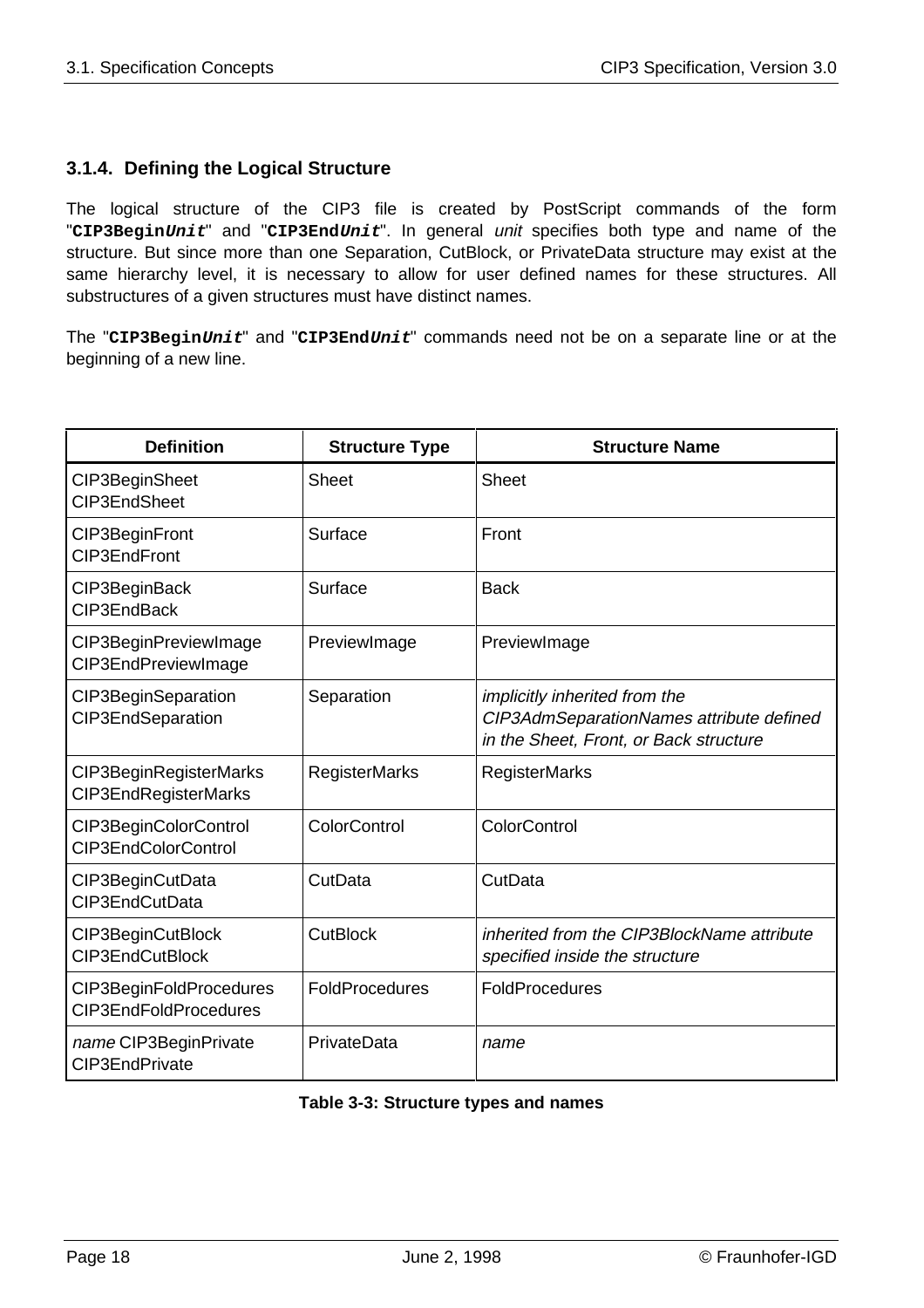# **Definition of a valid structure tree in a CIP3 file**

The rules shown below (in a Backus-Naur like notation) specify how to build a valid logical structure for a CIP3 file.

| Sheet        | $::=$ Surface?, Surface?, PrivateData*.                            |  |  |  |  |
|--------------|--------------------------------------------------------------------|--|--|--|--|
| Surface      | ::= PreviewImage?, RegisterMarks?, ColorControl?,                  |  |  |  |  |
|              | CutData?, FoldProcedures?, PrivateData*.                           |  |  |  |  |
| PreviewImage | $ ::=$ Separation*, PrivateData*.                                  |  |  |  |  |
| CutData      | $::=$ <i>CutBlock</i> *, PrivateData*.                             |  |  |  |  |
| CutBlock     | $::=$ $CutBlock^*$ , $PrivateData^*$ .                             |  |  |  |  |
|              | $PrivateData$ ::= $PrivateData^*$ .                                |  |  |  |  |
|              |                                                                    |  |  |  |  |
| Notation:    |                                                                    |  |  |  |  |
| item         | : item must occur exactly once                                     |  |  |  |  |
| <i>item?</i> | : item is optional                                                 |  |  |  |  |
| $item+$      | : item can occur once or more                                      |  |  |  |  |
| <i>item*</i> | : item can occur an arbitrary number of times or not at all        |  |  |  |  |
|              | item-a, item-b : list of item-a and item-b (in arbitrary sequence) |  |  |  |  |

# **Table 3-4: Rules defining all valid CIP3 PPF structure trees**

It is not allowed to have more than one Front and one Back structure within a Sheet structure.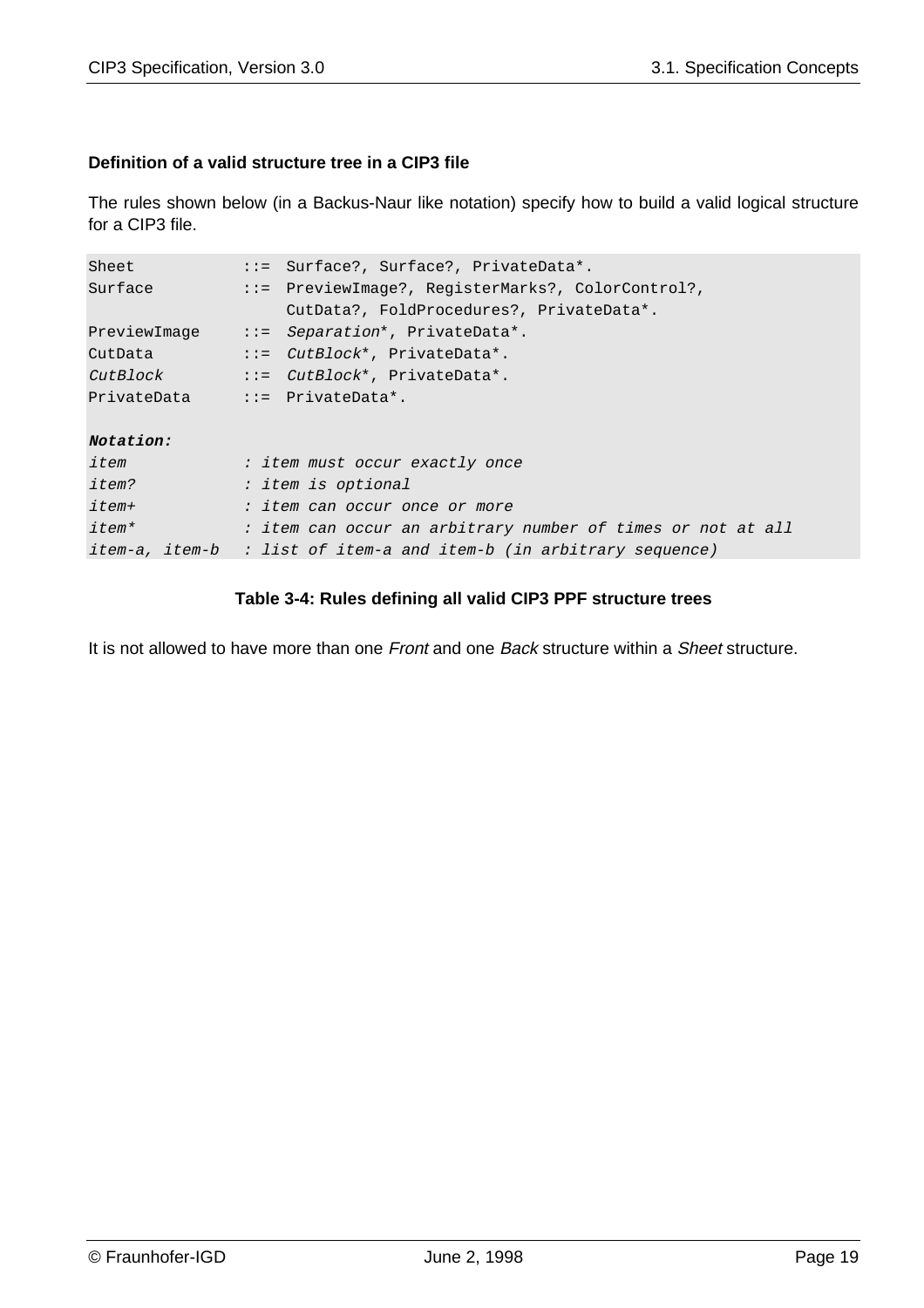#### **Example 3-9: Definition of Logical Structure**

This example matches Illustration 2-1 on page 7.

```
%!PS-Adobe-3.0
%%CIP3-File Version 3.0
%ÔÒ¤Ë
    < ... the PPF Directory would be inserted here ... >
    < ... the Product Definition would be inserted here ... >
CIP3BeginSheet
    < ... attribute definitions for both front and back ... >
CIP3BeginFront
    < ... attribute definitions for front ... >
CIP3BeginPreviewImage
    < ... composite (CMYK) preview image of front ... >
CIP3EndPreviewImage
CIP3BeginRegisterMarks
    < ... placing of register marks onto front ... >
/FhGPrivate CIP3BeginPrivate
    < ... private data inside RegisterMarks structure ... >
CIP3EndPrivate
CIP3EndRegisterMarks
CIP3BeginColorControl
    < ... placing of color control fields onto front ... >
CIP3EndColorControl
CIP3BeginCutData
CIP3BeginCutBlock
    < ... cut block 1 ... >
CIP3EndCutBlock
CIP3BeginCutBlock
    < ... cut block 2 ... >
CIP3EndCutBlock
CIP3BeginCutBlock
    < ... cut block 3, containing two nested cut blocks ... >
CIP3BeginCutBlock
    < ... cut block 4 ... >
CIP3EndCutBlock
CIP3BeginCutBlock
    < ... cut block 5 ... >
CIP3EndCutBlock
CIP3EndCutBlock
CIP3EndCutData
CIP3EndFront
CIP3BeginBack
CIP3BeginPreviewImage
    < ... preview image of back with two separations ... >
CIP3BeginSeparation
```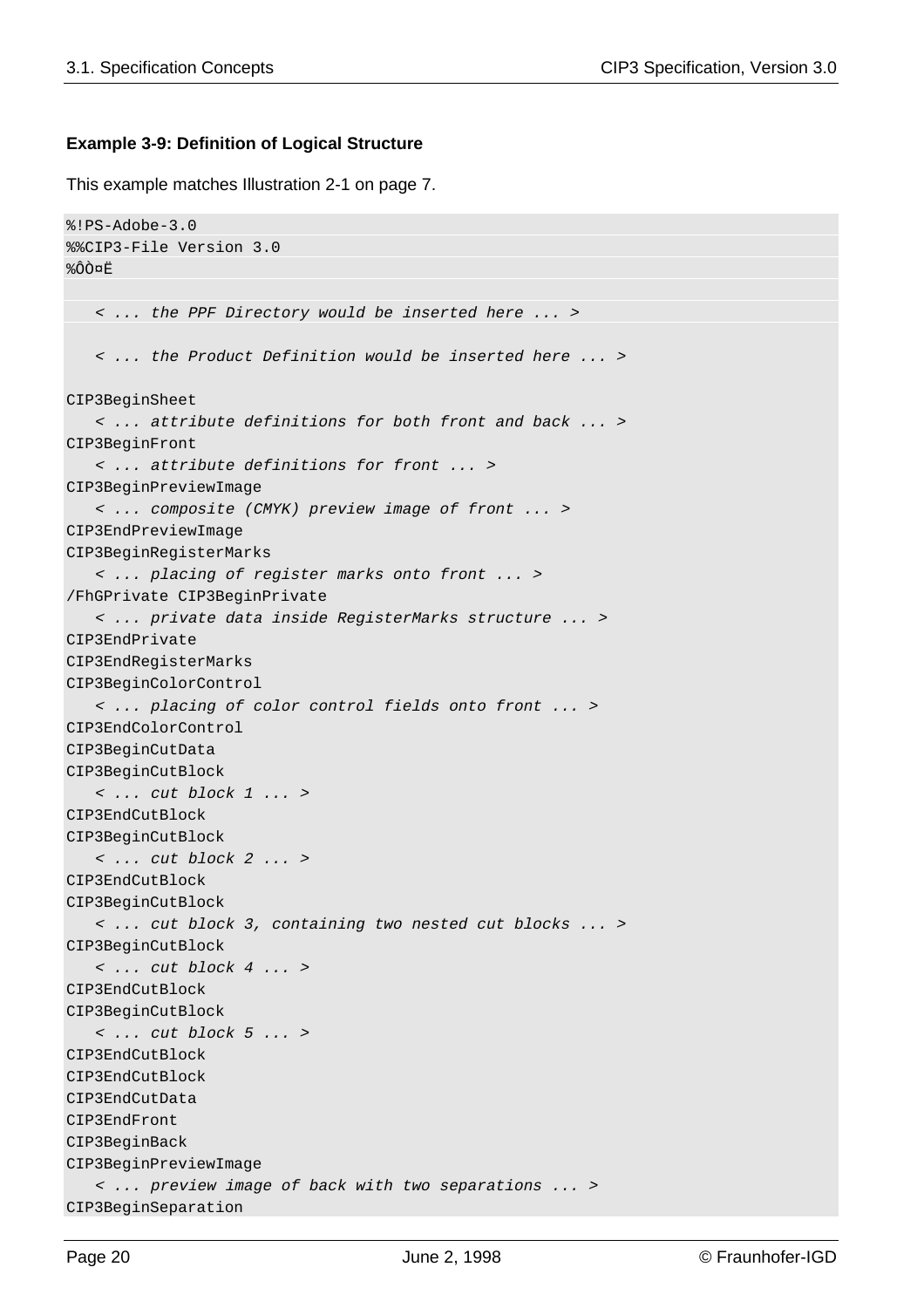```
 < ... 1st separation of back preview image... >
CIP3EndSeparation
CIP3BeginSeparation
    < ... 2nd separation of back preview image... >
CIP3EndSeparation
CIP3EndPreviewImage
CIP3BeginRegisterMarks
    < ... placing of register marks onto back ... >
CIP3EndRegisterMarks
CIP3EndBack
CIP3EndSheet
```
< ... the definition of more sheets would be inserted here ... >

%%CIP3EndOfFile

# **3.1.5. What is a Valid CIP3 PPF File?**

A valid CIP3 PPF file must meet the following requirements:

- 1. It must be syntactically correct, i.e. file structure and syntax must meet the specification.
- 2. The logical structure, i.e. the nesting of structures, must meet the specification.
- 3. In each structure, all required attributes must be defined. Due to the inheritance mechanism it is allowed to specify an attribute at a higher level.
- 4. Private attributes may be placed in any structure or dictionary, if they do not conflict with specified dict entries and if they do not use the CIP3 prefix.
- 5. The data type for the attribute must meet the specification. If an attribute contains a dictionary, all required entries must be defined.
- 6. CIP3 content may only occur in the appropriate structures listed below. Only CIP3 comments, CIP3 annotations and CIP3 Private Content may appear within any structure.
	- preview image data in PreviewImage and Separation structures
	- register marks in RegisterMarks structure
	- color or density measuring fields and color control strips in ColorControl structure
	- cut marks in CutData and CutBlock structures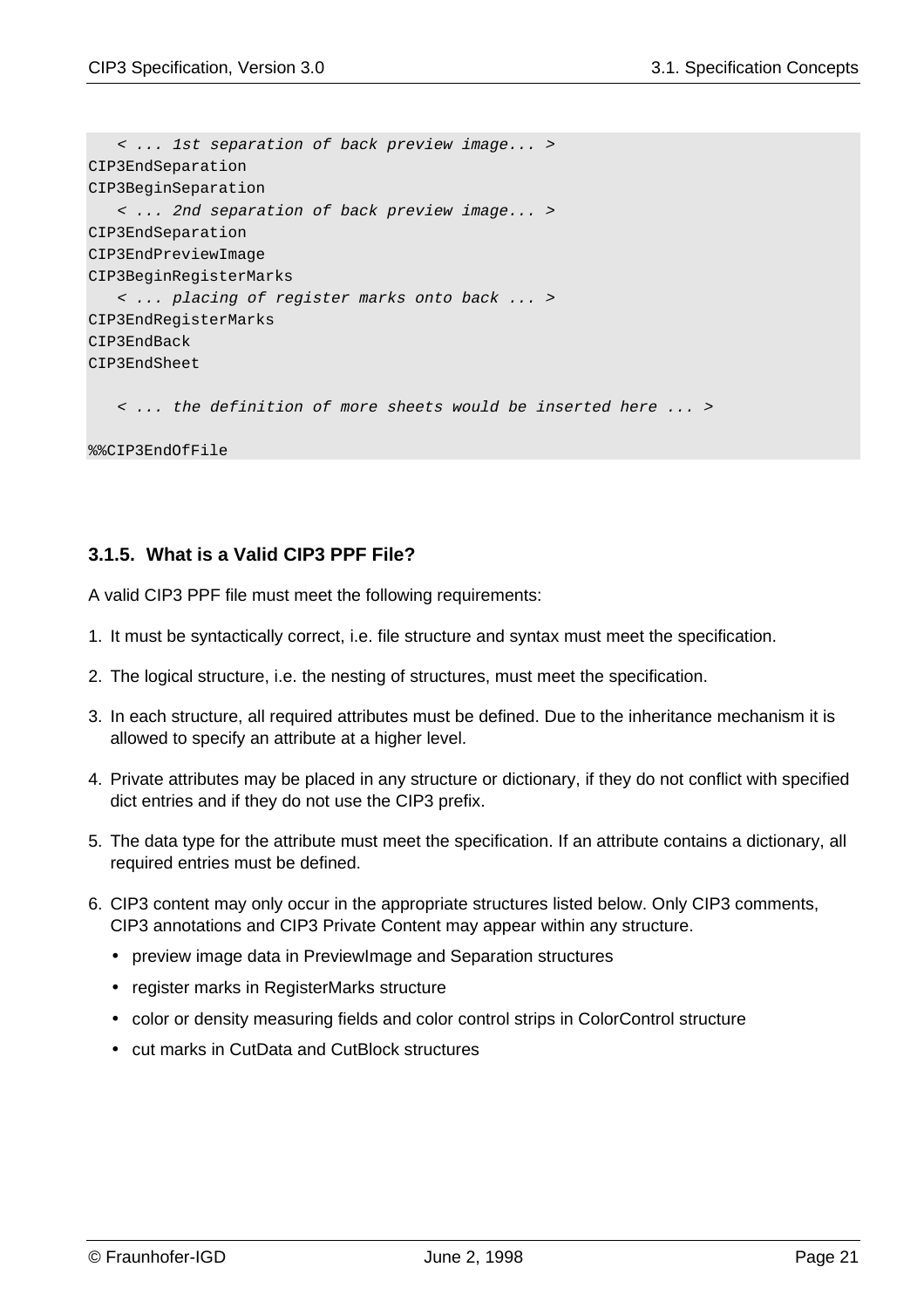# **3.2. PPF Directory**

The **PPFDirectory** structure contains directory information about all single sheet PPF subfiles contained in the whole CIP3 PPF file. For each PPF subfile a **CIP3PPFDirEntry** command is required. It is possible to reserve directory entries for future adding of sheets by setting offset and length to zero. In order to allow for modifications of these entries the PPFDirectory structure uses a fixed length format with 256 bytes for each entry.

The PPFDirectory is required if either more than one sheet is encoded in the file or a Product definition section is there. Otherwise it is optional (see Illustration 3-1: "Syntactical structure of the CIP3 file").



**Illustration 3-3: Fixed size directory entry**

| <b>Parameter</b> | <b>Offset</b> | Length          | <b>Type</b> | <b>Necessary</b> | <b>Meaning</b>                                                                                                                                                                                                                                                                                                                                                                                                                                                    |
|------------------|---------------|-----------------|-------------|------------------|-------------------------------------------------------------------------------------------------------------------------------------------------------------------------------------------------------------------------------------------------------------------------------------------------------------------------------------------------------------------------------------------------------------------------------------------------------------------|
| <i>offset</i>    | $\Omega$      | 10 <sup>1</sup> | integer     | required         | Address of the first byte of the single sheet PPF<br>subfile within the complete CIP3 PPF file. A<br>value of zero indicates a missing sheet.<br>The number must be coded in 10 byte fixed<br>format using leading blanks or zeros.                                                                                                                                                                                                                               |
| length           | 11            | 10              | integer     | required         | Length in bytes of the single sheet PPF subfile.<br>If the subfile is missing, the value zero must be<br>used.<br>The number must be coded in 10 byte fixed<br>format using leading blanks or zeros.                                                                                                                                                                                                                                                              |
| name             | 22            | 216             | string      | required         | Sheet name. This name must be copied from<br>the CIP3AdmSheetName attribute as defined in<br>the PPF subfile. The name must be a unique<br>sheet name (at least within the whole CIP3 PPF<br>file). It must not contain a slash character (or the<br>Unicode equivalent character, if coded in<br>Unicode).<br>The string must be coded in up to 216 bytes<br>(including the parentheses needed to build a<br>PostScript string, even if it is coded in Unicode). |

## **Table 3-5: Parameter for the CIP3PPFDirEntry command**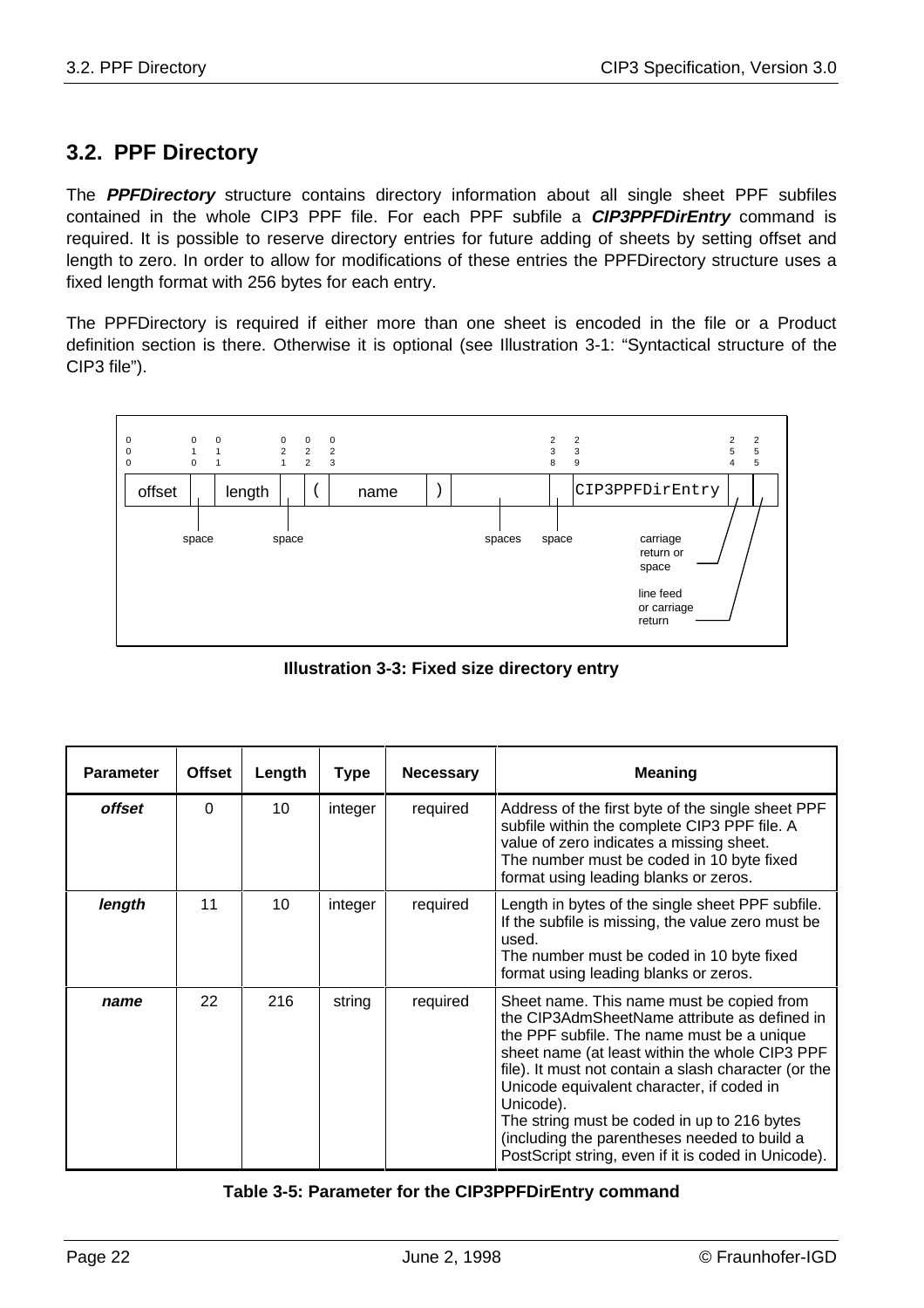# **Example 3-10: PPF Directory of a CIP3 PPF Describing a Brochure with 48 Pages**

Please note that in the following example word "CIP3PPFDirEntry" starts in column 239 (assuming the first column is called column 0).

```
CIP3BeginPPFDirectory
0000003116 0000655193 (Cover = pages 1,2,43,44) CIP3PPFDirEntry
0000658309 0000120080 (Pages 3,4,41,42) CIP3PPFDirEntry
0000000000 0000000000 (Pages 5,6,39,40) CIP3PPFDirEntry
0000000000 0000000000 (Pages 7,8,37,38) CIP3PPFDirEntry
0000000000 0000000000 (Pages 9,10,35,36) CIP3PPFDirEntry
0000000000 0000000000 (Pages 11,12,33,34) CIP3PPFDirEntry
0000000000 0000000000 (Pages 13,14,31,32) CIP3PPFDirEntry
0000000000 0000000000 (Pages 15,16,29,30) CIP3PPFDirEntry
0000000000 0000000000 (Pages 17,18,27,28) CIP3PPFDirEntry
0000000000 0000000000 (Pages 19,20,25,26) CIP3PPFDirEntry
0000000000 0000000000 (Pages 21,22,23,24) CIP3PPFDirEntry
0000000000 0000000000 (Insert = without page numbers) CIP3PPFDirEntry
CIP3EndPPFDirectory
```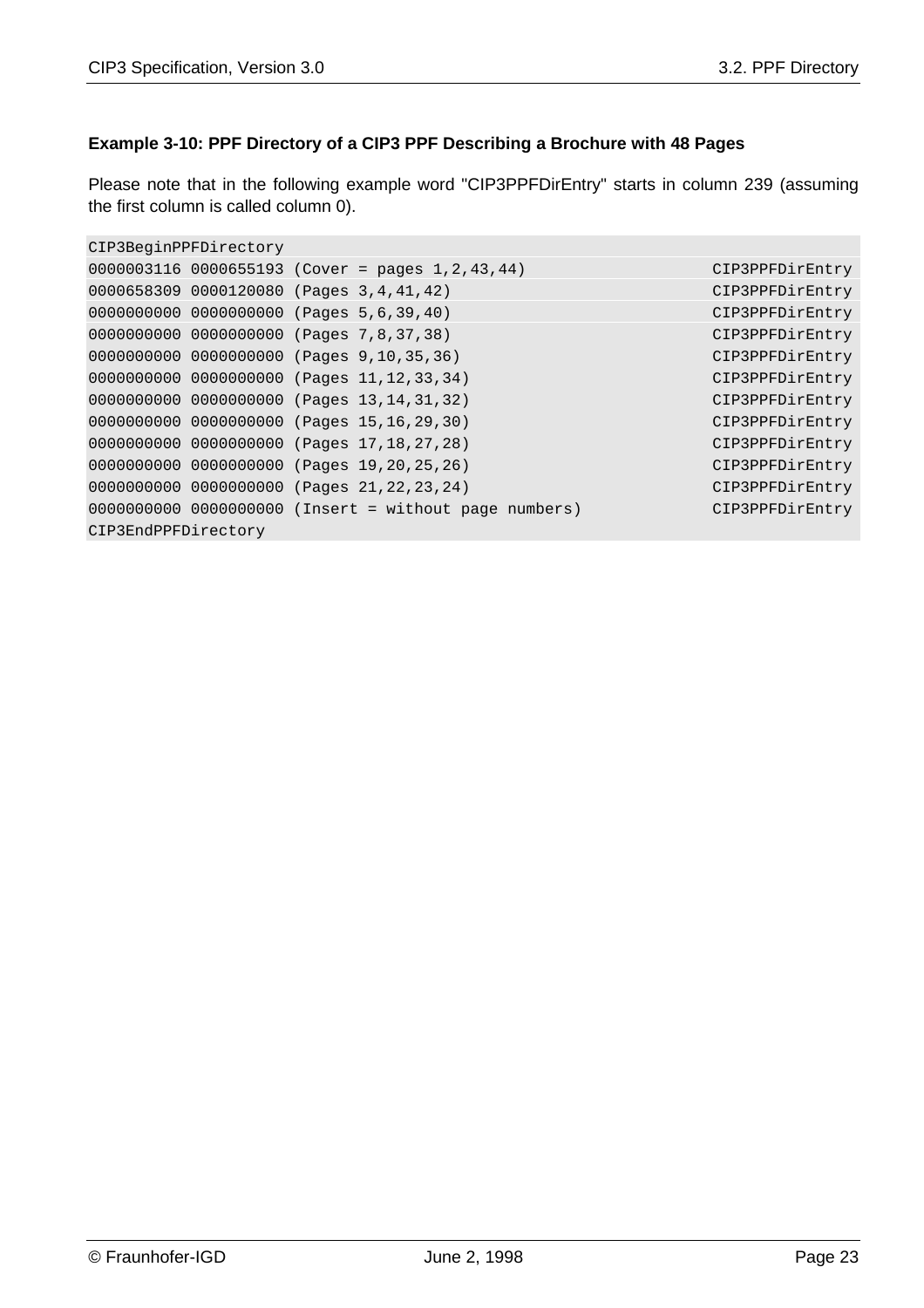# **3.3. Product Definition**

Within the CIP3 Print Production Format the production of a complete product, e.g. a brochure, can be specified in a section called Product structure. Like all structures in the CIP3 PPF, it is enclosed in appropriate begin and end structure commands: **CIP3BeginProductDefinition** and **CIP3EndProductDefinition**.

It is possible to describe more than one product within the Product structure. Complex products may be specified by a series of partial products. In this case a composite product results from executing an operation which uses other products as input components. These input components are then called "partial products". They must be defined in the same file.

The product definition section is optional. If it is present, it must follow the PPF Directory and it must occur before the first sheet. It is not allowed to have more than one product definition section in a CIP3 PPF file. Nesting of product definitions is not allowed.



# **Illustration 3-4: Position of the product definition in a CIP3 PPF file**

There are only two attributes required in the Product structure:

- The **CIP3Products** attribute contains an array of Product Definition dictionaries each describing one product definition step.
- The **CIP3FinalProducts** attribute is an array specifying one or more complete products. Each product name contained in this array must match with the CIP3ProductName attribute defined in one of the Product Definition dictionaries. Each of the products listed in the CIP3FinalProducts array acts as the root of the definition of one product.

A product is defined by a sequence of product definition steps. Each step is defined by specifying a dictionary containing the parameters of the product definition step. All these product definition dictionaries must be contained in the *CIP3Products* array. There is no meaning imposed by the sequence, in which the dictionaries occur in this array.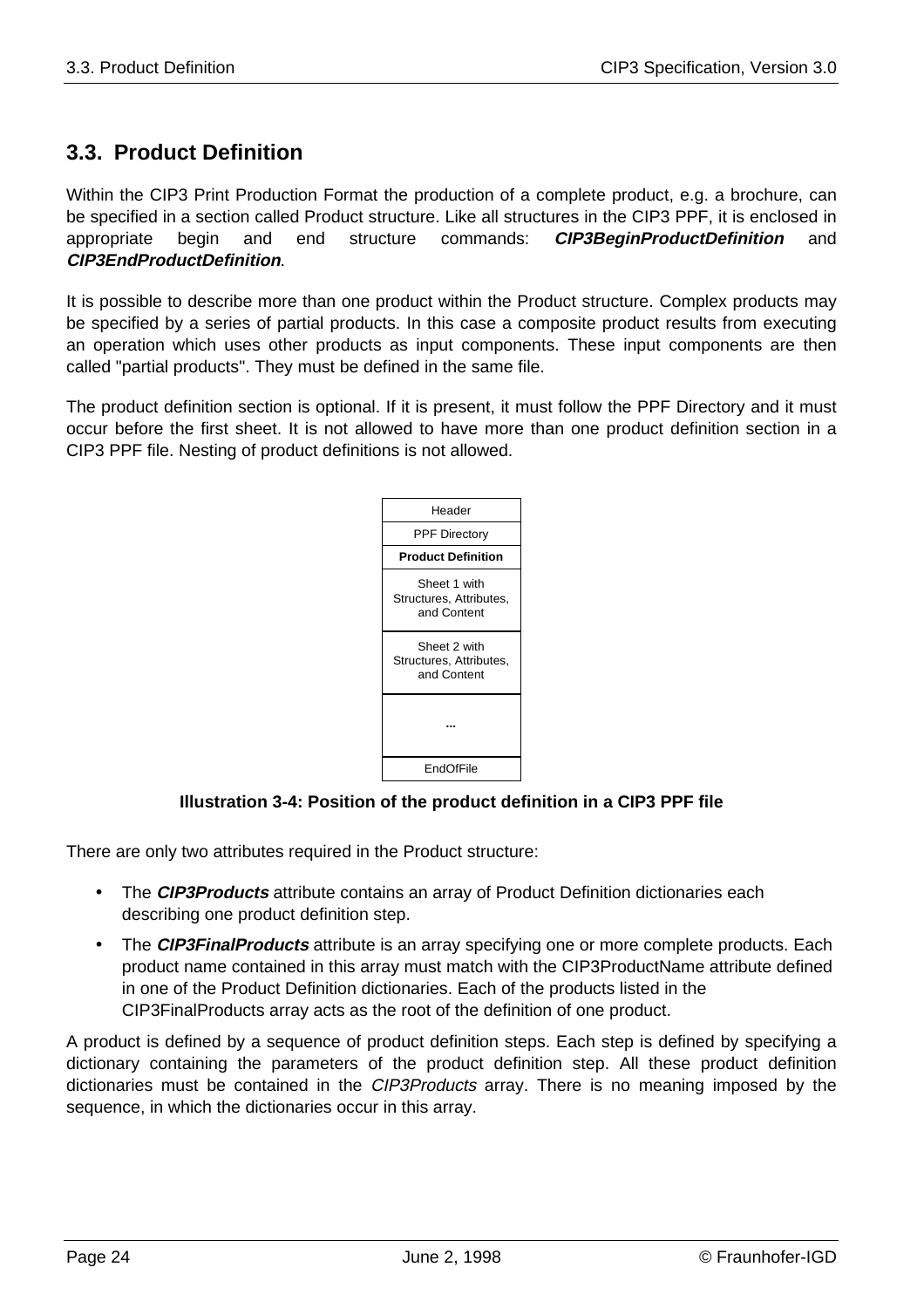| <b>Attribute Name</b>    | Type                     | <b>Necessary</b> | <b>Meaning</b>                                                                                              |
|--------------------------|--------------------------|------------------|-------------------------------------------------------------------------------------------------------------|
| <b>CIP3Products</b>      | array of<br>dictionaries | required         | Array containing all Product Definition<br>dictionaries (see Table 3-7: "Product<br>Definition dictionary") |
| <b>CIP3FinalProducts</b> | array of<br>strings      | required         | Names of products (not including the partial<br>products)                                                   |

| Table 3-6: Attributes of Product Definition structure |  |  |  |
|-------------------------------------------------------|--|--|--|
|-------------------------------------------------------|--|--|--|

#### **Example 3-11: Product Definition Structure**

```
CIP3BeginProductDefinition
/CIP3Products [
<< < ... product definition step 1 ...>
>>
<< < ... product definition step 2 ...>
\rightarrow] def
/CIP3FinalProducts [ (name of final product) ] def
CIP3EndProductDefinition
```
# **3.3.1. Product Definition Step**

#### **3.3.1.1. Overview**

Each product definition step describes one of the operations that are necessary to build the desired product. It is defined by specifying a Product Definition dictionary (see Table 3-7: "Product Definition dictionary") containing the following information:

- the **name of the (partial) product**
- the **type of the operation** e.g. AdhesiveBinding (see Table 3-10: "Operation types" for a complete list of operation types)
- some **operation specific parameters**. Parameters that are valid for the whole operation (e.g. the type of glue to be used) are stored in an operation specific dictionary. Since the content of this dictionary depends on the type of the operation, it's possible entries are specified separately for each operation.
- the **input components** used by this operation (e.g. a set of folded sheets) The input components are defined by specifying an array of dictionaries (see Table 3-8: "Component definition dictionary") each specifying one input component. The order in which the components appear in the dictionary is important. Parameters that are specific to a single input component of the operation can be defined in a *component specific dictionary*. Since the content of this dictionary depends on the type of the operation, it's possible entries are specified separately for each operation.
- some **product related administration information** Especially for final products some additional attributes can be defined, like job name, customer name, or copyright.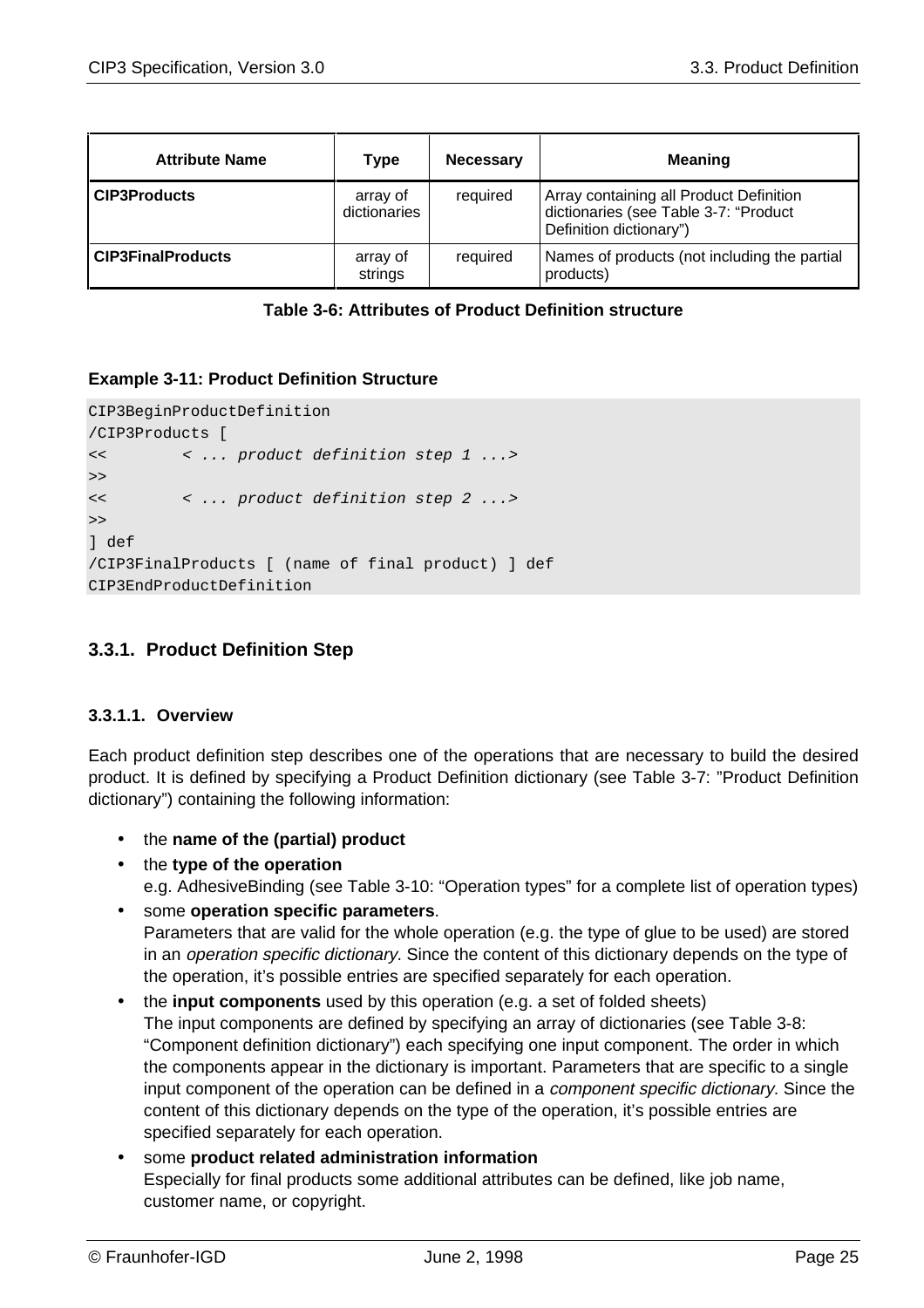| <b>Key</b>             | Type                     | <b>Necessary</b> | <b>Meaning</b>                                                                                                                                                                                                    |
|------------------------|--------------------------|------------------|-------------------------------------------------------------------------------------------------------------------------------------------------------------------------------------------------------------------|
| /CIP3ProductName       | string                   | required         | Name of product.<br>At least within one CIP3 PPF file, product<br>names must be unique.                                                                                                                           |
| /CIP3ProductOperation  | name                     | required         | Type of operation (see chapter 3.3.2)                                                                                                                                                                             |
| /CIP3ProductParams     | dictionary               | optional         | Dictionary containing operation specific<br>attributes. The elements of this dictionary<br>are specified in the description of each<br>operation (see chapter 3.3.2)                                              |
| /CIP3ProductComponents | array of<br>dictionaries | required         | Each dictionary describes one input<br>component of this operation (see Table 3-<br>8: "Component definition dictionary").                                                                                        |
| /CIP3ProductJobName    | string                   | see meaning      | Job name of product.<br>This entry is required, if the product is a<br>final product (i.e., if it is listed in the<br>CIP3FinalProducts array; see Table 3-6:<br>"Attributes of Product Definition<br>structure") |
| /CIP3ProductJobCode    | string                   | optional         | Code used for job identification of product                                                                                                                                                                       |
| /CIP3ProductCopyright  | string                   | optional         | Copyright                                                                                                                                                                                                         |
| /CIP3ProductCustomer   | string                   | optional         | Name of target product customer                                                                                                                                                                                   |
| /CIP3ProductVolume     | integer                  | optional         | Number of products to be produced                                                                                                                                                                                 |

| <b>Table 3-7: Product Definition dictionary</b> |  |  |
|-------------------------------------------------|--|--|
|-------------------------------------------------|--|--|

| <b>Key</b>     | Type       | <b>Necessary</b> | <b>Meaning</b>                                                                                                                                                                                                           |
|----------------|------------|------------------|--------------------------------------------------------------------------------------------------------------------------------------------------------------------------------------------------------------------------|
| /SourceType    | name       | required         | Specifies the source type of the<br>component: /Sheet, /Block,<br>/PartialProduct, /ExternalProduct.<br>See chapter 3.3.1.2 for more detail about<br>the different source types.                                         |
| /SourceSheet   | string     | see meaning      | This entry is only required, if <i>/SourceType</i><br>is either <b>/Sheet</b> or <b>/Block</b> .<br>It contains the name of the sheet that<br>should be used as input component of the<br>operation.                     |
| /SourceBlock   | string     | see meaning      | This entry is only required, if /SourceType<br>$=$ /Block.<br>It contains the structure path of name of the<br>sheet that should be used as input<br>component of the operation.<br>See chapter 3.3.1.2 for more detail. |
| /SourceProduct | string     | see meaning      | This entry is only required, if <i>/SourceType</i><br>=/PartialProduct.<br>It contains the name of the partial product.                                                                                                  |
| /Params        | dictionary | optional         | Dictionary containing the component<br>specific parameters of an operation (see<br>chapter 3.3.2 for more detail).                                                                                                       |

# **Table 3-8: Component definition dictionary**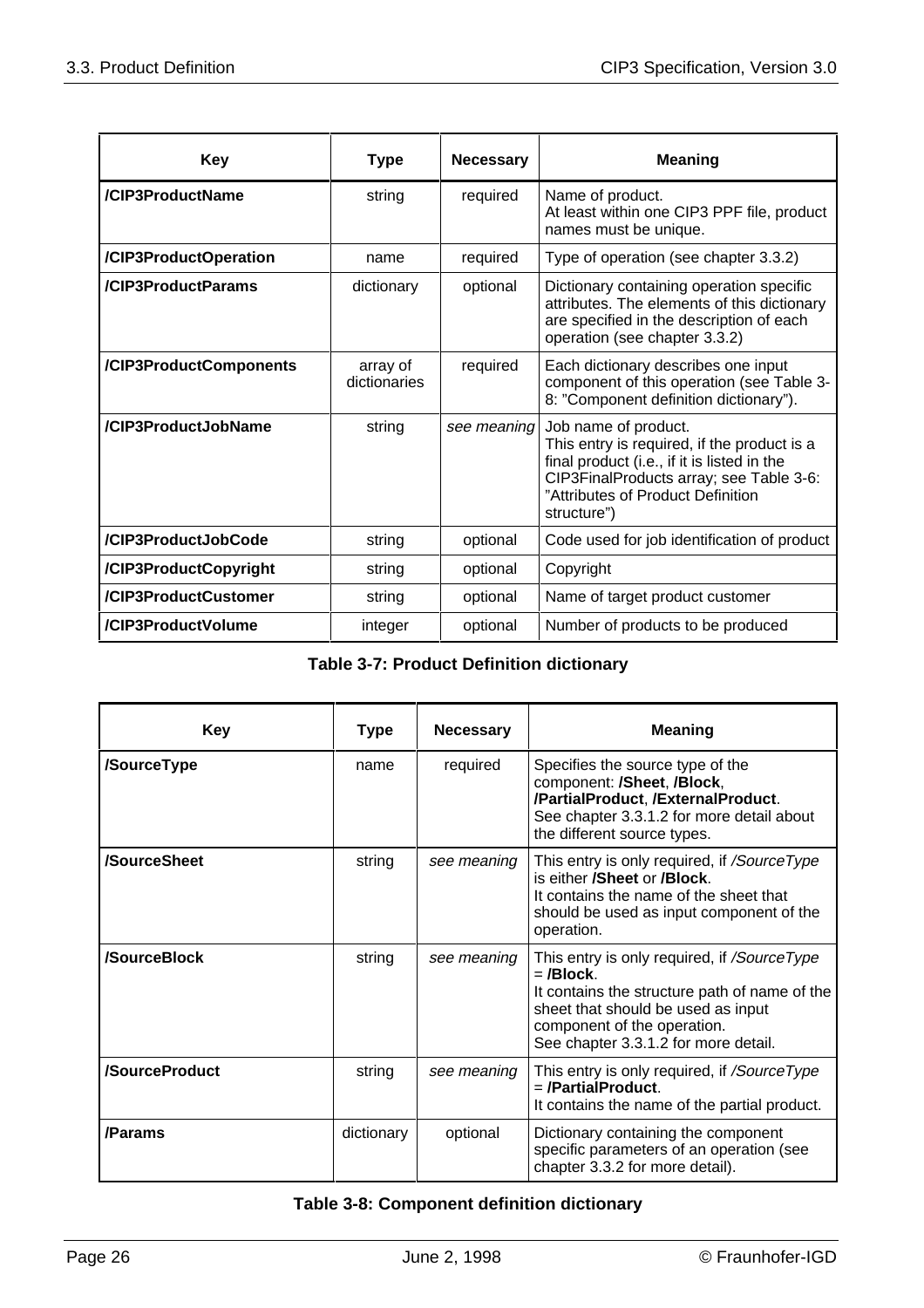# **3.3.1.2. Referencing Input Components**

As described in the overview chapter 3.3.1.1 the input components of an operation can be of one of four source types. Since some of them require the definition of specific entries in the component definition dictionary, they have to be described in more detail:

**/Sheet** This source type is appropriate, if a flat sheet (e.g. a postcard to be glued in) is used as an input component. "Flat" in this case means, that the sheet has not been folded or cut before the operation.

The sheet name - as it appears in the PPF directory - must be specified in the SourceSheet entry of the component definition dictionary.

**/Block** This source type is appropriate, if a folded sheet , a cut portion of the sheet, or a cut and folded portion of a sheet is used as an input component. Please note that a dummy cut block (CIP3BlockType = **/TempBlock**) covering the whole area of the sheet must be defined in order to use a folded sheet as an input component.

> The sheet name - as it appears in the PPF directory - must be specified in the SourceSheet entry of the component definition dictionary.

> In addition, the structure path of the requested cut block must be specified in the SourceBlock entry of the component definition dictionary. This is done by building a PostScript string containing all structure names starting from the Sheet structure up to the requested cut block structure. Within that string each structure name is preceded by a slash character ('/').

Example: (/Sheet/Front/CutData/Block 1).

**/PartialProduct** This source type is appropriate, if a partial product should be used as an input component.

The product name - as specified in the corresponding product definition step must be specified in the SourceProduct entry of the component definition dictionary.

**/ExternalProduct** This source type is appropriate, if a product should be used as an input component, which is not defined within the same CIP3 PPF file. This mechanism can only be used, if no further information about the external product is required to perform the operation.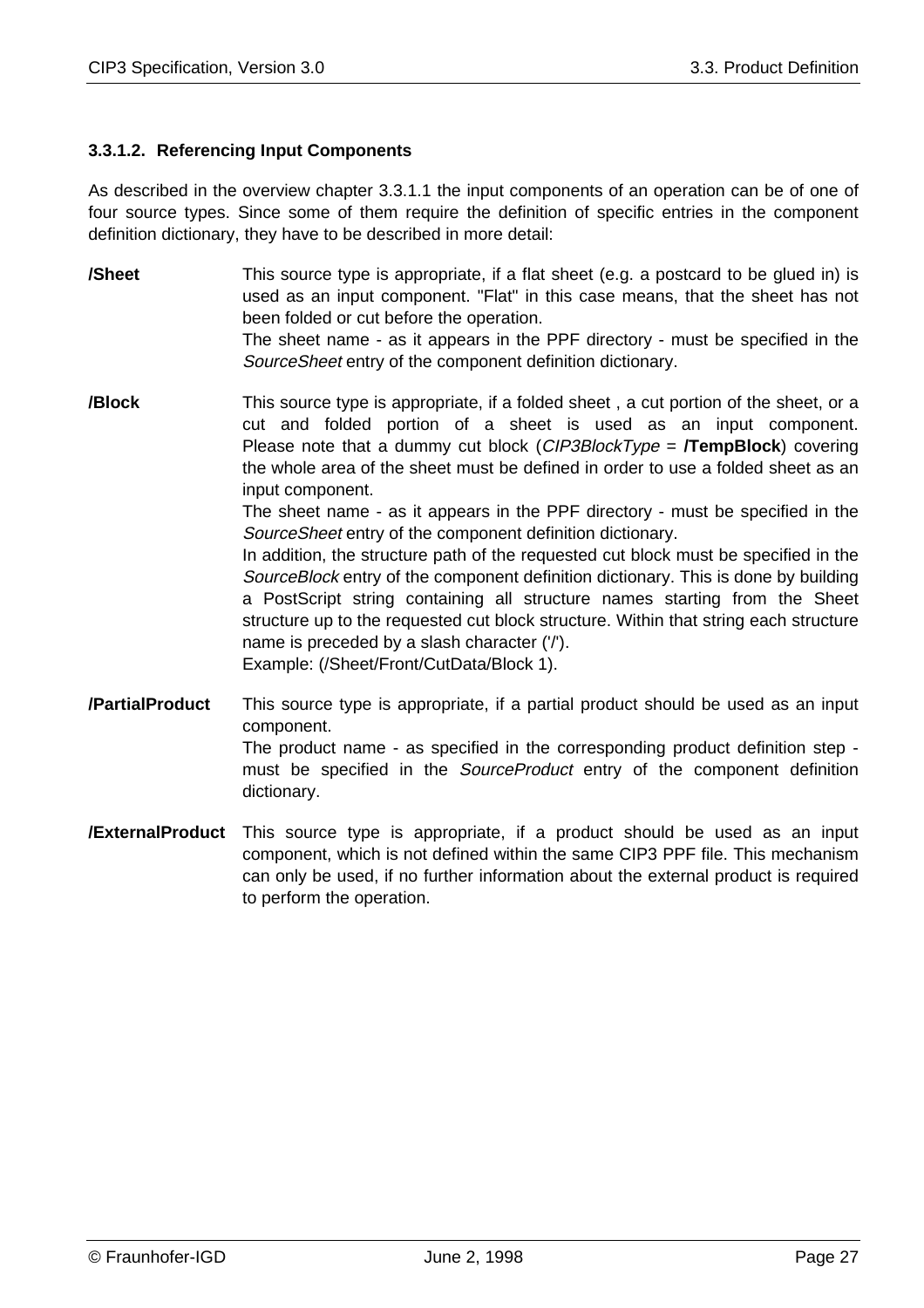## **Example 3-12: Product Definition**

This example shows the definition of a small 8-page booklet. It is built from two folded 4- page sheets, which are collected and then stitched together.

```
CIP3BeginProductDefinition
/CIP3Products [
\lt/CIP3ProductName (collected sheets) % this is a partial product
    /CIP3ProductOperation /Collecting
     /CIP3ProductComponents
     \Gamma << % first component
            /SourceType /Block
            /SourceSheet (pages 3,4,5,6)
            /SourceBlock (/Sheet/Front/CutData/Block 1)
            /Params << /Orientation [1 0 0 1 0 0] >>
        >>
        << % second component
            /SourceType /Block
            /SourceSheet (pages 1,2,7,8)
            /SourceBlock (/Sheet/Front/CutData/Block 1)
            /Params << /Orientation [1 0 0 1 0 0] >>
        >>
     ]
>\lt/CIP3ProductName (stitched booklet) % this is a root product
     /CIP3ProductOperation /SaddleStitching
     /CIP3ProductParams <<
                              /NumberOfStitches 2
                              /StitchPositions [ 105 mm 210 mm ]
                              /StapleShape /Eyelet
                           >>
     /CIP3ProductComponents
     \sqrt{ } << % needs only one component
            /SourceType /PartialProduct
            /SourceProduct (collected sheets)
            /Params << /Orientation [1 0 0 1 0 0] >>
        >>
     ]
>>
] def
/CIP3FinalProducts [ (stitched booklet) ] def
CIP3EndProductDefinition
```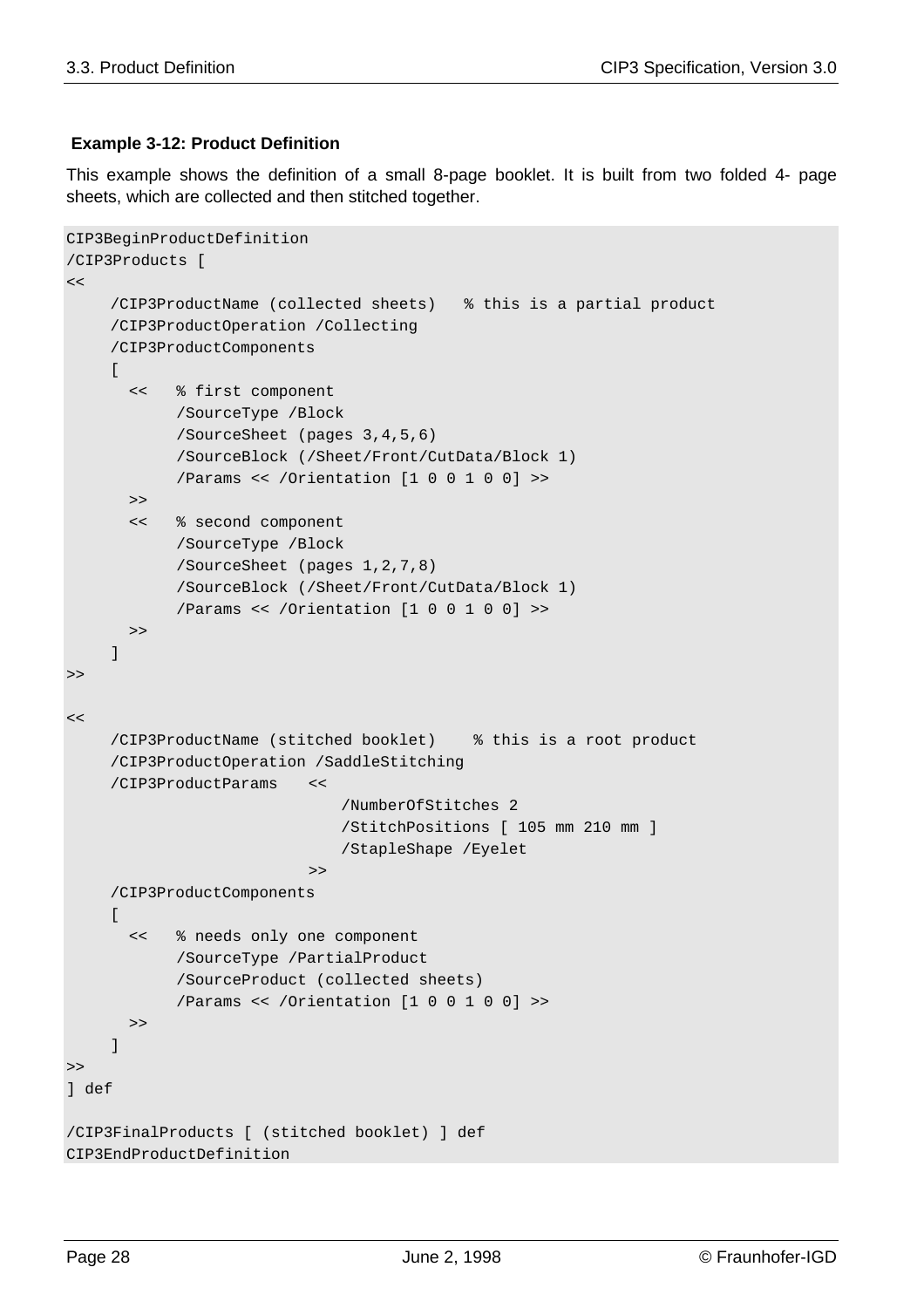## **Example 3-13: Product Definition Step Using a Named Dictionary**

If more than one component needs the same definitions in the component specific dictionary, it is useful to define a named dictionary and reference that dictionary by writing the name without the leading slash character. In this example all components have the same orientation. Therefore a dictionary named "StdOrientation" is defined.

```
CIP3BeginProductDefinition
% define a named dictionary, which can be used later
/StdOrientation << /Orientation [1 0 0 1 0 0] >> def
/CIP3Products [
\lt /CIP3ProductName (gathered sheets)
   /CIP3ProductOperation /Gathering
   /CIP3ProductComponents
  \sqrt{ } << /SourceType /Sheet /SourceSheet (pages 1,2) /Params StdOrientation >>
    << /SourceType /Sheet /SourceSheet (pages 3,4) /Params StdOrientation >>
   << /SourceType /Sheet /SourceSheet (pages 5,6) /Params StdOrientation >>
    << /SourceType /Sheet /SourceSheet (pages 7,8) /Params StdOrientation >>
   ]
\gt] def
/CIP3FinalProducts [ (gathered sheets) ] def
CIP3EndProductDefinition
```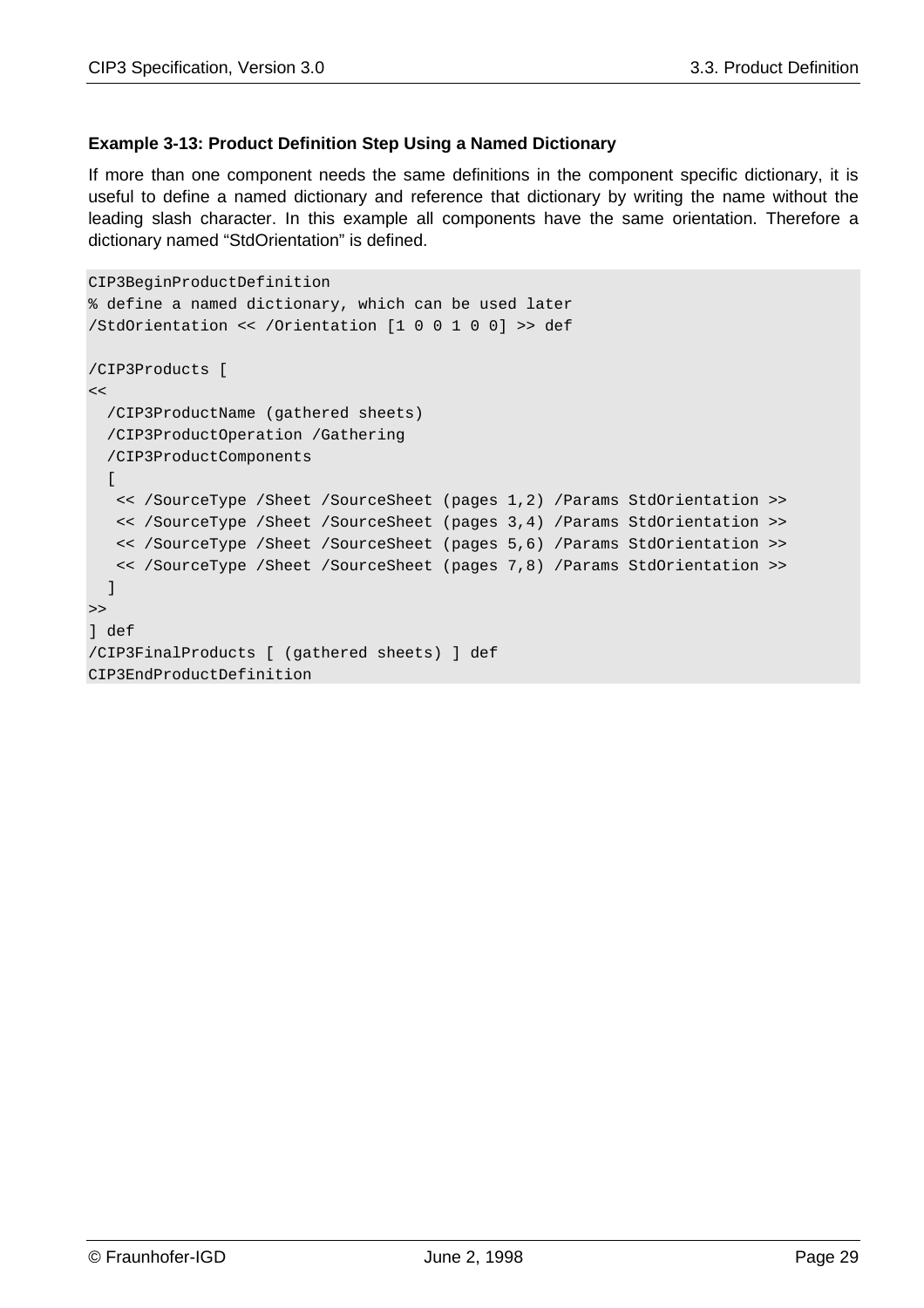# **3.3.1.3. Coordinate Systems**

Each input component of an operation has by default its own coordinate system, which is called source or component coordinate system. This coordinate system also implies a specific orientation of that component.

On the other hand there is a coordinate system, which is used for the specification of some operation specific parameters. This coordinate system is called target or operation coordinate system.

It is often necessary to change the orientation of an input component before executing the operation. This can be done by specifying a PostScript transformation matrix. It is stored in the Orientation entry of the component specific dictionary. This allows to specify different matrices for the individual input components of an operation.



**Illustration 3-5: Coordinate systems used for collecting**

The following table shows some matrices that can be used to change the orientation of an input component.

Please note, that most of them require the knowledge of the width (**w**) and/or the height (**h**) of the input component.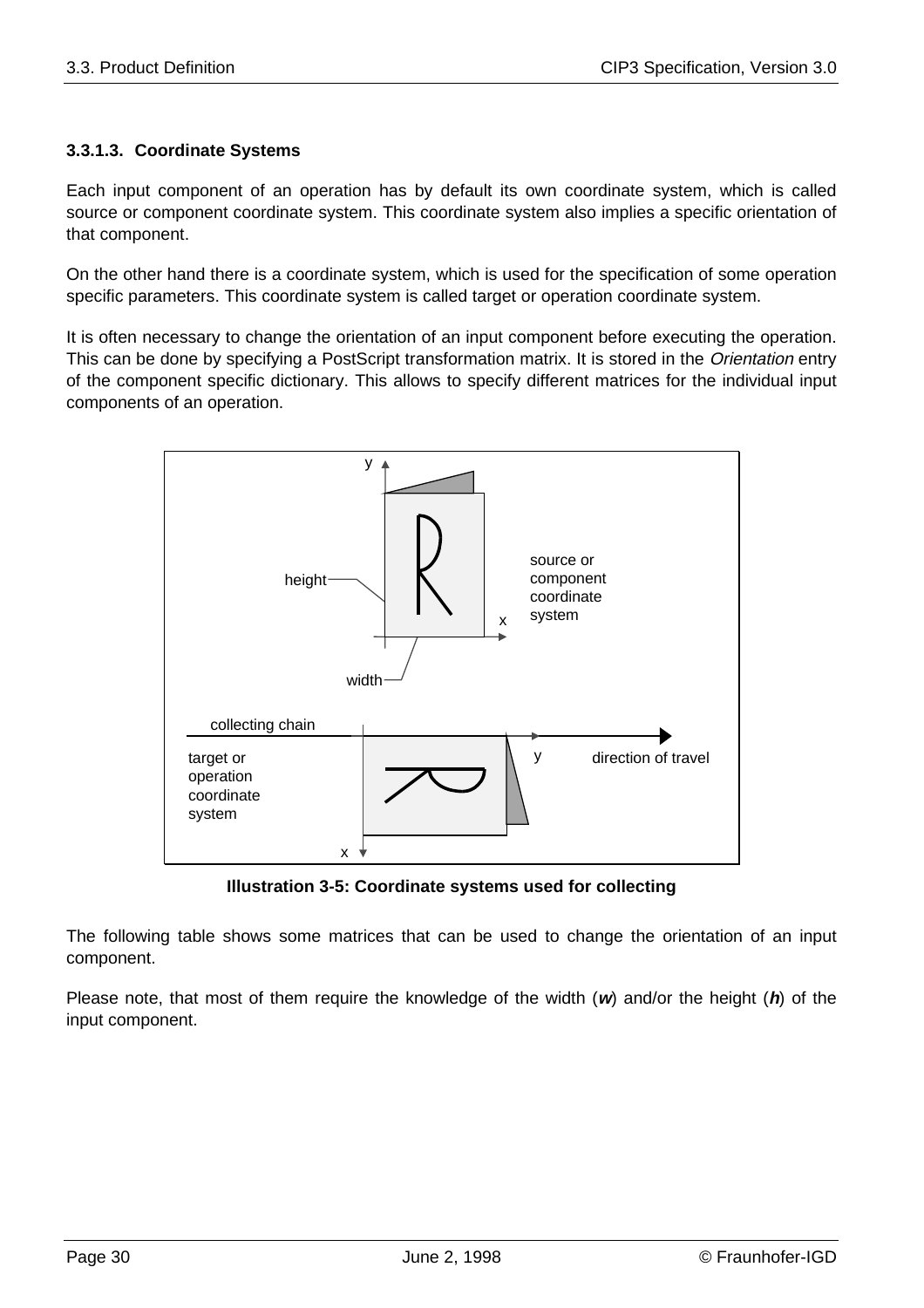| target<br>coordinate<br>system<br>source<br>coordinate<br>system | y 4<br>$\mathsf{x}$         | y 1                         |
|------------------------------------------------------------------|-----------------------------|-----------------------------|
| y +<br>X                                                         | [1 0 0 1 0 0]               | $[1 0 0 -1 0 h]$            |
| у†                                                               | $[-1 \ 0 \ 0 \ -1 \ w \ h]$ | $[-1 \ 0 \ 0 \ 1 \ w \ 0]$  |
| y <sub>4</sub>                                                   | $[0 1 -1 0 w 0]$            | $[0 -1 -1 0 w h]$           |
| $y +$                                                            | $[0 -1 1 0 0 h]$            | [0 1 1 0 0 0]               |
|                                                                  | $[-1 \ 0 \ 0 \ 1 \ w \ 0]$  | $[-1 \ 0 \ 0 \ -1 \ w \ h]$ |
| x                                                                | $[1 \ 0 \ 0 \ -1 \ 0 \ h]$  | [1 0 0 1 0 0]               |
|                                                                  | [0 1 1 0 0 0]               | $[0 -1 1 0 0 h]$            |
|                                                                  | $[0 -1 -1 0 w h]$           | $[0 1 -1 0 w 0]$            |

**Table 3-9: Matrices used to change the orientation**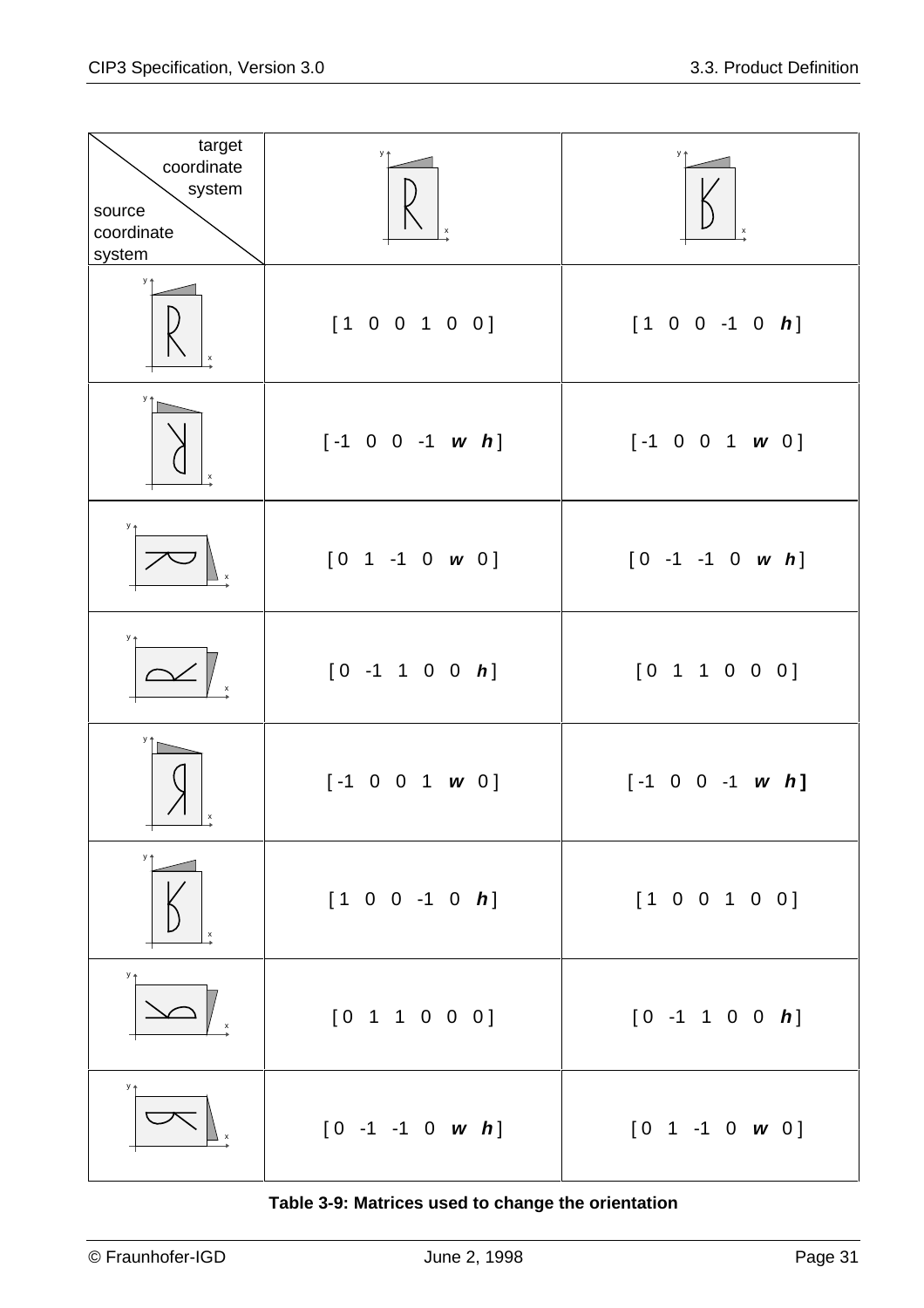# **3.3.1.4. Terms and Definitions**

The examples of this specification are using some terms, whose meaning depends on the culture in which they are used (e.g. the front side of a magazine). There are other terms, which are defined by the production process and therefore do not depend on the culture (e.g. binding edge).

If possible, we are trying to use the culture independent terms within this specification. In case where this is not possible Western style (i.e. left to right writing) is assumed. Please note that these terms may have a different meaning in other cultures (e.g. in those writing from right to left).



**Illustration 3-6: Folded sheet**

# **Definitions:**

| binding edge:        | the edge on which the (partial) product is glued or stitched. This edge is<br>also often called working edge or spine.                                                                                                                                                                                                                                             |
|----------------------|--------------------------------------------------------------------------------------------------------------------------------------------------------------------------------------------------------------------------------------------------------------------------------------------------------------------------------------------------------------------|
| product front edge : | the side, where you open the (partial) product. This edge is opposite to<br>the binding edge.                                                                                                                                                                                                                                                                      |
| registered edge:     | a side on which a collection of sheets or partial products is aligned<br>during a production step. All production steps require two registered<br>edges, which must not be opposite to each other. The two registered<br>edges define the coordinate system used within the production step.<br>When there is a binding edge, this is one of the registered edges. |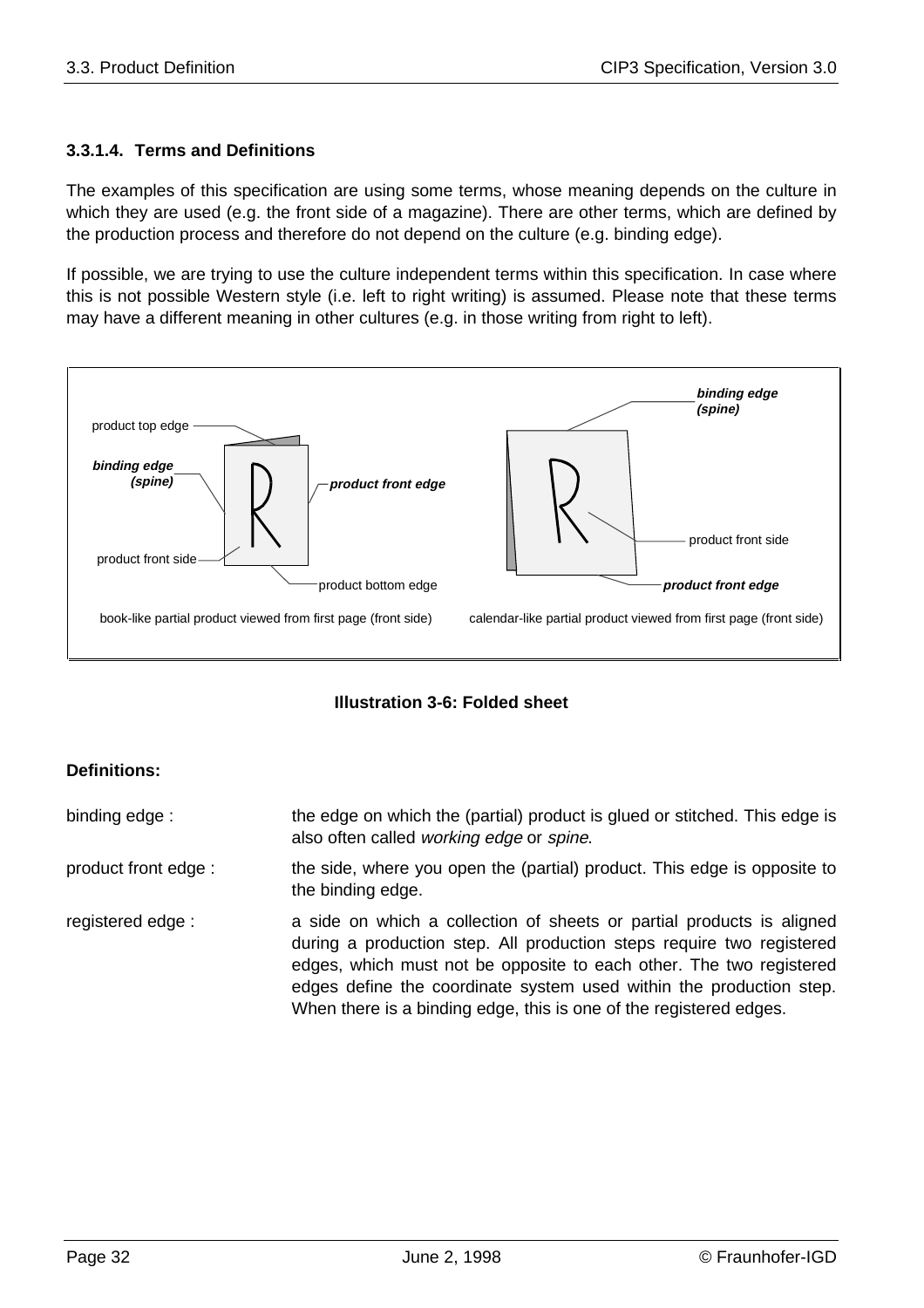# **3.3.2. Operation Types**

The following table lists the operation types which are currently defined:

| <b>Operation Name</b> | <b>Meaning</b>             |
|-----------------------|----------------------------|
| /Collecting           | Collect sheets on a saddle |
| /Gathering            | Gathering sheets on a pile |
| <b>/ThreadSewing</b>  | Thread sewing              |
| /SaddleStitching      | Saddle stitching           |
| /Stitching            | Stitching                  |
| /SideSewing           | Side sewing                |
| /EndSheetGluing       | End sheet gluing           |
| /AdhesiveBinding      | <b>Adhesive Binding</b>    |
| <b>/Trimming</b>      | Trimming                   |
| /GluingIn             | Gluing in                  |
| /Folding              | Folding                    |

## **Table 3-10: Operation types**

In the future there will be more operations available, e.g. like imprinting, labeling, inserting, laminating, embossing, packaging, and palletizing.

In the following sections each operation is specified in more detail.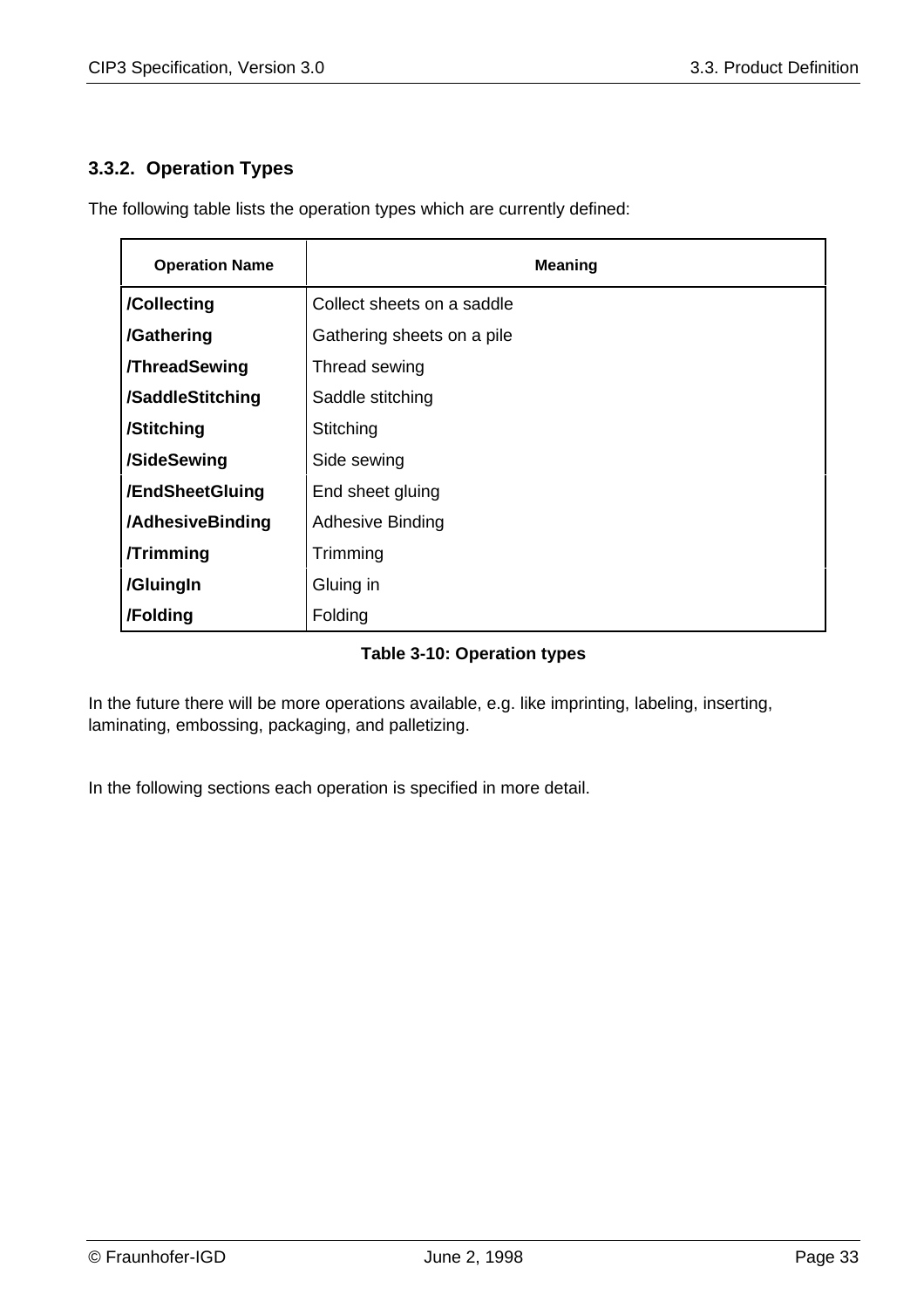# **3.3.2.1. Collect On A Saddle**

This operation describes the collection of folded sheets, which might have been cut, on a saddle. The operation type, which is specified by the CIP3ProductOperation attribute, must be set to **/Collecting**.

The sequence of the collected sheets is specified by the order in which the components appear in the sequence of **CIP3ProductComponents** array: The first component lies at the bottom of the pile collected on the saddle.

| Kev                  | Type   | <b>Necessary</b> | <b>Meaning</b>                                                                                                       |
|----------------------|--------|------------------|----------------------------------------------------------------------------------------------------------------------|
| <b>D</b> Orientation | matrix | required         | Matrix describing the orientation of the<br>component (see Table 3-9: "Matrices used to<br>change the orientation"). |

**Table 3-11: Component specific dictionary for Collecting operation**



**Illustration 3-7: Coordinate systems used for collecting**

The operation coordinate system is defined as follows:

The y-axis is aligned with the binding edge. It increases from the registered edge to the edge opposite to the registered edge. The x-axis is aligned with the registered edge. It increases from the binding edge to the edge opposite to the binding edge (i.e. the product front edge).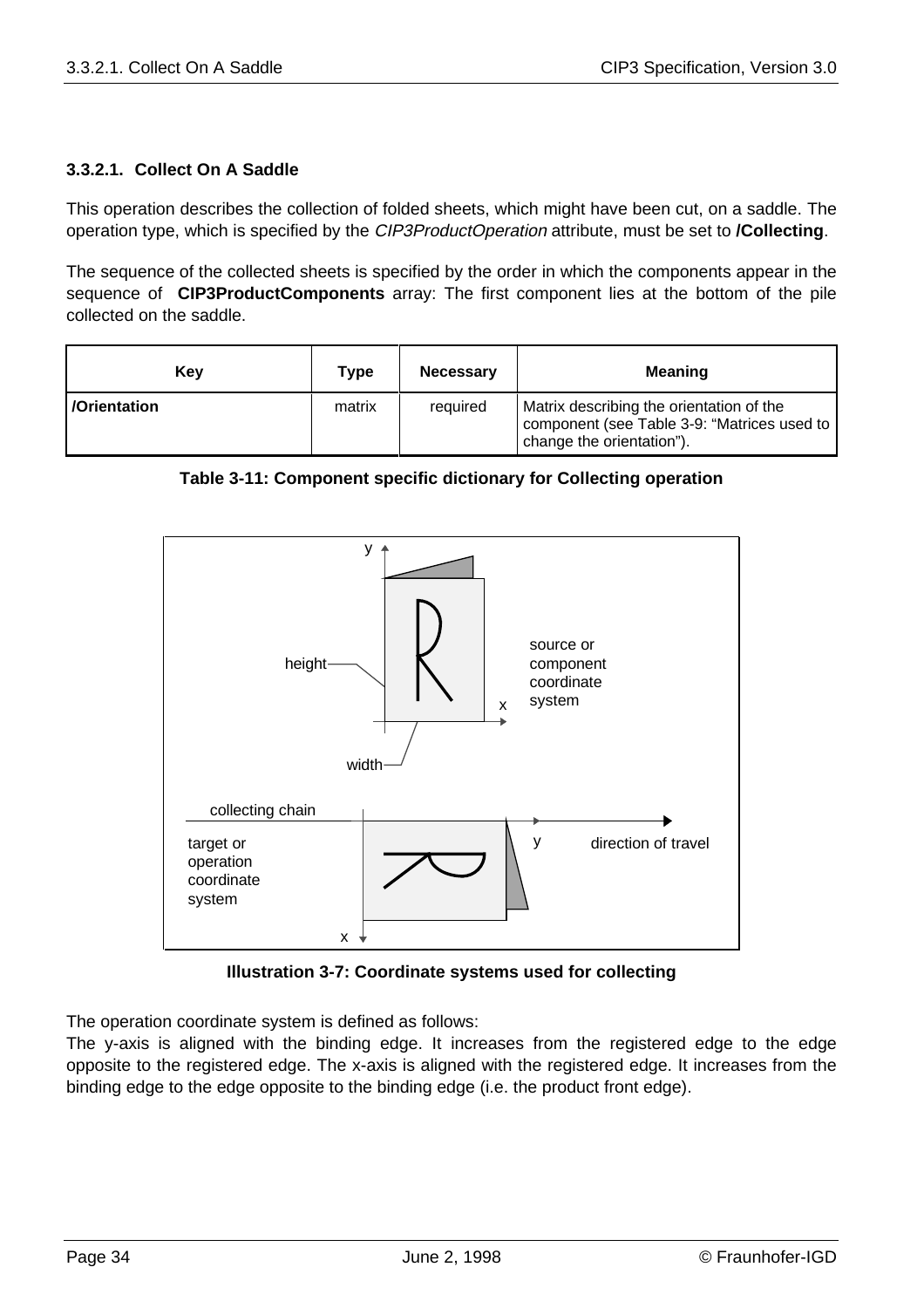#### **Example 3-14: Collect On A Saddle**

```
CIP3BeginProductDefinition
/CIP3Products [
<</CIP3ProductName (collected sheets)
    /CIP3ProductOperation /Collecting
    /CIP3ProductComponents
    \lceil << % first component
            /SourceType /Block
            /SourceSheet (pages 3,4,5,6)
            /SourceBlock (/Sheet/Front/CutData/Block 1)
            /Params << /Orientation [1 0 0 1 0 0] >>
       \gt << % second component
            /SourceType /Block
            /SourceSheet (pages 1,2,7,8)
            /SourceBlock (/Sheet/Front/CutData/Block 1)
            /Params << /Orientation [1 0 0 1 0 0] >>
       >]
>>
] def
/CIP3FinalProducts [ (collected sheets) ] def
CIP3EndProductDefinition
```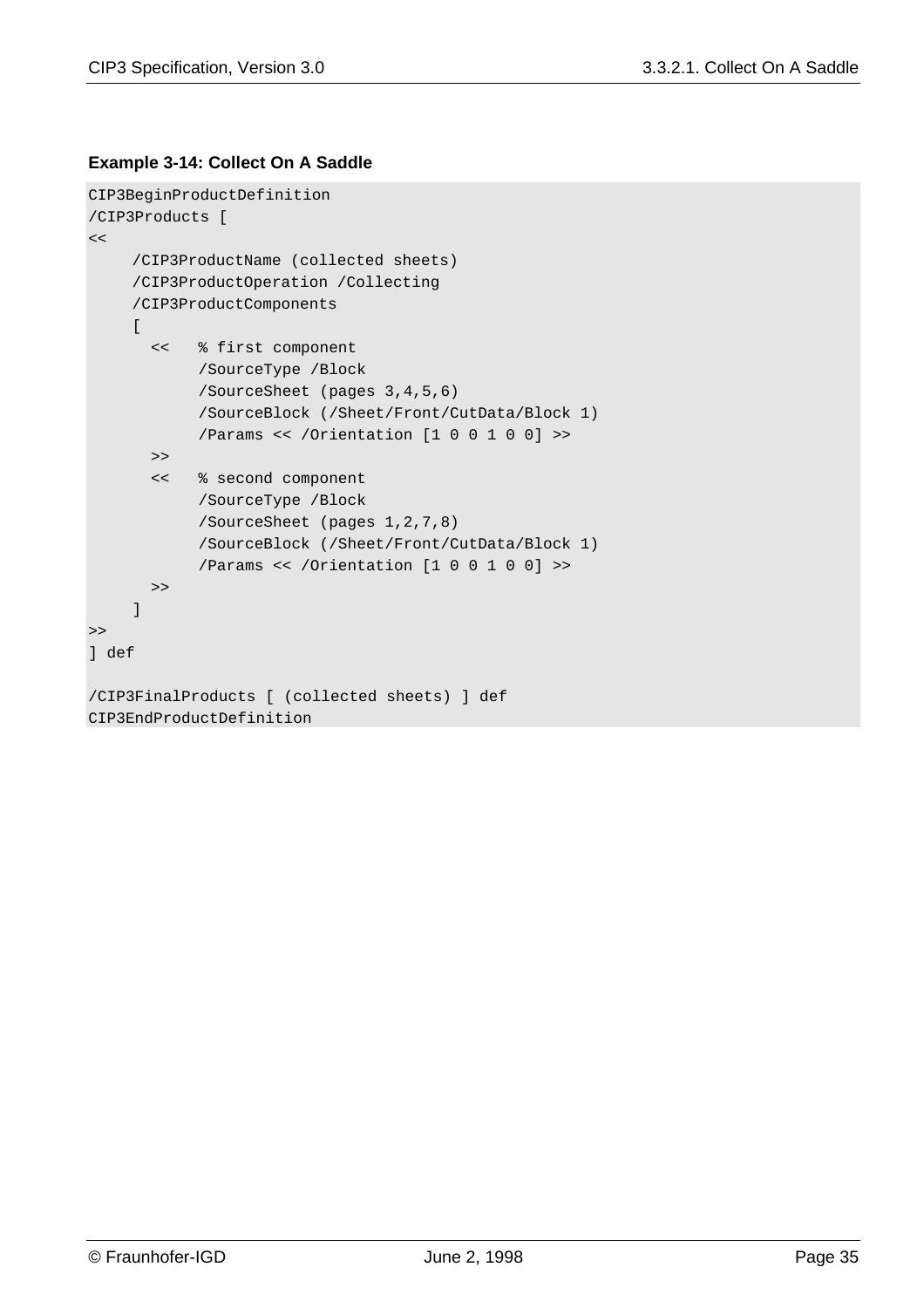# **3.3.2.2. Gathering On A Pile**

This operation describes the gathering of sheets or partial products on a pile. The operation type, which is specified by the CIP3ProductOperation attribute, must be set to **/Gathering**.

The sequence of the gathered sheets is specified by the order in which the components appear in the sequence of *CIP3ProductComponents* array: The first component lies at the bottom of gathering channel.

| Kev          | Type   | <b>Necessary</b> | <b>Meaning</b>                                         |
|--------------|--------|------------------|--------------------------------------------------------|
| /Orientation | matrix | required         | Matrix describing the orientation of the<br>component. |

**Table 3-12: Component specific dictionary for Gathering operation**



**Illustration 3-8: Coordinate systems used for gathering**

The operation coordinate system is defined as follows:

The y-axis is aligned with the binding edge. It increases from the registered edge to the edge opposite to the registered edge. The x-axis is aligned with the registered edge. It increases from the binding edge to the edge opposite to the binding edge (i.e. the product front edge).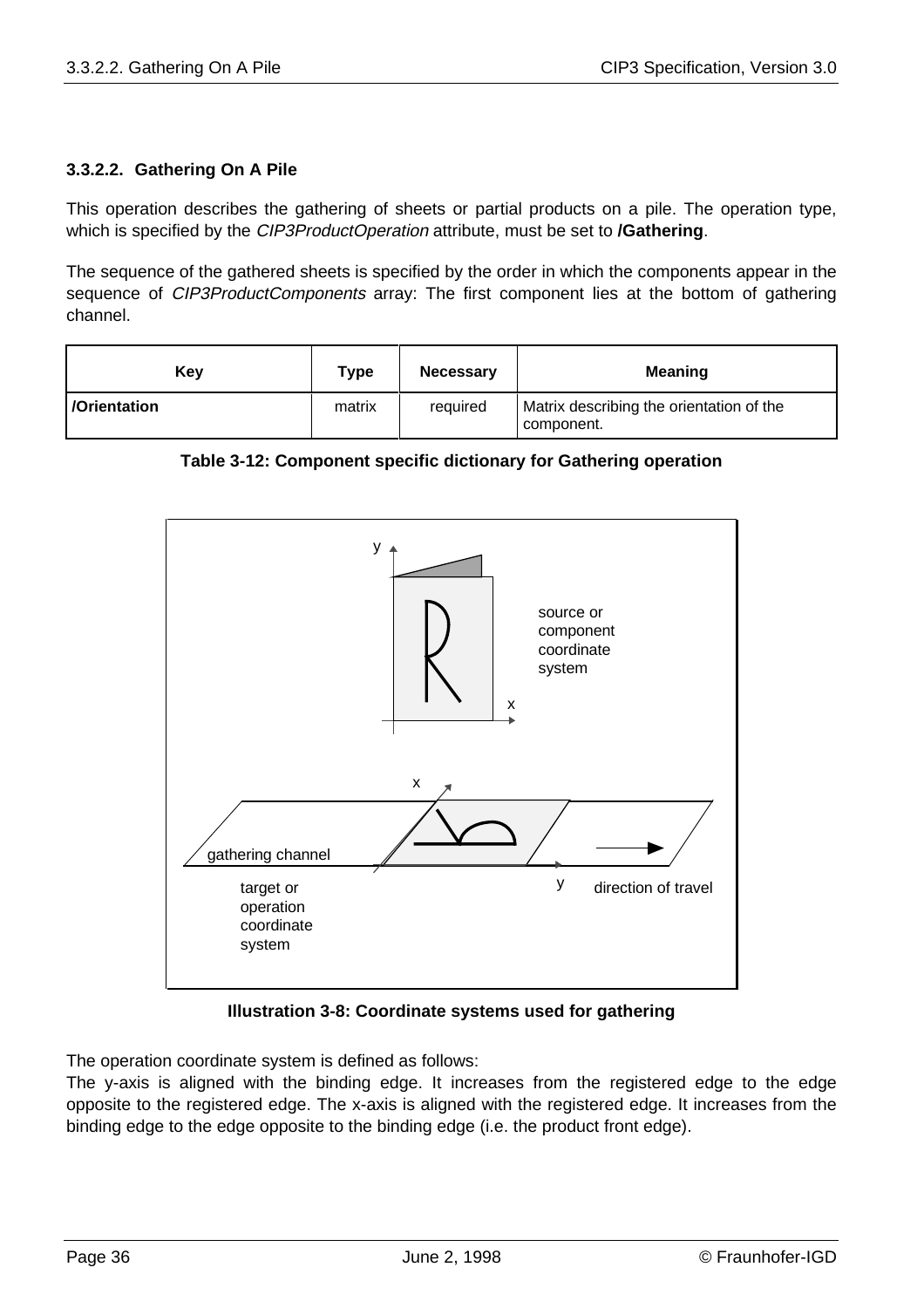#### **Example 3-15: Gathering On A Pile**

```
CIP3BeginProductDefinition
/CIP3Products [
<< /CIP3ProductName (gathered sheets)
    /CIP3ProductOperation /Gathering
    /CIP3ProductComponents
   \lceil << /SourceType /Sheet
            /SourceSheet (pages 1,2)
            /Params << /Orientation [1 0 0 1 0 0] >>
      \gt << /SourceType /Sheet
            /SourceSheet (pages 3,4)
            /Params << /Orientation [1 0 0 1 0 0] >>
      \gt << /SourceType /Sheet
            /SourceSheet (pages 5,6)
            /Params << /Orientation [1 0 0 1 0 0] >>
      \gt << /SourceType /Sheet
            /SourceSheet (pages 7,8)
            /Params << /Orientation [1 0 0 1 0 0] >>
       >>
    ]
\gt] def
/CIP3FinalProducts [ (gathered sheets) ] def
CIP3EndProductDefinition
```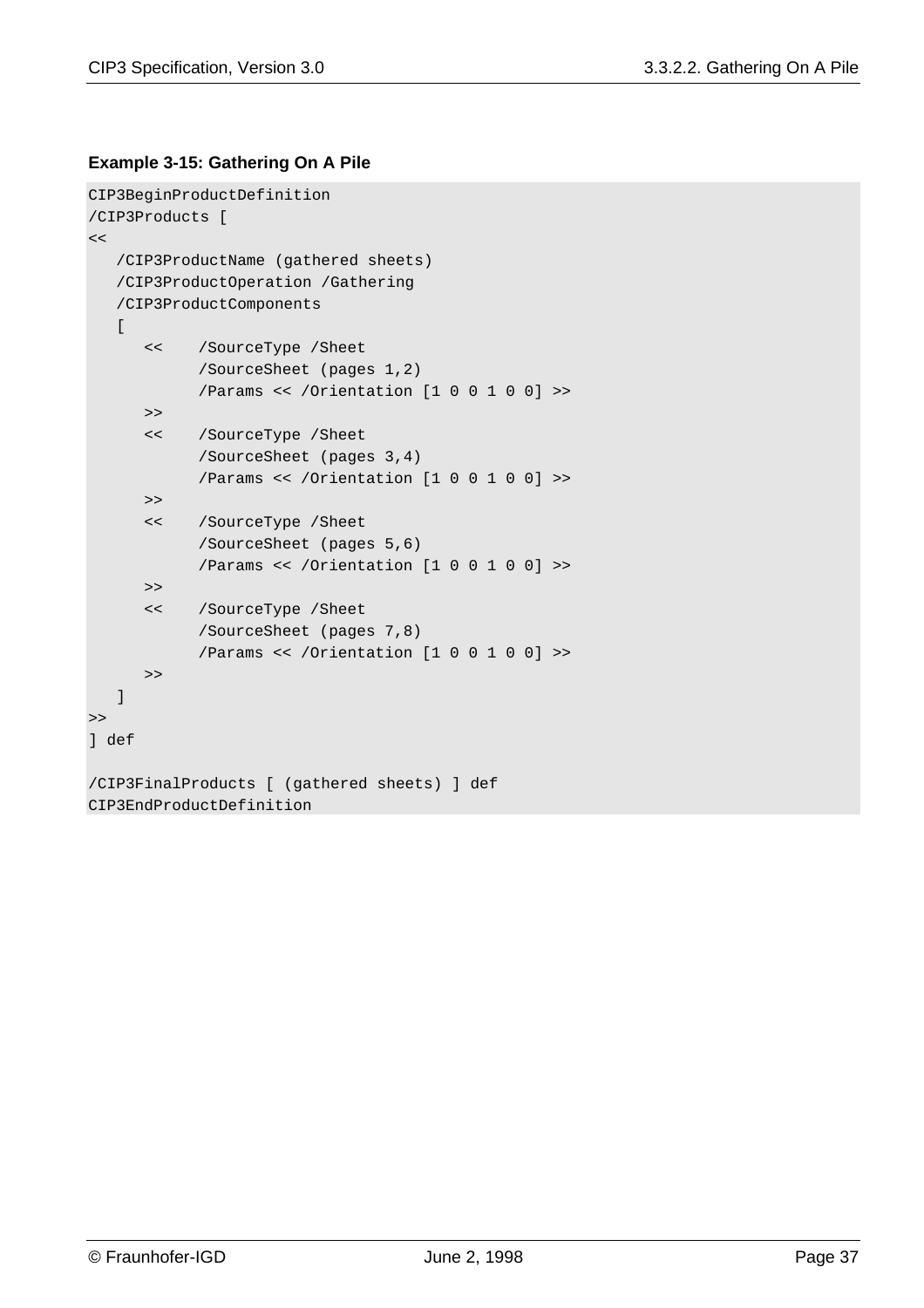#### **3.3.2.3. Thread Sewing**

This operation describes the thread sewing process. The operation type, which is specified by the CIP3ProductOperation attribute, must be set to **/ThreadSewing**.

This operation may include a gluing application, which is mostly being used between the first and the second or the last and the last but one sheet. In addition gluing may be necessary if different types of paper are used.

The operation requires one component, the gathered sheets.

| <b>Key</b>              | <b>Type</b>          | <b>Necessary</b> | <b>Meaning</b>                                                                                                                                                                                                                 |
|-------------------------|----------------------|------------------|--------------------------------------------------------------------------------------------------------------------------------------------------------------------------------------------------------------------------------|
| /NumberOfNeedles        | integer              | required         | Number of needles.                                                                                                                                                                                                             |
| /NeedlePositions        | array of<br>numbers  | optional         | Array containing the y-coordinate of the<br>needle positions. The number of array<br>elements must match the number given in<br>NumberOfNeedles.                                                                               |
| /CoreMaterial           | name                 | optional         | Core material of thread: /Cotton, /Nylon,<br>/Polyester.<br>This attribute must be used to define the<br>thread material, if there is no casting.                                                                              |
| /CastingMaterial        | name                 | optional         | Casting material of thread: /Cotton, /Nylon,<br>/Polyester.                                                                                                                                                                    |
| <b>/ThreadThickness</b> | number               | optional         | Thread thickness.                                                                                                                                                                                                              |
| <b>/ThreadBrand</b>     | string               | optional         | Thread brand.                                                                                                                                                                                                                  |
| /SewingPattern          | name                 | optional         | Sewing pattern: /Normal, /Staggered,<br>/CombinedStaggered                                                                                                                                                                     |
| /GlueLine               | dictionary           | optional         | Gluing dictionary (see Table 3-9: "Matrices<br>used to change the orientation").                                                                                                                                               |
| /GlueLineRefSheets      | array of<br>integers | see meaning      | This dictionary entry is only required, if<br>/GlueLine is defined.<br>It contains the indices of components (of the<br>predecessing gathering operation) after<br>which liming should be applied. The index<br>starts with 0. |
| /BlindStitch            | boolean              | required         | True, if blind stitch after last stitch is<br>required.                                                                                                                                                                        |
| /Sealing                | boolean              | required         | True, if thermo-sealing is required.                                                                                                                                                                                           |

#### **Table 3-13: Operation specific dictionary for ThreadSewing operation**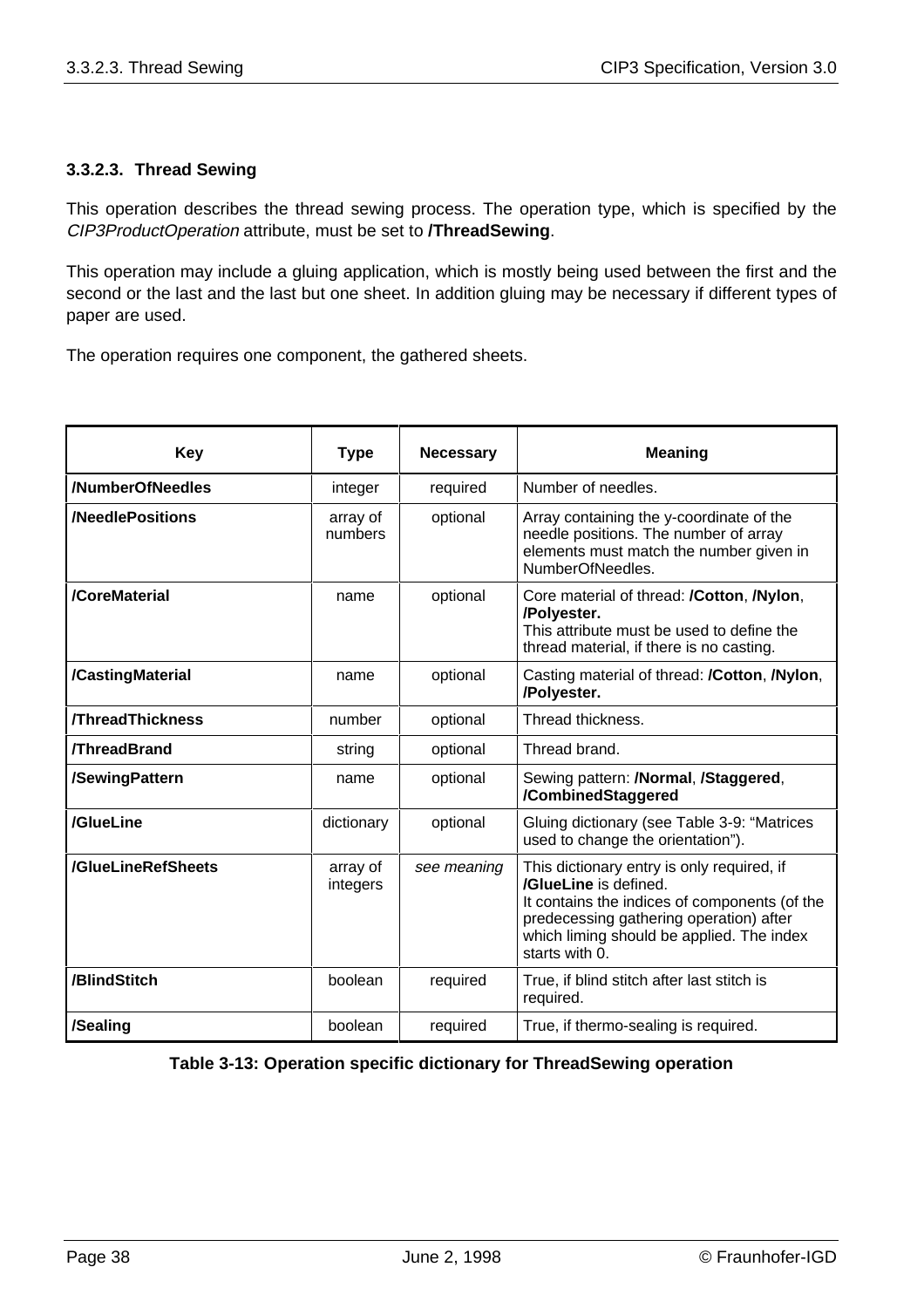| Key          | Type   | <b>Necessary</b> | <b>Meaning</b>                                                                                                                                                                          |
|--------------|--------|------------------|-----------------------------------------------------------------------------------------------------------------------------------------------------------------------------------------|
| /Orientation | matrix | required         | Matrix describing the orientation of the<br>component.<br>The binding edge of the book block (spine) is<br>assumed to be at the Y-axis after applying<br>this matrix to the book block. |

| Table 3-14: Component specific dictionary for ThreadSewing operation |
|----------------------------------------------------------------------|
|----------------------------------------------------------------------|



**Illustration 3-9: Parameters and coordinate system used for thread sewing**

The operation coordinate system is defined as follows:

The y-axis is aligned with the binding edge. It increases from the registered edge to the edge opposite to the registered edge. The x-axis is aligned with the registered edge. It increases from the binding edge to the edge opposite to the binding edge (i.e. the product front edge).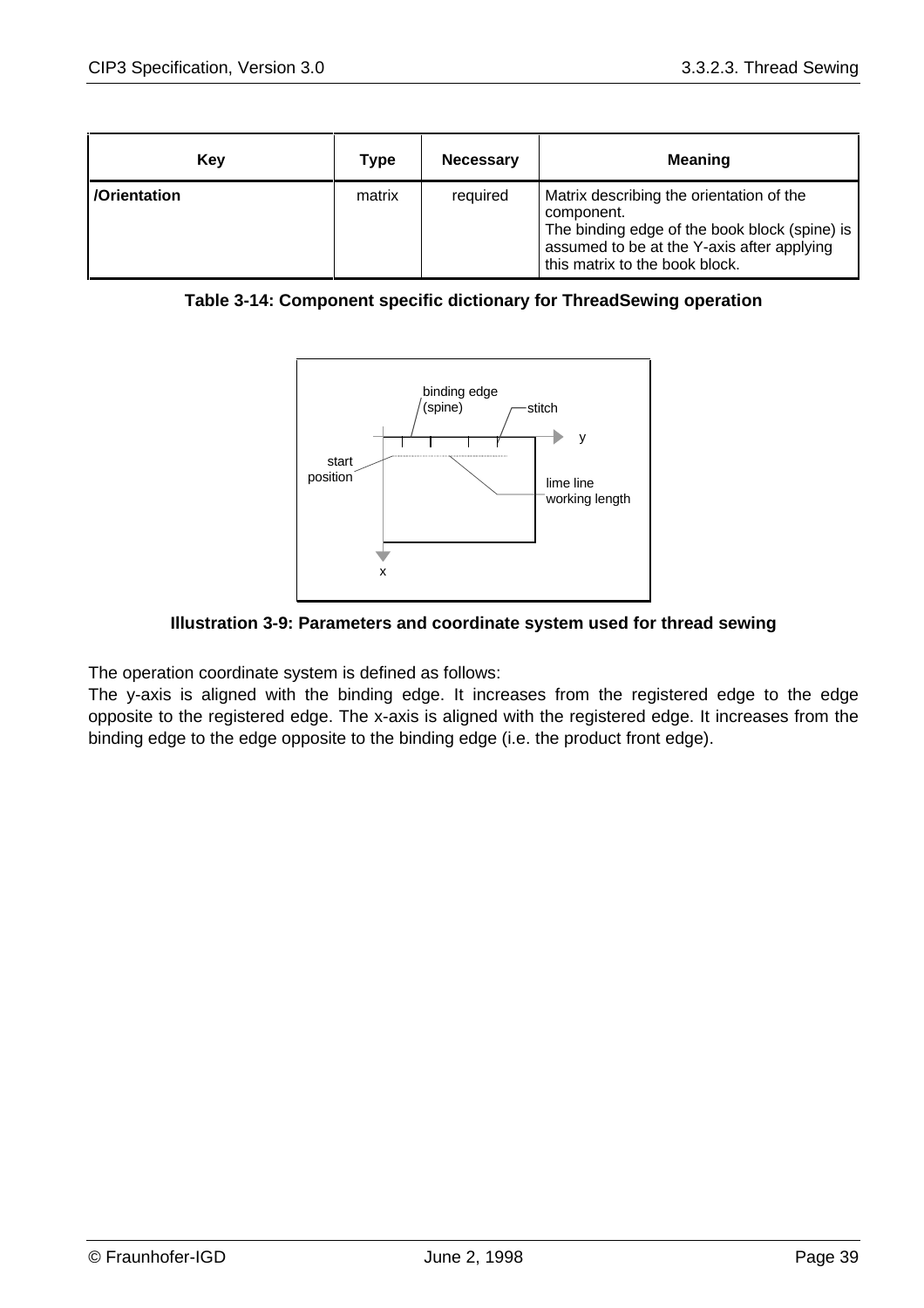#### **Example 3-16: Thread Sewing**

```
CIP3BeginProductDefinition
/CIP3Products [
<< /CIP3ProductName (sewed book block)
    /CIP3ProductOperation /ThreadSewing
    /CIP3ProductParams <<
                             /NumberOfNeedles 4
                             /GlueLineRefSheets [ 0 ]
                             /GlueLine <<
                                            /StartPosition [ 15 mm 10 mm ]
                                            /WorkingPath [ 15 mm 287 mm ]
                                            /GluingPattern []
                                       \rightarrow/BlindStitch false
                             /Sealing false
                        \geq /CIP3ProductComponents
   \Gamma << % book block before sewing
            /SourceType /PartialProduct
            /SourceProduct (book block)
            /Params <</Orientation [1 0 0 1 0 0]>>
       \rightarrow ]
\gt\lt /CIP3ProductName (book block)
    % ... the definition of the book block operation would go here ...
>>
] def
/CIP3FinalProducts [ (sewed book block) ] def
CIP3EndProductDefinition
```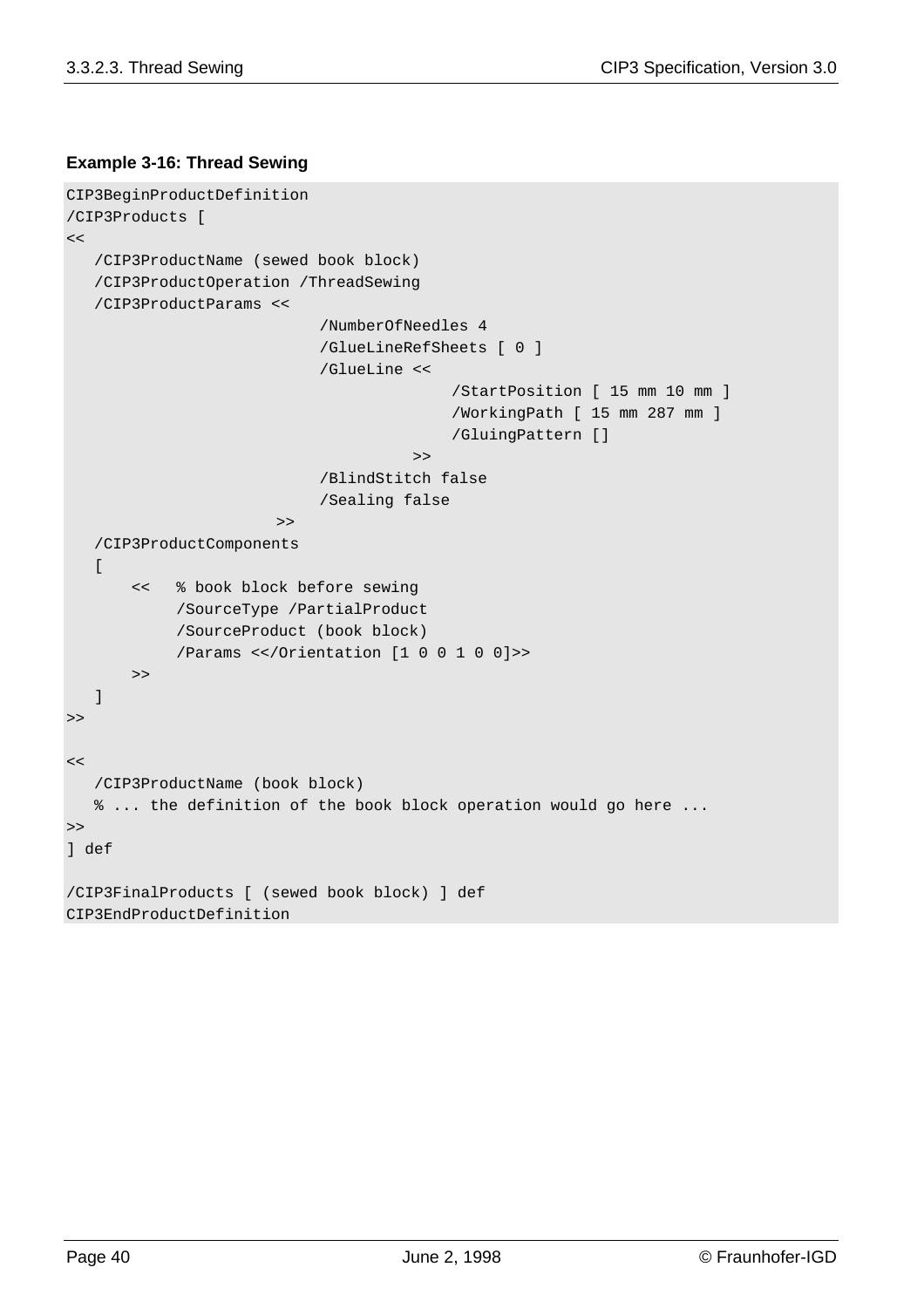#### **3.3.2.4. Saddle Stitching**

This operation describes the saddle stitching process. The operation type, which is specified by the CIP3ProductOperation attribute, must be set to **/SaddleStitching**.

The operation requires one component, the collected sheets.

| Key                     | <b>Type</b>         | <b>Necessary</b> | <b>Meaning</b>                                                                                                                                                                                                                                                       |
|-------------------------|---------------------|------------------|----------------------------------------------------------------------------------------------------------------------------------------------------------------------------------------------------------------------------------------------------------------------|
| /NumberOfStitches       | integer             | required         | Number of stitches                                                                                                                                                                                                                                                   |
| /StitchPositions        | array of<br>numbers | optional         | Array containing the stitch positions. The<br>center of the stitch must be specified (see<br>Illustration 3-11: "Parameters and coordinate<br>system used for saddle stitching"). The<br>number of array elements must match the<br>number given in NumberOfStitches |
| /StapleShape            | name                | optional         | Shape of staples: /Crown, /Overlap,<br>/Butted, /ClinchOut, /Eyelet (see Illustration<br>3-10: "Staple shapes").                                                                                                                                                     |
| /StitchWidth            | number              | optional         | Width of stitch.                                                                                                                                                                                                                                                     |
| <b><i>NireGauge</i></b> | number              | optional         | Wire width                                                                                                                                                                                                                                                           |
| <b>MireBrand</b>        | string              | optional         | Wire brand                                                                                                                                                                                                                                                           |

|  |  |  | Table 3-15: Operation specific dictionary for SaddleStitching operation |  |
|--|--|--|-------------------------------------------------------------------------|--|
|--|--|--|-------------------------------------------------------------------------|--|



**Illustration 3-10: Staple shapes**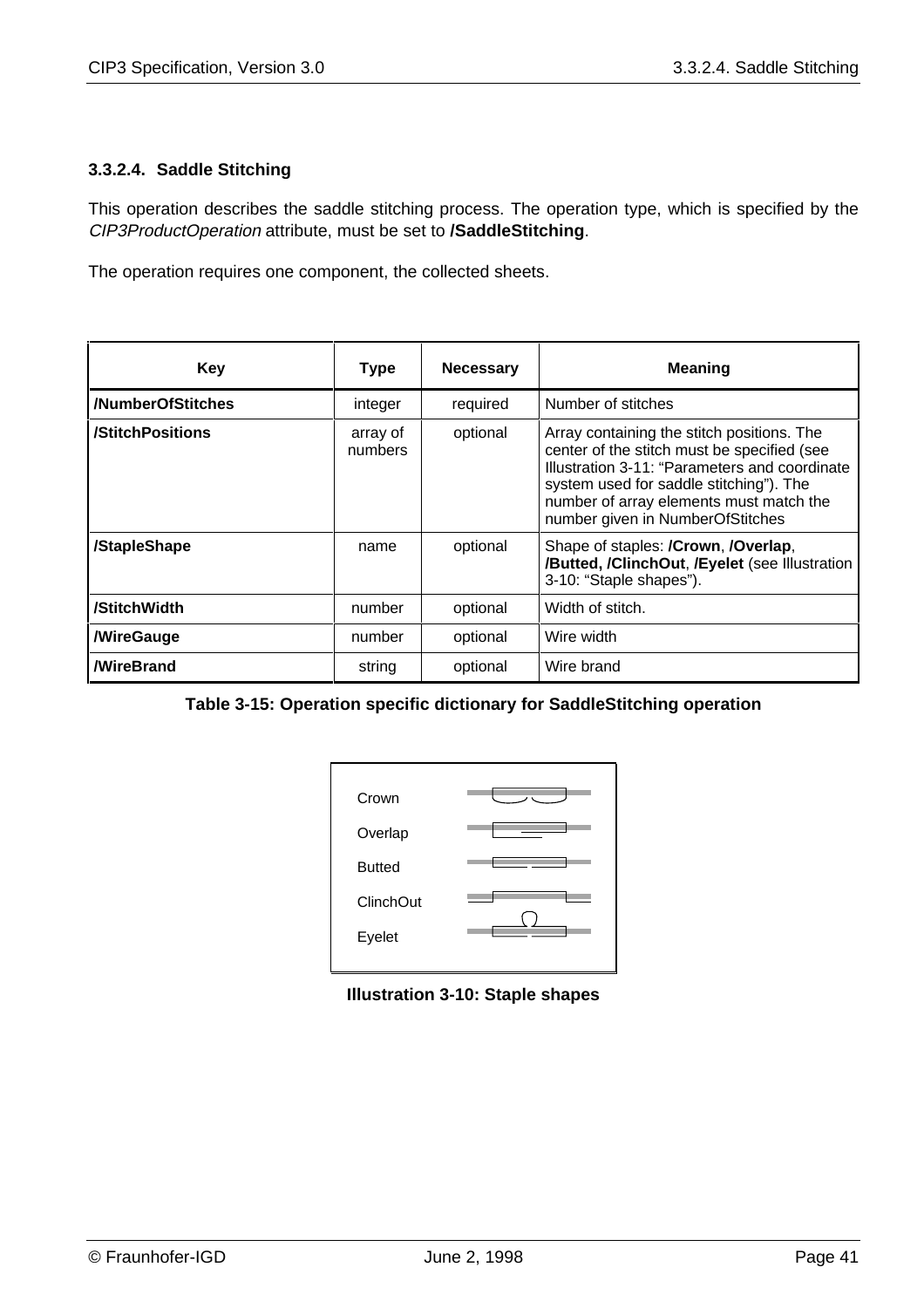| Key          | Type   | <b>Necessary</b> | <b>Meaning</b>                                                                                                                                                                          |
|--------------|--------|------------------|-----------------------------------------------------------------------------------------------------------------------------------------------------------------------------------------|
| /Orientation | matrix | required         | Matrix describing the orientation of the<br>component.<br>The binding edge of the book block (spine) is<br>assumed to be at the Y-axis after applying<br>this matrix to the book block. |

|  | Table 3-16: Component specific dictionary for SaddleStitching operation |  |
|--|-------------------------------------------------------------------------|--|
|  |                                                                         |  |



#### **Illustration 3-11: Parameters and coordinate system used for saddle stitching**

The operation coordinate system is defined as follows:

The y-axis is aligned with the binding edge. It increases from the registered edge to the edge opposite to the registered edge. The x-axis is aligned with the registered edge. It increases from the binding edge to the edge opposite to the binding edge (i.e. the product front edge).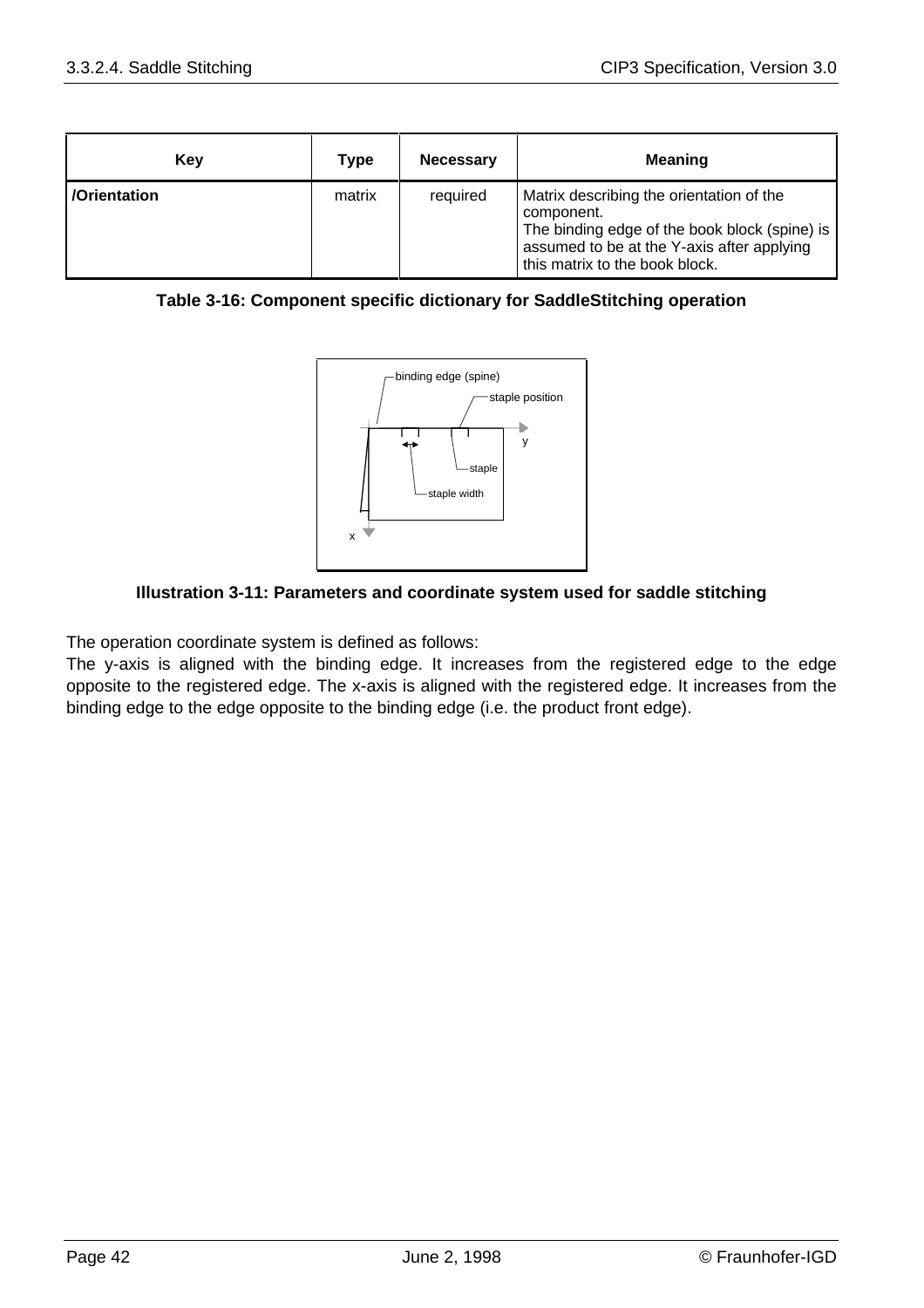#### **Example 3-17: Saddle Stitching**

```
CIP3BeginProductDefinition
/CIP3Products [
<< /CIP3ProductName (saddle stitched booklet)
    /CIP3ProductOperation /SaddleStitching
    /CIP3ProductParams <<
                          /NumberOfStitches 2
                           /StitchPositions [105 mm 210 mm]
                           /StapleShape /Crown
                           /StitchWidth 12 mm
                       >>
    /CIP3ProductComponents
   \lceil<<% collected sheets before saddle stitching
            /SourceType /PartialProduct
            /SourceProduct (collected sheets)
            /Params <</Orientation [1 0 0 1 0 0]>>
       >>
    ]
\gt\lt /CIP3ProductName (collected sheets)
    % ... the definition of the collecting operation would go here ...
\gt] def
/CIP3FinalProducts [(saddle stitched booklet) ] def
CIP3EndProductDefinition
```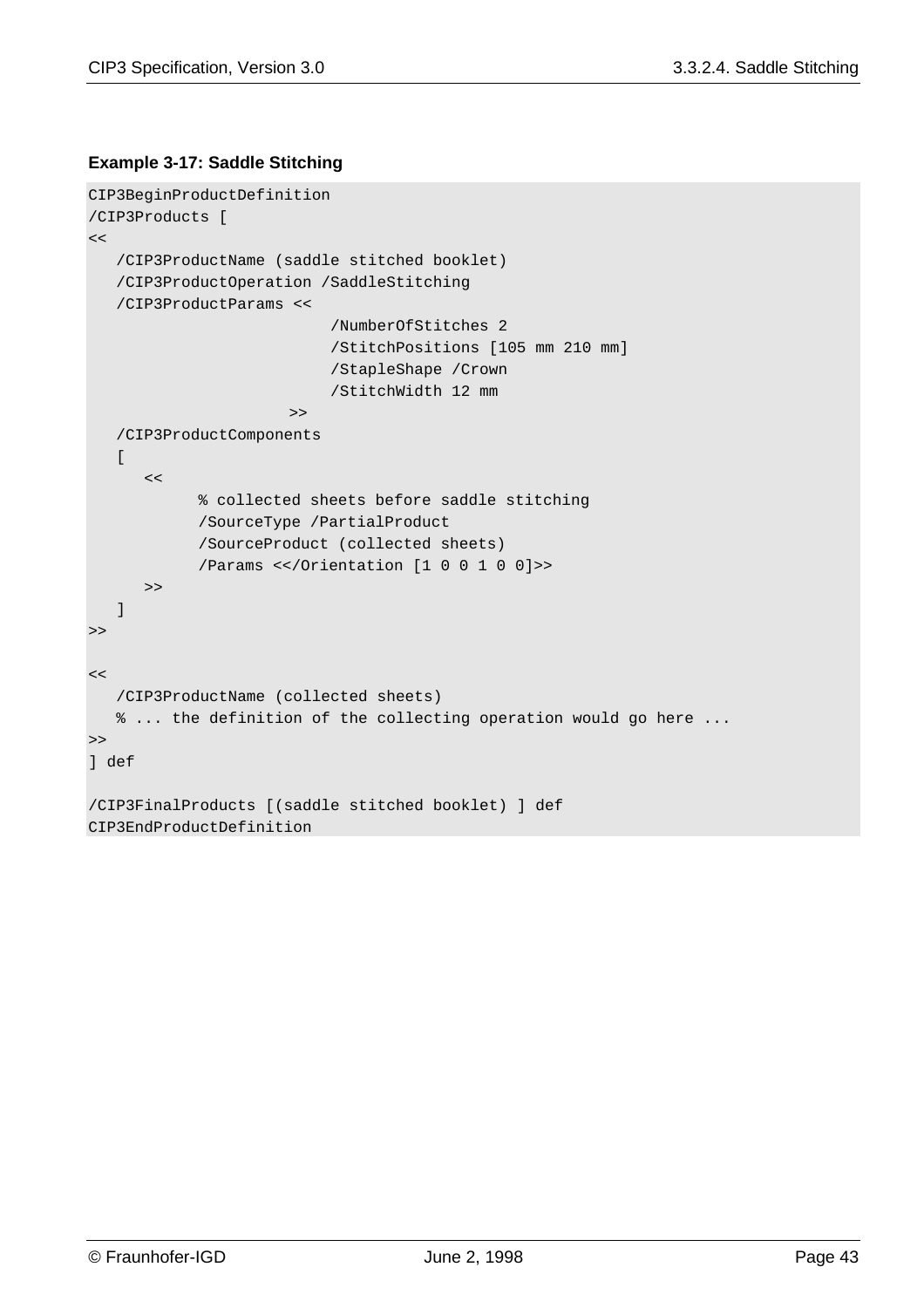#### **3.3.2.5. Stitching**

This operation describes the side stitching process. The operation type, which is specified by the CIP3ProductOperation attribute, must be set to **/Stitching**.

The operation requires one component, the gathered or collected sheets.

| <b>Key</b>        | <b>Type</b>         | <b>Necessary</b> | <b>Meaning</b>                                                                                                                                                                                                                                                  |
|-------------------|---------------------|------------------|-----------------------------------------------------------------------------------------------------------------------------------------------------------------------------------------------------------------------------------------------------------------|
| /NumberOfStitches | integer             | required         | Number of stitches.                                                                                                                                                                                                                                             |
| /StitchPositions  | array of<br>numbers | optional         | Array containing the stitch positions. The<br>center of each stitch must be specified (see<br>Illustration 3-12: "Parameters and coordinate<br>system used for stitching"). The number of<br>array elements must match the number<br>given in NumberOfStitches. |
| /StitchWidth      | number              | optional         | Width of stitch.                                                                                                                                                                                                                                                |
| /StapleShape      | name                | optional         | Shape of staples: /Crown, /Overlap,<br>/Butted, /ClinchOut, /Eyelet (see Illustration<br>3-10: "Staple shapes").                                                                                                                                                |
| /Offset           | number              | required         | Distance between stitch and binding edge.                                                                                                                                                                                                                       |
| /Angle            | number              | optional         | Angle of stitch in degree. The angle is given<br>counterclockwise.<br>$0 =$ horizontal (i.e. parallel to the X axis of<br>the operation coordinate system)                                                                                                      |
| /StitchFromFront  | boolean             | required         | If true, stitching is done from front to back.<br>Otherwise it is done from back to front.                                                                                                                                                                      |
| /WireGauge        | number              | optional         | Wire width in mm                                                                                                                                                                                                                                                |
| <b>WireBrand</b>  | string              | optional         | Wire brand                                                                                                                                                                                                                                                      |

#### **Table 3-17: Operation specific dictionary for Stitching operation**

| Key          | Type   | <b>Necessary</b> | <b>Meaning</b>                                                                                                                                                 |
|--------------|--------|------------------|----------------------------------------------------------------------------------------------------------------------------------------------------------------|
| /Orientation | matrix | required         | Matrix describing the orientation of the<br>component.<br>The binding edge is assumed to be at the Y-<br>axis after applying this matrix to the book<br>block. |

#### **Table 3-18: Component specific dictionary for Stitching operation**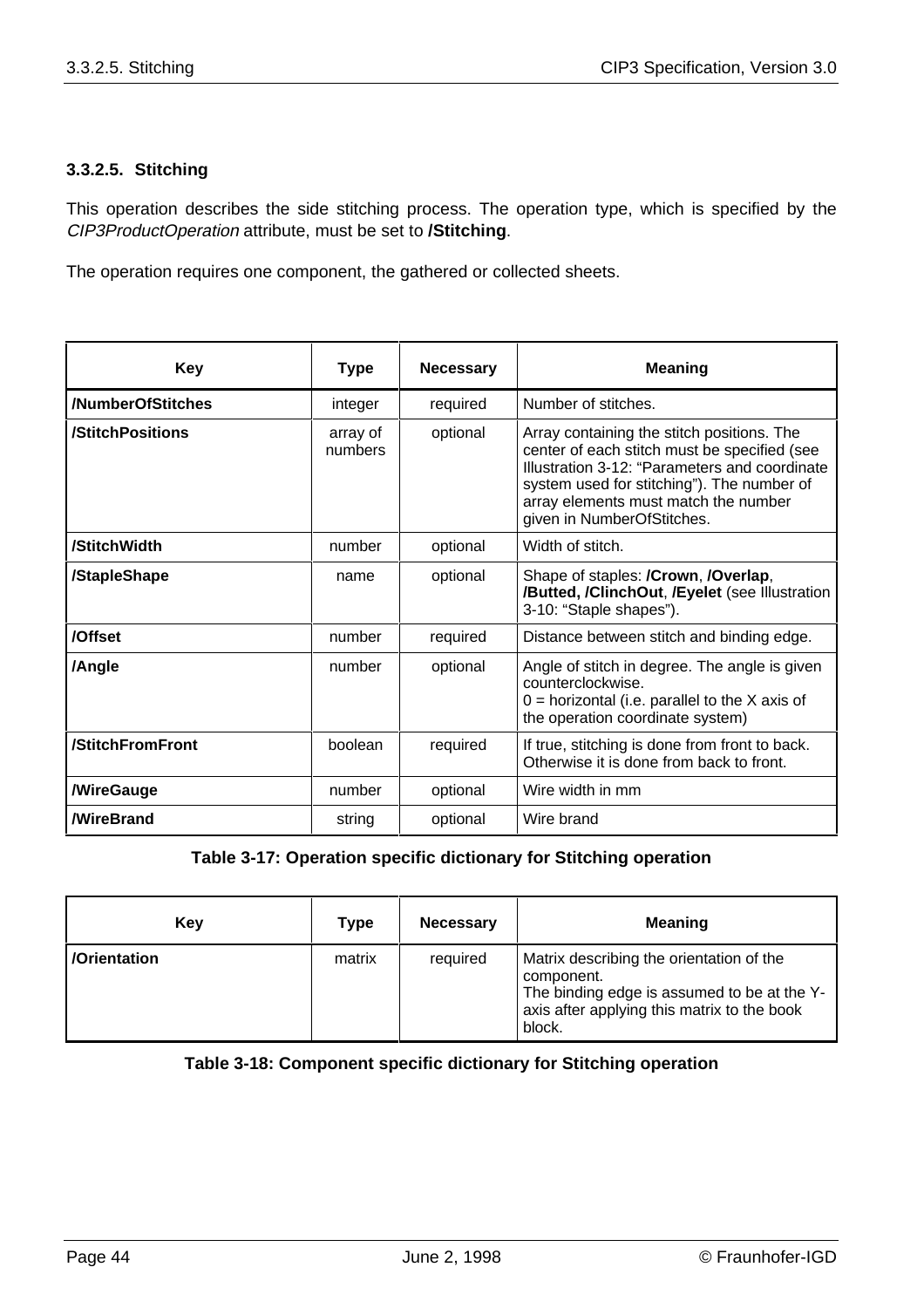

**Illustration 3-12: Parameters and coordinate system used for stitching**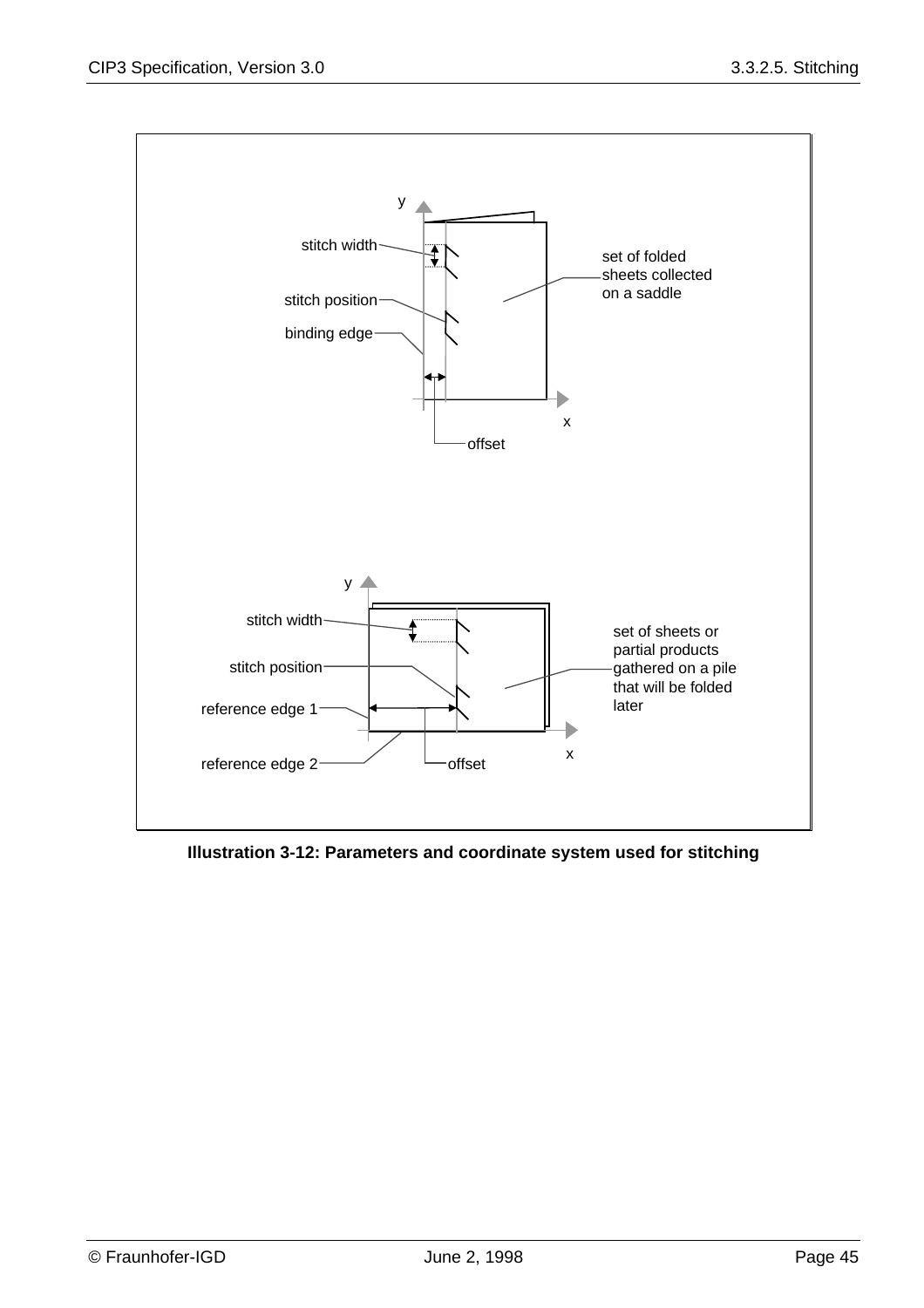#### **Example 3-18: Stitching**

```
CIP3BeginProductDefinition
/CIP3Products [
<< /CIP3ProductName (stitched booklet)
    /CIP3ProductOperation /Stitching
    /CIP3ProductParams <<
                            /NumberOfStitches 2
                            /StitchPositions [105 mm 210 mm]
                            /StapleShape /Butted
                            /StitchWidth 12 mm
                            /Angle 90
                            /Offset 12 mm
                            /StitchFromFront true
                         \rightarrow /CIP3ProductComponents
   \sqrt{ } << % collected sheets before saddle stitching
          /SourceType /PartialProduct
         /SourceProduct (collected sheets)
          /Params << /Orientation [1 0 0 1 0 0] >>
       >>
    ]
>>
<< /CIP3ProductName (collected sheets)
    % ... the definition of the collecting operation would go here ...
>>
] def
/CIP3FinalProducts [ (stitched booklet) ] def
CIP3EndProductDefinition
```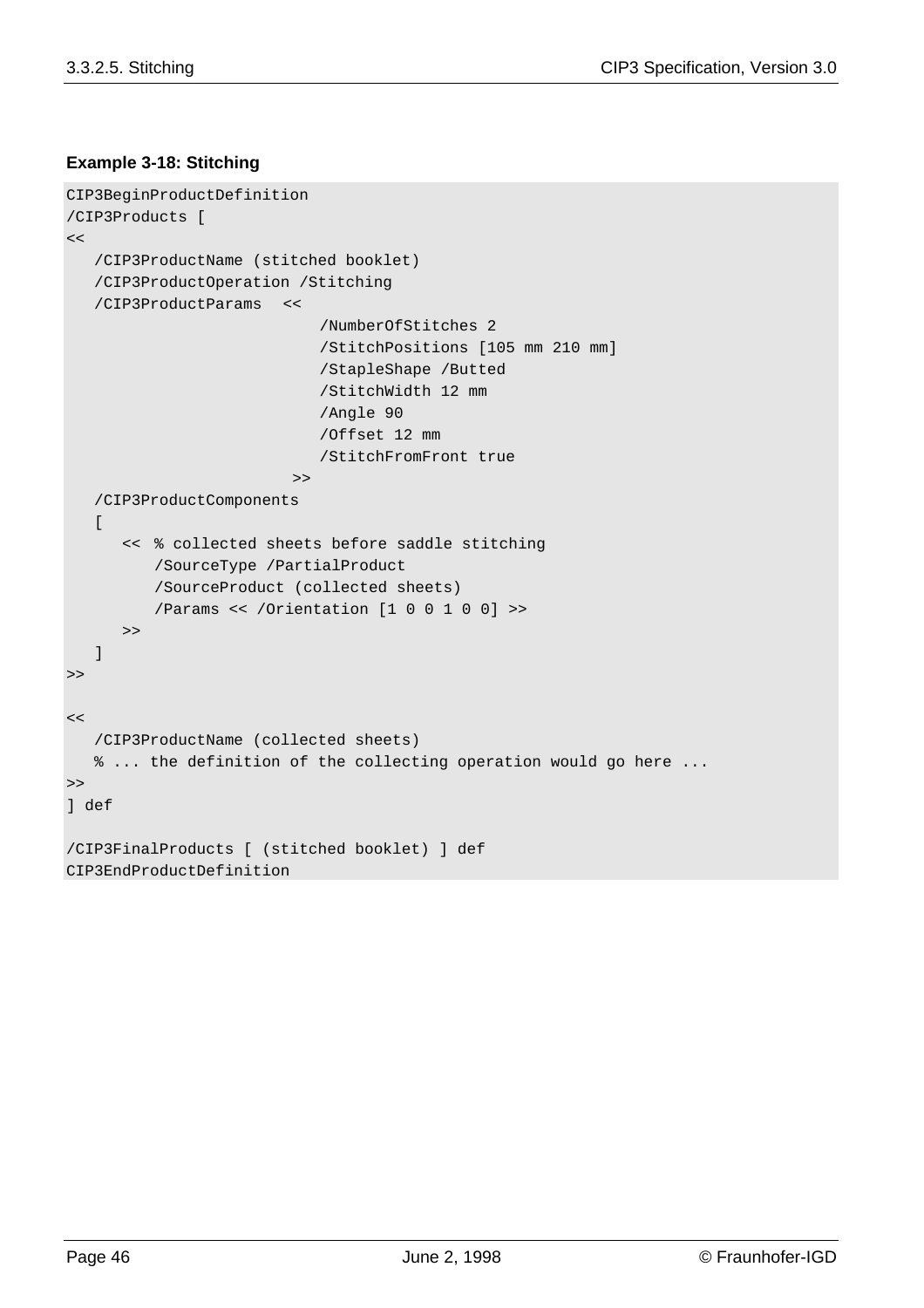#### **3.3.2.6. Side Sewing**

This operation describes the side sewing process. The operation type, which is specified by the CIP3ProductOperation attribute, must be set to **/SideSewing**.

The operation requires one component, the gathered sheets.

| <b>Key</b>              | <b>Type</b>         | <b>Necessary</b> | <b>Meaning</b>                                                                                                                                    |
|-------------------------|---------------------|------------------|---------------------------------------------------------------------------------------------------------------------------------------------------|
| /NumberOfNeedles        | integer             | required         | Number of needles                                                                                                                                 |
| <b>/NeedlePositions</b> | array of<br>numbers | optional         | Array containing the y-coordinates of the<br>needle positions. The number of array<br>elements must match the number given in<br>NumberOfNeedles. |
| /Offset                 | number              | required         | Distance between stitch and binding edge.                                                                                                         |
| <b>/ThreadMaterial</b>  | name                | optional         | Thread material: <b>/Cotton, /Nylon,</b><br>/Polyester                                                                                            |
| <b>/ThreadThickness</b> | number              | optional         | Thread thickness.                                                                                                                                 |
| <b>/ThreadBrand</b>     | string              | optional         | Thread brand.                                                                                                                                     |
| /SewingPattern          | name                | optional         | Sewing pattern: /Normal, /Staggered,<br>/CombinedStaggered                                                                                        |

#### **Table 3-19: Operation specific dictionary for SideSewing operation**

| Key          | Type   | <b>Necessary</b> | <b>Meaning</b>                                                                                                                                                 |
|--------------|--------|------------------|----------------------------------------------------------------------------------------------------------------------------------------------------------------|
| /Orientation | matrix | required         | Matrix describing the orientation of the<br>component.<br>The binding edge is assumed to be at the Y-<br>axis after applying this matrix to the book<br>block. |

#### **Table 3-20: Component specific dictionary for SideSewing operation**



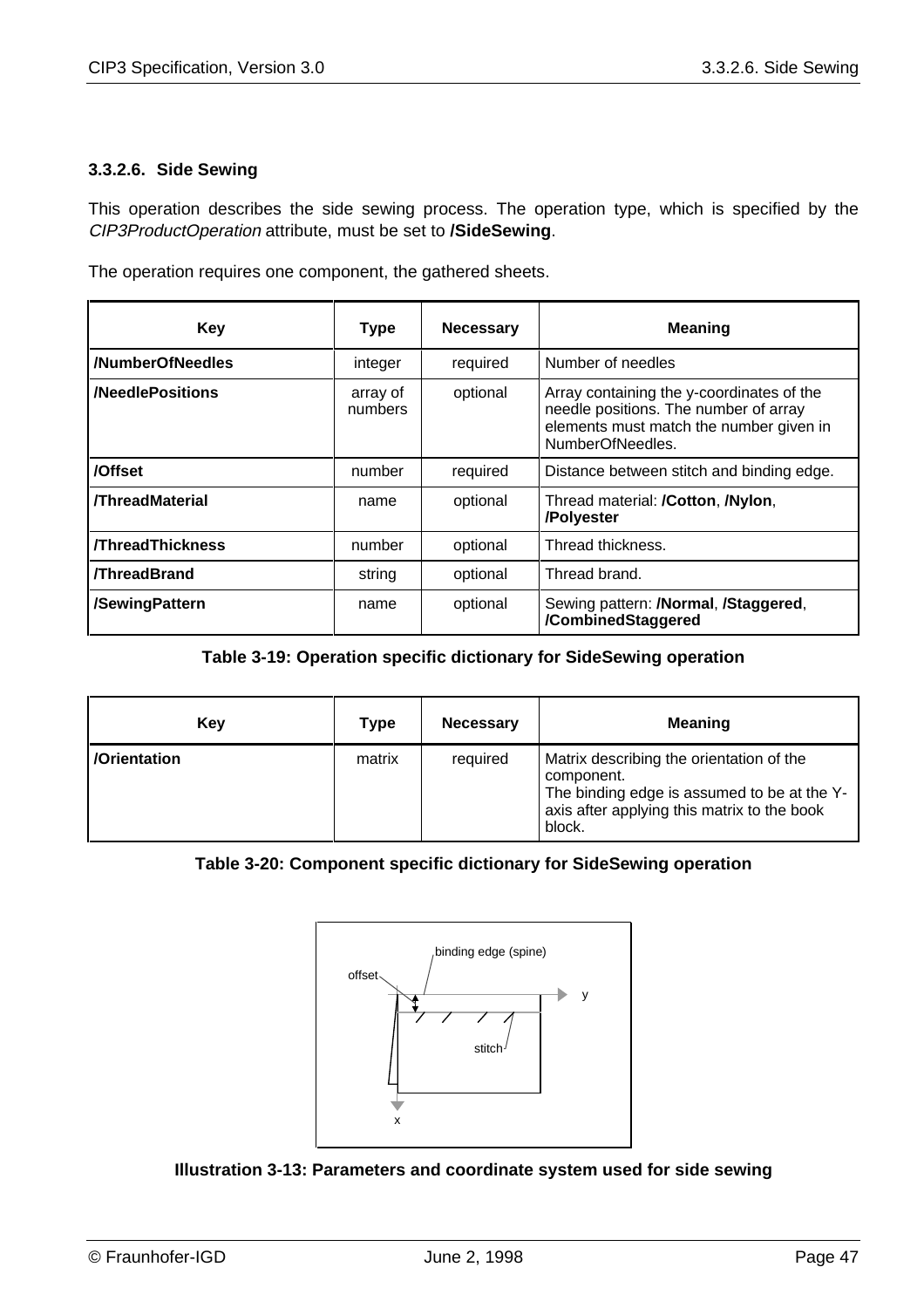#### **Example 3-19: Side Sewing**

```
CIP3BeginProductDefinition
/CIP3Products [
\epsilon /CIP3ProductName (side sewed booklet)
    /CIP3ProductOperation /SideSewing
    /CIP3ProductParams <<
                           /NumberOfNeedles 4
                           /NeedlePositions [30 mm 40 mm 260 mm 270 mm]
                            /Offset 12 mm
                            /ThreadMaterial /Nylon
                            /ThreadThickness 0.3 mm
                           /SewingPattern /Normal
                        \rightarrow /CIP3ProductComponents
   \Gamma<<% collected sheets before side sewing
           /SourceType /PartialProduct
           /SourceProduct (gathered sheets)
           /Params <</Orientation [1 0 0 1 0 0]>>
       >>
    ]
\geq<< /CIP3ProductName (gathered sheets)
    % ... the definition of the gathering operation would go here ...
\geq] def
/CIP3FinalProducts [ (side sewed booklet) ] def
CIP3EndProductDefinition
```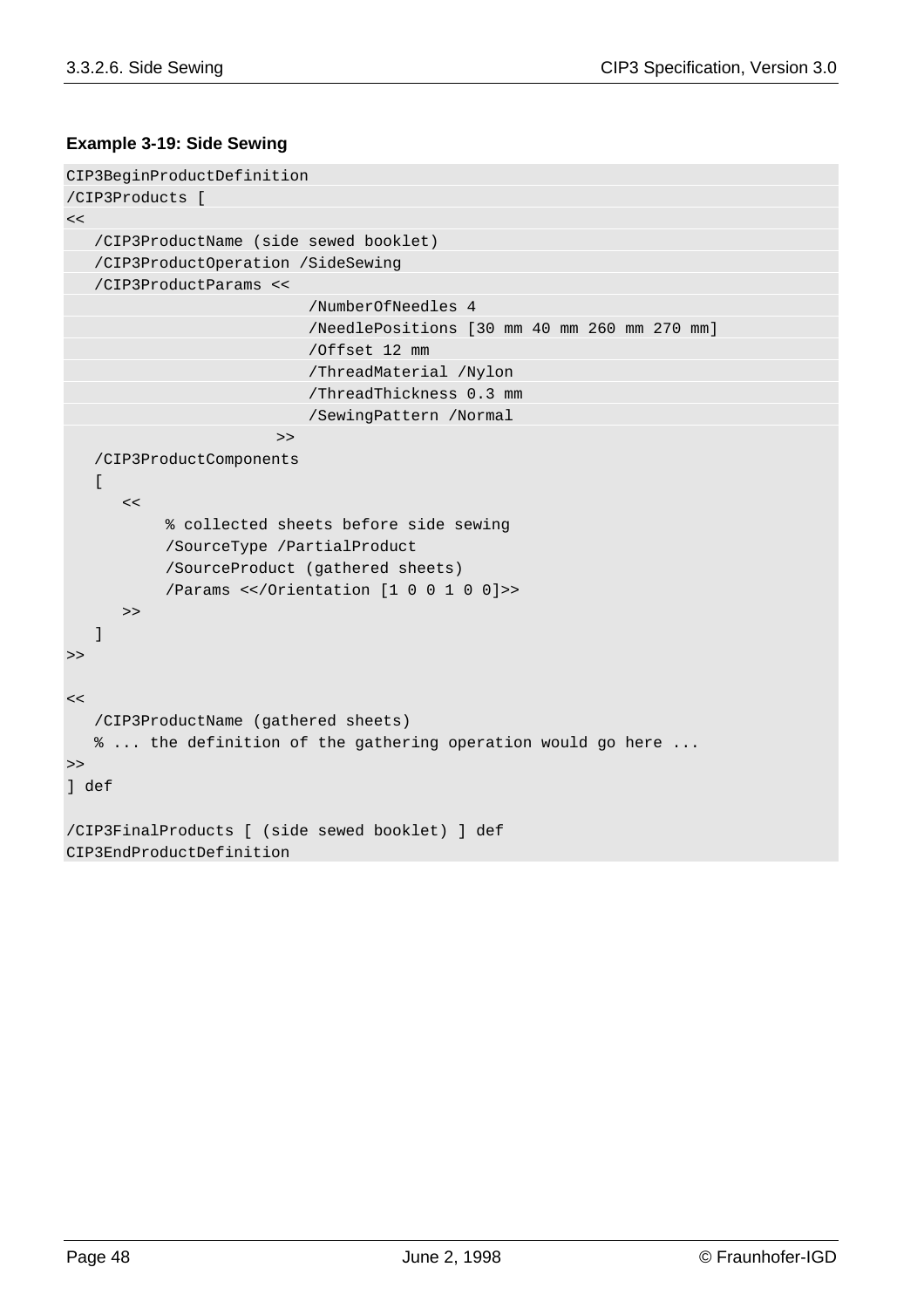#### **3.3.2.7. End Sheet Gluing**

This operation describes the end sheet gluing process. End sheet gluing is a preparation step for case binding. The operation type, which is specified by the CIP3ProductOperation attribute, must be set to **/EndSheetGluing**.

The operation requires three components in the following sequence:

- end sheet (back)
- book block (collected sheets)
- end sheet (front)

The following component specific attribute must only be used for the book block component.

| <b>Kev</b>         | Type   | <b>Necessary</b> | <b>Meaning</b>                                                                                                       |
|--------------------|--------|------------------|----------------------------------------------------------------------------------------------------------------------|
| <b>Orientation</b> | matrix | required         | Matrix describing the orientation of the<br>component (see Table 3-9: "Matrices used to<br>change the orientation"). |

#### **Table 3-21: Component specific dictionary for Collecting operation (for book block component only)**

The following component specific attributes must only be used for the front and the back end sheet components.

| Key          | <b>Type</b>           | <b>Necessary</b> | <b>Meaning</b>                                                                                                                                                                          |
|--------------|-----------------------|------------------|-----------------------------------------------------------------------------------------------------------------------------------------------------------------------------------------|
| /Orientation | matrix                | required         | Matrix describing the orientation of the<br>component.<br>The binding edge of the book block (spine) is<br>assumed to be at the Y-axis after applying<br>this matrix to the book block. |
| /Offset      | array of<br>2 numbers | required         | offset of end sheet in X and Y direction.                                                                                                                                               |
| /GlueLine    | dictionary            | required         | Gluing dictionary (see Table 3-32: "GlueLine<br>Dictionary describing a Glue Line").                                                                                                    |

**Table 3-22: Component specific dictionary for EndSheetGluing operation (for front and back end sheet components only)**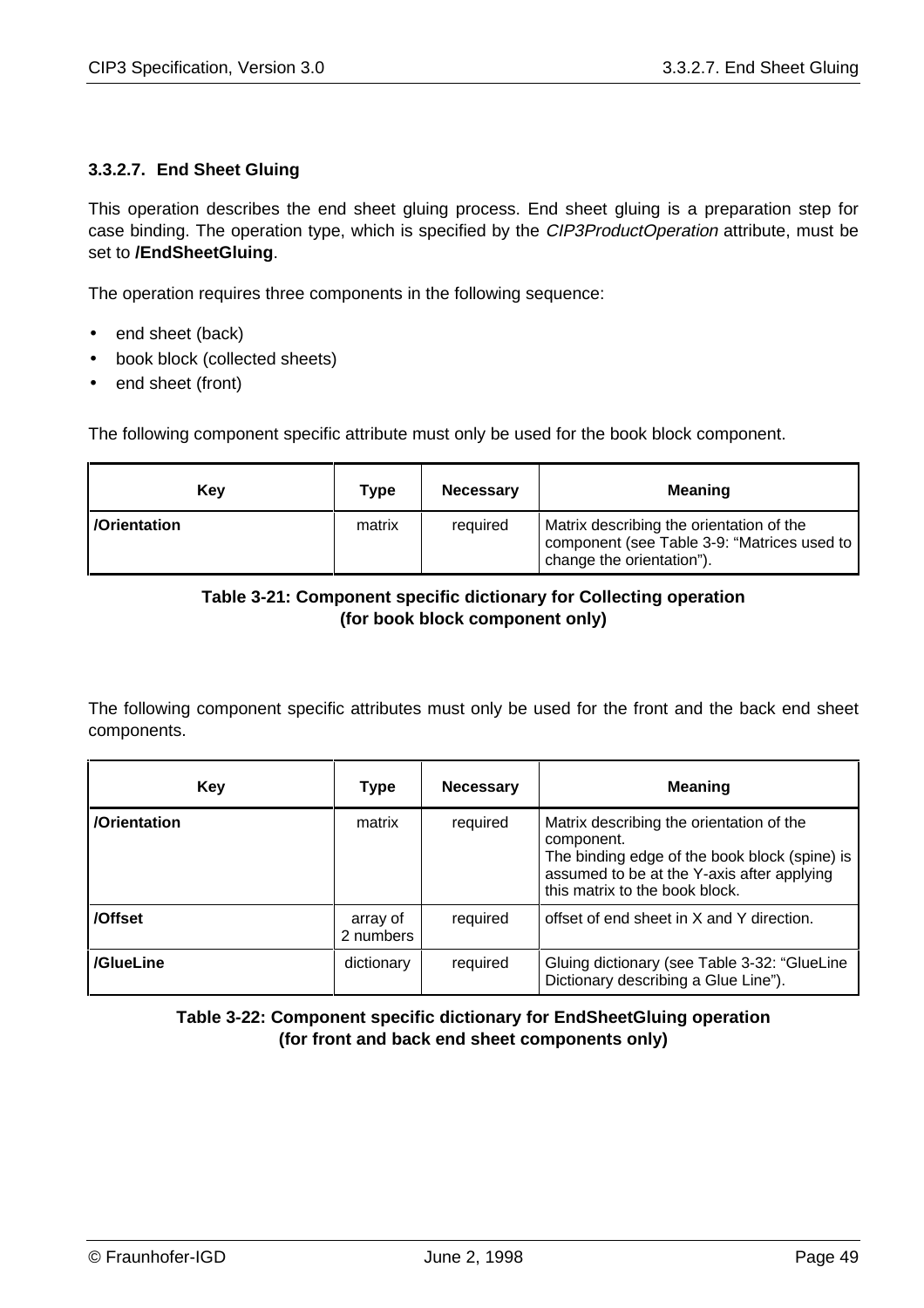

**Illustration 3-14: Parameters and coordinate system used for end sheet gluing**

The operation coordinate system is defined as follows:

The y-axis is aligned with the binding edge of the book block (which is always the second component). It increases from the registered edge to the edge opposite to the registered edge. The xaxis is aligned with the registered edge. It increases from the binding edge to the edge opposite to the binding edge (i.e. the product front edge).

#### **Example 3-20: End Sheet Gluing**

```
CIP3BeginProductDefinition
/CIP3Products [
\lt /CIP3ProductName (book block with end sheets)
    /CIP3ProductOperation /EndSheetGluing
    /CIP3ProductComponents
   \Gamma << % back end sheet
            /SourceType /Block
            /SourceSheet (back end sheet)
            /SourceBlock (/Sheet/Front/CutData/Block 1)
            /Params << /Orientation [1 0 0 1 0 0]
                         /Offset [ 5 mm -12 mm ]
                         /GlueLine <<
                                       /StartPosition [ 15 mm 3 mm ]
                                       /WorkingPath [15 mm 294 mm ]
                                       /GlueType /ColdGlue
                                       /GluingPattern []
                                       /GlueLineWidth 1 mm
                                    \rightarrow\rightarrow
```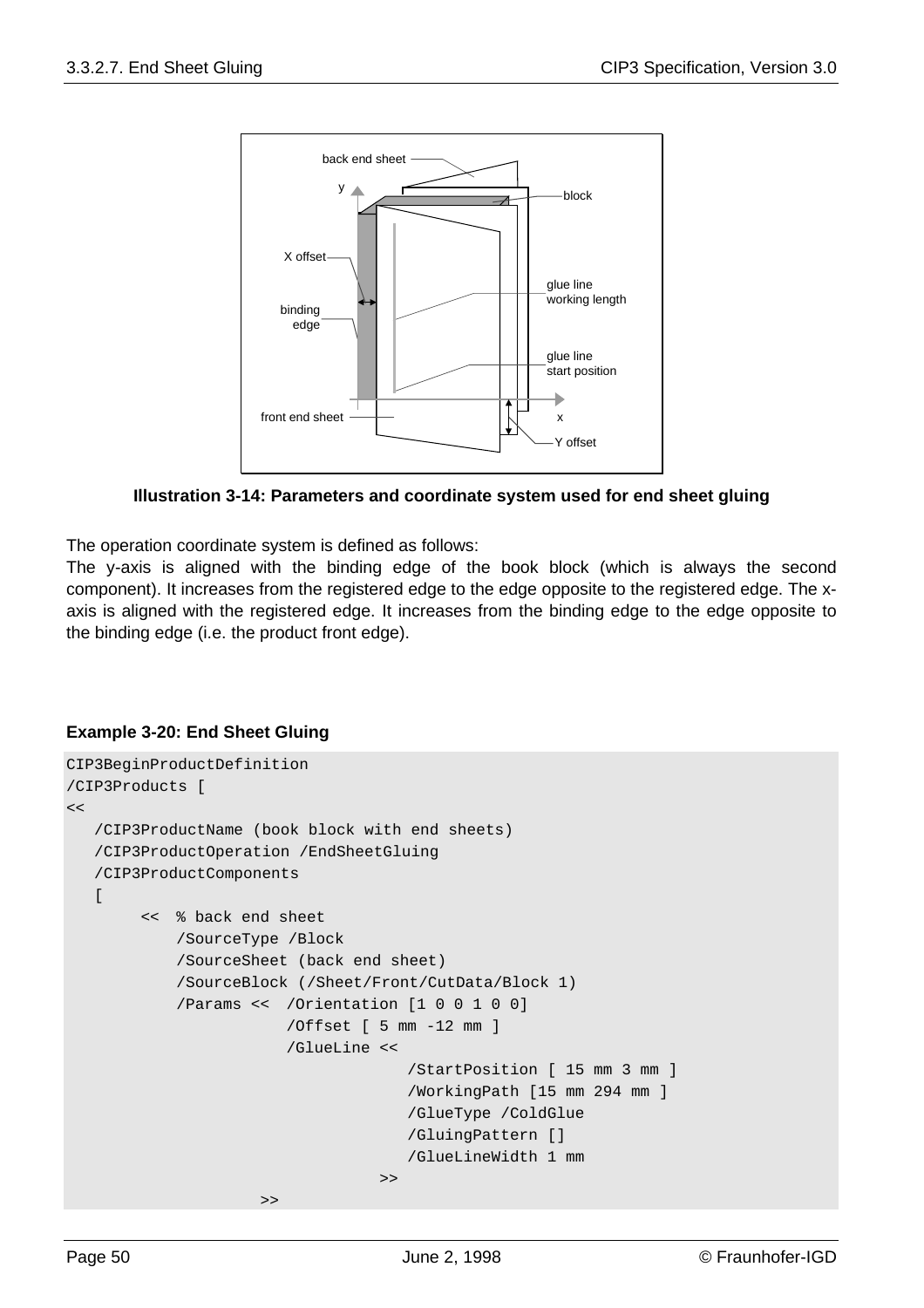```
\rightarrow << % book block
            /SourceType /PartialProduct
            /SourceProduct (book block)
            /Params << /Orientation [1 0 0 1 0 0] >>
         >>
         << % front end sheet
            /SourceType /Block
            /SourceSheet (front end sheet)
            /SourceBlock (/Sheet/Front/CutData/Block 1)
            /Params << /Orientation [1 0 0 1 0 0]
                         /Offset [ 5 mm -12 mm ]
                         /GlueLine <<
                                       /StartPosition [ 15 mm 3 mm ]
                                       /WorkingPath [ 15 mm 294 mm ]
                                       /GluingPattern []
                                       /GlueLineWidth 1 mm
                                    \geq\rightarrow >>
   ]
\gt\lt /CIP3ProductName (book block)
   % ... the definition of the book block operation would go here ...
\rightarrow] def
/CIP3FinalProducts [(book block with end sheets) ] def
CIP3EndProductDefinition
```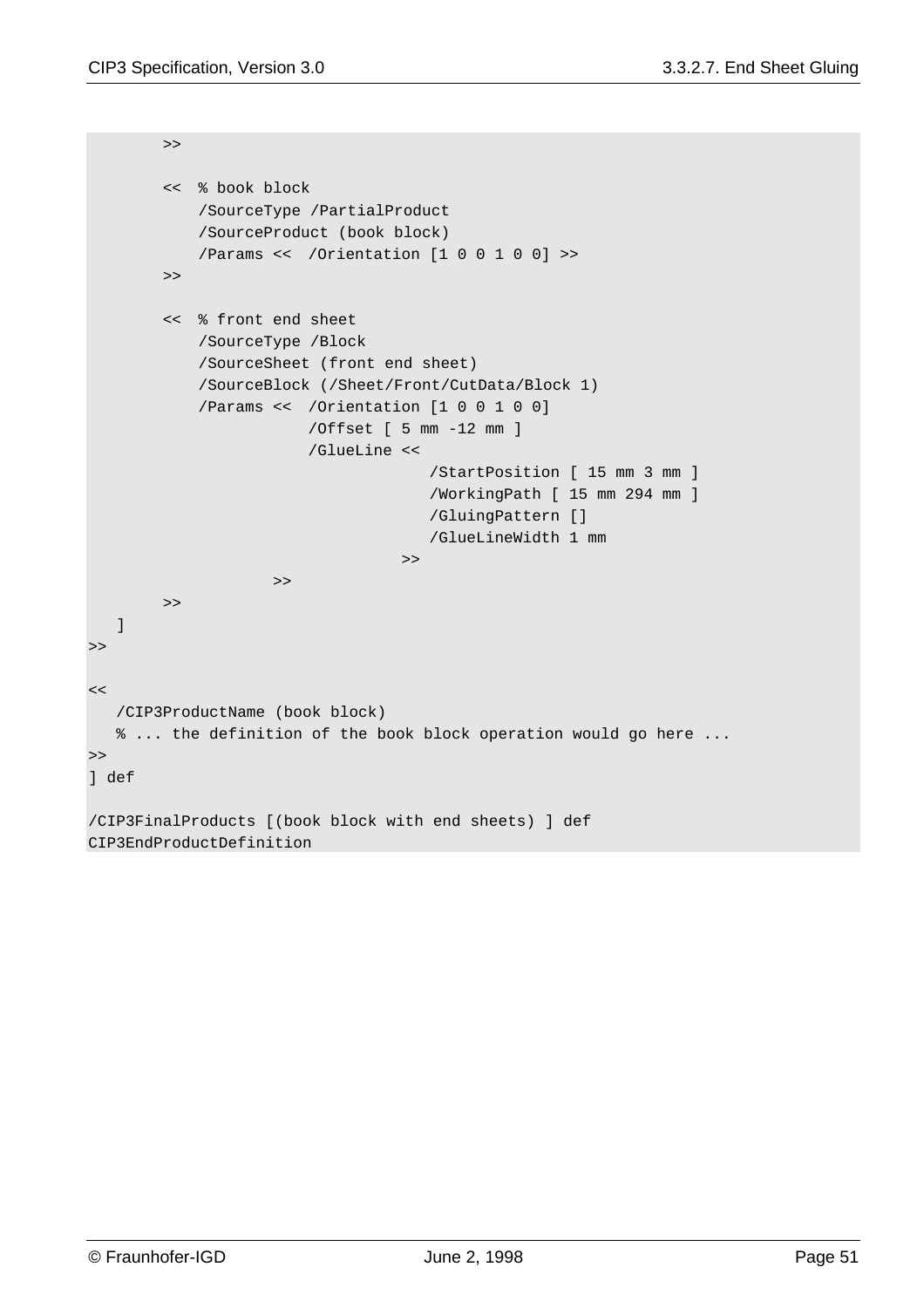#### **3.3.2.8. Adhesive Binding**

This operation describes the adhesive binding process. It can be used for perfect binding or for book block production and can include the following four subprocesses:

- back preparation
- multiple glue applications
- lining
- cover application

Each subprocess is optional. The parameters for each subprocesses are defined in separate dictionaries, which are used in the Processes entry of the operation specific dictionary for AdhesiveBinding (see Table 3-23: "Operation specific dictionary for AdhesiveBinding operation").

The operation type, which is specified by the CIP3ProductOperation attribute, must be set to **/AdhesiveBinding**.

The operation requires one or two components in the following sequence:

- book block
- cover (optional)

| <b>Key</b>    | Type                     | <b>Necessary</b> | <b>Meaning</b>                                                                                                                                                                                                                                                                                                                                                                                                                                                                                                                                                                                                                                                                                             |
|---------------|--------------------------|------------------|------------------------------------------------------------------------------------------------------------------------------------------------------------------------------------------------------------------------------------------------------------------------------------------------------------------------------------------------------------------------------------------------------------------------------------------------------------------------------------------------------------------------------------------------------------------------------------------------------------------------------------------------------------------------------------------------------------|
| /Processes    | array of<br>dictionaries | required         | Each dictionary describes the parameters of<br>one single process of complete<br>AdhesiveBinding operation.<br>The processes should be performed in the<br>same order as they appear in the array of<br>dictionaries.<br>The type of the particular process can be<br>identified by the /ProcessType entry inside<br>the dictionary.<br>Each dictionary must be of one of the<br>following types: BackPreparation (see Table<br>3-25: "Dictionary for Back Preparation<br>Process"), GlueApplication (see Table 3-26:<br>"Dictionary for Glue Application"), Lining (see<br>Table 3-27: "Dictionary for Lining Process"),<br>or CoverApplication (see Table 3-28:<br>"Dictionary for Cover Applications"). |
| /PullOutValue | number                   | optional         | Pull out quality parameter given in [N/cm].                                                                                                                                                                                                                                                                                                                                                                                                                                                                                                                                                                                                                                                                |
| /PullOutMake  | string                   | optional         | Make of pull out value testing device.                                                                                                                                                                                                                                                                                                                                                                                                                                                                                                                                                                                                                                                                     |
| /FlexValue    | number                   | optional         | Flex quality parameter given in [N/cm].                                                                                                                                                                                                                                                                                                                                                                                                                                                                                                                                                                                                                                                                    |
| /FlexMake     | string                   | optional         | Make of flex value testing device.                                                                                                                                                                                                                                                                                                                                                                                                                                                                                                                                                                                                                                                                         |

**Table 3-23: Operation specific dictionary for AdhesiveBinding operation**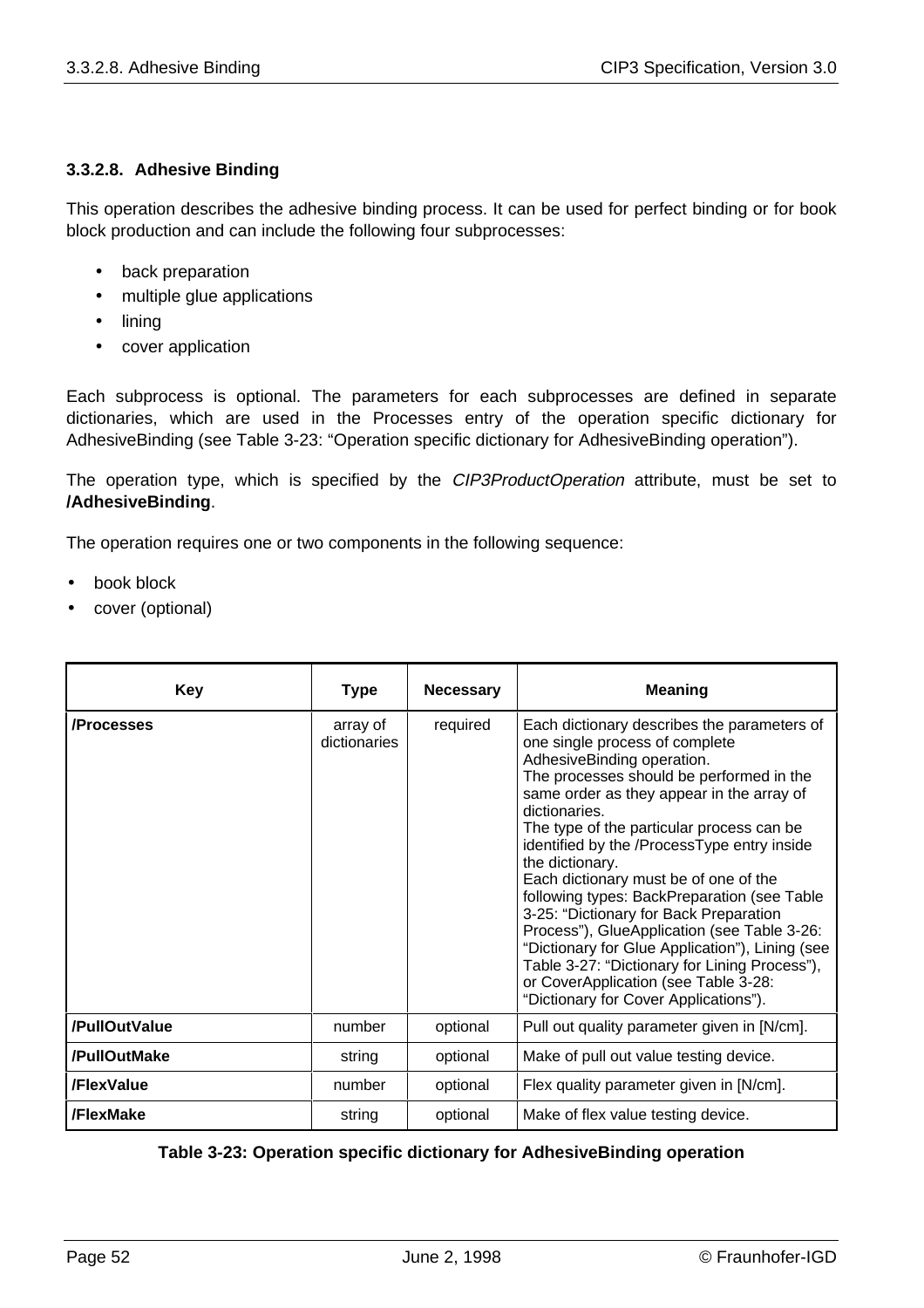| Kev          | Type   | <b>Necessary</b> | <b>Meaning</b>                                                                                                                                                                          |
|--------------|--------|------------------|-----------------------------------------------------------------------------------------------------------------------------------------------------------------------------------------|
| /Orientation | matrix | required         | Matrix describing the orientation of the<br>component.<br>The binding edge of the book block (spine) is<br>assumed to be at the Y-axis after applying<br>this matrix to the book block. |

## **Table 3-24: Component specific dictionary for AdhesiveBinding operation**



**Illustration 3-15: Parameters for Back Preparation Process**

| <b>Key</b>        | <b>Type</b> | <b>Necessary</b> | <b>Meaning</b>                                                                                                |
|-------------------|-------------|------------------|---------------------------------------------------------------------------------------------------------------|
| /ProcessType      | name        | required         | This item identifies the back preparation<br>process and must therefore always be set to<br>/BackPreparation. |
| /MillingDepth     | number      | required         | Milling depth                                                                                                 |
| /NotchingDistance | number      | optional         | Notching distance.                                                                                            |
| /NotchingDepth    | number      | optional         | Notching depth.                                                                                               |
| /StartPosition    | number      | required         | Starting position of milling tool (along the Y-<br>axis of the operation coordinate system)                   |
| /WorkingLength    | number      | required         | Working length of milling operation.                                                                          |

**Table 3-25: Dictionary for Back Preparation Process**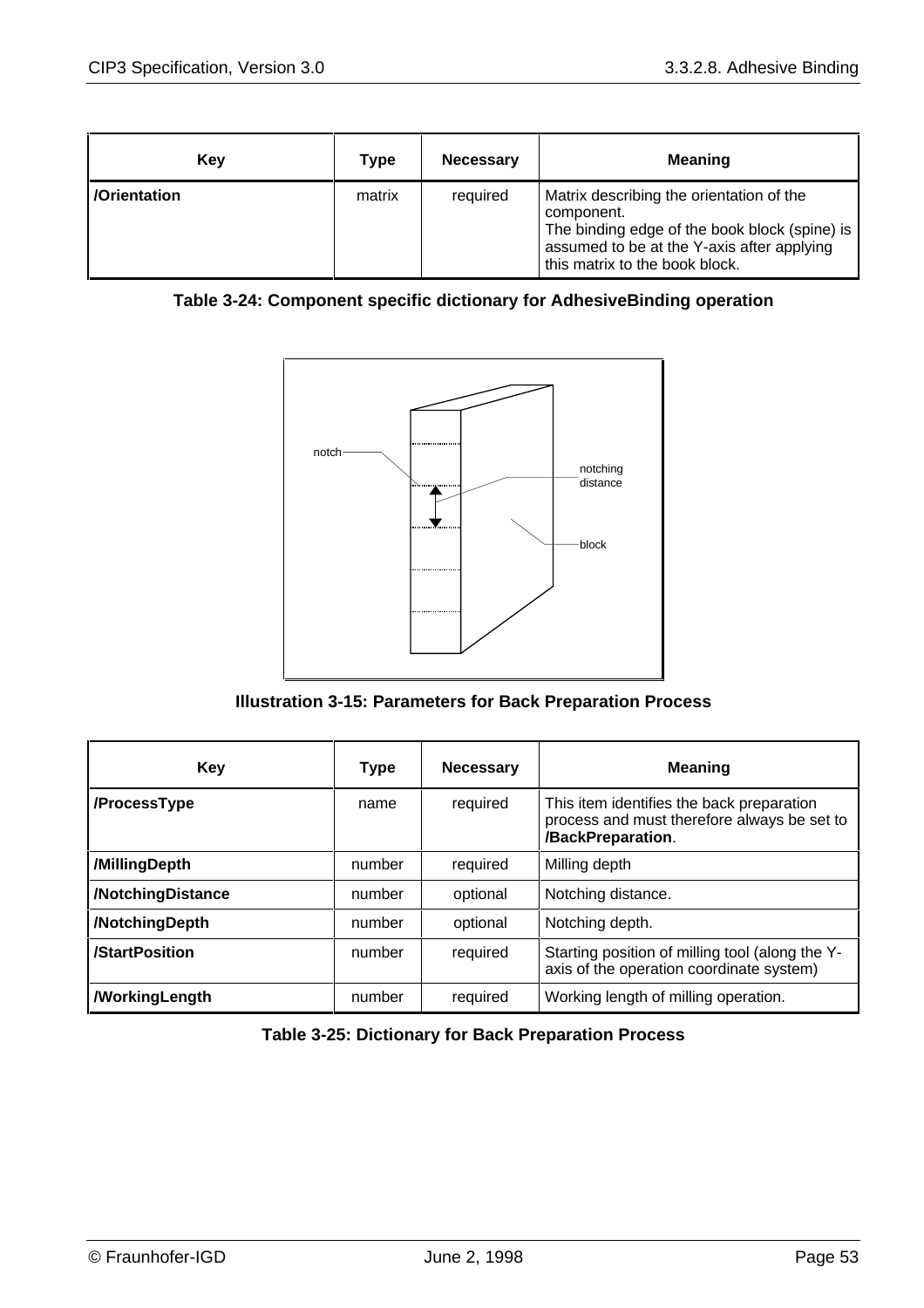

**Illustration 3-16: Parameters for Gluing Application**

| Key              | Type       | <b>Necessary</b> | <b>Meaning</b>                                                                                                |
|------------------|------------|------------------|---------------------------------------------------------------------------------------------------------------|
| /ProcessType     | name       | required         | This item identifies the glue application<br>process and must therefore always be set to<br>/GlueApplication. |
| /GluingTechnique | name       | required         | Type or technique of gluing application:<br>/SpineGluing, /SideGluingFront,<br>/SideGluingBack                |
| /GlueLine        | dictionary | required         | GlueLine dictionary (see Table 3-32:<br>"GlueLine Dictionary describing a Glue<br>Line").                     |

**Table 3-26: Dictionary for Glue Application**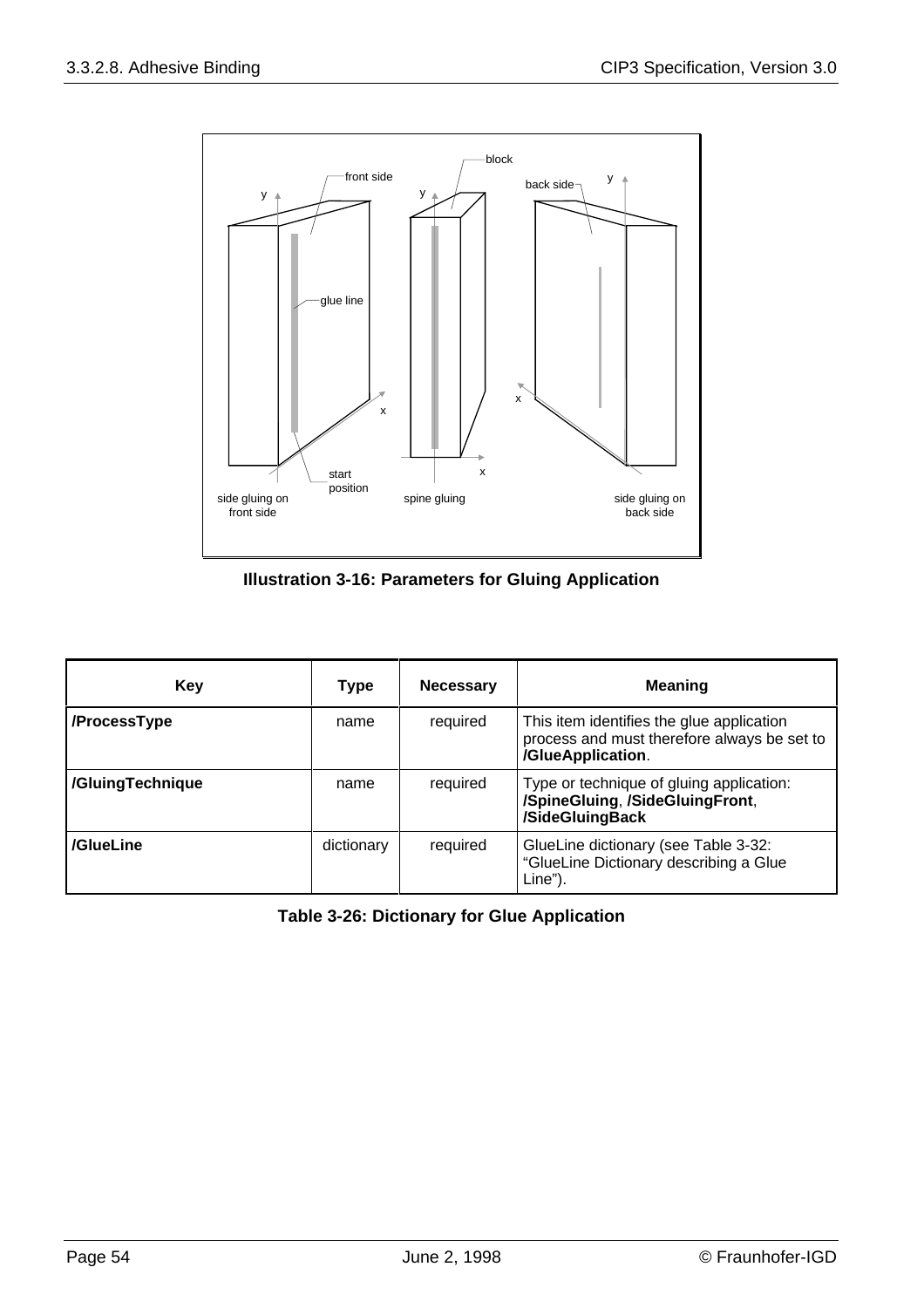

**Illustration 3-17: Parameters for Lining Process**

| Key                     | <b>Type</b> | <b>Necessary</b> | <b>Meaning</b>                                                                                                           |
|-------------------------|-------------|------------------|--------------------------------------------------------------------------------------------------------------------------|
| /ProcessType            | name        | required         | This item identifies the lining process and<br>must therefore always be set to /Lining.                                  |
| <b>/TopLiningExcess</b> | number      | required         | Top lining excess.<br>This value may be negative.                                                                        |
| /LiningExcess           | number      | required         | Lining excess on each (left and right) side.<br>The lining material is assumed to be<br>centered between left and right. |
| /LiningLength           | number      | required         | Length of lining material along binding edge.                                                                            |
| /LiningMaterial         | name        | optional         | Lining material: /Gauze, /Calico,<br>/PaperlinedMules, /CrepePaper                                                       |
| /LiningBrand            | string      | optional         | Lining brand                                                                                                             |

**Table 3-27: Dictionary for Lining Process**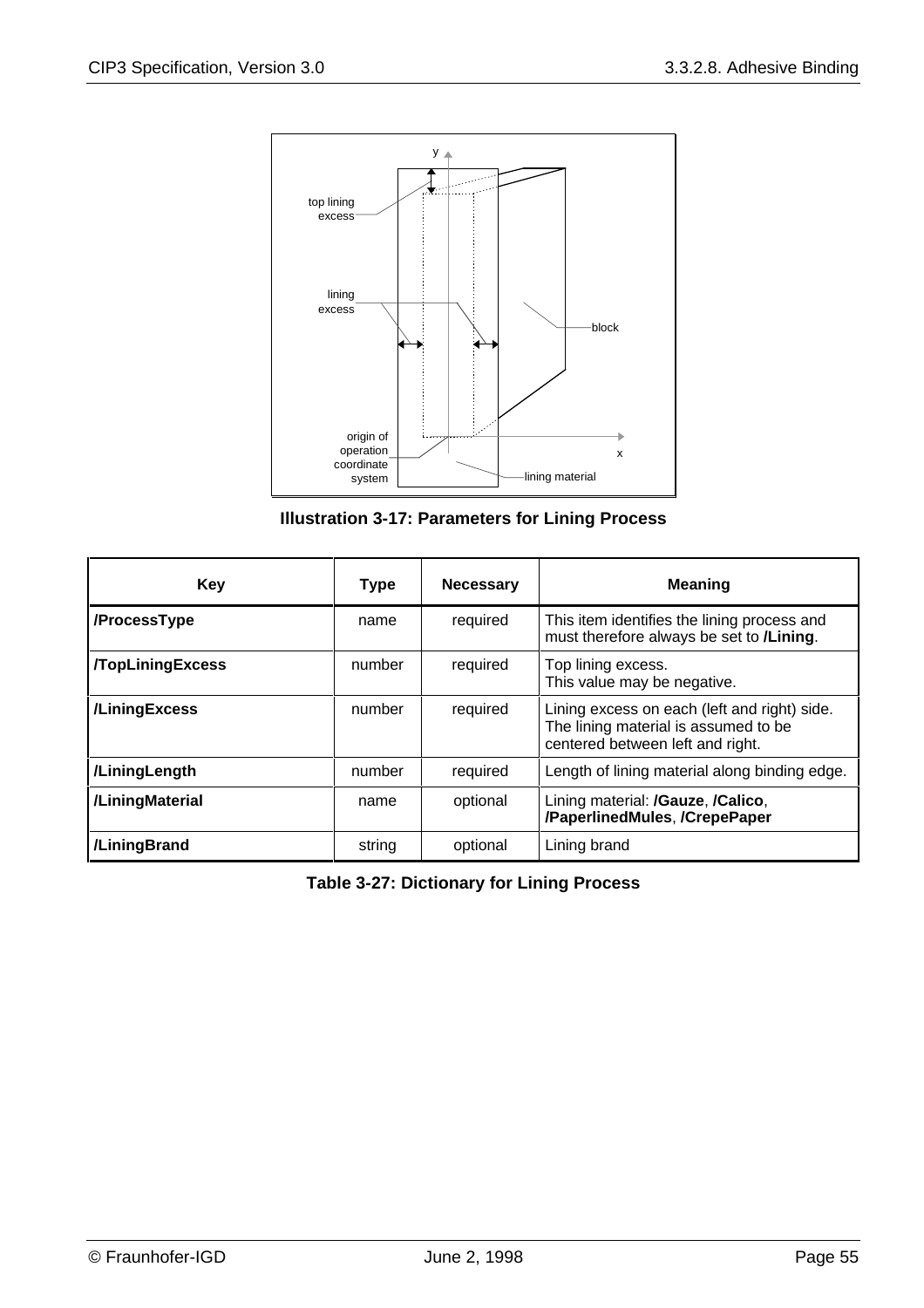| Key             | <b>Type</b>           | <b>Necessary</b> | <b>Meaning</b>                                                                                                                                                                                                                                                  |
|-----------------|-----------------------|------------------|-----------------------------------------------------------------------------------------------------------------------------------------------------------------------------------------------------------------------------------------------------------------|
| /ProcessType    | name                  | required         | This item identifies the cover application<br>process and must therefore always be set to<br>/CoverApplication.                                                                                                                                                 |
| /CoverOffset    | array of<br>2 numbers | required         | Position of cover in relation to book block<br>given in the cover sheet coordinate system.                                                                                                                                                                      |
| /ScoringOffsets | array of<br>numbers   | see meaning      | Position of scoring given in the operation<br>coordinate system.<br>If the ScoringOffsets attribute is present, the<br>ScoringSide attribute must also be defined<br>and vice versa. Both array must have the<br>same number of elements.                       |
| /ScoringSide    | array of<br>names     | see meaning      | Specifies the side from which the scoring tool<br>works: /Frominside or /FromOutside.<br>If the Scoring Side attribute is present, the<br>ScoringOffsets attribute must also be defined<br>and vice versa. Both array must have the<br>same number of elements. |

**Table 3-28: Dictionary for Cover Applications**



**Illustration 3-18: Parameters of Cover Application**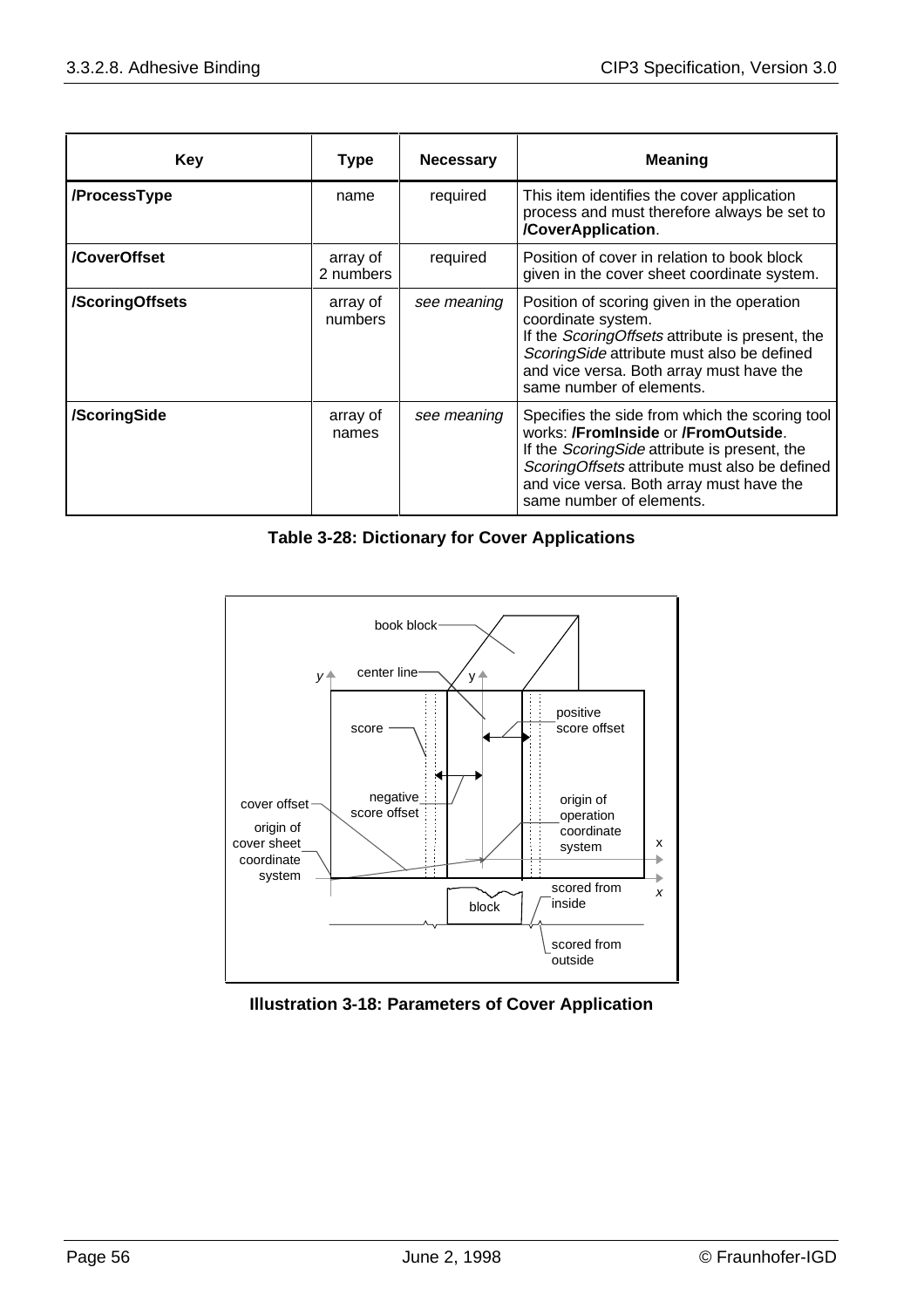#### **Example 3-21: Adhesive Binding**

The example shown below specifies the following sequence of processes:

- back preparation
- spine gluing
- side gluing on front side
- side gluing on back side
- lining
- spine gluing
- cover application

```
CIP3BeginProductDefinition
/CIP3Products [
<< /CIP3ProductName (adhesive bound book)
    /CIP3ProductOperation /AdhesiveBinding
    /CIP3ProductParams <<
                           /Processes
                           \Gamma%% ----- back preparation
                               << /ProcessType /BackPreparation
                                   /MillingDepth 1.5 mm
                                   /NotchingDistance 2.5 cm
                                   /NotchingDepth 0.3 mm
                                   /StartPosition 5 mm
                                   /WorkingLength 275 mm
                               >>
                               %% ----- spine gluing (first time)
                               << /ProcessType /GlueApplication
                                   /GluingTechnique /SpineGluing
                                   /GlueLine <<
                                                /StartPosition [ 0 mm 5 mm ]
                                                /WorkingPath [ 0 mm 29.2 cm ]
                                                /GlueType /ColdGlue
                                                /GlueLineWidth 10 mm
                                             >>
                               >>
                               %% ----- side gluing on front side
                               << /ProcessType /GlueApplication
                                   /GluingTechnique /SideGluingFront
                                   /GlueLine <<
                                                /StartPosition [ 7 mm 15 mm ]
                                                /WorkingPath [ 7 mm 27.5 cm ]
                                                /GlueType /ColdGlue
                                                /GlueLineWidth 10 mm
                                             >>
                               >
```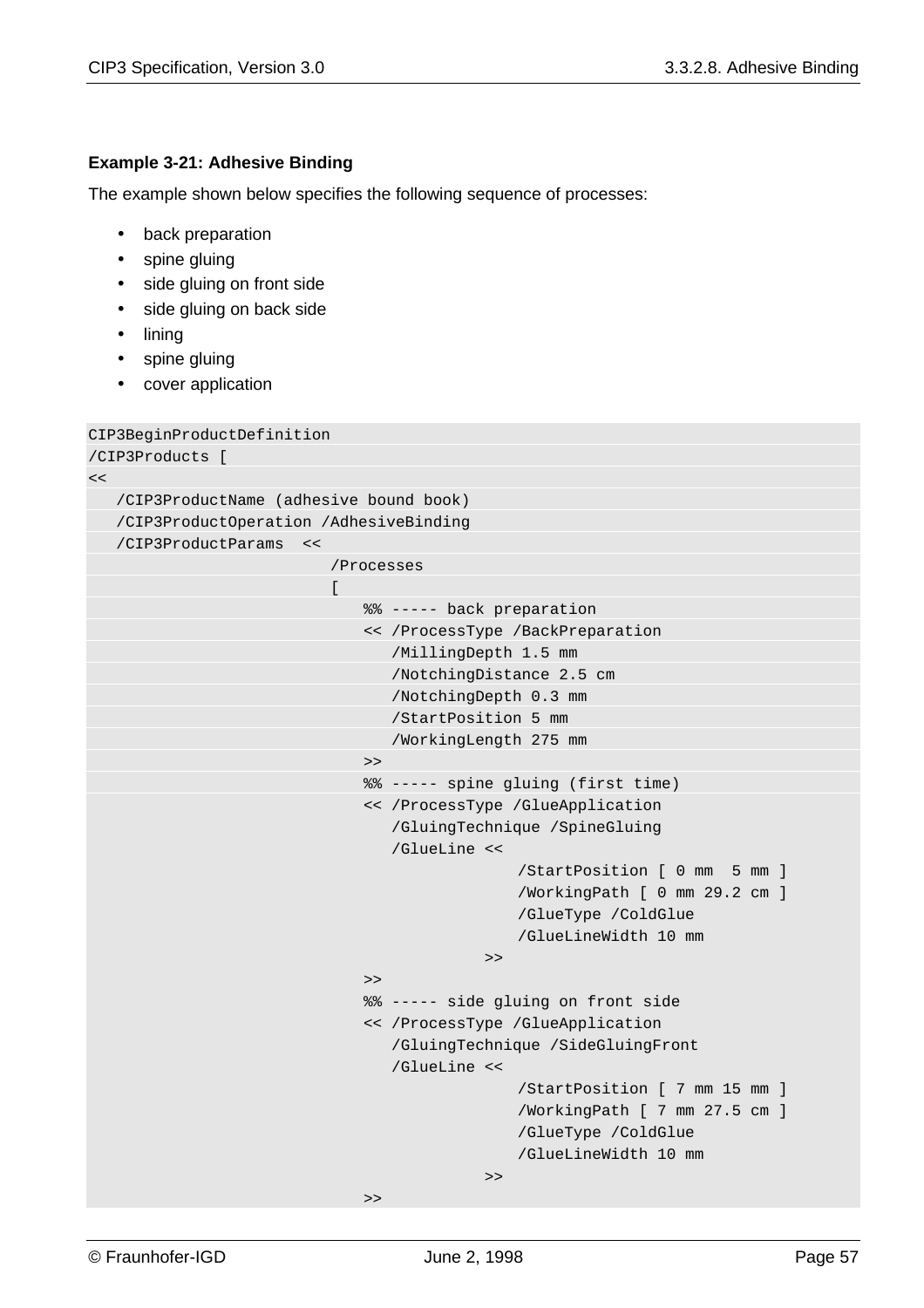```
%% ----- side gluing on back side
                            << /ProcessType /GlueApplication
                                /GluingTechnique /SideGluingBack
                                /GlueLine <<
                                              /StartPosition [ 7 mm 30 mm ]
                                              /WorkingPath [ 0 mm 210 mm ]
                                              /GlueType /ColdGlue
                                              /GlueLineWidth 3 mm
                             >>
                            \rightarrow% ----- lining
                            << /ProcessType /Lining
                                /TopLiningExcess 2.5 cm
                                /LiningExcess 1.5 cm
                                /LiningLength 35 cm
                                /LiningMaterial /Gauze
                            \rightarrow%% ----- spine gluing (second time)
                            << /ProcessType /GlueApplication
                                /GluingTechnique /SpineGluing
                                /GlueLine <<
                                              /StartPosition [ 0 mm 2 mm ]
                                              /WorkingPath [ 0 mm 295 mm ]
                                              /GlueType /ColdGlue
                                              /GlueLineWidth 10 mm
                                          \rightarrow\rightarrow% ----- cover application
                            << /ProcessType /CoverApplication
                                /CoverOffset [ 23 cm 1 cm ]
                                /ScoringOffsets [-3.3 cm -3 cm 3 cm 3.3 cm]
                                /ScoringSide [ /FromOutside
                                                 /FromInside
                                                 /FromInside
                                                 /FromOutside ]
                            >>
                          ]
                       >>
 /CIP3ProductComponents
   \epsilon/SourceType /PartialProduct
          /SourceProduct (book block)
          /Params << /Orientation [1 0 0 1 0 0] >>
   >\epsilon/SourceType /Sheet
          /SourceProduct (cover sheet)
          /Params << /Orientation [1 0 0 1 0 0] >>
```
 $\Gamma$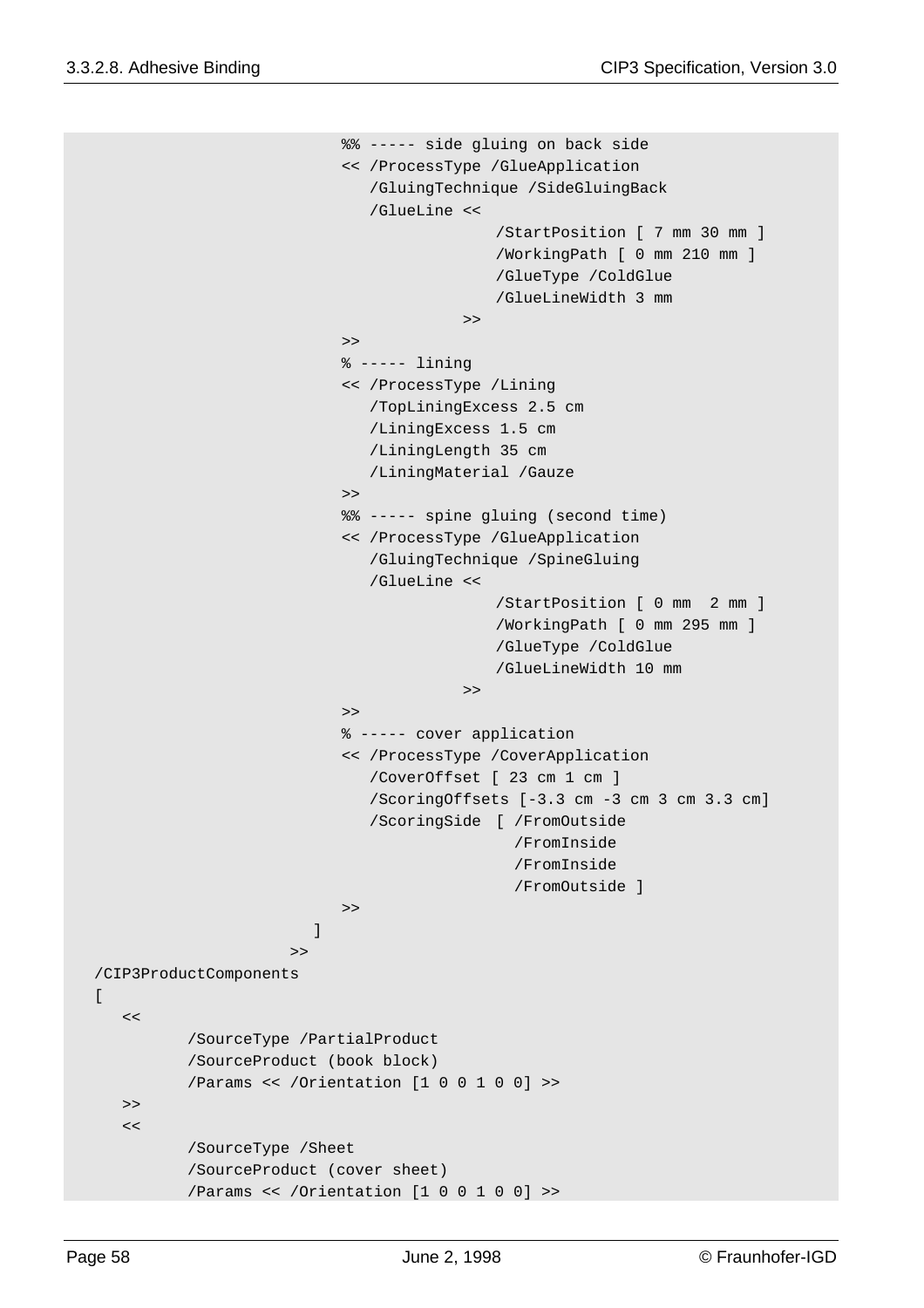```
 >>
 \overline{\phantom{a}}\rightarrow\lt /CIP3ProductName (book block)
    % ... the definition of the book block operation would go here ...
>>
] def
/CIP3FinalProducts [ (adhesive bound book) ] def
CIP3EndProductDefinition
```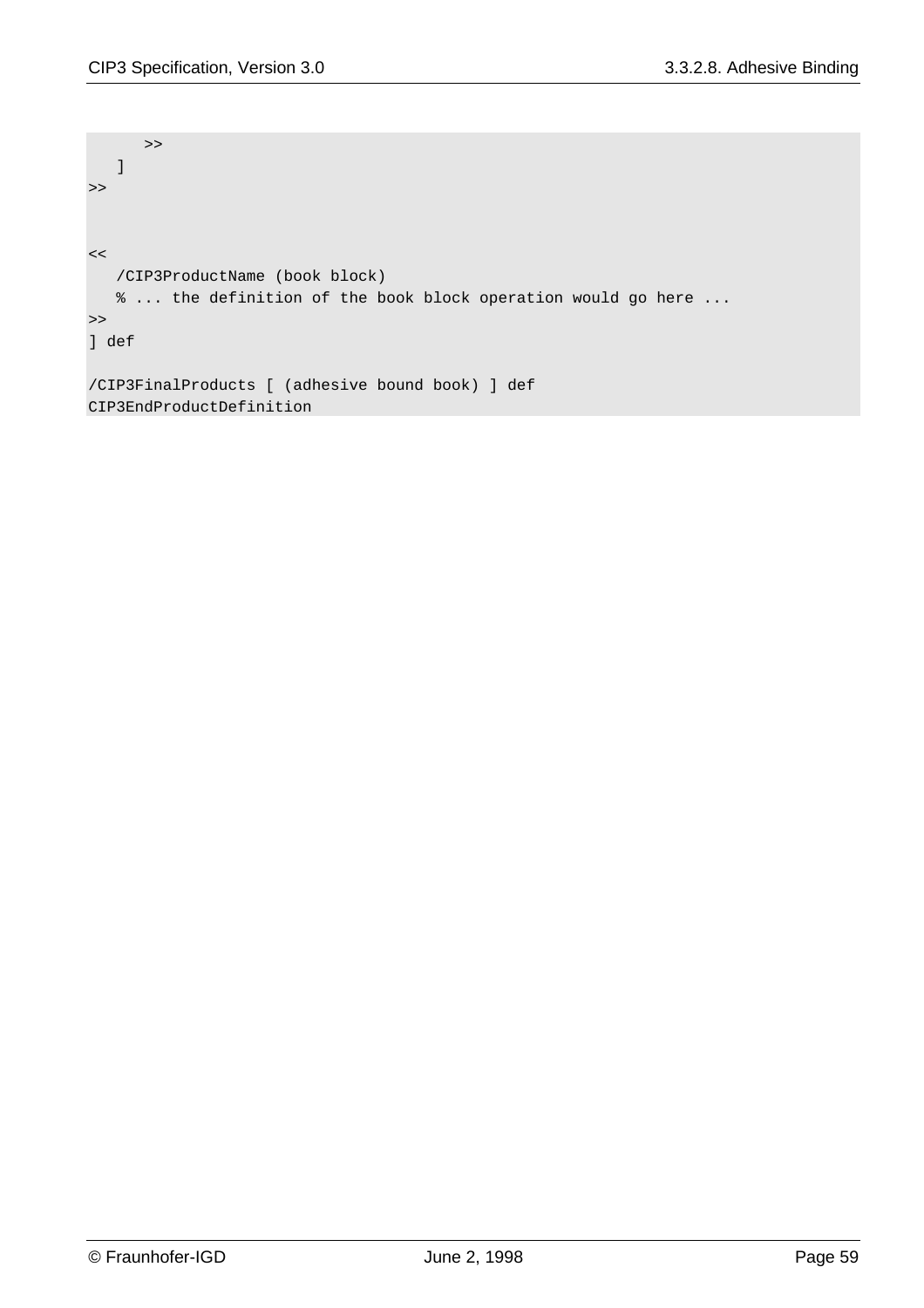#### **3.3.2.9. Trimming**

This operation describes the trimming process. The operation type, which is specified by the CIP3ProductOperation attribute, must be set to **/Trimming**.

The operation requires one component, the partial product to be trimmed.

| Kev                   | Type   | <b>Necessary</b> | <b>Meaning</b>                  |
|-----------------------|--------|------------------|---------------------------------|
| /Width                | number | optional         | width of trimmed product        |
| /Height               | number | optional         | height of trimmed product       |
| <b>TrimmingOffset</b> | number | optional         | amount to be cut at bottom side |

#### **Table 3-29: Operation specific dictionary for Trimming operation**

| Key          | Type   | <b>Necessary</b> | <b>Meaning</b>                                                                                                                                                 |
|--------------|--------|------------------|----------------------------------------------------------------------------------------------------------------------------------------------------------------|
| /Orientation | matrix | required         | Matrix describing the orientation of the<br>component.<br>The binding edge is assumed to be at the Y-<br>axis after applying this matrix to the book<br>block. |

#### **Table 3-30: Component specific dictionary for Trimming operation**



#### **Illustration 3-19: Trimming Parameters**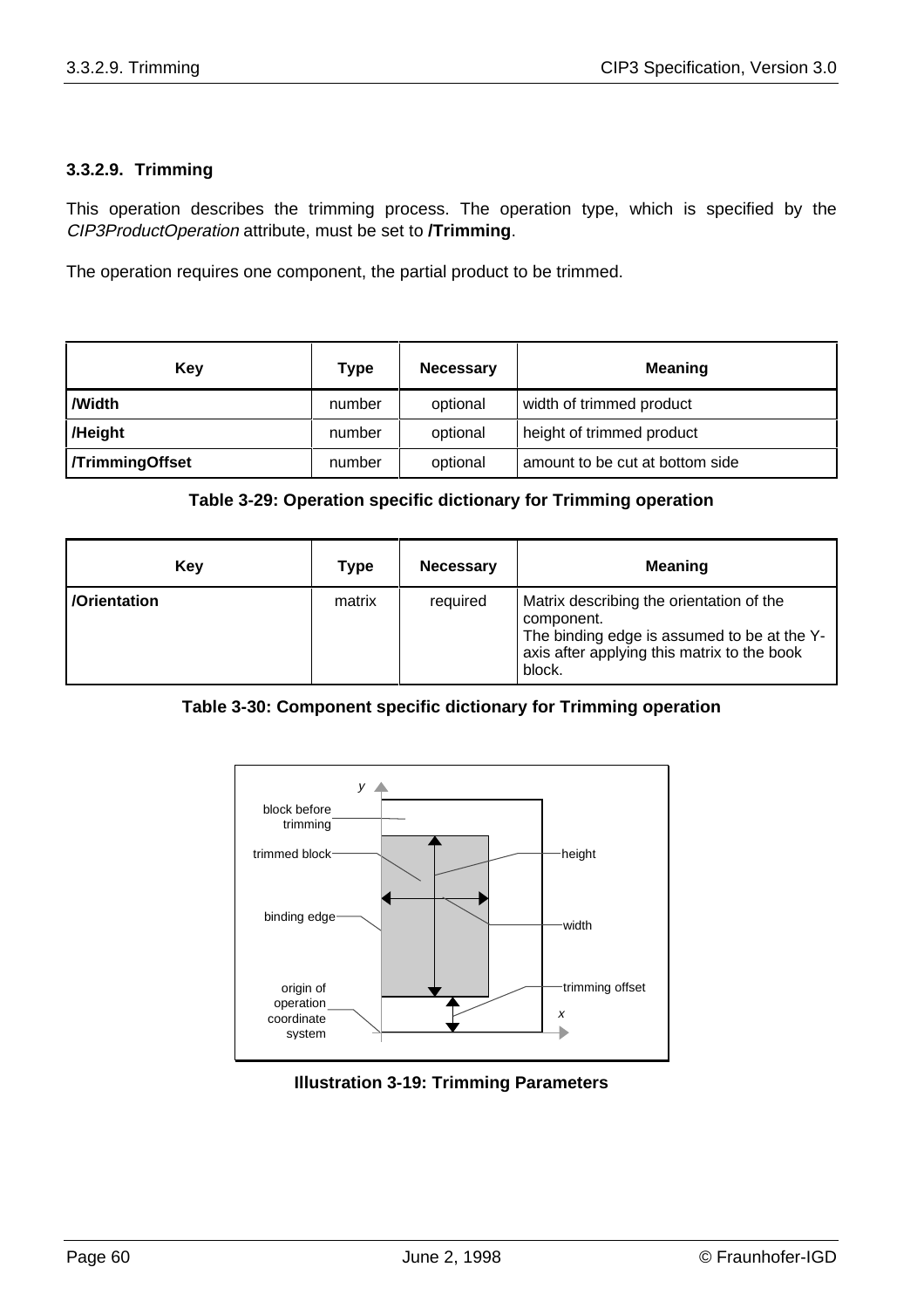#### **Example 3-22: Trimming**

```
CIP3BeginProductDefinition
/CIP3Products [
<< /CIP3ProductName (trimmed block)
    /CIP3ProductOperation /Trimming
    /CIP3ProductParams <<
                        /Width 210 mm
                        /Height 297 mm
                         /TrimmingOffset 8 mm
 >>
    /CIP3ProductComponents
   \sqrt{ }<</SourceType /PartialProduct
         /SourceProduct (book block)
         /Params << /Orientation [1 0 0 1 0 0] >>
       >>
    ]
\gt<< /CIP3ProductName (book block)
    % ... the definition of the book block would go here ...
>>
] def
/CIP3FinalProducts [ (trimmed block) ] def
CIP3EndProductDefinition
```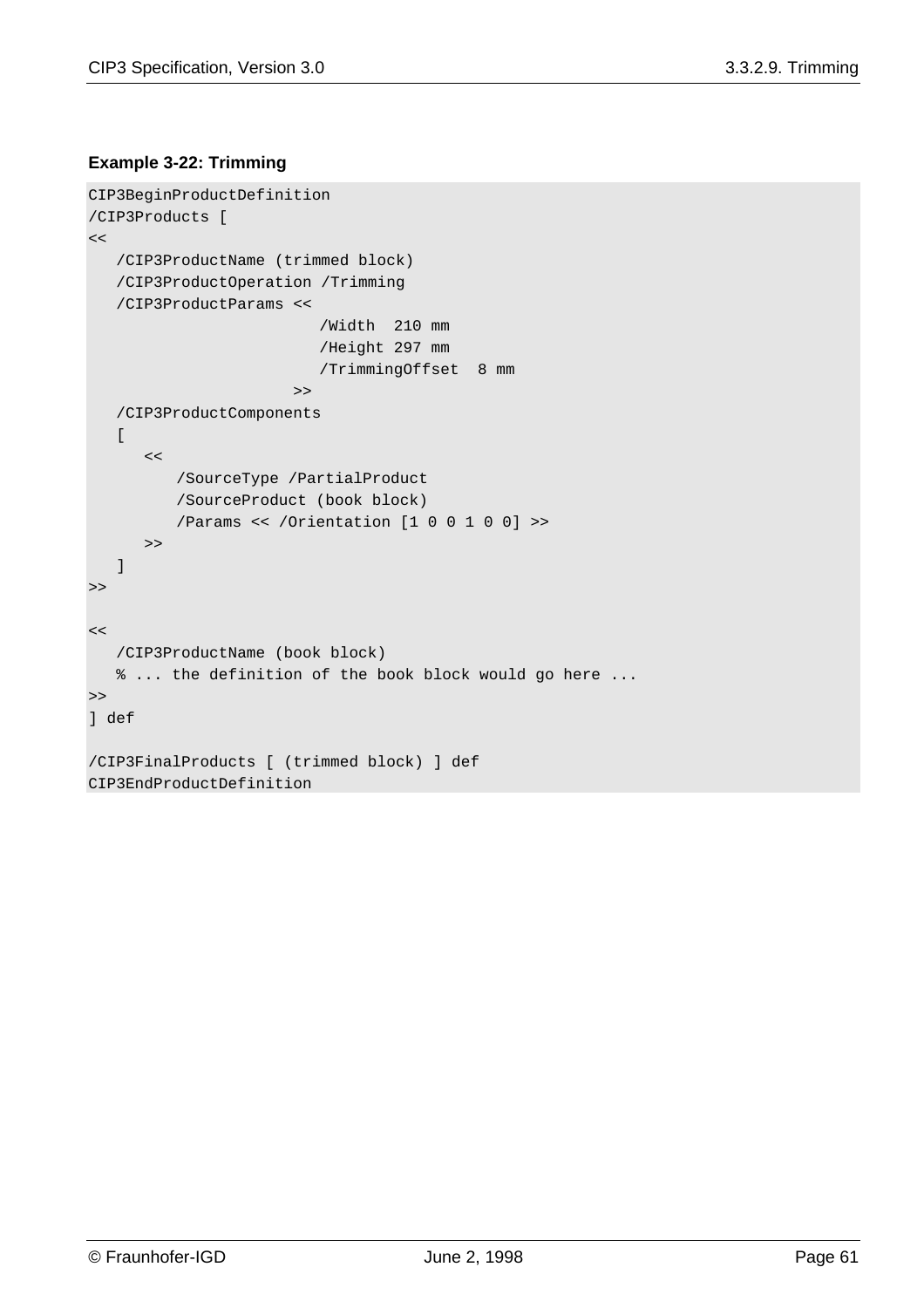#### **3.3.2.10. Gluing In**

This operation describes the gluing-in process. The operation type, which is specified by the CIP3ProductOperation attribute, must be set to **/GluingIn**. The operation can be used to describe the gluing in of cards as well as the gluing in of samples, like a CD-ROM.

The operation requires two components in the following sequence:

- "mother" sheet
- sheet (e.g. card) to be glued in (optional).

| Key          | <b>Type</b>              | <b>Necessary</b> | <b>Meaning</b>                                                                                        |
|--------------|--------------------------|------------------|-------------------------------------------------------------------------------------------------------|
| /SheetOffset | array of<br>2 numbers    | required         | Offset between sheet to be glued in and<br>"mother" sheet.                                            |
| /GlueLines   | array of<br>dictionaries | required         | Array of GlueLine dictionaries (see Table 3-<br>32: "GlueLine Dictionary describing a Glue<br>Line"). |
| /Sample      | string                   | optional         | Sample to be glued in.                                                                                |

#### **Table 3-31: Operation specific dictionary for Gluing In operation**

| <b>Key</b>     | <b>Type</b>                                | <b>Necessary</b> | <b>Meaning</b>                                                                                                                                                                        |
|----------------|--------------------------------------------|------------------|---------------------------------------------------------------------------------------------------------------------------------------------------------------------------------------|
| /StartPosition | array of<br>2 numbers                      | required         | Start position of glue line. The start position<br>is given in the coordinate system of the<br>"mother" sheet.                                                                        |
| /WorkingPath   | array of<br>2 numbers                      | required         | Relative working path of the gluing tool.                                                                                                                                             |
| /GlueType      | name                                       | optional         | Glue type: /ColdGlue, /Hotmelt,<br>$/$ PUR = Polyurethan                                                                                                                              |
| /GlueBrand     | string                                     | optional         | Glue brand                                                                                                                                                                            |
| /GluingPattern | array of<br>2 numbers<br>or<br>empty array | optional         | Glue line pattern defined by the length of a<br>glue line segment $(1st$ array element) and<br>glue line gap $(2^{nd}$ array element).<br>An empty array specifies a solid glue line. |
| /GlueLineWidth | number                                     | optional         | Width of glue line.                                                                                                                                                                   |

#### **Table 3-32: GlueLine Dictionary describing a Glue Line**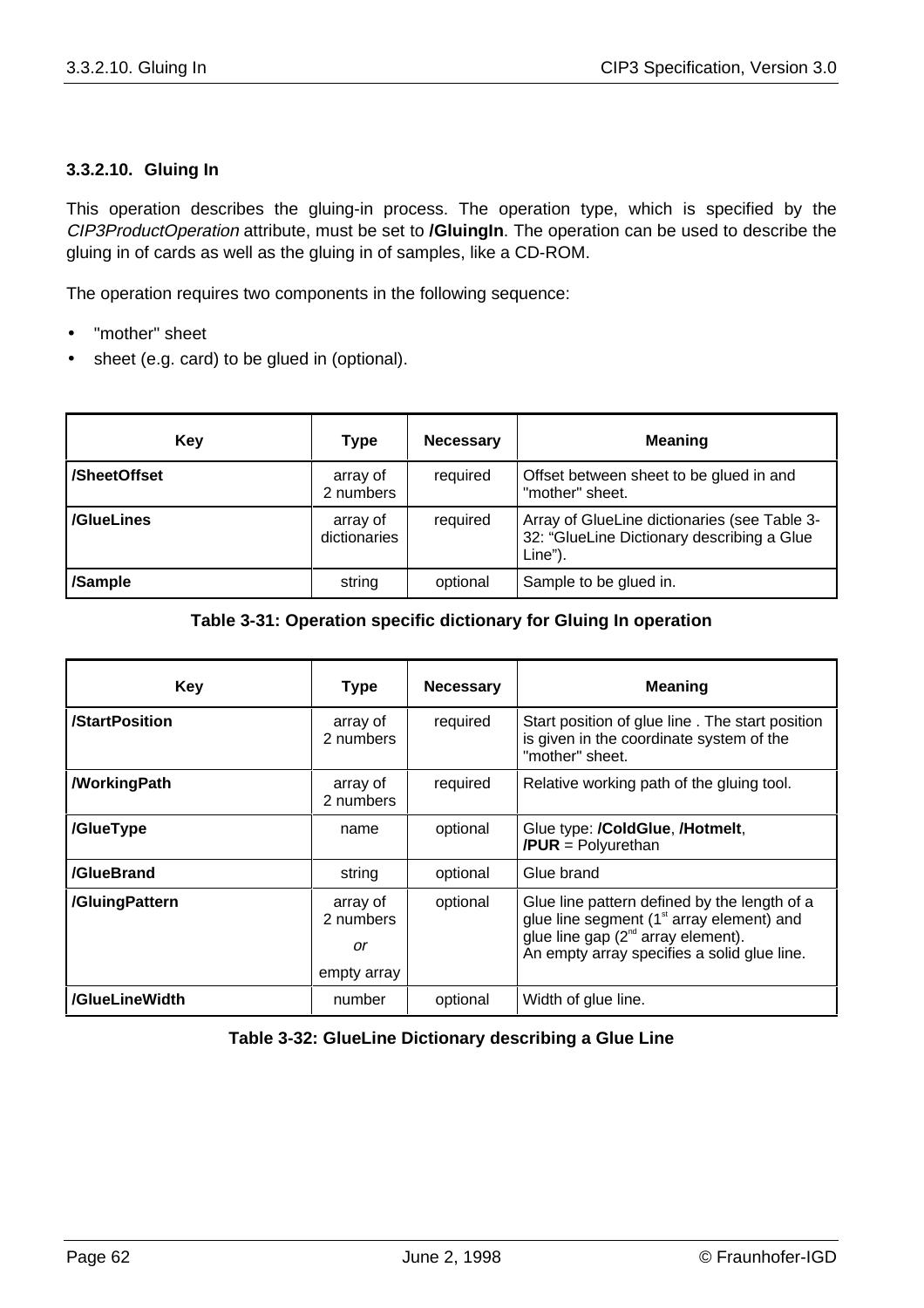| Kev          | Type   | <b>Necessary</b> | <b>Meaning</b>                                                                                                                                                 |
|--------------|--------|------------------|----------------------------------------------------------------------------------------------------------------------------------------------------------------|
| /Orientation | matrix | required         | Matrix describing the orientation of the<br>component.<br>The binding edge is assumed to be at the Y-<br>axis after applying this matrix to the book<br>block. |





**Illustration 3-20: Parameters of Gluing In**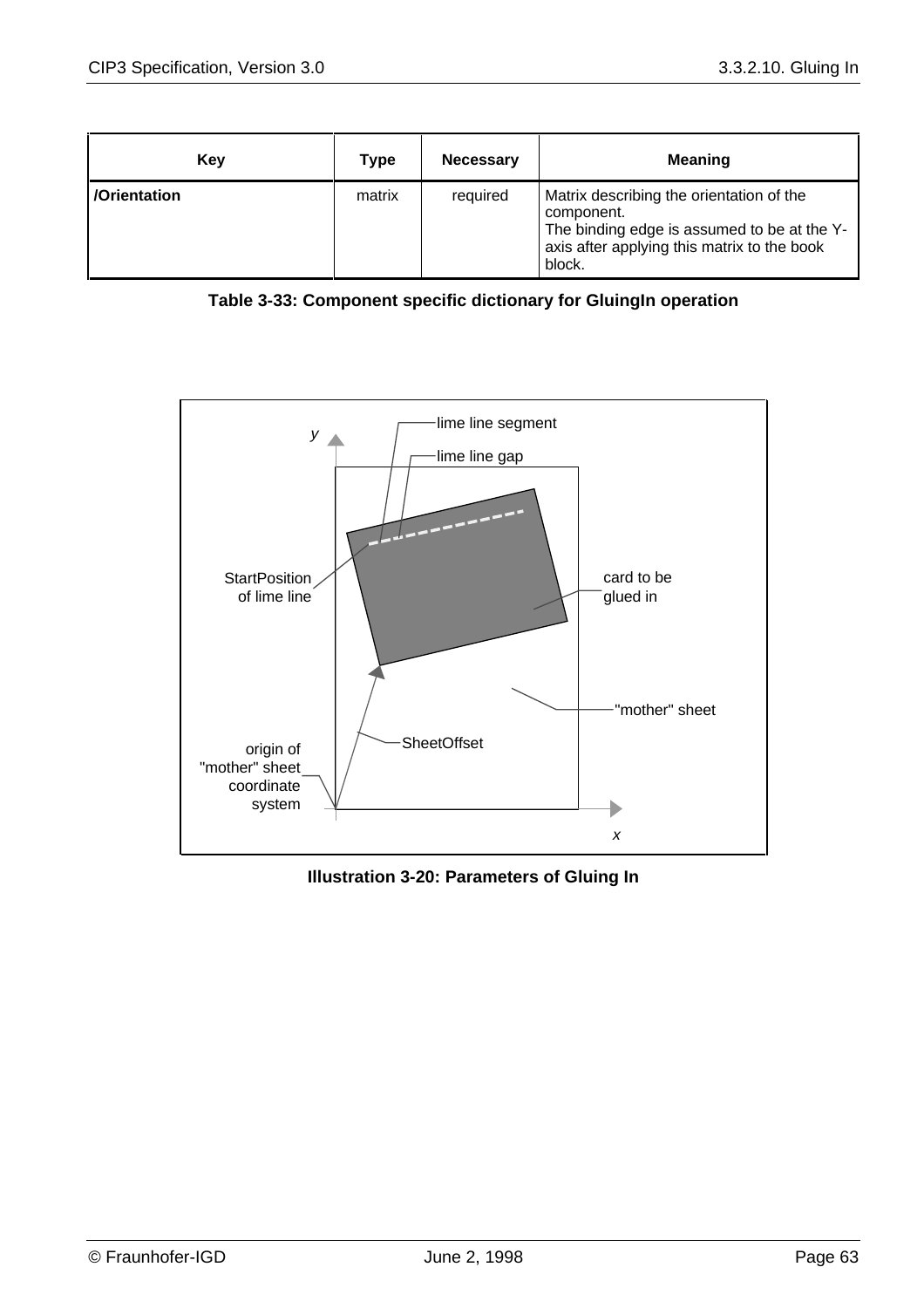#### **Example 3-23: Gluing In**

```
CIP3BeginProductDefinition
/CIP3Products [
<< /CIP3ProductName (sheet with card)
    /CIP3ProductOperation /GluingIn
    /CIP3ProductParams <<
                          /SheetOffset [2 cm 15 cm ]
                          /GlueLines [
                                        << /StartPosition [ 3 cm 23 cm ]
                                            /WorkingPath [ 14.92 cm 28.18 cm ]
                                            % Angle 23.5, Length 13 cm
                                            /GlueType /Hotmelt
                                            /GluingPattern [ 2 cm 0.5 cm ]
                                        >>
                                        % second glue line would go here
                            ]
                        >>
    /CIP3ProductComponents
   \Gamma\lt% mother sheet
            /SourceType /Sheet
            /SourceSheet (mother sheet)
            /Params << /Orientation [1 0 0 1 0 0] >>
       >>
      \lt% card to be glued in (rotated 23.5 degrees to the left)
            /SourceType /Sheet
            /SourceSheet (card)
            /Params << /Orientation [0.91706 0.39875 –0.39875 0.91796 0.0 0.0] >>
      \gt ]
>] def
/CIP3FinalProducts [ (sheet with card) ] def
CIP3EndProductDefinition
```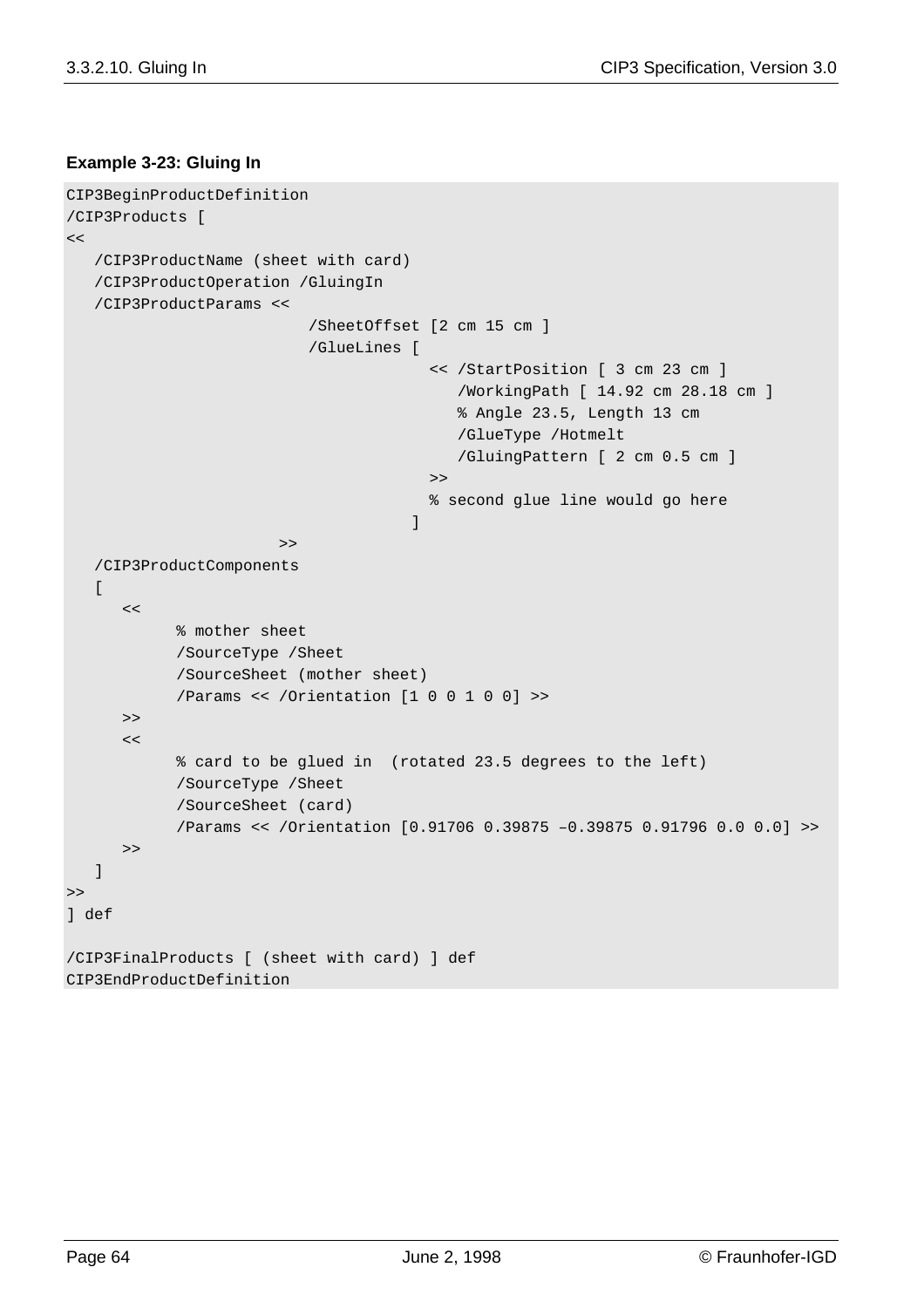#### **3.3.2.11. Folding**

This operation describes the folding process. The way in which the folding operation is specified here is very similar to the way it is described in the *FoldProcedures* section (see chapter 3.10). The main difference is, that the folding operation described in the FoldProcedures section is restricted to the folding of a single sheet. In contrast, the folding operation specified here allows to fold a pile of sheets (or partial products) that have been gathered in a previous operation.

The operation type, which is specified by the *CIP3ProductOperation* attribute, must be set to **/Folding**.

The operation requires one component, the gathered sheets or partial products.

The following table shows the operations specific dictionary of the Folding operation. It is the same dictionary that is used for the folding procedures in chapter 3.10 (see Table 3-52: "Data dictionary for folding procedure" on page 95).

| Key                        | Type                  | <b>Necessary</b> | <b>Meaning</b>                                                                                                                            |
|----------------------------|-----------------------|------------------|-------------------------------------------------------------------------------------------------------------------------------------------|
| <b>CIP3FoldDescription</b> | string                | optional         | Description of the type of fold according to<br><b>Bundesverband Druck (Federal Association</b><br>of Printing) i.e. general description. |
|                            |                       |                  | Hint: Within a PostScript string a parenthesis<br>"()" must be marked with a $\gamma'$ in front of it                                     |
| <b>CIP3FoldSheetIn</b>     | array of<br>2 numbers | required         | Input sheet format                                                                                                                        |
| <b>CIP3FoldProc</b>        | array                 | required         | Steps of folding procedure                                                                                                                |

#### **Table 3-34: Operation specific dictionary for Folding operation**

| Key                | Type   | <b>Necessary</b> | <b>Meaning</b>                                         |
|--------------------|--------|------------------|--------------------------------------------------------|
| <b>Orientation</b> | matrix | required         | Matrix describing the orientation of the<br>component. |

#### **Table 3-35: Component specific dictionary for Folding operation**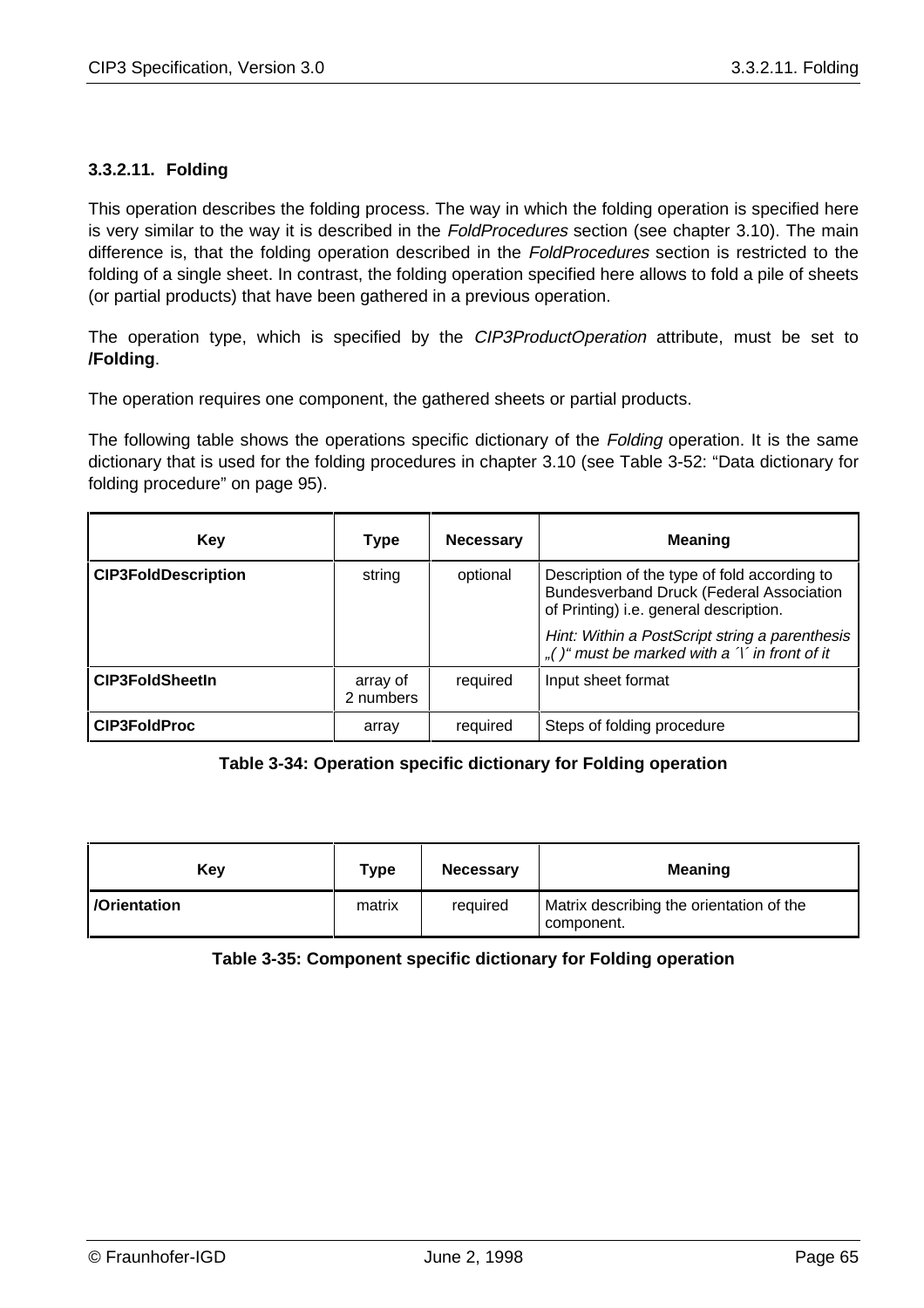#### **Example 3-24: Folding**

```
CIP3BeginProductDefinition
/CIP3Products [
\lt /CIP3ProductName (folded sheets)
    /CIP3ProductOperation /Folding
    /CIP3ProductParams <<
                         /CIP3FoldDescription (F16 / 3W \{(1/4)\ + 1 ML)
                          /CIP3FoldSheetIn [880 mm 610 mm]
                          /CIP3FoldProc
                          \Gamma 220 mm 305 mm 660 mm 0 /Top Lime
                             220 mm /Front /Up Fold % origin moves right
                             220 mm /Front /Up Fold % origin moves right
                             220 mm /Front /Up Fold % origin moves right
                               0 mm 8 mm 220 mm 0 /Top Cut % origin moves down
                               0 mm 594 mm 220 mm 0 /Top Cut
                             297 mm /Left /Up Fold % origin moves up
                               5 mm 0 mm 0 297 mm /Top Cut % origin moves right
                             210 mm 0 mm 0 297 mm /Top Cut
                          ]
                       > /CIP3ProductComponents
   \Gamma<</SourceType /PartialProduct
            /SourceSheet (gathered sheets)
           /Params << /Orientation [1 0 0 1 0 0] >>
       >>
    ]
>>
<< /CIP3ProductName (gathered sheets)
    % ... the definition of the gathered sheets would go here ...
\gt] def
/CIP3FinalProducts [ (folded sheets) ] def
CIP3EndProductDefinition
```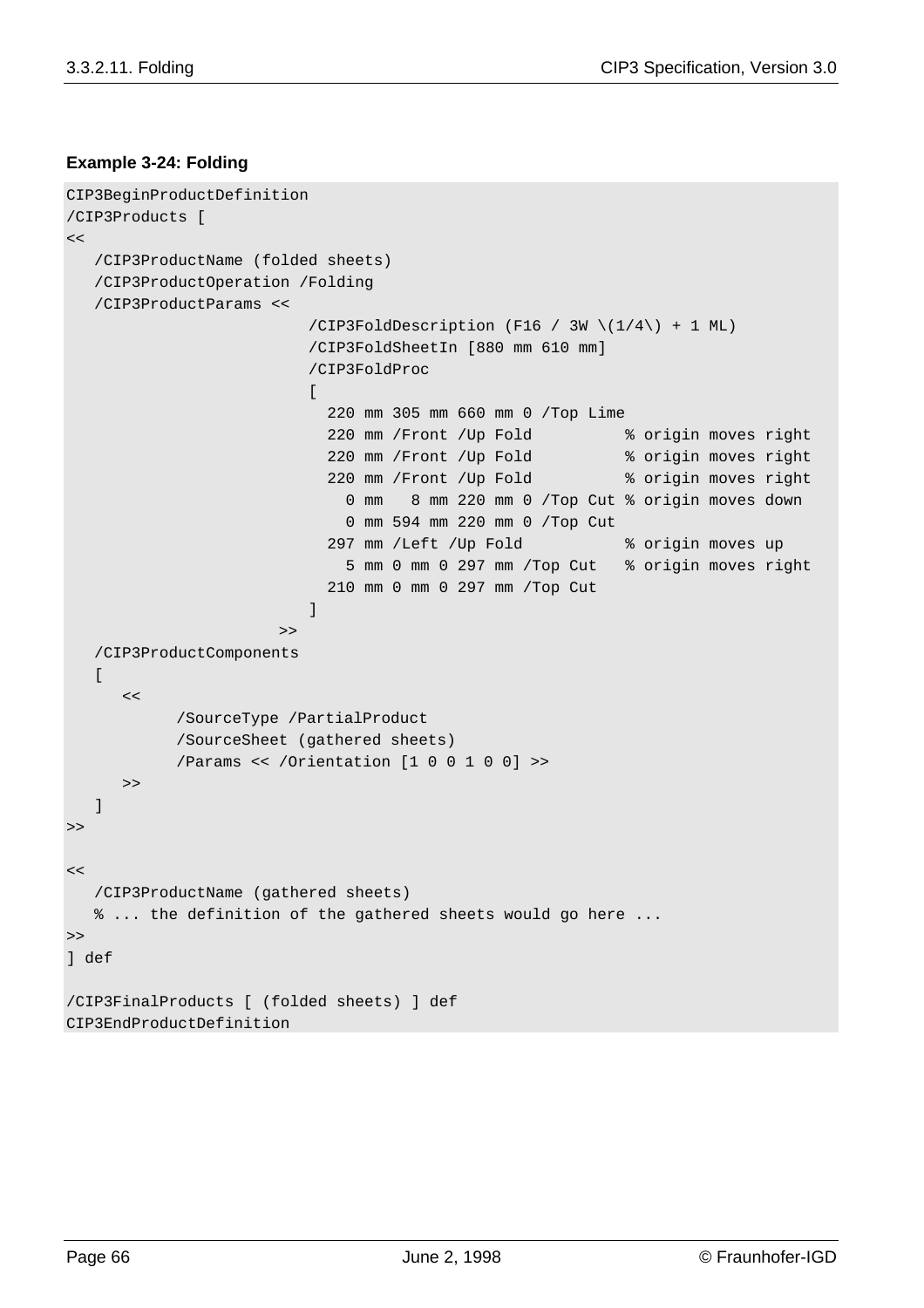# **3.4. Administration Data**

All administration data is stored in attributes, which should be defined in the Sheet structure or in the Front and Back structure.

| <b>Attribute Name</b>      | <b>Type</b> | <b>Necessary</b> | <b>Meaning</b>                                                                                                                                                                                                                                                                                                                                                                                                                                                          |
|----------------------------|-------------|------------------|-------------------------------------------------------------------------------------------------------------------------------------------------------------------------------------------------------------------------------------------------------------------------------------------------------------------------------------------------------------------------------------------------------------------------------------------------------------------------|
| CIP3AdmJobName             | string      | required         | Job name                                                                                                                                                                                                                                                                                                                                                                                                                                                                |
| CIP3AdmJobCode             | string      | optional         | Code used for job identification                                                                                                                                                                                                                                                                                                                                                                                                                                        |
| <b>CIP3AdmMake</b>         | string      | optional         | Exposure device make                                                                                                                                                                                                                                                                                                                                                                                                                                                    |
| CIP3AdmModel               | string      | optional         | Exposure device model                                                                                                                                                                                                                                                                                                                                                                                                                                                   |
| <b>CIP3AdmSoftware</b>     | string      | optional         | Sheet creating program                                                                                                                                                                                                                                                                                                                                                                                                                                                  |
| <b>CIP3AdmCreationTime</b> | string      | optional         | Date and time of sheet creation. It is strongly<br>recommended to use either the date format of<br>the ctime() function, which is supported by<br>many C run-time libraries, or the date format<br>defined in PDF.                                                                                                                                                                                                                                                      |
|                            |             |                  | ctime() Date Format<br>This format of the ctime() function is supported<br>by many C run-time libraries:<br>(www MMM DD hh:mm:ss YYYY)                                                                                                                                                                                                                                                                                                                                  |
|                            |             |                  | <b>PDF Date Format</b><br>(D: YYYYMMDDhhmmssOHH'mm')<br>See page 133 of the PDF Reference Manual,<br>Version 1.2 [PDF] for more detail. In contrast<br>to the PDF Specification, the "D:" at the<br>beginning of the date string is not optional in<br>CIP3 PPF.                                                                                                                                                                                                        |
|                            |             |                  | In both cases, the string should not contain<br>any carriage-return or line-feed characters.                                                                                                                                                                                                                                                                                                                                                                            |
|                            |             |                  | <b>Examples:</b><br>(Thu Jan 28 12:25:12 1998)<br>$(D:19980128122525+01'00')$                                                                                                                                                                                                                                                                                                                                                                                           |
| <b>CIP3AdmArtist</b>       | string      | optional         | Creator of the sheet                                                                                                                                                                                                                                                                                                                                                                                                                                                    |
| <b>CIP3AdmCopyright</b>    | string      | optional         | Copyright                                                                                                                                                                                                                                                                                                                                                                                                                                                               |
| <b>CIP3AdmCustomer</b>     | string      | optional         | Name of the target customer                                                                                                                                                                                                                                                                                                                                                                                                                                             |
| <b>CIP3AdmSheetName</b>    | string      | see meaning      | Name of the sheet. This attribute is required, if<br>the CIP3 PPF file contains a PPFDirectory.<br>The name must be a unique sheet name (at<br>least within the whole CIP3 PPF file). It must<br>not contain a slash character (or the Unicode<br>equivalent character, if coded in Unicode).<br>The string must be coded in up to 216 bytes<br>(including the parentheses needed to build a<br>PostScript string, even if it is coded in<br>Unicode; see chapter 3.2). |
| <b>CIP3AdmSheetLay</b>     | name        | optional         | Guiding edge of the paper in the press seen in<br>the direction of paper flow: /Left, /Right                                                                                                                                                                                                                                                                                                                                                                            |
| <b>CIP3AdmPrintVolume</b>  | integer     | optional         | Print volume                                                                                                                                                                                                                                                                                                                                                                                                                                                            |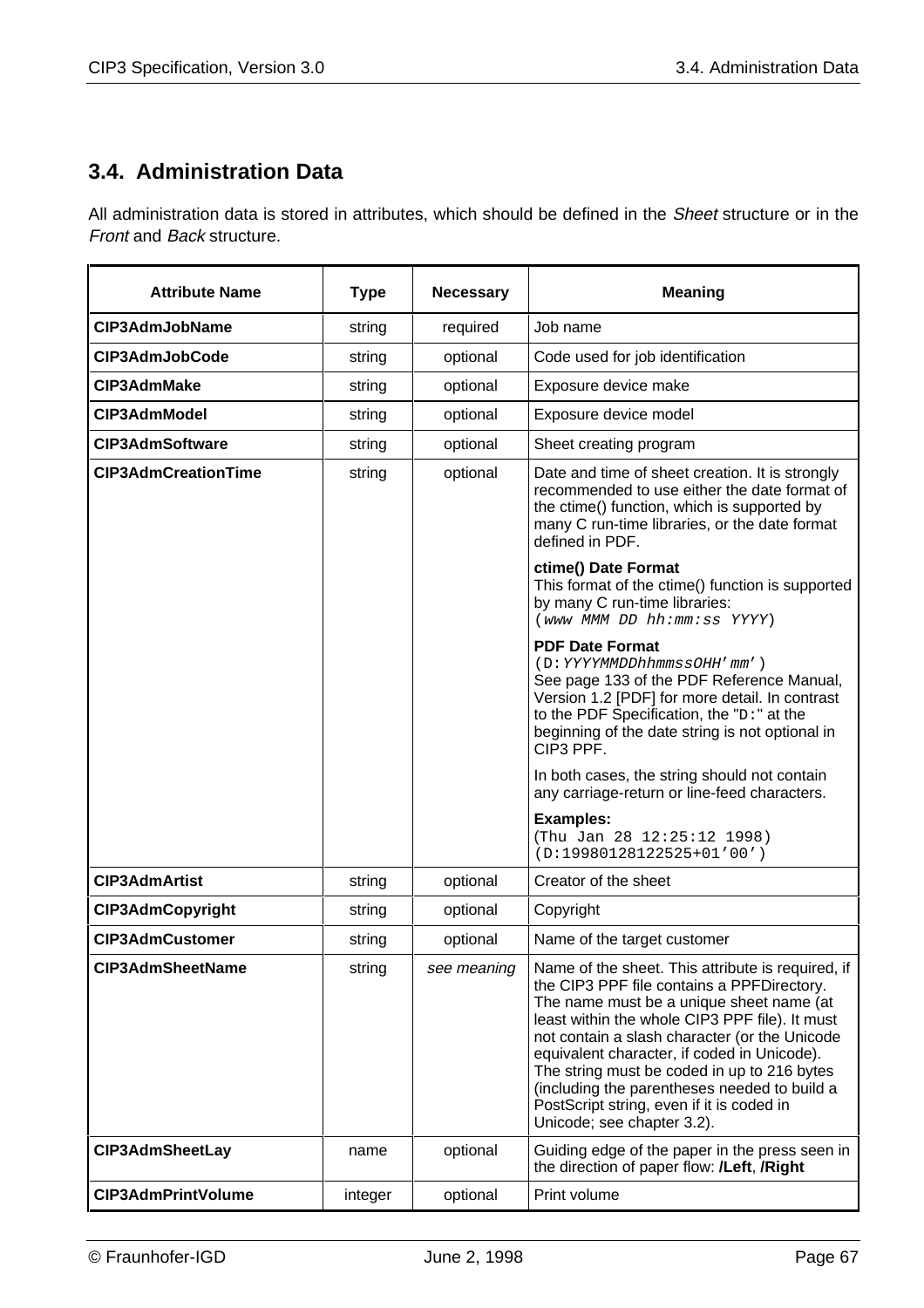| <b>Attribute Name</b>         | <b>Type</b>                       | <b>Necessary</b> | <b>Meaning</b>                                                                                                                                                                                                                                                                                                                                                                                                                                                                                                                                                                                                                                                   |
|-------------------------------|-----------------------------------|------------------|------------------------------------------------------------------------------------------------------------------------------------------------------------------------------------------------------------------------------------------------------------------------------------------------------------------------------------------------------------------------------------------------------------------------------------------------------------------------------------------------------------------------------------------------------------------------------------------------------------------------------------------------------------------|
| CIP3AdmFilmType               | string                            | optional         | Brand and type of film material                                                                                                                                                                                                                                                                                                                                                                                                                                                                                                                                                                                                                                  |
| CIP3AdmPlateType              | string                            | optional         | Brand and type of plate material                                                                                                                                                                                                                                                                                                                                                                                                                                                                                                                                                                                                                                 |
| <b>CIP3AdmPaperGrade</b>      | string                            | optional         | Type of paper                                                                                                                                                                                                                                                                                                                                                                                                                                                                                                                                                                                                                                                    |
| CIP3AdmPaperGrammage          | number                            | optional         | Paper grammage in g/m <sup>2</sup>                                                                                                                                                                                                                                                                                                                                                                                                                                                                                                                                                                                                                               |
| <b>CIP3AdmPaperThickness</b>  | number                            | optional         | Paper thickness                                                                                                                                                                                                                                                                                                                                                                                                                                                                                                                                                                                                                                                  |
| <b>CIP3AdmPaperColor</b>      | array of<br>3 numbers             | optional         | Paper color in CIE-L*a*b*                                                                                                                                                                                                                                                                                                                                                                                                                                                                                                                                                                                                                                        |
| <b>CIP3AdmSeparationNames</b> | array of<br>strings               | required         | Sequence of colors to be printed. The name of<br>a separation must not contain a slash<br>character (or the Unicode equivalent<br>character, if coded in Unicode).<br>If the preview image is stored in separations,<br>the sequence of the separation names must<br>match the sequence of the Separation<br>structures (see chapter 3.5.2).<br>If the preview image is stored as a composite<br>preview image, the attribute must have the<br>following value: [ (Cyan) (Magenta)<br>(Yellow) (Black)] (see chapter 3.5.1).<br>It is important that for standard process colors<br>always the strings (Cyan), (Magenta),<br>(Yellow), and (Black) must be used. |
| CIP3AdmInkInfo                | array of<br>strings               | optional         | Information about used inks (e.g. exact name<br>or manufacturer). The sequence of the ink<br>information strings must match the sequence<br>of the separations as specified by the<br>CIP3AdmSeparationNames attribute.                                                                                                                                                                                                                                                                                                                                                                                                                                          |
| <b>CIP3AdmInkColors</b>       | array of<br>array of<br>3 numbers | optional         | Ink color specification in CIE-L*a*b*. The<br>sequence of the ink color specification arrays<br>must match the sequence of the separations<br>as specified by the<br>CIP3AdmSeparationNames attribute.                                                                                                                                                                                                                                                                                                                                                                                                                                                           |
| CIP3AdmTypeOfScreen           | string                            | optional         | (amplitude modulated) or<br>(frequency modulated)                                                                                                                                                                                                                                                                                                                                                                                                                                                                                                                                                                                                                |
| <b>CIP3AdmPSExtent</b>        | array of<br>2 numbers             | required         | Extent of PostScript coordinate system. The<br>PS extent specifies the exact size of the<br>preview images (see chapter 3.5).<br>The extent can be specified in any of the units<br>listed in Table 3-2: "Units in the CIP3 format".                                                                                                                                                                                                                                                                                                                                                                                                                             |
| CIP3AdmFilmTrf                | array of<br>6 numbers             | optional         | Transformation matrix used to map<br>coordinates from the PostScript coordinate<br>system to the film coordinate system.<br>If the transformation matrix is not defined, the<br>default identity matrix [1 0 0 1 0 0] is<br>used (see chapter 3.1.3).                                                                                                                                                                                                                                                                                                                                                                                                            |
| <b>CIP3AdmFilmExtent</b>      | array of<br>2 numbers             | optional         | Extent of film coordinate system.<br>The extent can be specified in any of the units<br>listed in Table 3-2: "Units in the CIP3 format".<br>If the extent is not defined, the value will be<br>inherited from the CIP3AdmPSExtent attribute<br>(see chapter 3.1.3).                                                                                                                                                                                                                                                                                                                                                                                              |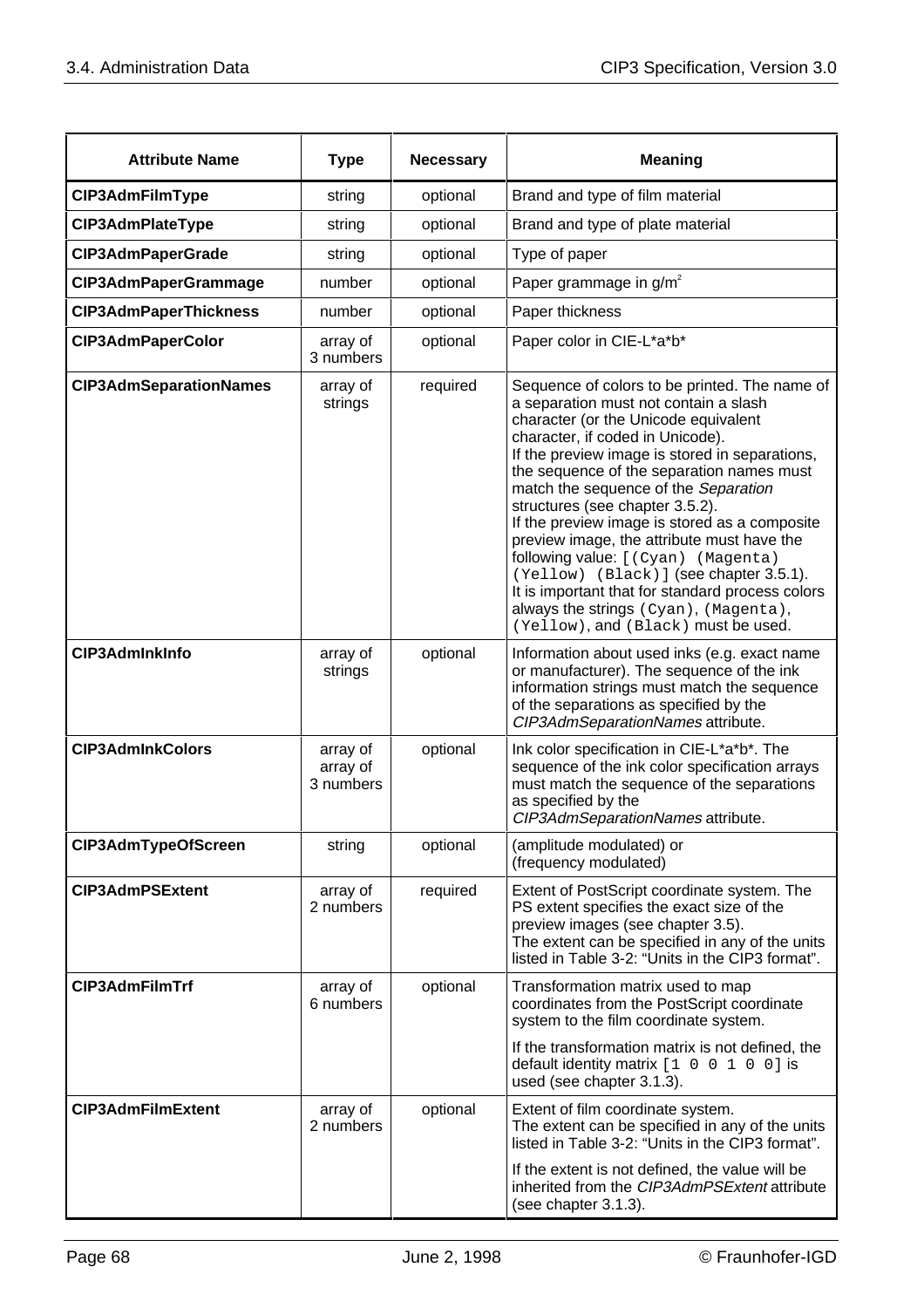| <b>Attribute Name</b>     | <b>Type</b>           | <b>Necessary</b> | <b>Meaning</b>                                                                                                                            |
|---------------------------|-----------------------|------------------|-------------------------------------------------------------------------------------------------------------------------------------------|
| <b>CIP3AdmPlateTrf</b>    | array of<br>6 numbers | optional         | Transformation matrix used to map<br>coordinates from the film coordinate system to<br>the plate coordinate system.                       |
|                           |                       |                  | If the transformation matrix is not defined, the<br>default identity matrix [1 0 0 1 0 0] is<br>used (see chapter 3.1.3).                 |
| <b>CIP3AdmPlateExtent</b> | array of<br>2 numbers | optional         | Extent of plate coordinate system.<br>The extent can be specified in any of the units<br>listed in Table 3-2: "Units in the CIP3 format". |
|                           |                       |                  | If the extent is not defined, the value will be<br>inherited from the CIP3AdmFilmExtent<br>attribute (see chapter 3.1.3).                 |
| <b>CIP3AdmPressTrf</b>    | array of<br>6 numbers | optional         | Transformation matrix used to map<br>coordinates from the plate coordinate system<br>to the press coordinate system.                      |
|                           |                       |                  | If the transformation matrix is not defined, the<br>default identity matrix $[1 \ 0 \ 0 \ 1 \ 0 \ 0]$ is<br>used (see chapter 3.1.3).     |
| <b>CIP3AdmPressExtent</b> | array of<br>2 numbers | optional         | Extent of press coordinate system.<br>The extent can be specified in any of the units<br>listed in Table 3-2: "Units in the CIP3 format". |
|                           |                       |                  | If the extent is not defined, the value will be<br>inherited from the CIP3AdmPlateExtent<br>attribute (see chapter 3.1.3).                |
| CIP3AdmPaperTrf           | array of<br>6 numbers | optional         | Transformation matrix used to map<br>coordinates from the press coordinate system<br>to the paper coordinate system.                      |
|                           |                       |                  | If the transformation matrix is not defined, the<br>default identity matrix [1 0 0 1 0 0] is<br>used (see chapter 3.1.3).                 |
| <b>CIP3AdmPaperExtent</b> | array of<br>2 numbers | optional         | Extent of paper coordinate system.<br>The extent can be specified in any of the units<br>listed in Table 3-2: "Units in the CIP3 format". |
|                           |                       |                  | If the extent is not defined, the value will be<br>inherited from the CIP3AdmPressExtent<br>attribute (see chapter 3.1.3).                |

#### **Table 3-36: General administration data**

In addition to the general administration data there are some attributes that can be used to specify information used for web presses.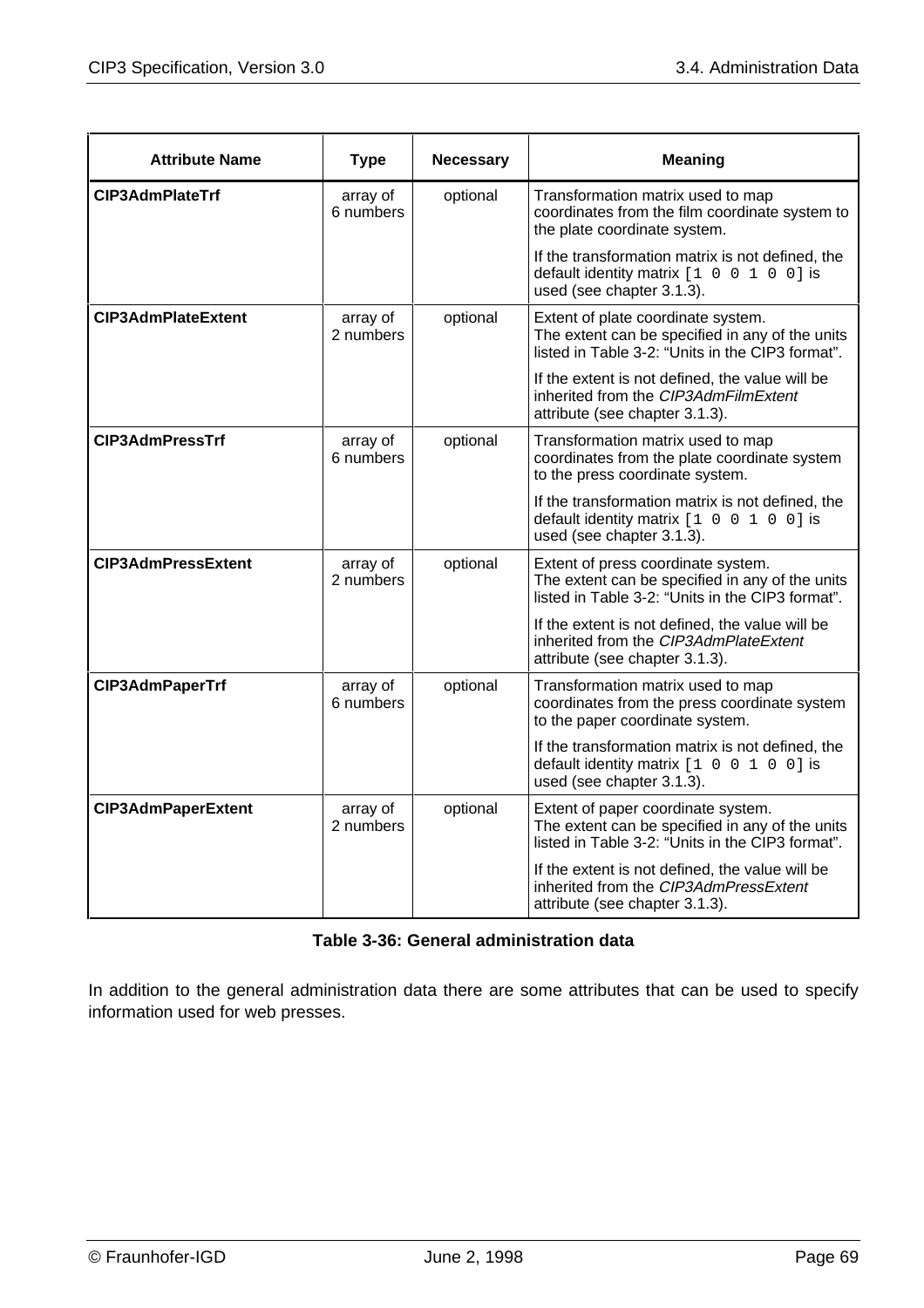| <b>Attribute Name</b>               | <b>Type</b>              | <b>Necessary</b> | <b>Meaning</b>                                                                                                                                                                                                 |
|-------------------------------------|--------------------------|------------------|----------------------------------------------------------------------------------------------------------------------------------------------------------------------------------------------------------------|
| <b>CIP3AdmPaperSource</b>           | name                     | optional         | Input source of paper: <b>/Reel</b> or <b>/Sheet</b>                                                                                                                                                           |
| <b>CIP3AdmPaperDestination</b>      | name                     | optional         | Output destination of paper: /Reel, /Sheet<br>or / <b>Folded</b>                                                                                                                                               |
| CIP3AdmTintingColorName             | string                   | optional         | Name of tinting color                                                                                                                                                                                          |
| <b>CIP3AdmTintingColor</b>          | array of<br>3 numbers    | optional         | Tinting color specification in CIE-L*a*b*                                                                                                                                                                      |
| CIP3AdmReelWidth                    | number                   | optional         | Reel width (for rotary printing)                                                                                                                                                                               |
| <b>CIP3AdmCylinderCircumference</b> | number                   | optional         | Cylinder circumference (for rotary printing)                                                                                                                                                                   |
| <b>CIP3AdmCarbonizingColorName</b>  | string                   | optional         | Name of color used for carbonizing                                                                                                                                                                             |
| <b>CIP3AdmCoating</b>               | string                   | optional         | Type of coating                                                                                                                                                                                                |
| CIP3AdmLongitudinalApp              | array of<br>dictionaries | optional         | Specification of longitudinal slitting,<br>perforating, gluing, or stitching (see Table<br>3-38: "Data dictionary for longitudinal and<br>cross applications").<br>This item is only used for reel processing. |
| <b>CIP3AdmCrossApp</b>              | array of<br>dictionaries | optional         | Specification of cross cutting, perforating,<br>or gluing (see Table 3-38: "Data dictionary<br>for longitudinal and cross applications").<br>This item is only used for reel processing.                       |

### **Table 3-37: Web press data**

| <b>Key</b>           | <b>Type</b> | <b>Necessary</b> | <b>Meaning</b>                                                                                                                                                                                                                                                 |
|----------------------|-------------|------------------|----------------------------------------------------------------------------------------------------------------------------------------------------------------------------------------------------------------------------------------------------------------|
| /ReferenceEdge       | name        | required         | Reference edge: <b>/Left</b> or <b>/Right</b> (seen in<br>direction of web travel)                                                                                                                                                                             |
| <b>Travel</b>        | number      | required         | Position of tool in direction perpendicular<br>to working path. For a longitudinal<br>application the travel is the distance of<br>the tool from the reference edge. For a<br>cross application the travel is the distance<br>of the tool from the front edge. |
| /StartPosition       | number      | required         | Starting position of tool in direction of<br>working path. For a longitudinal<br>application the travel is the distance of<br>the tool from the front edge. For a cross<br>application the travel is the distance of<br>the tool from the reference edge.      |
| <b>MorkingLength</b> | number      | required         | Length of working path. For a longitudinal<br>application the working path is always<br>parallel to the direction of web travel. For<br>a cross application the working path is<br>always parallel to the front edge)                                          |
| /Function            | name        | required         | Type of function: $\prime$ Cut = slitting,<br><b>/Perforate</b> = perforating, <b>/Glue</b> = gluing,<br><b>/Stitch</b> = stitching                                                                                                                            |

## **Table 3-38: Data dictionary for longitudinal and cross applications**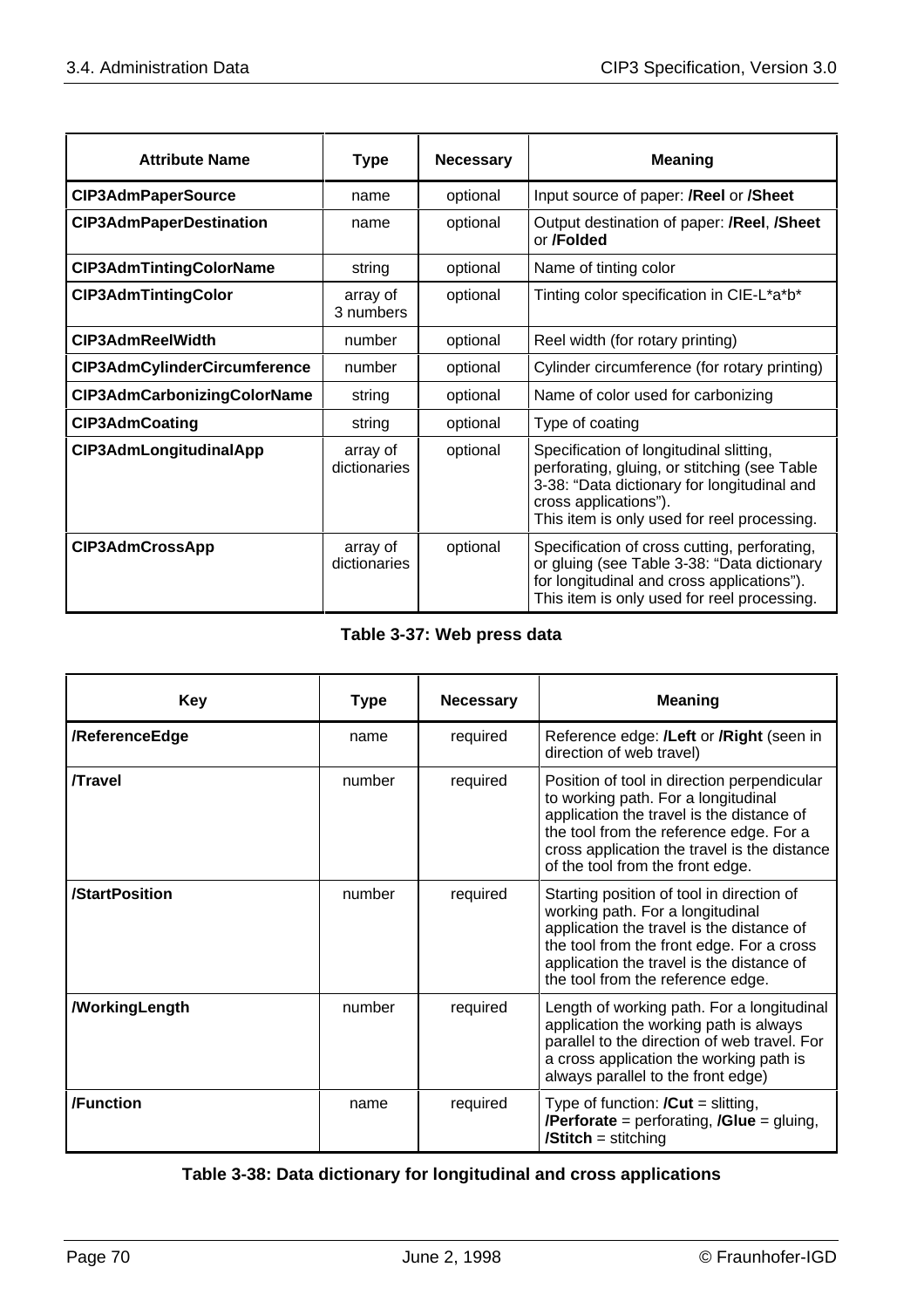

**Illustration 3-21: Example of longitudinal application (view from top)**



**Illustration 3-22: Example of cross application (view from top)**

#### **Example 3-25: Some Administration Data Attributes**

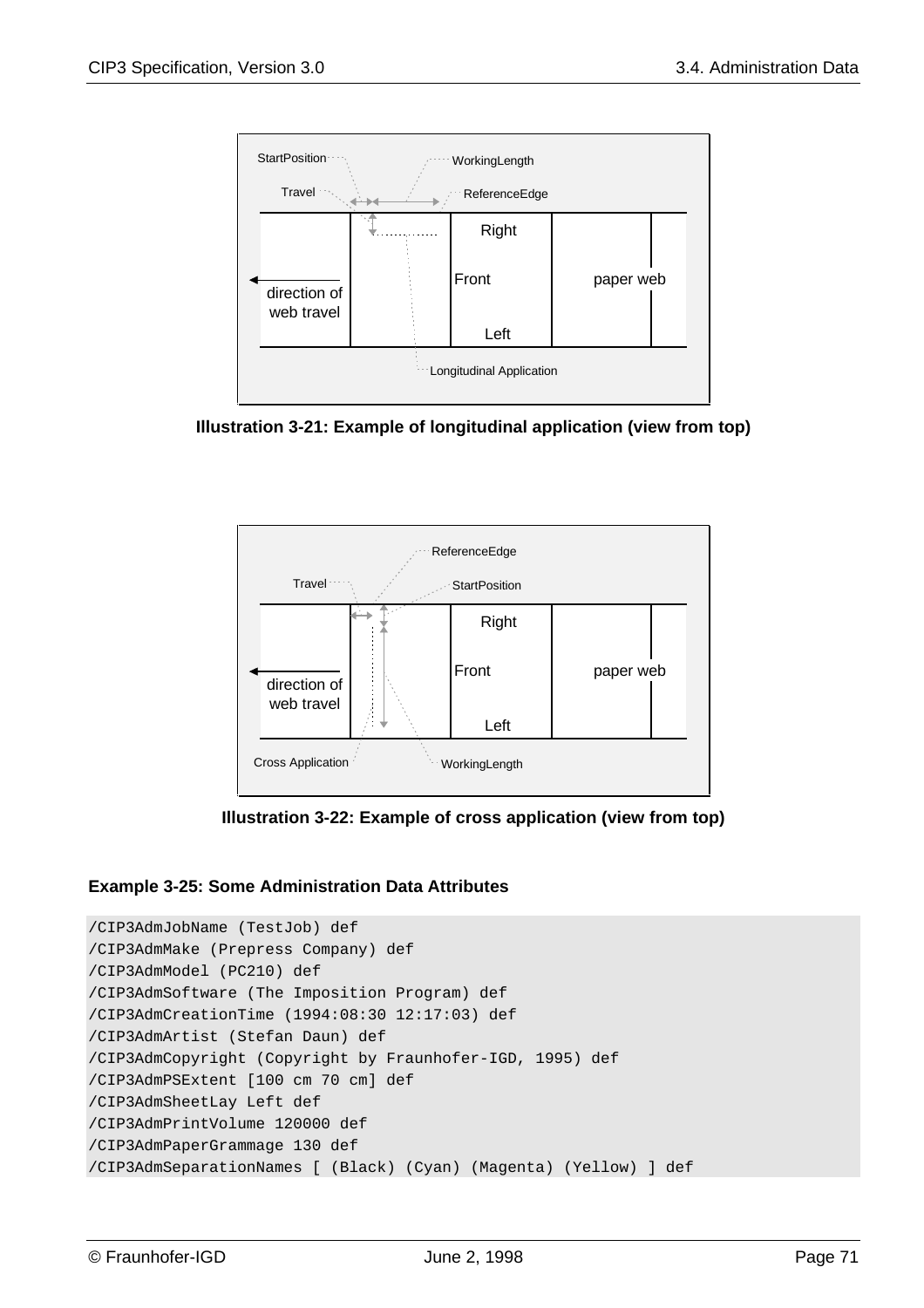## **3.5. Continuous Tone Image in Reduced Resolution**

The **PreviewImage** structure includes the contents of the complete sheet as low resolution continuous tone image. If only the standard printing colors Cyan, Magenta, Yellow, and Black are used, it is possible to store the image as a composite CMYK image. If more or other colors are used, it is required to store separate images for each color separation. In this case it is also allowed to store a bitonal image of a higher resolution instead of a continuous tone image.

In order to reduce the size of the CIP3 PPF file, some of the encoding and compression techniques specified in PostScript can be applied to the image data. For a complete description please refer to the PostScript Language Reference Manual (also known as Red Book [PostScript], chapter 3.13.3: Details of Individual Filters). The **/Binary** encoding type, which is not specified in the Red Book, is used for raw binary data without any special encoding applied.

It is neither required nor possible to specify the image read procedure. This procedure will be built implicitly during the interpretation of the CIP3 PPF file.

In order to create image data for the CIP3 PPF file, first the compression technique must be applied. The resulting data must then be encoded as specified. When reading a CIP3 PPF, the two mechanisms have to be applied in the opposite order.

The extent of the PostScript coordinate system as specified by the CIP3AdmPSExtent attribute, the resolution of the preview image, and width and height of the image must fulfill the following requirements:

> $x-ps$ -extent / 72 \*  $x$ -resolution = width  $\pm$  1  $y$ -ps-extent / 72 \*  $y$ -resolution = height  $\pm$  1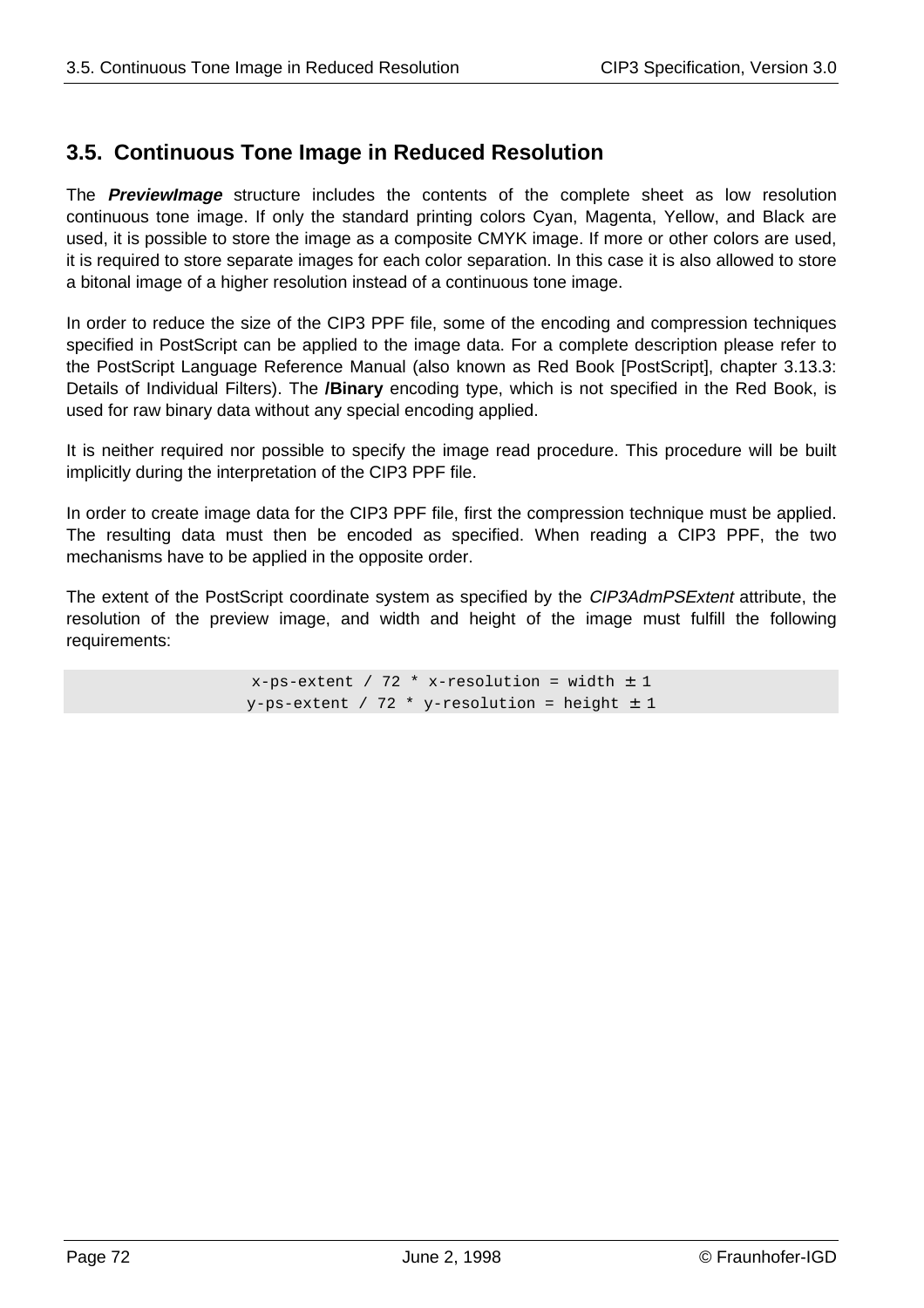| <b>Attribute Name</b>              | <b>Type</b>           | <b>Necessary</b> | <b>Meaning</b>                                                                                                                                                                                                                                                       |
|------------------------------------|-----------------------|------------------|----------------------------------------------------------------------------------------------------------------------------------------------------------------------------------------------------------------------------------------------------------------------|
| <b>CIP3PreviewImageWidth</b>       | integer               | required         | Width of preview image in pixel                                                                                                                                                                                                                                      |
| <b>CIP3PreviewImageHeight</b>      | integer               | required         | Height of preview image in pixel                                                                                                                                                                                                                                     |
| CIP3PreviewImageBitsPerComp        | integer               | required         | Number of bits per color component (1 or 8)                                                                                                                                                                                                                          |
| <b>CIP3PreviewImageComponents</b>  | integer               | required         | Number of image components (1 or 4)                                                                                                                                                                                                                                  |
| <b>CIP3PreviewImageMatrix</b>      | array of<br>6 numbers | required         | Image matrix (see chapter 3.5.3)                                                                                                                                                                                                                                     |
| <b>CIP3PreviewImageResolution</b>  | array of<br>2 numbers | required         | Resolution of preview image in pixels per<br>inch                                                                                                                                                                                                                    |
| <b>CIP3PreviewImageEncoding</b>    | name                  | required         | Type of encoding: /Binary,<br>/ASCIIHexDecode, /ASCII85Decode                                                                                                                                                                                                        |
| <b>CIP3PreviewImageCompression</b> | name                  | required         | Type of compression: <b>/None</b> ,<br>/RunLengthDecode, /DCTDecode (=<br>JPEG), /CCITTFaxDecode (= Fax Group 3<br>and $4)$                                                                                                                                          |
| <b>CIP3PreviewImageFilterDict</b>  | dictionary            | see meaning      | Dictionary containing special information for<br>compression method (see Red Book<br>[PostScript], page 127).<br>This dictionary entry is required, if either<br>/DCTDecode or /CCITTFaxDecode<br>compression is used. The dictionary may be<br>empty.               |
| CIP3PreviewImageByteAlign          | integer               | optional         | Specifies that the image data for one image<br>line is aligned to the number of bytes given<br>(1, 2, or 4; default is 1)<br>This attribute may only be used, if no<br>encoding or compression is used.                                                              |
| <b>CIP3PreviewImageDataSize</b>    | integer               | optional         | Specifies the number of bytes used to store<br>the compressed and encoded image (as<br>specified in the attributes<br>CIP3PreviewImageCompression and<br>CIP3PreviewImageEncoding). See chapter<br>3.5.5 for detailed description of where the<br>image data starts. |

| Table 3-39: Attributes of the preview image |  |  |  |
|---------------------------------------------|--|--|--|
|---------------------------------------------|--|--|--|

## **3.5.1. Composite Preview Image**

If the standard printing colors Cyan, Magenta, Yellow and Black (in this order) are used, it is possible to store the image as a composite CMYK image. In this case the CIP3PreviewImageComponents attribute has to be set to 4.

A color component value of 0 represents no ink, while a value of 255 represents full ink (see DeviceCMYK color model in chapter 4.8.2. of the PostScript Language Reference Manual [PostScript]).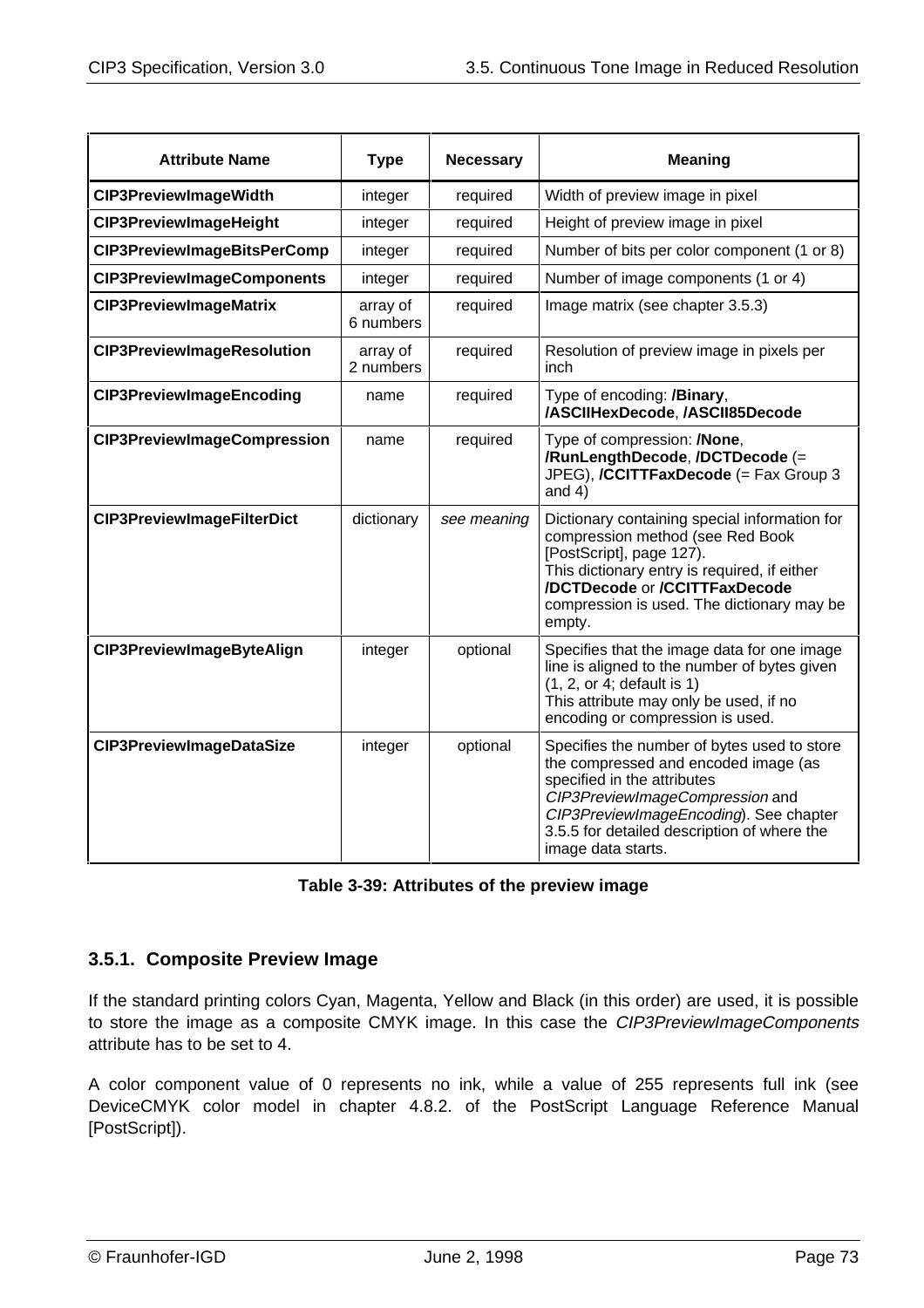#### **Example 3-26: Composite Preview Image (CMYK)**

```
CIP3BeginPreviewImage
/CIP3PreviewImageWidth 2000 def
/CIP3PreviewImageHeight 1400 def
/CIP3PreviewImageBitsPerComp 8 def
/CIP3PreviewImageComponents 4 def
/CIP3PreviewImageMatrix [2000 0 0 -1400 0 1400] def
/CIP3PreviewImageResolution [ 50.8 50.8 ] def
/CIP3PreviewImageEncoding /ASCIIHexDecode def
/CIP3PreviewImageCompression /DCTDecode def
/CIP3PreviewImageFilterDict <<>> def
CIP3PreviewImage
... <image data>
CIP3EndPreviewImage
```
## **3.5.2. Preview Image with Separations**

If the preview image is stored in separations, a substructure for each separation must be specified in the CIP3 file. The sequence of the separations must match the sequence specified in the CIP3AdmSeparationNames attribute (see Table 3-36: "General administration data"). In addition, the CIP3PreviewImageComponents attribute must be set to 1.

When the image is coded with 1 bit per component, a gray value of 0 represents full ink, while a value of 1 represents no ink. When the image is coded with 8 bits per component, a gray value of 0 represents full ink, while a value of 255 represents no ink (see DeviceGray color model chapter 4.8.2. of the PostScript Language Reference Manual [PostScript]).

#### **Example 3-27: Preview Image with two Separations**

```
CIP3BeginPreviewImage
CIP3BeginSeparation
/CIP3PreviewImageWidth 2000 def
/CIP3PreviewImageHeight 1400 def
/CIP3PreviewImageBitsPerComp 8 def
/CIP3PreviewImageComponents 1 def
/CIP3PreviewImageMatrix [2000 0 0 1400 0 0] def
/CIP3PreviewImageResolution [ 50.8 50.8 ] def
/CIP3PreviewImageEncoding /ASCII85Decode def
/CIP3PreviewImageCompression /RunLengthDecode def
CIP3PreviewImage <... runlength compressed and ASCII85 encoded image data of
                       first separation ...>
CIP3EndSeparation
CIP3BeginSeparation
/CIP3PreviewImageWidth 2000 def
/CIP3PreviewImageHeight 1400 def
/CIP3PreviewImageBitsPerComp 8 def
/CIP3PreviewImageComponents 1 def
```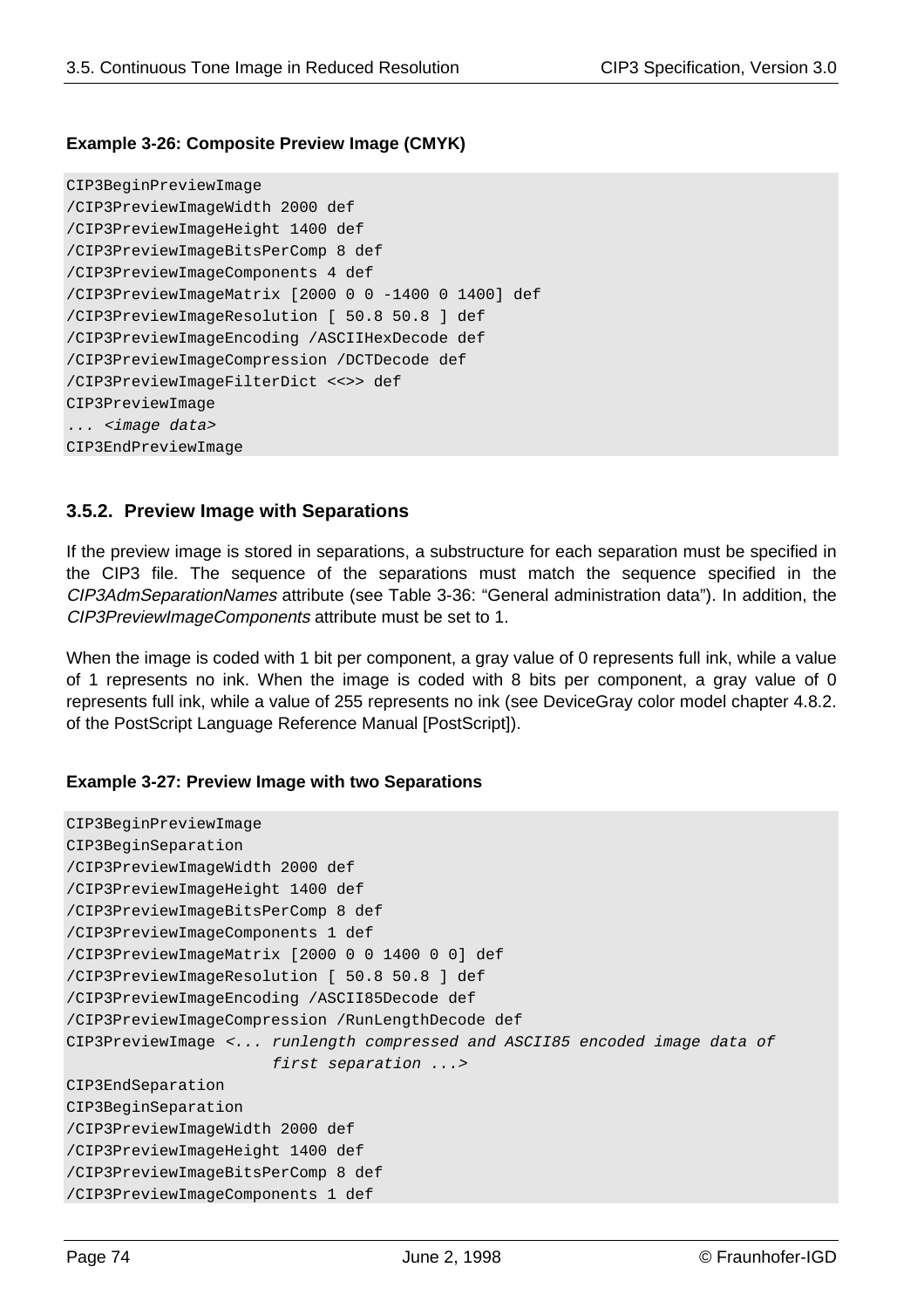/CIP3PreviewImageMatrix [2000 0 0 1400 0 0] def /CIP3PreviewImageResolution [ 50.8 50.8 ] def /CIP3PreviewImageEncoding /Binary def /CIP3PreviewImageCompression /None def CIP3PreviewImage <... raw image data of second separation; should be separated from CIP3PreviewImage keyword by one single space character ...> CIP3EndSeparation CIP3EndPreviewImage

## **3.5.3. Sequence of Image Data**

In PostScript it is very common to represent the image data line by line, starting with the first pixel in the lower-left corner. Within the CIP3 PPF eight different orientations are allowed. Depending on the orientation used for the generation of the image data, one of the PostScript matrices shown in the table below has to be defined in the *CIP3PreviewImageMatrix* attribute. In fact "w" and "h" have to be substituted by the width and the height of the preview image.

| <b>Sequence of Data</b>                                                                                                                                                                                                                                                                     | <b>Fast Running Index</b> | <b>Slow Running Index</b> | <b>PostScript Matrix</b>    |
|---------------------------------------------------------------------------------------------------------------------------------------------------------------------------------------------------------------------------------------------------------------------------------------------|---------------------------|---------------------------|-----------------------------|
|                                                                                                                                                                                                                                                                                             | from left to right        | from bottom to top        | [w 0 0 h 0 0]               |
| $1 \longrightarrow$<br>2 $\longrightarrow$                                                                                                                                                                                                                                                  | from left to right        | from top to bottom        | $[w 0 0 -h 0 h]$            |
|                                                                                                                                                                                                                                                                                             | from right to left        | from bottom to top        | $[-w 0 0 h w 0]$            |
| $3 \leftarrow$                                                                                                                                                                                                                                                                              | from right to left        | from top to bottom        | $[-w\; 0\; 0\; -h\; w\; h]$ |
| $\begin{array}{c c c c} & & & & \\ \hline & 1 & 2 & 3 \\ \end{array}$                                                                                                                                                                                                                       | from bottom to top        | from left to right        | [0 h w 0 0 0]               |
| $\begin{array}{c} \begin{array}{c} \end{array} \\ \begin{array}{c} \end{array} \\ \begin{array}{c} \end{array} \\ \begin{array}{c} \end{array} \\ \begin{array}{c} \end{array} \\ \begin{array}{c} \end{array} \\ \begin{array}{c} \end{array} \\ \begin{array}{c} \end{array} \end{array}$ | from top to bottom        | from left to right        | $[0 h -w 0 h 0]$            |
| $\begin{array}{c} \uparrow \\ \downarrow \\ 3 & 2 & 1 \end{array}$                                                                                                                                                                                                                          | from bottom to top        | from right to left        | $[0 - h \le 0 \le w]$       |
| 3, 2, 1                                                                                                                                                                                                                                                                                     | from top to bottom        | from right to left        | $[0 -h -w 0 h w]$           |

#### **Table 3-40: Orientation of image data**

The first orientation specified in the table shown above is the standard orientation for PostScript images. If one of the other image orientations is used, it is important that only the orientation in which the image is stored in the CIP3 PPF file is changed. The only attribute that reflects this change is the CIP3PreviewImageMatrix attribute. Width and height must be given in the "original" orientation and not in the orientation in which the image is stored in the file.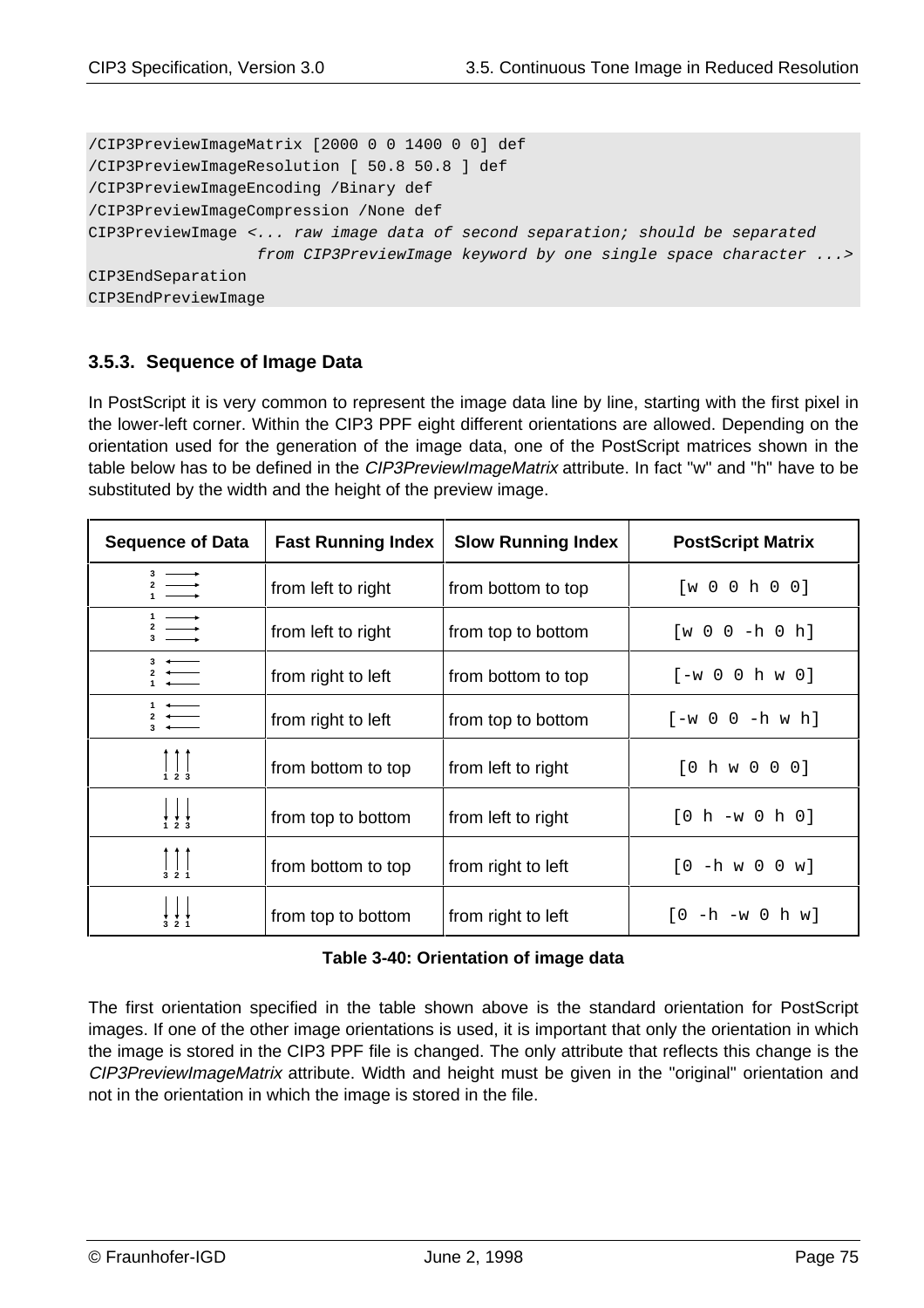## **3.5.4. Rules for the Generation of the Preview Image**

In order to be useful for the ink consumption calculation, the preview data must be generated with an appropriate resolution. This does not only mean spatial resolution, but also color or tonal resolution. Spatial resolution is important for thin lines, while tonal resolution becomes important with large areas filled with a certain tonal value.

The maximum error caused by limited spatial and tonal resolution should be less than 1 %.

### **Spatial Resolution**

Since some pixel of the preview image might fall on the border between two zones, their tonal values have to be split up. In the worst case the pixels are falling just in the middle between a totally white and a totally black zone. In this case the tonal value will be 50 %, but only 25 % contribute to the black zone. Depending on the resolution of the preview image and the zone width the maximum error can be calculated as:

$$
error[*] = \frac{100}{4 * resolution[L / mm] * zone\_width[mm]}
$$

For zone width broader than 25 mm a resolution of 2 lines per mm will always result in an error less than 0.5 %. Therefore a resolution of 2 lines per mm (equals 50.8 dpi) is suggested.



**Illustration 3-23: Worst case for area coverage calculation**

## **Tonal Resolution**

The error caused by color quantization depends on the number of shades available. If the real tonal value is rounded to the closest (lower or higher) available shade, the error caused by this can be calculated by: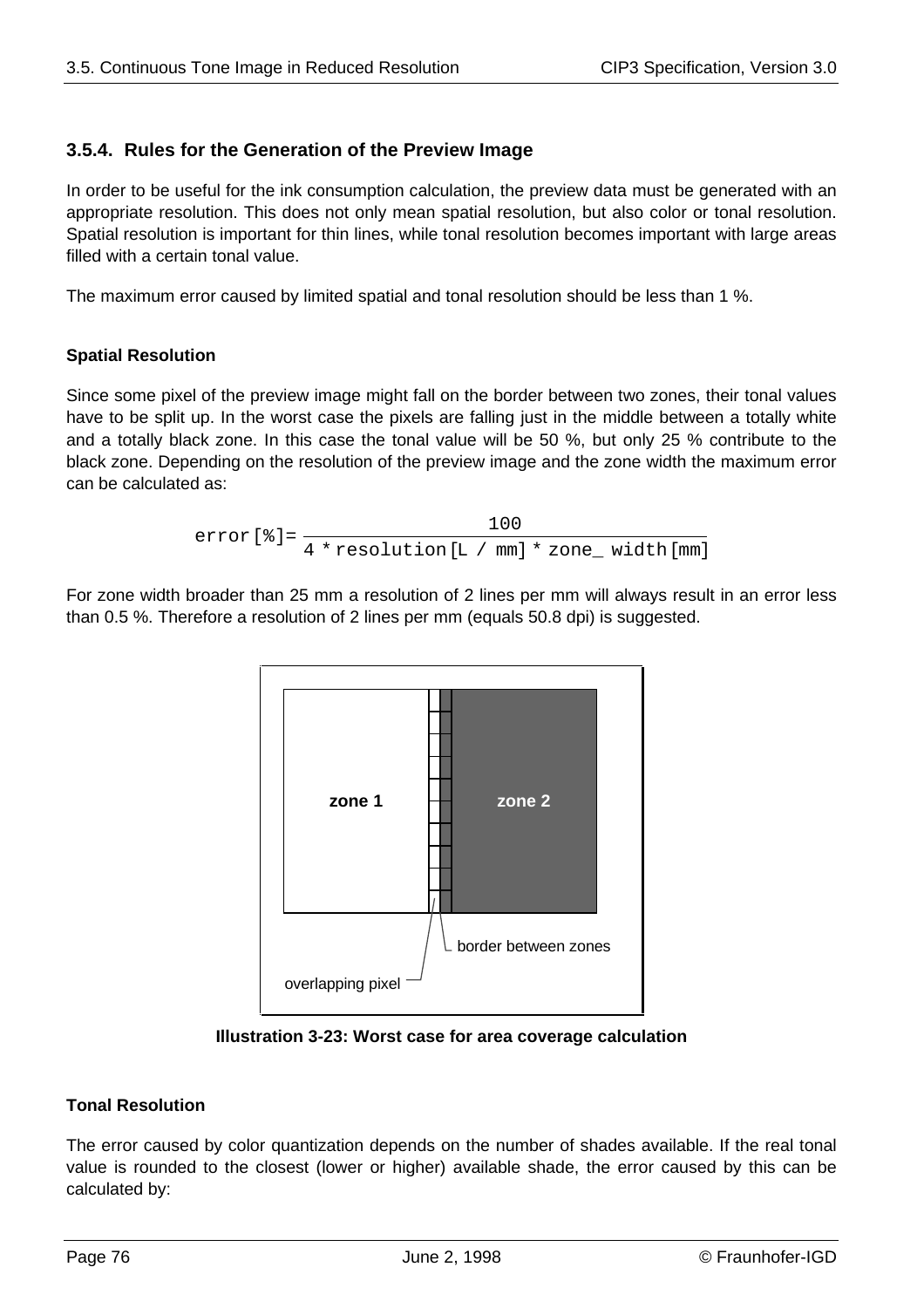error[%]= number \_ of \_ shades 100  $2^*$  number  $\_$  of  $\_$ 

Therefore at least 64 shades should be used.

### **Line Art Resolution**

When rasterizing line art elements, the minimal line width is 1 pixel, i.e. 1/resolution. Therefore the relation between the printing resolution and the (spatial) resolution of the preview image is important for these kind of elements. In addition to that a specific characteristic of PostScript RIPs adds another error: within PostScript each pixel is set, which is touched by a line.

Tests with different PostScript jobs have shown, that a line art resolution of more than 300 dpi normally is sufficient for the ink consumption calculation.

### **Conclusion**

There are different ways to meet the requirements listed above. One way could be the following:

- 1. ripping the job with 406.4 dpi monochrome
- 2. filtering (with anti-aliasing) the image data down by a factor of 8 in both directions. This results in an image of 50.8 dpi with 65 color shades.

Another way might be to filter (with anti-aliasing) the high resolution data (e.g. used for plate making):

- 1. taking the ripped data (2540 dpi monochrome)
- 2. filtering (with anti-aliasing) the image data down by a factor of 50 in both directions. This results in an image of 50.8 dpi with 2501 color shades
- 3. mapping 2501 shades to 256 shades (without affecting the spatial resolution)
- **Note:** Rasterizing a job with 50.8 dpi and 256 shades of gray is not sufficient. The problem in this case is the rendering of thin lines (see: Line Art Resolution).

#### **Minimal Requirements**

It is strongly recommended to adhere to the requirements described above:

- resolution of ripped line art at least 300 dpi
- spatial resolution of preview image approximately 20 pixel/cm  $(= 50.8 \text{ dpi})$
- tonal resolution of preview image at least 64 shades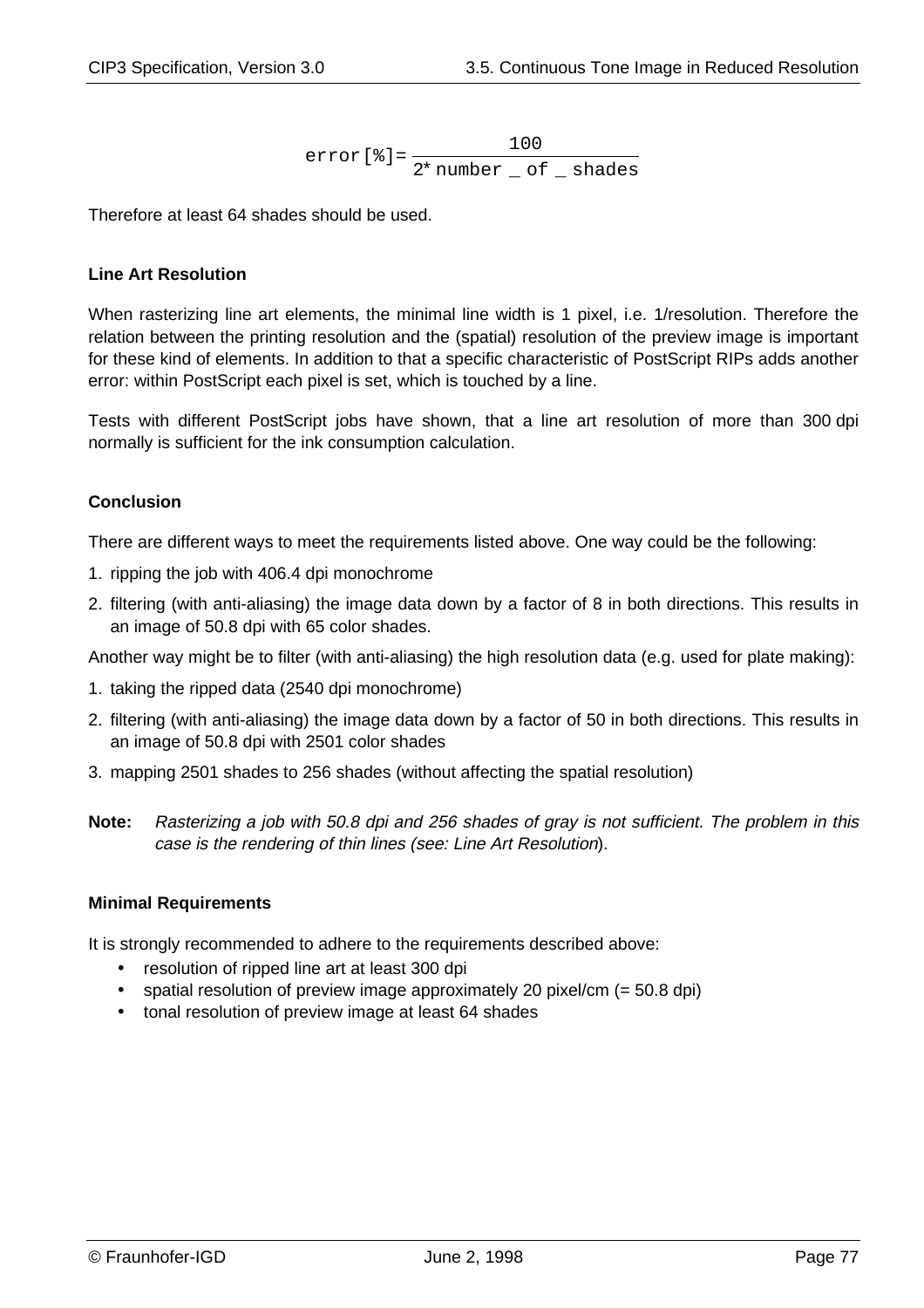## **3.5.5. Using Image Encoding and Image Compression**

The details of individual filters as described in chapter 3.13.3 of the PostScript Language Reference Manual [PostScript] must be obeyed when using encoding or compression. In particular the end of data codes must be provided after the image data: ">" for **/ASCIIHexDecode**, "~>" for **/ASCII85Decode**, and 128<sub>dec</sub> for **/RunLengthDecode**.

#### **End-Of-Line Recommendation for Binary Encoding**

When using the **/Binary** image encoding, it is required that there is exactly one white space character between the CIP3PreviewImage keyword and the image data. Within PostScript all three ordinary forms of end-of-line are treated as one single white space character (see chapter 3.8.1 of the PostScript Language Reference Manual [PostScript] for a more detailed description):

- line-feed only (UNIX)
- carriage-return only (Macintosh)
- carriage-return followed by line-feed (Windows and MS-DOS)

Special attention must be paid, if carriage-return only is used as EOL convention (as on Macintosh computers). Since the first character of the image data might be a line-feed character, it is strongly recommended to use a space character instead of the EOL-character to separate the CIP3PreviewImage keyword from the image data. Although, this recommendation is only relevant to image data using the **/Binary** encoding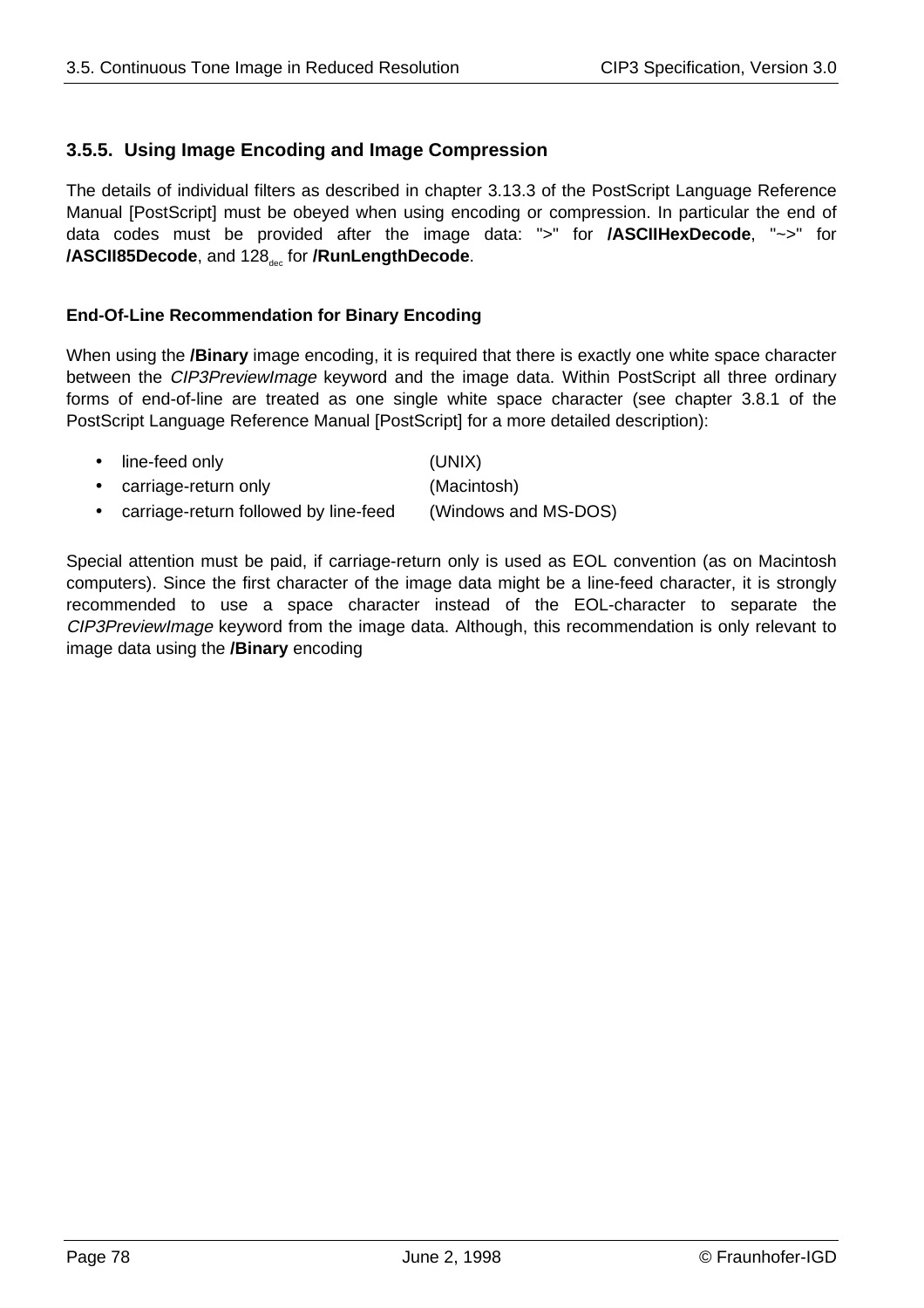# **3.6. Characteristic Curves for Transfer**

The characteristic curves for transfer are stored as attributes. They are the basis of the calculation of ink consumption.

| <b>Attribute Name</b>             | Type                | <b>Necessary</b> | <b>Meaning</b>                                                                                                                                              |
|-----------------------------------|---------------------|------------------|-------------------------------------------------------------------------------------------------------------------------------------------------------------|
| <b>CIP3TransferFilmCurveData</b>  | array of<br>numbers | required         | Data of copy-to-film curve of transfer: an<br>even number of values between 0.0 and 1.0;<br>each pair defines one point of the transfer<br>curve.           |
| <b>CIP3TransferPlateCurveData</b> | array of<br>numbers | required         | Data of copy-to-printing-plate curve of<br>transfer: an even number of values between<br>0.0 and 1.0; each pair defines one point of<br>the transfer curve. |

If the same values of the CIP3TransferFilmCurveData and CIP3TransferPlateCurveData attributes are valid for both front and back, the definition of the two attributes should be made in the *Sheet* structure of the CIP3 file. If there are different curves of transfer used for front and back, the definitions must be placed in the Front and the Back structure. If each separation uses different curves of transfer, the definitions can also be placed in the Separation structures.

If used for a Computer-to-Plate (CTP) process, the copy-to-film transfer curve can be set to the identity transfer curve by specifying the following array:  $[0.0 0.0 1.0 1.0]$ 

The two characteristic curves for transfer are used to calculate the real area coverage from the data of the CIP3 preview images. If both transfer curves are identity transfer curves, each separation of a preview image can directly be interpreted as an arrays of area coverage values. Otherwise, the two transfer curves have to be applied one after another (see Example 3-28: "Curves of Transfer").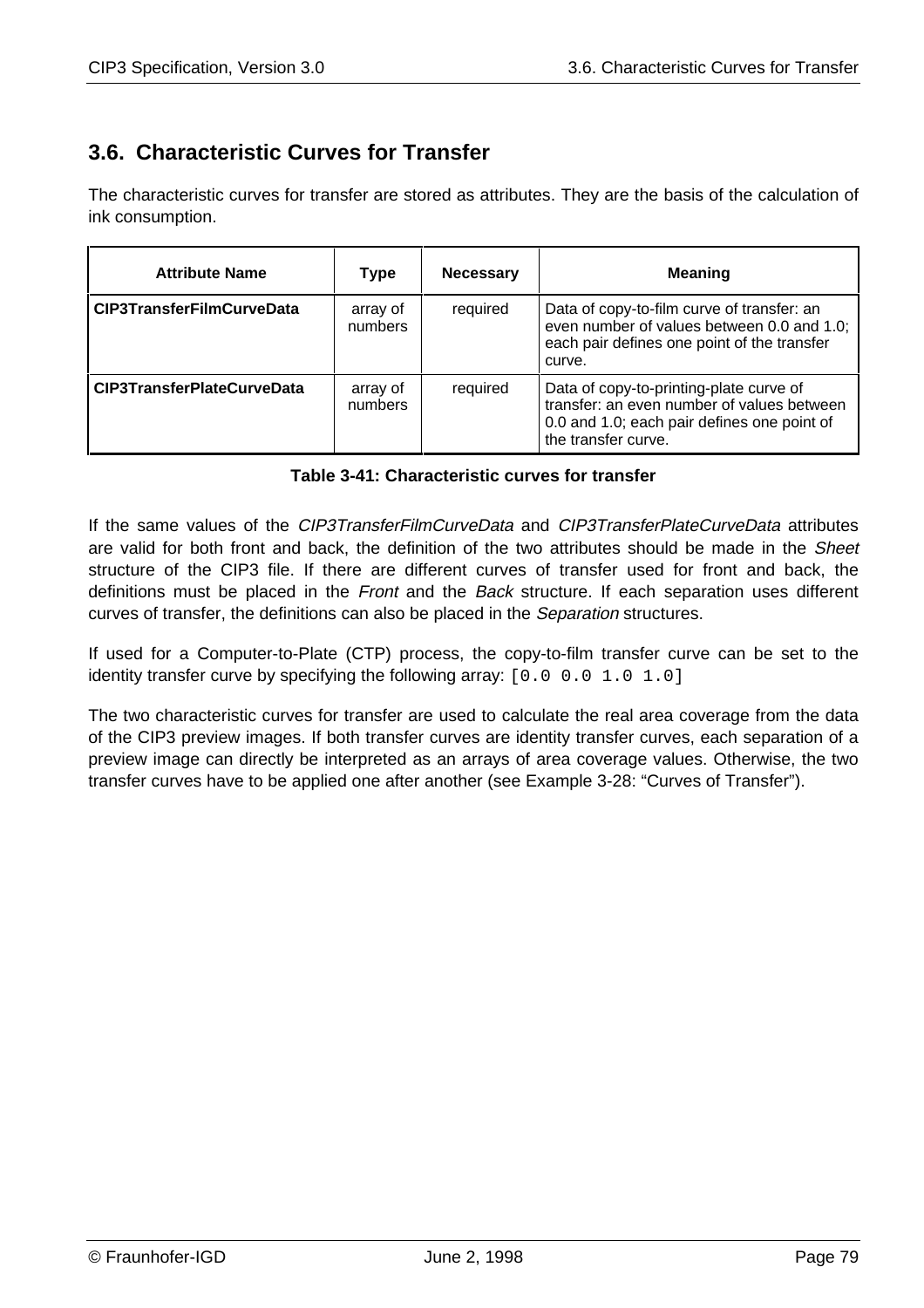## **Example 3-28: Curves of Transfer**



| <b>Illustration 3-24: Curves of transfer example</b> |  |  |  |
|------------------------------------------------------|--|--|--|
|------------------------------------------------------|--|--|--|

|                             | Copy-to-Film |      |                | Copy-to-Plate |      |
|-----------------------------|--------------|------|----------------|---------------|------|
|                             | In           | Out  |                | In            | Out  |
| $F_{1}$                     | 0.0          | 0.0  | $P_{1}$        | 0.0           | 0.0  |
| $F_{2}$                     | 0.2          | 0.3  | P <sub>2</sub> | 0.3           | 0.25 |
| $F_{3}$                     | 0.35         | 0.5  | $P_{3}$        | 0.475         | 0.4  |
| $F_{4}$                     | 0.5          | 0.65 | $P_{4}$        | 0.6           | 0.45 |
| $F_{\scriptscriptstyle{5}}$ | 0.7          | 0.8  | $P_5$          | 0.75          | 0.7  |
| $\mathsf{F}_{_{6}}$         | 1.0          | 1.0  | $P_6$          | 1.0           | 1.0  |

| Copy-to-Film |      | Copy-to-Plate       |       |      |
|--------------|------|---------------------|-------|------|
| In           | Out  |                     | In    | Out  |
| 0.0          | 0.0  | $P_{1}$             | 0.0   | 0.0  |
| 0.2          | 0.3  | $P_{2}$             | 0.3   | 0.25 |
| 0.35         | 0.5  | $P_{3}$             | 0.475 | 0.4  |
| 0.5          | 0.65 | $P_4$               | 0.6   | 0.45 |
| 0.7          | 0.8  | $P_{5}$             | 0.75  | 0.7  |
| 1.0          | 1.0  | $\mathsf{P}_{_{6}}$ | 1.0   | 1.0  |

**Table 3-42: Definition of example transfer curves**

## **CIP3 PPF Sample code:**

| /CIP3TransferFilmCurveData [ 0.0 0.0 0.2 0.3             |                                                |  | $0.35$ $0.5$ |  |
|----------------------------------------------------------|------------------------------------------------|--|--------------|--|
|                                                          |                                                |  |              |  |
|                                                          |                                                |  |              |  |
| /CIP3TransferPlateCurveData [ 0.0 0.0 0.3 0.25 0.475 0.4 |                                                |  |              |  |
|                                                          | $0.6$ $0.525$ $0.75$ $0.7$ $1.0$ $1.0$ $1$ def |  |              |  |

## **Calculation example:**

A pixel value of 179 can be interpreted as 70% area coverage. Applying the copy-to-film transfer curve (at point  $F_s$ ) results in an area coverage value of 80%. Applying the copy-to-plate transfer curve requires an interpolation between points  $P_s$  and  $P_e$  and finally results in an area coverage of 74.2%.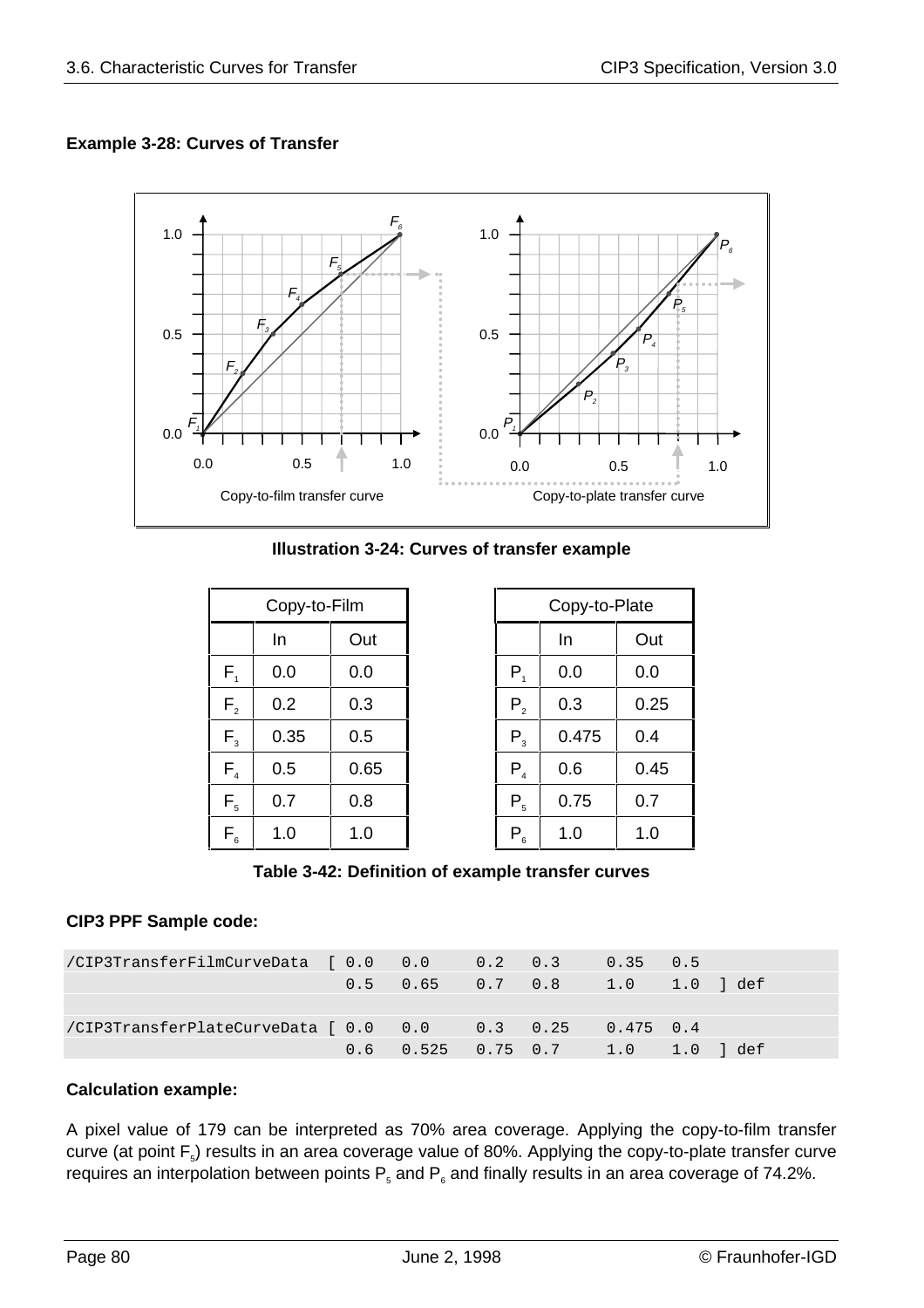

**Illustration 3-25: Curves of transfer**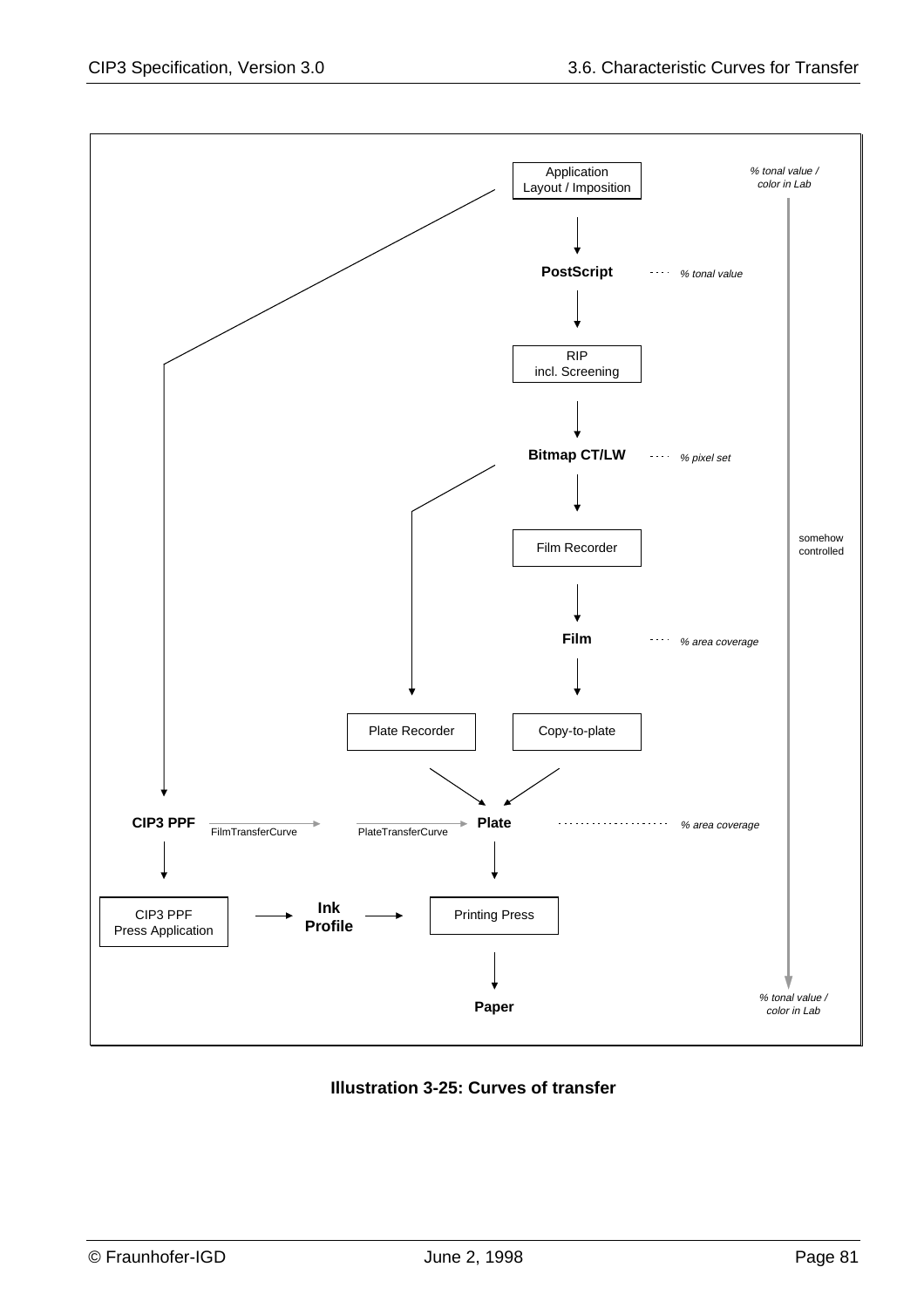## **3.7. Register Marks**

All register marks are compiled in the **RegisterMarks** structure. The position and rotation of each register mark can be specified with the help of three parameters. It is important that the register marks are defined in such a way that their centers are on the point of origin of the coordinate system, because otherwise they are not positioned properly.

In addition to their position on the sheet register marks can be associated with a set of separations. By default each register mark is associated with each separation of the job. The **CIP3SetRegisterMarkSeparations** command is used to specify the set of separations to which the subsequently defined marks are bound.

| <b>Parameter</b> | Type                | <b>Meaning</b>                                                                                                                                                                           |
|------------------|---------------------|------------------------------------------------------------------------------------------------------------------------------------------------------------------------------------------|
| separations      | array of<br>strings | List of separation names. Each name must exactly match one of the<br>separations names specified in the CIP3AdmSeparationNames field (see<br>Table 3-36: "General administration data"). |

| <b>Parameter</b> | Type   | <b>Meaning</b>                                                                                                                         |
|------------------|--------|----------------------------------------------------------------------------------------------------------------------------------------|
| translate-x      | number | Relocation in X-direction.                                                                                                             |
| translate-y      | number | Relocation in Y-direction.                                                                                                             |
| rotation         | number | Rotation in degrees: positive graduation figures indicate counter-clockwise<br>rotation; negative figures indicate clockwise rotation. |
| type             | name   | Type of register mark                                                                                                                  |

#### **Table 3-43: Parameter for the CIP3SetRegisterMarkSeparations command**

#### **Table 3-44: Parameter for the CIP3PlaceRegisterMark command**

#### **Example 3-29: Register Marks**

#### CIP3BeginRegisterMarks

30.0 30.0 0 /regm1 CIP3PlaceRegisterMark 625.0 30.0 0 /regm1 CIP3PlaceRegisterMark 625.0 872.0 0 /regm1 CIP3PlaceRegisterMark 30.0 872.0 0 /regm1 CIP3PlaceRegisterMark [(Cyan) (Magenta) (Yellow)] CIP3SetRegisterMarkSeparations 5.0 30.0 0 /special\_mark CIP3PlaceRegisterMark CIP3EndRegisterMarks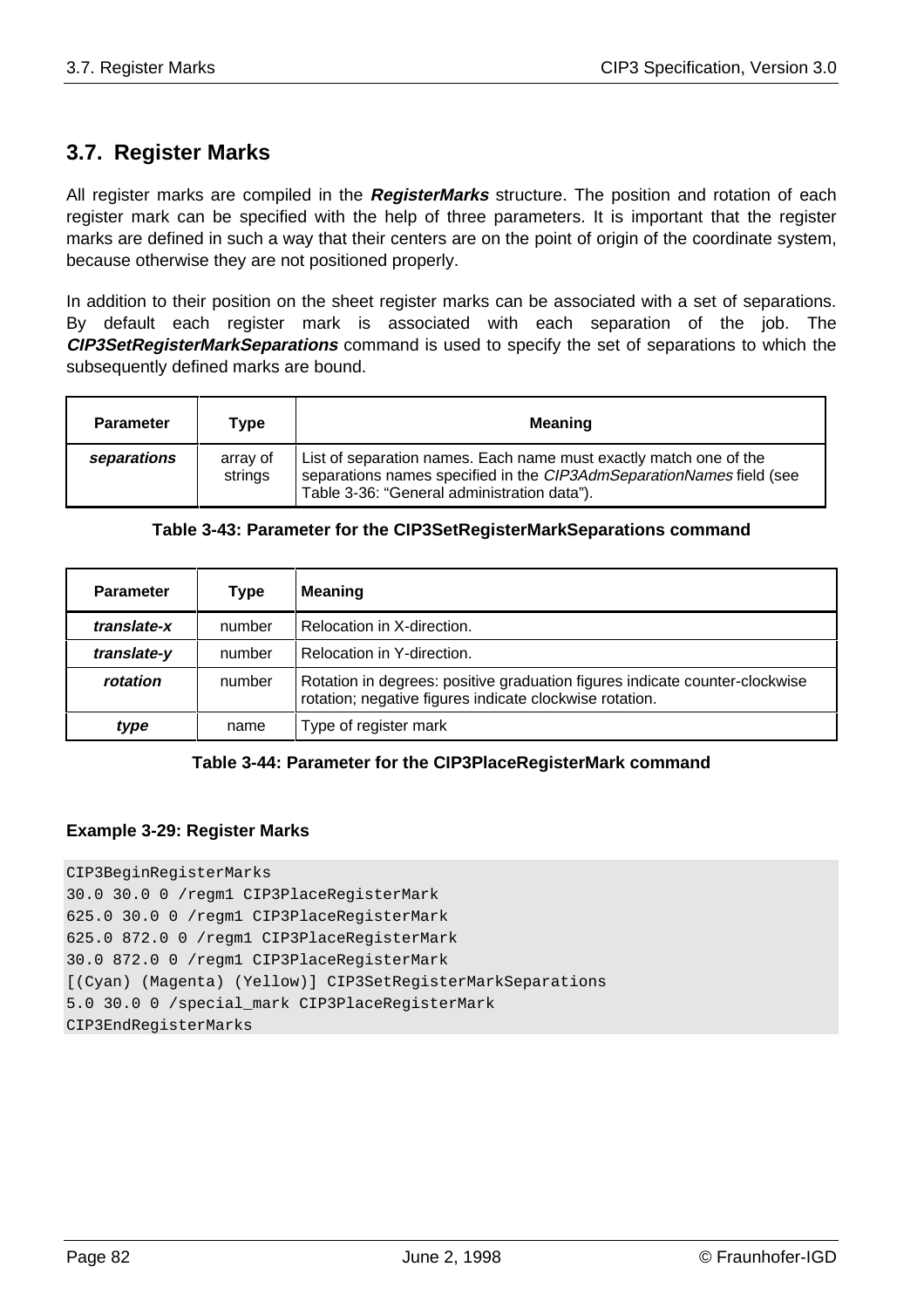## **3.8. Color and Ink Control**

All color and ink measuring fields or control strips are compiled in the **ColorControl** structure. There are three different types of data elements defined:

- color measuring fields,
- density measuring fields, and
- color control strips.

### **Color and Density Measuring Fields**

Color and density measuring fields can be positioned on the front or back page of the sheet by using the **CIP3PlaceMeasuringField** command.

| <b>Parameter</b> | Type       | <b>Meaning</b>                                                                                                                                                                                                                 |
|------------------|------------|--------------------------------------------------------------------------------------------------------------------------------------------------------------------------------------------------------------------------------|
| position-x       | number     | Position of the center of the color measuring field in X-direction.                                                                                                                                                            |
| position-y       | number     | Position of the center of the color measuring field in Y-direction.                                                                                                                                                            |
| data             | dictionary | Dictionary containing detailed information about color measuring field (see<br>Table 3-46: "Data dictionary entries for a color measuring field" and Table 3-<br>47: "Data dictionary entries for a density measuring field"). |

#### **Table 3-45: Parameter for the CIP3PlaceMeasuringField command**

To allow for an easy extension of the color and ink control features of the CIP3 format the specific data required by a certain type of measuring field is collected in a PostScript dictionary. Each entry in a dictionary is build by a pair of key and value. Within CIP3 always names are used as keys.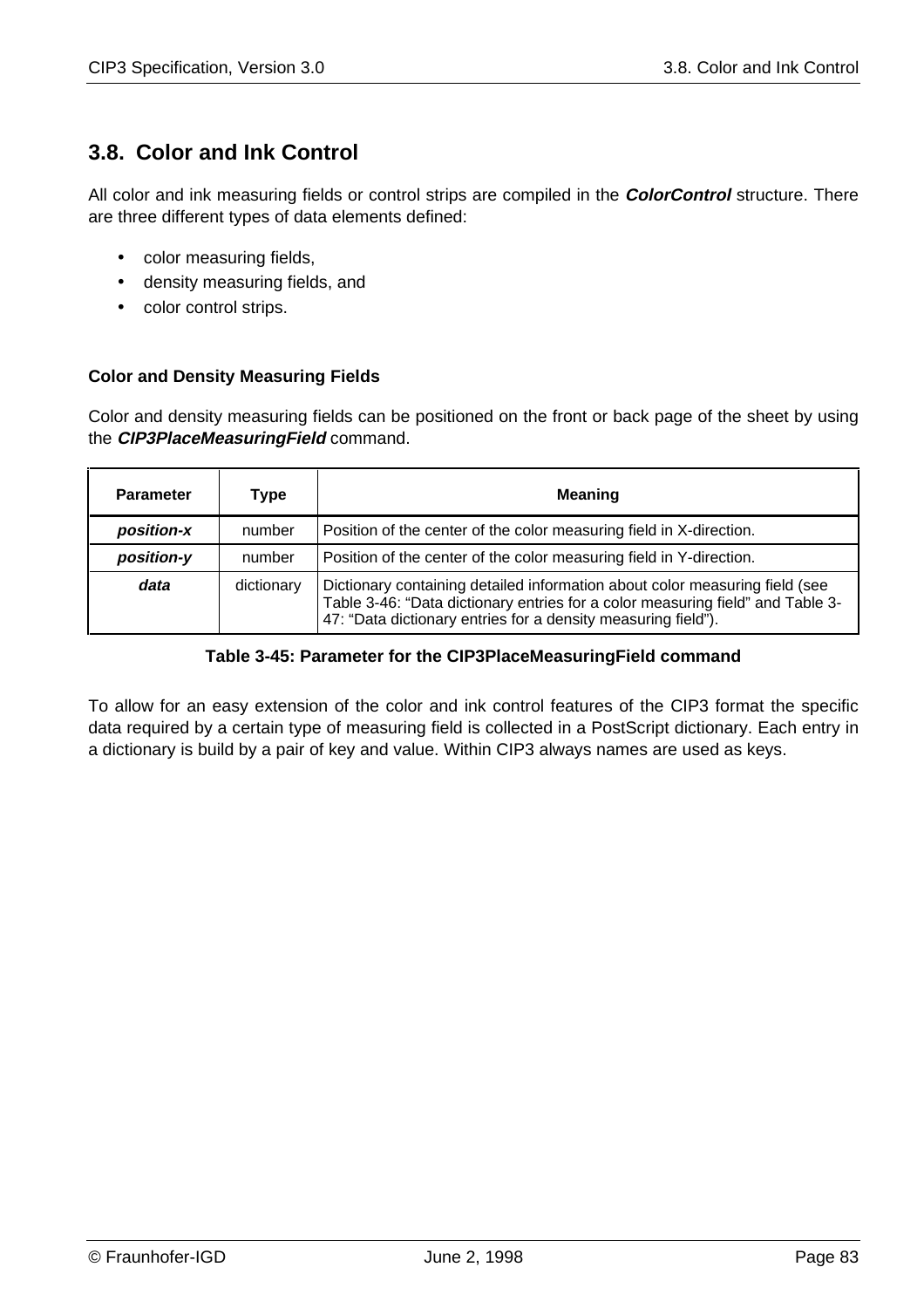| <b>Key</b>       | <b>Type</b>         | <b>Necessary</b> | <b>Meaning</b>                                                                                                                                                                              |
|------------------|---------------------|------------------|---------------------------------------------------------------------------------------------------------------------------------------------------------------------------------------------|
| /CIE-L*          | number              | required         | Color specification: value of L*                                                                                                                                                            |
| /CIE-a*          | number              | required         | Color specification: value of a*                                                                                                                                                            |
| /CIE-b*          | number              | required         | Color specification: value of b*                                                                                                                                                            |
| /Diameter        | number              | required         | Diameter of measuring field                                                                                                                                                                 |
| /Light           | name                | required         | Type of light: <b>/D50</b> , <b>/D65</b> ,                                                                                                                                                  |
| /Observer        | int                 | required         | Observer in degree (2 or 10)                                                                                                                                                                |
| <b>Tolerance</b> | number              | required         | Tolerance in AE                                                                                                                                                                             |
| /Setup           | string              | optional         | Description of measurement setup                                                                                                                                                            |
| /Percentages     | array<br>of numbers | optional         | Film percentage values for each separation. The<br>number of array elements must match the number of<br>separations (as defined by the<br>CIP3AdmSeparationNames attribute)                 |
| /ScreenRuling    | array<br>of numbers | optional         | Screen ruling values in lines per inch for each<br>separation. The number of array elements must<br>match the number of separations (as defined by the<br>CIP3AdmSeparationNames attribute) |
| /ScreenShape     | string              | optional         | shape of screening dots                                                                                                                                                                     |
| /DensityStandard | string              | optional         | Density filter norm: /DIN16536, /DIN16536NB,<br>/ANSIA, /ANSIT                                                                                                                              |
| <b>Type</b>      | name                | required         | Type of measuring: /CIELAB                                                                                                                                                                  |

#### **Table 3-46: Data dictionary entries for a color measuring field**

## **Example 3-30: Color measuring field**

```
100.0 mm 15.5 mm
  << /CIE-L* 62.0
    /CIE-a* -31.0/CIE-b* -48.0 /Diameter 4.7.0 mm
     /Light /D65
     /Observer 2
     /Tolerance 5.0
     /DensityStandard /DIN16536
     /Type /CIELAB
   >> CIP3PlaceMeasuringField
```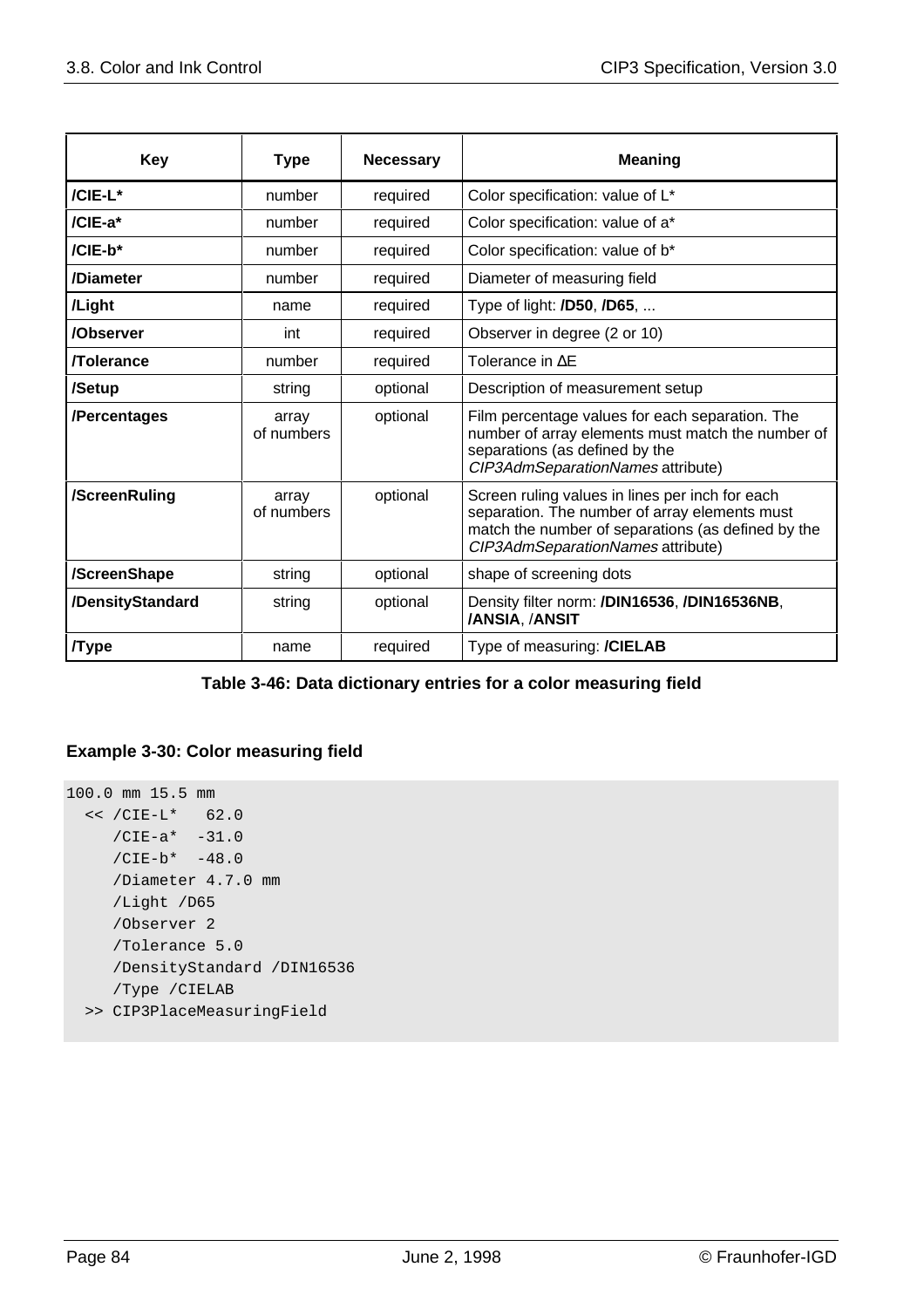| <b>Key</b>               | <b>Type</b>           | <b>Necessary</b> | <b>Meaning</b>                                                                                                                   |  |
|--------------------------|-----------------------|------------------|----------------------------------------------------------------------------------------------------------------------------------|--|
| /Screen                  | string                | required         | Description of screen                                                                                                            |  |
| /Separation              | string                | required         | Reference to separation. This string must match one<br>of the separation names given in the<br>CIP3AdmSeparationNames attribute. |  |
| /DensityBlack            | number                | required         | Density value measured with filter for black                                                                                     |  |
| <b>ToleranceBlack</b>    | array of<br>2 numbers | required         | Upper and lower tolerance (in density units)                                                                                     |  |
| /DensityCyan             | number                | required         | Density value measured with filter for Cyan                                                                                      |  |
| <b>/ToleranceCyan</b>    | array of<br>2 numbers | required         | Upper and lower tolerance (in density units)                                                                                     |  |
| /DensityMagenta          | number                | required         | Density value measured with filter for Magenta                                                                                   |  |
| <b>/ToleranceMagenta</b> | array of<br>2 numbers | required         | Upper and lower tolerance (in density units)                                                                                     |  |
| /DensityYellow<br>number |                       | required         | Density value measured with filter for Yellow                                                                                    |  |
| <b>/ToleranceYellow</b>  | array of<br>2 numbers | required         | Upper and lower tolerance (in density units)                                                                                     |  |
| /DotGain                 | number                | required         | Percentage of dot gain                                                                                                           |  |
| <b>/ToleranceDotGain</b> | array of<br>2 numbers | required         | Upper and lower tolerance (in percentage)                                                                                        |  |
| /Percentage              | number                | required         | Film percentage or equivalent                                                                                                    |  |
| /Diameter                | number                | required         | Diameter of measuring field                                                                                                      |  |
| /Setup                   | string                | optional         | Description of measurement setup                                                                                                 |  |
| <b>Type</b>              | name                  | required         | Type of measuring field: <b>/Density</b>                                                                                         |  |

**Table 3-47: Data dictionary entries for a density measuring field**

## **Example 3-31: Density measuring field**

```
100.0 mm 15.5 mm
   << /Screen (60 / cm)
     /Separation (Black)
     /DensityBlack 0.331 /ToleranceBlack [-0.02 0.02]
     /DensityCyan 0.293 /ToleranceCyan [-0.02 0.02]
     /DensityMagenta 0.313 /ToleranceMagenta [-0.02 0.02]
     /DensityYellow 0.054 /ToleranceYellow [-0.02 0.02]
     /DotGain 15.2 /ToleranceDotGain [2.0 -2.0]
     /Percentage 50.0
     /Diameter 5.0 mm
     /Type /Density
  >> CIP3PlaceMeasuringField
```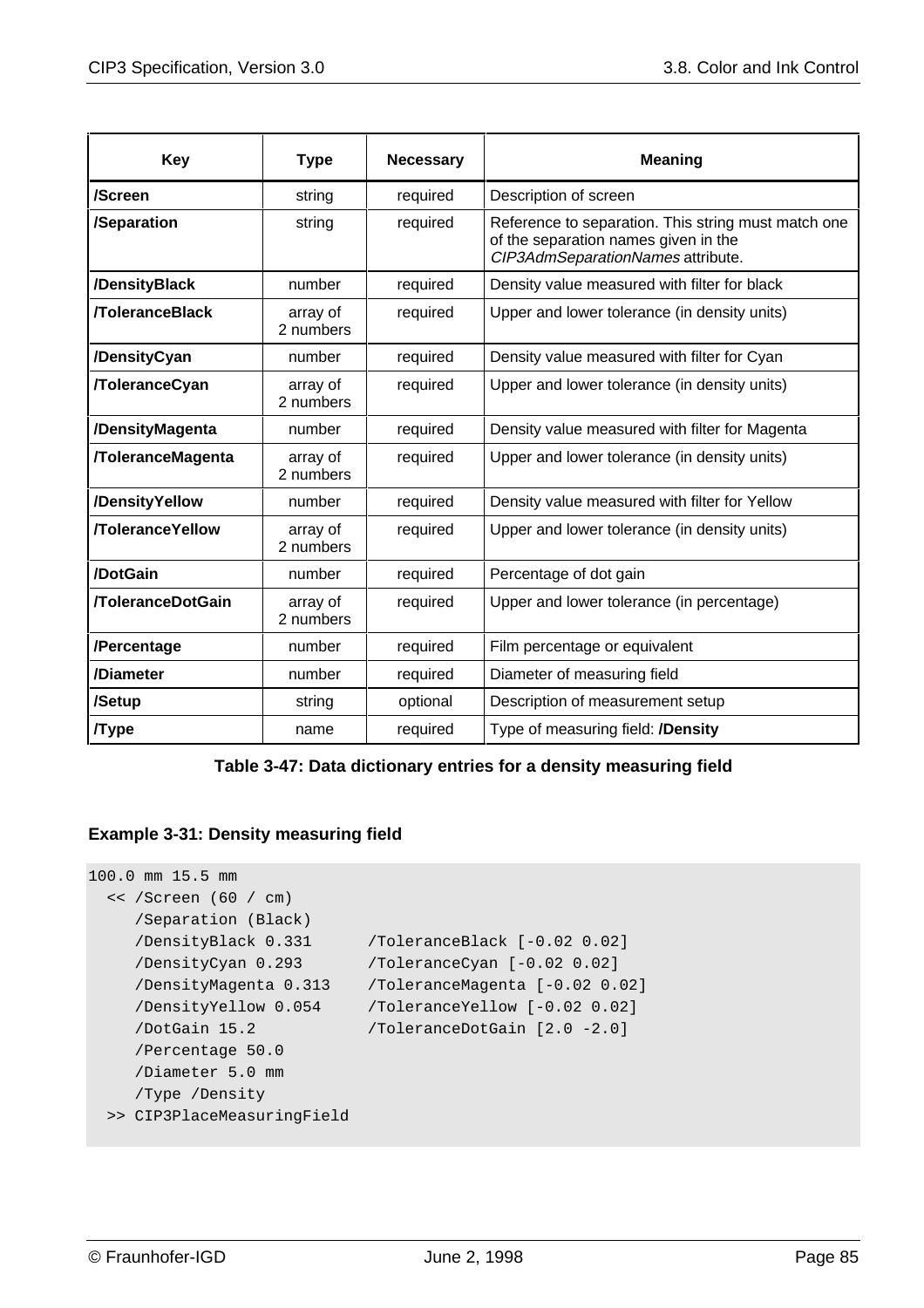### **Color Control Strips**

A color control strip can be specified with the **CIP3PlaceColorControlStrip**. Positioning and Rotation of control strips refer to the point of origin of the coordinate system in which the strip is defined.

| <b>Parameter</b> | <b>Type</b>        | <b>Meaning</b>                                                                                                                                                                                                                                                                                                                                        |
|------------------|--------------------|-------------------------------------------------------------------------------------------------------------------------------------------------------------------------------------------------------------------------------------------------------------------------------------------------------------------------------------------------------|
| position-x       | number             | Position of the center of the control strip in X-direction.                                                                                                                                                                                                                                                                                           |
| position-y       | number             | Position of the center of the control strip in Y-direction.                                                                                                                                                                                                                                                                                           |
| rotation         | number             | Rotation in degrees: positive graduation figures indicate counter-clockwise<br>rotation; negative figures indicate clockwise rotation.                                                                                                                                                                                                                |
| width            | number             | Width of control strip (before rotation).                                                                                                                                                                                                                                                                                                             |
| height           | number             | Height of control strip (before rotation).                                                                                                                                                                                                                                                                                                            |
| data             | array of<br>arrays | Definition of fields contained in the control strip. This array may be empty, if<br>no definition of the control strip is needed. The lower left corner of the control<br>strip box (defined by position, width, and height) builds the origin of the<br>coordinate system used for the definition of the elements contained in the<br>control strip. |
| name             | name               | Name of control strip                                                                                                                                                                                                                                                                                                                                 |

### **Table 3-48: Parameter for the CIP3PlaceColorControlStrip command**

#### **Example 3-32: Color and Ink Control**

```
CIP3BeginColorControl
/Black50 <<
    /Screen (60 / cm)
    /Separation (Black)
    /DensityBlack 0.331
    /ToleranceBlack [-0.02 0.02]
    /DensityCyan 0.293
    /ToleranceCyan [-0.02 0.02]
    /DensityMagenta 0.313
    /ToleranceMagenta [-0.02 0.02]
    /DensityYellow 0.054
    /ToleranceYellow [-0.02 0.02]
    /DotGain 15.2
    /ToleranceDotGain [2.0 -2.0]
    /Percentage 50.0
    /Diameter 5.0 mm
    /Type /Density
>> def
/Cyan50 <<
   /Screen (60 / cm)
    /Separation (Cyan)
    /DensityBlack 0.338
    /ToleranceBlack [-0.02 0.02]
```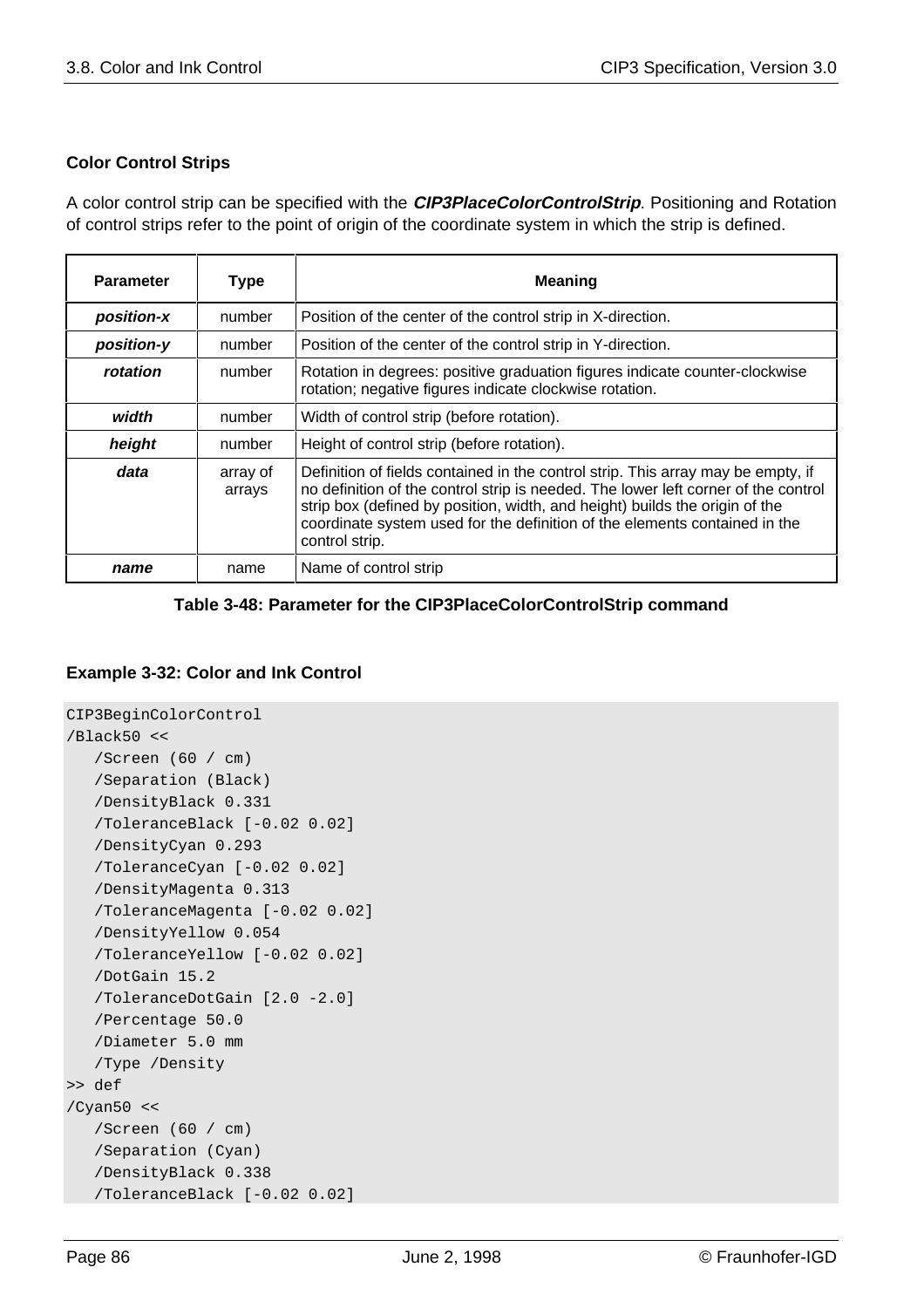```
 /DensityCyan 0.446
    /ToleranceCyan [-0.02 0.02]
    /DensityMagenta 0.043
    /ToleranceMagenta [-0.02 0.02]
    /DensityYellow 0.032
    /ToleranceYellow [-0.02 0.02]
    /DotGain 13.3
    /ToleranceDotGain [2.0 -2.0]
    /Percentage 50.0
    /Diameter 5.0 mm
    /Type /Density
>> def
/Magenta50 <<
    /Screen (60 / cm)
    /Separation (Magenta)
    /DensityBlack 0.347
    /ToleranceBlack [-0.02 0.02]
    /DensityCyan 0.230
    /ToleranceCyan [-0.02 0.02]
    /DensityMagenta 0.413
    /ToleranceMagenta [-0.02 0.02]
    /DensityYellow 0.069
    /ToleranceYellow [-0.02 0.02]
    /DotGain 12.0
    /ToleranceDotGain [2.0 -2.0]
    /Percentage 50.0
    /Diameter 5.0 mm
    /Type /Density
>> def
/Yellow50 <<
    /Screen (60 / cm)
    /Separation (Yellow)
    /DensityBlack 0.357
    /ToleranceBlack [-0.02 0.02]
    /DensityCyan 0.157
    /ToleranceCyan [-0.02 0.02]
    /DensityMagenta 0.284
    /ToleranceMagenta [-0.02 0.02]
    /DensityYellow 0.357
    /ToleranceYellow [-0.02 0.02]
    /DotGain 5.7
    /ToleranceDotGain [2.0 -2.0]
    /Percentage 50.0
    /Diameter 5.0 mm
    /Type /Density
>> def
100.0 mm 15.5 mm Black50 CIP3PlaceMeasuringField
105.0 mm 15.5 mm Cyan50 CIP3PlaceMeasuringField
110.0 mm 15.5 mm Magenta50 CIP3PlaceMeasuringField
```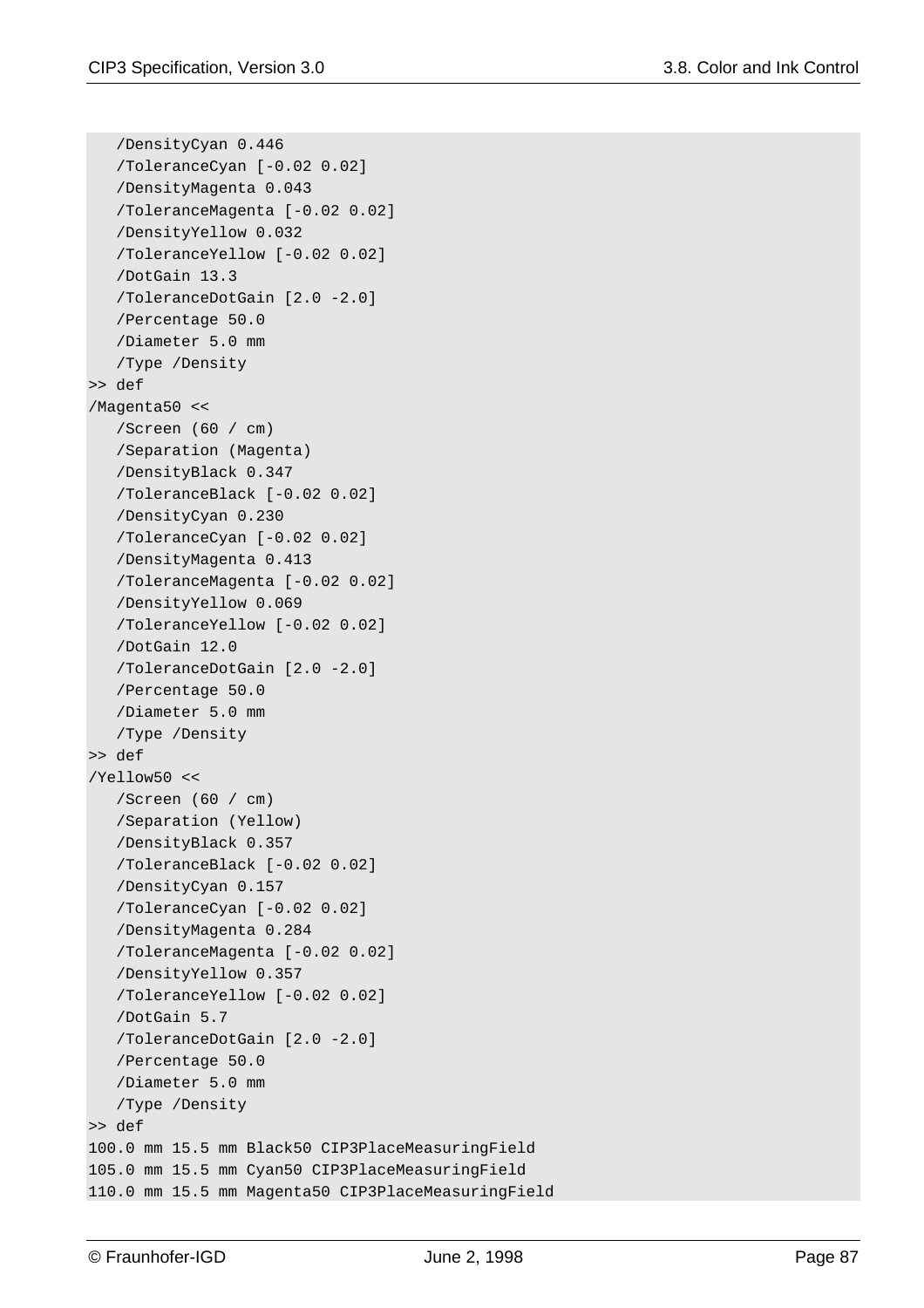```
115.0 mm 15.5 mm Yellow50 CIP3PlaceMeasuringField
635.0 mm 689 mm 0 20 mm 5 mm
  \lceil [ 0.0 mm 0 mm Black50 ]
     [ 5.0 mm 0 mm Cyan50 ]
    [ 10.0 mm 0 mm Magenta50 ]
     [ 15.0 mm 0 mm Yellow50 ]
    ]
    /UserControlStrip CIP3PlaceColorControlStrip
CIP3EndColorControl
```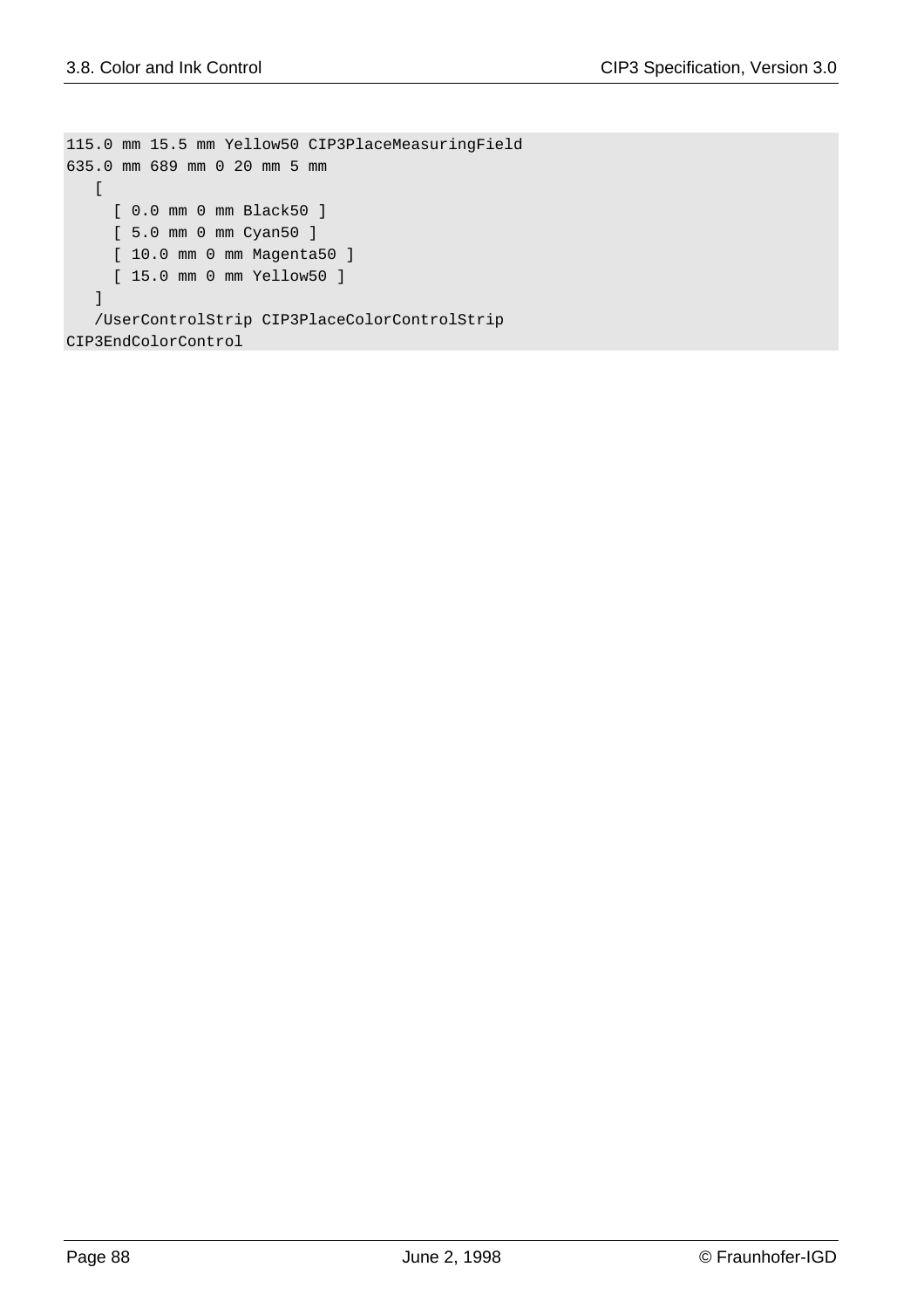## **3.9. Cutting Data**

All necessary data required for cutting are compiled in the **CutData** structure.

Within the CIP3 format cutting data is described by nested blocks, where at the lowest level of hierarchy a folding procedure may be applied on a block. Since cutting is described here in a way that is as much as possible device independent, the cutting blocks specified in the CIP3 format do not directly imply a certain cutting sequence. This has to be determined by a specialized application, that also generates the cutting program, which can be loaded and executed on a cutting device.

Some information about the sheet which is also required for the cutting procedure is stored in attributes of the parent structures (e.g. in the Sheet structure or in the Front structure). These attributes (e.g. administration data) are inherited from the parent blocks. Therefore this information may not be included in the *CutData* structure. Although it is possible to overwrite these attributes by defining them in a cut block. This can be useful to specify different product identifications for the blocks arranged on a sheet.

### **Defining a cut block**

It is possible to define a block which contains a matrix of elements of all the same size. There, the intermediate cut dimension is calculated from the information about element size, block size and number of elements in both directions. A cut block structure must be enclosed in a pair of **CIP3BeginCutBlock** and **CIP3EndCutBlock** commands. Cut block structures may be nested.

| <b>Attribute Name</b> | ™уре   | <b>Necessary</b> | <b>Meaning</b>              |
|-----------------------|--------|------------------|-----------------------------|
| CIP3CutModel          | string | optional         | Name of the cutting machine |

## **Table 3-49: Attributes used in the CutData structure**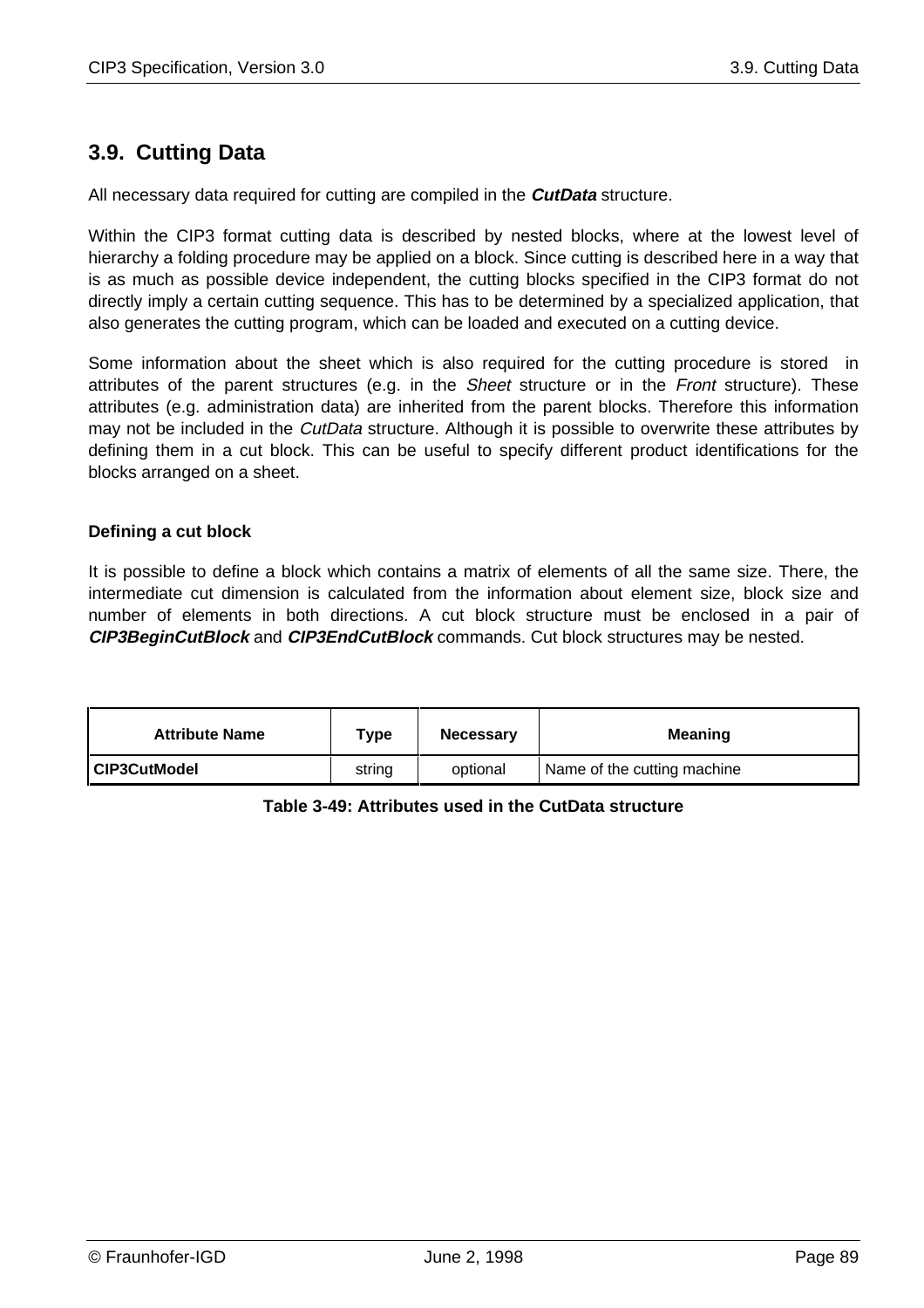| <b>Attribute Name</b>            | <b>Type</b>            | <b>Necessary</b> | <b>Meaning</b>                                                                                                                                                                                                                                                 |
|----------------------------------|------------------------|------------------|----------------------------------------------------------------------------------------------------------------------------------------------------------------------------------------------------------------------------------------------------------------|
| <b>CIP3BlockTrf</b>              | array of<br>6 numbers  | required         | Block transformation matrix: defines position<br>and orientation of the block relative to the<br>parent block or to the PostScript coordinate<br>system (if the block is the root of the hierarchy<br>of cut blocks; see chapter 3.1.3).                       |
| <b>CIP3BlockSize</b>             | array of<br>2 numbers  | required         | Size of the block                                                                                                                                                                                                                                              |
| <b>CIP3BlockElementSize</b>      | array of<br>2 numbers  | optional         | Element dimension in X and Y direction                                                                                                                                                                                                                         |
| <b>CIP3BlockSubdivision</b>      | array of<br>2 integers | optional         | Number of elements in X and Y direction                                                                                                                                                                                                                        |
| <b>CIP3BlockType</b>             | name                   | required         | Block type: $/CutBlock = block$ to be cut,<br><b>/SaveBlock</b> = protected block, cut only via<br>outer contour, <b>/TempBlock</b> = auxiliary block,<br>is not taken into account during cutting,<br><b>/MarkBlock</b> = contains no elements, only<br>marks |
| <b>CIP3BlockElementType</b>      | name                   | optional         | Element type: $\prime$ CutElement = cutting element,<br><b>/PunchElement</b> = punching element                                                                                                                                                                |
| <b>CIP3BlockName</b>             | string                 | required         | Name of the block. The name must be unique<br>and must not contain a slash character (or the<br>Unicode equivalent character, if coded in<br>Unicode).                                                                                                         |
| <b>CIP3BlockFoldingProcedure</b> | name                   | optional         | Reference to folding procedure specified in the<br>FoldProcedures section.<br>If a block is subdivided into an array of<br>elements, this folding procedure is applied to<br>each element, otherwise it is applied to the<br>whole block.                      |

## **Table 3-50: Attributes used in the CutBlock structure**

## **Description of cut marks**

In addition to the definition of cut blocks it is possible to position cut marks on the sheet by using the **CIP3PlaceCutMark** command. After printing these marks can be used to adapt the theoretical block positions (as specified in the CIP3) to the real position of the corresponding blocks on the printed sheet.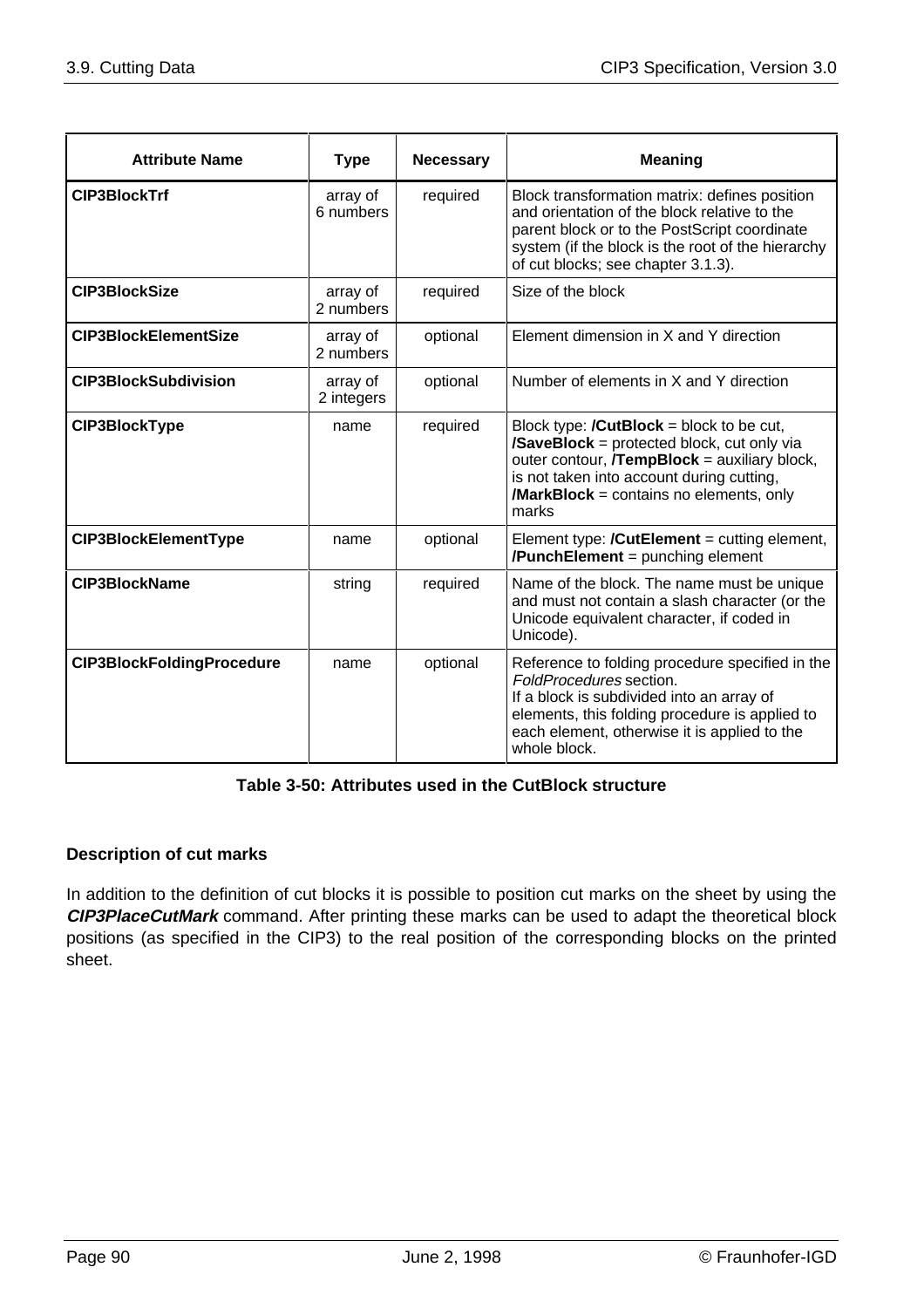| <b>Parameter</b>         | <b>Type</b>      | <b>Meaning</b>                                                                                                                                                                                                                                                                                                                      |
|--------------------------|------------------|-------------------------------------------------------------------------------------------------------------------------------------------------------------------------------------------------------------------------------------------------------------------------------------------------------------------------------------|
| position-x<br>position-y | number<br>number | Logical position of the cut mark. This coordinate does not always<br>directly specify the position (e.g. the center) of the cut mark symbol.<br>See Illustration 3-26: "The set of predefined cut marks" for the<br>relation between the logical position and the position of the mark<br>symbol.                                   |
| mark-type                | name             | Mark type: /CrossCutMark, /TopVerticalCutMark,<br>/BottomVerticalCutMark, /LeftHorizontalCutMark,<br>/RightHorizontalCutMark, /LowerLeftCutMark,<br>/UpperLeftCutMark, /LowerRightCutMark, /UpperRightCutMark.<br>See Illustration 3-26: "The set of predefined cut marks" for the<br>geometric shape of each predefined mark type. |

## **Table 3-51: Parameter for the CIP3PlaceCutMark command**



#### **Illustration 3-26: The set of predefined cut marks**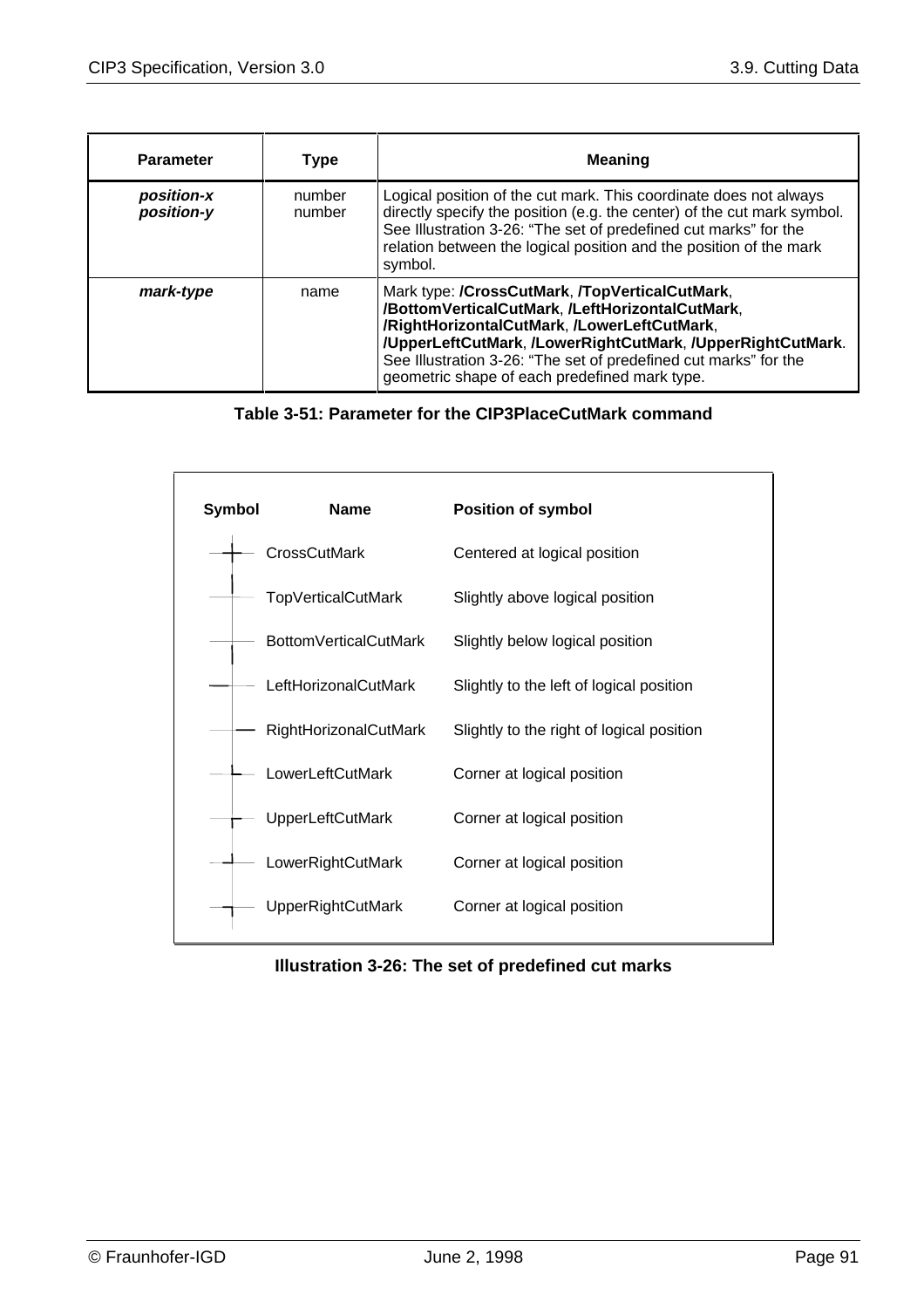### **Example 3-33: Block Definition**



**Illustration 3-27: Example of a cutting arrangement**

```
CIP3BeginCutData
/CIP3CutModel (Model 175) def
CIP3BeginCutBlock
/CIP3BlockTrf [1 0 0 1 4 cm 4 cm] def
/CIP3BlockSize [20.2 cm 66.22 cm] def
/CIP3BlockElementSize [10.1 cm 6.02 cm] def
/CIP3BlockSubdivision [2 11] def
/CIP3BlockType /CutBlock def
/CIP3BlockElementType /Unknown def
/CIP3BlockName (Block 1) def
CIP3EndCutBlock
CIP3BeginCutBlock
/CIP3BlockTrf [1 0 0 1 28.25 cm 1.5 cm] def
/CIP3BlockSize [29.9 cm 68.7 cm] def
/CIP3BlockElementSize [29.9 cm 16.8 cm] def
/CIP3BlockSubdivision [1 4] def
/CIP3BlockType /CutBlock def
/CIP3BlockElementType /Unknown def
/CIP3BlockName (Block 2) def
/CIP3FoldingProcedure /DoubleFold def
CIP3EndCutBlock
```
CIP3BeginCutBlock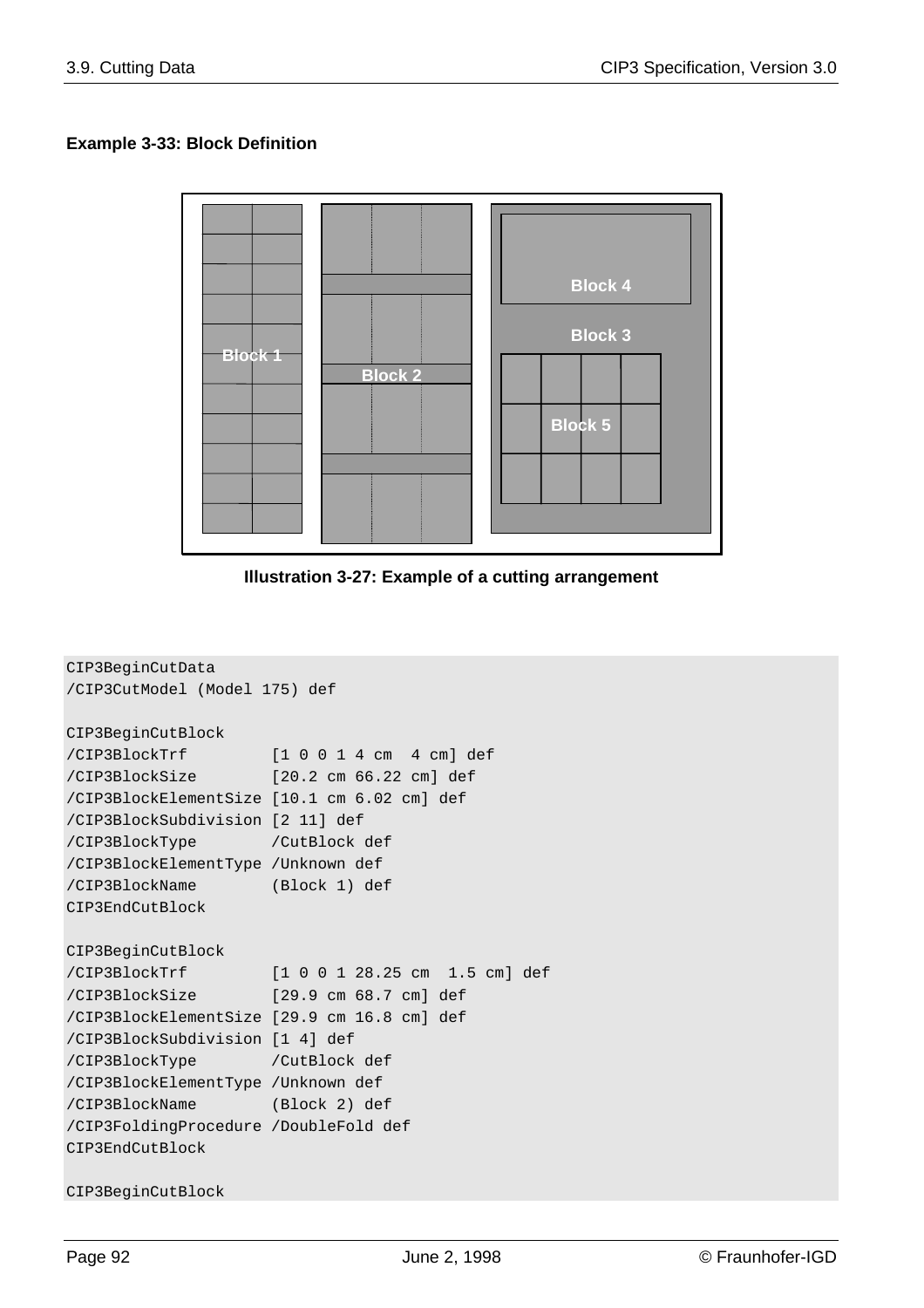```
/CIP3BlockTrf [1 0 0 1 63.0 cm 4.0 cm] def
/CIP3BlockSize [29.9 cm 68.7 cm] def
/CIP3BlockType /TempBlock def
/CIP3BlockName (Block 3) def
CIP3BeginCutBlock
/CIP3BlockTrf [1 0 0 1 2.0 cm 54.1 cm] def
/CIP3BlockSize [38.8 cm 18.2 cm] def
/CIP3BlockType /CutBlock def
/CIP3BlockName (Block 4) def
CIP3EndCutBlock
CIP3BeginCutBlock
/CIP3BlockTrf [1 0 0 1 4.0 cm 6.5 cm] def
/CIP3BlockSize [32.4 cm 30.3 cm] def
/CIP3BlockElementSize [8.1 cm 10.1 cm] def
/CIP3BlockSubdivision [4 3] def
/CIP3BlockType /CutBlock def
/CIP3BlockElementType /PunchElement def
/CIP3BlockName (Block 5) def
CIP3EndCutBlock
CIP3EndCutBlock
CIP3EndCutData
```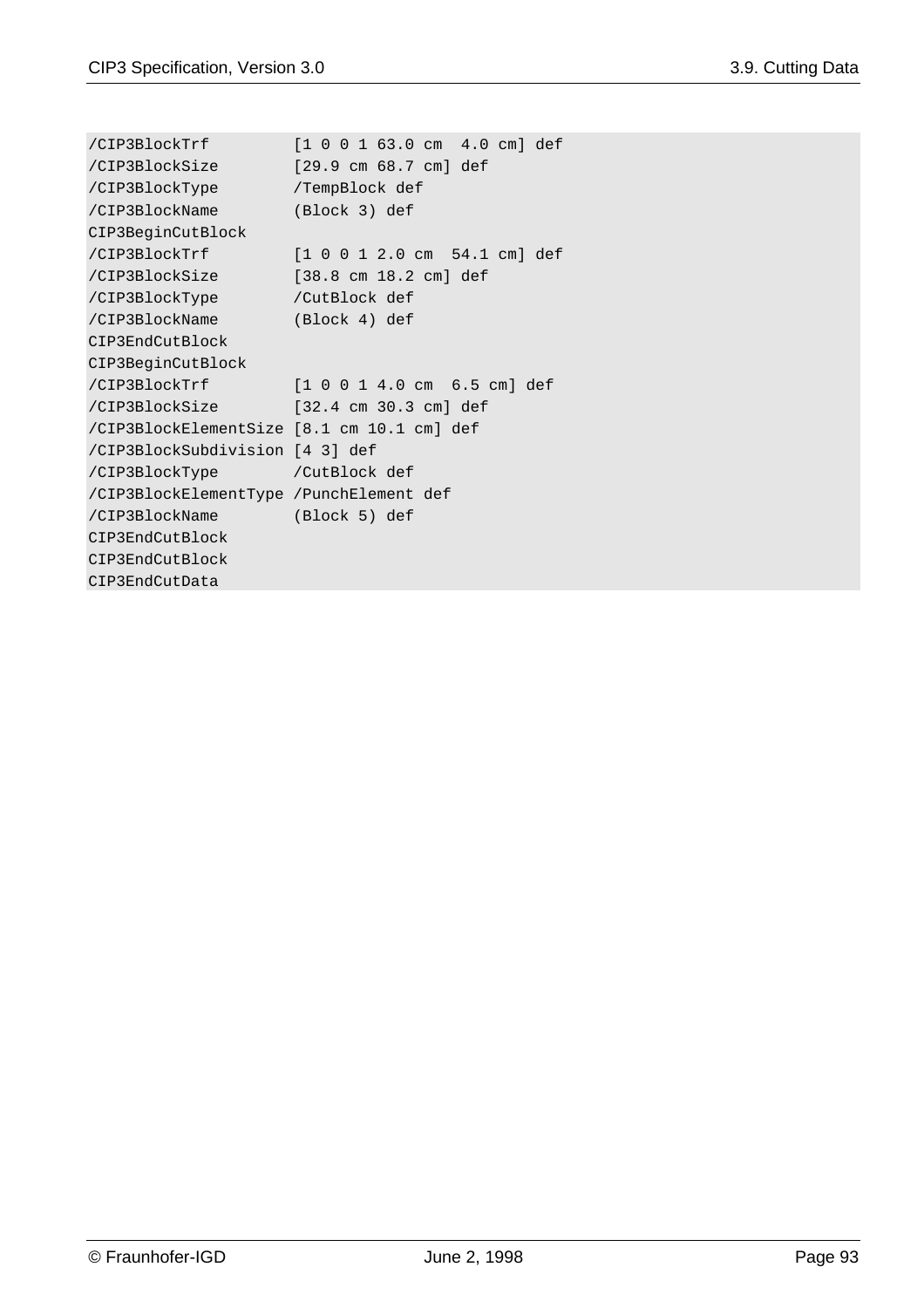## **Example 3-34: Cut Marks**



### **Illustration 3-28: Example showing the use of cut marks**

| $15.1$ cm | $52.0$ cm         | /TopVerticalCutMark CIP3PlaceCutMark     |
|-----------|-------------------|------------------------------------------|
| $29.4$ cm | $52.0 \text{ cm}$ | /TopVerticalCutMark CIP3PlaceCutMark     |
| 33.6 cm   | $52.0$ cm         | /TopVerticalCutMark CIP3PlaceCutMark     |
| 47.9 cm   | $52.0 \text{ cm}$ | /TopVerticalCutMark CIP3PlaceCutMark     |
| 52.1 cm   | $52.0$ cm         | /TopVerticalCutMark CIP3PlaceCutMark     |
| 66.4 cm   | $52.0 \text{ cm}$ | /TopVerticalCutMark CIP3PlaceCutMark     |
| $15.1$ cm | $52.0 \text{ cm}$ | /LeftHorizontalCutMark CIP3PlaceCutMark  |
| 66.4 cm   | 52.0 cm           | /RightHorizontalCutMark CIP3PlaceCutMark |
| $15.1$ cm | 31.0 cm           | /LeftHorizontalCutMark CIP3PlaceCutMark  |
| $66.4$ cm | 31.0 cm           | /RightHorizontalCutMark CIP3PlaceCutMark |
| $15.1$ cm | $31.0 \text{ cm}$ | /BottomVerticalCutMark CIP3PlaceCutMark  |
| $29.4$ cm | 31.0 cm           | /BottomVerticalCutMark CIP3PlaceCutMark  |
| 33.6 cm   | 31.0 cm           | /BottomVerticalCutMark CIP3PlaceCutMark  |
| 47.9 cm   | 31.0 cm           | /BottomVerticalCutMark CIP3PlaceCutMark  |
| 52.1 cm   | $31.0 \text{ cm}$ | /BottomVerticalCutMark CIP3PlaceCutMark  |
| 66.4 cm   | 31.0 cm           | /BottomVerticalCutMark CIP3PlaceCutMark  |
| $15.1$ cm | $26.0 \text{ cm}$ | /UpperLeftCutMark CIP3PlaceCutMark       |
| $29.4$ cm | $26.0 \text{ cm}$ | /CrossCutMark CIP3PlaceCutMark           |
| $33.6$ cm | $26.0$ cm         | /CrossCutMark CIP3PlaceCutMark           |
| 47.9 cm   | $26.0$ cm         | /CrossCutMark CIP3PlaceCutMark           |
| 52.1 cm   | $26.0 \text{ cm}$ | /CrossCutMark CIP3PlaceCutMark           |
| 66.4 cm   | $26.0 \text{ cm}$ | /UpperRightCutMark CIP3PlaceCutMark      |
| $15.1$ cm | 5.0cm             | /LowerLeftCutMark CIP3PlaceCutMark       |
| $29.4$ cm | 5.0cm             | /CrossCutMark CIP3PlaceCutMark           |
| $33.6$ cm | 5.0cm             | /CrossCutMark CIP3PlaceCutMark           |
| 47.9 cm   | 5.0cm             | /CrossCutMark CIP3PlaceCutMark           |
| 52.1 cm   | 5.0cm             | /CrossCutMark CIP3PlaceCutMark           |
| 66.4 cm   | 5.0cm             | /LowerRightCutMark CIP3PlaceCutMark      |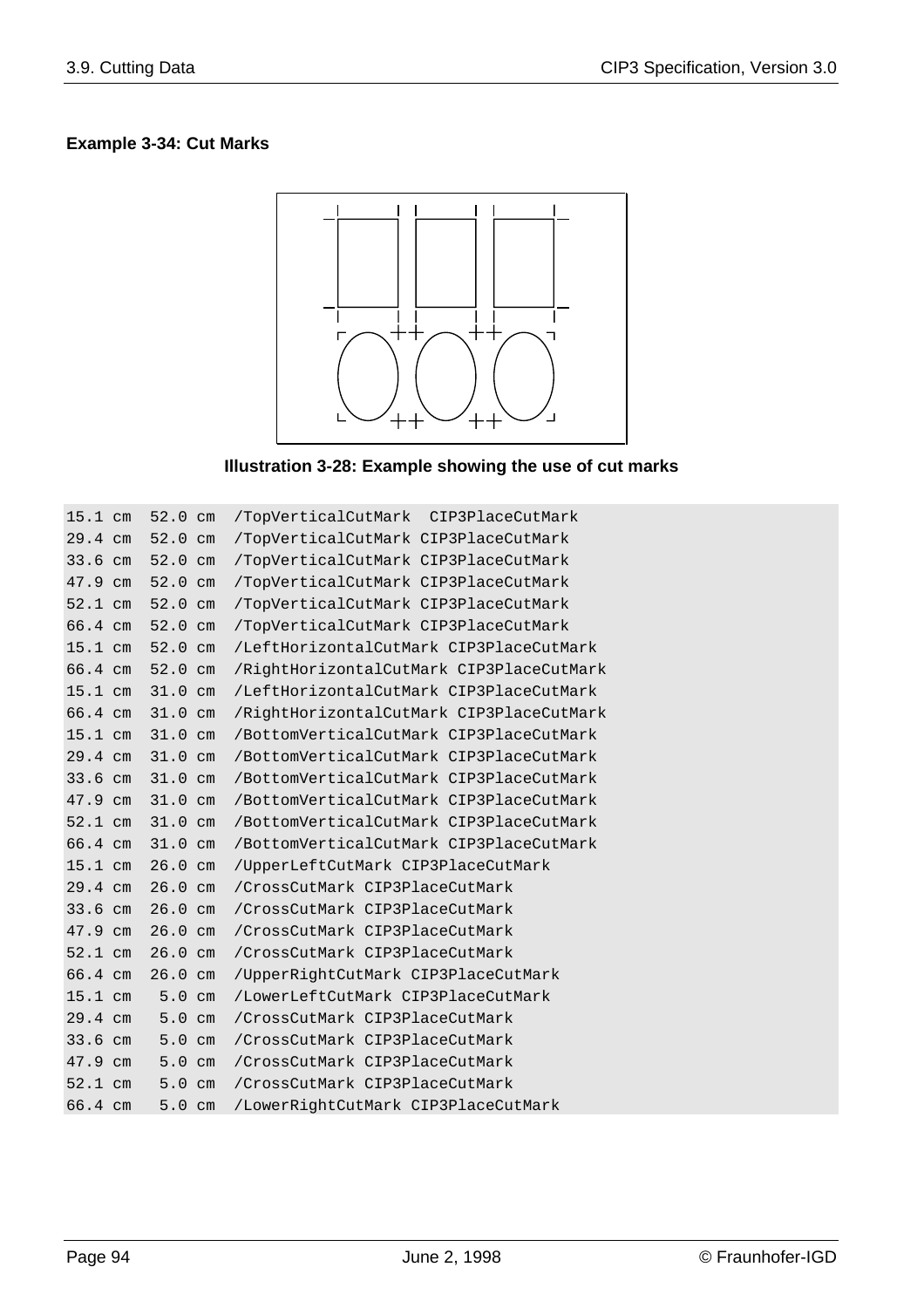## **3.10. Folding Data**

The creation of a folded product is described by a folding procedure. In the **FoldProcedures** section, a folding procedure can be defined. It is possible to specify more than one folding procedure in a CIP3 file. Each procedure is stored under a unique name by which it can be referenced in the CutData and CutBlock structures.

The cutting information contained in this section is only intended for the cutting procedures within the folding equipment.

### **Defining a folding procedure**

A folding procedure is defined as a PostScript dictionary describing the folding parameters including the sequence of folding steps. At the moment the following five applications of a folding device are possible: folding, cutting, grooving, perforating and liming.

At the beginning of a folding procedure definition it is necessary to specify the size of the input sheet. If this size does not match the size of the corresponding cut block, all coordinates of the folding procedure are scaled respectively. This allows for the specification of a folding procedure that can be used in different sizes.

After each folding or cutting step of a folding procedure the origin of the coordinate system is moved to the lower left corner of the intermediate folding product.

| Kev                        | Type                  | <b>Necessary</b> | <b>Meaning</b>                                                                                                                     |
|----------------------------|-----------------------|------------------|------------------------------------------------------------------------------------------------------------------------------------|
| <b>CIP3FoldDescription</b> | string                | optional         | Description of the type of fold according to<br>Bundesverband Druck (Federal Association of<br>Printing) i.e. general description. |
|                            |                       |                  | Hint: Within a PostScript string a parenthesis<br>"()" must be marked with a $\tilde{\gamma}$ in front of it.                      |
| <b>CIP3FoldSheetIn</b>     | array of<br>2 numbers | required         | Input sheet format                                                                                                                 |
| <b>CIP3FoldProc</b>        | array                 | required         | Steps of folding procedure                                                                                                         |

#### **Table 3-52: Data dictionary for folding procedure**

The specification of reference edges (**/Front**, **/Rear**, **/Left** and **/Right**) for the description of an operation (e.g. for the positioning of a tool) is done by means of determined names. With regard to upper and lower case they have to be written exactly as in the following Illustration 3-29.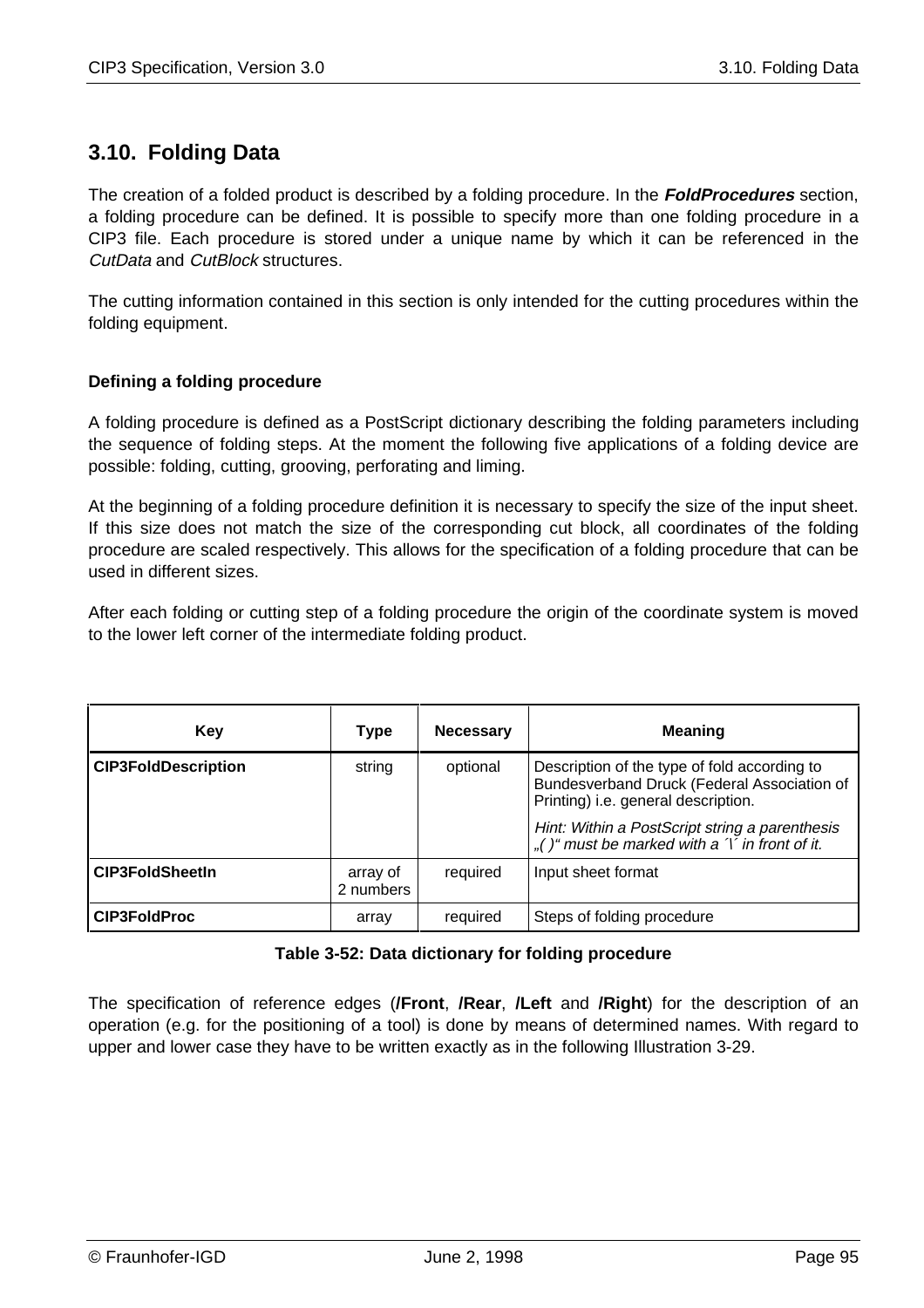

Sheet lay

#### **Illustration 3-29: Names of the reference edges of a sheet**

The individual steps of a folding procedure must be given in the sequence in which they should be carried out. Each step requires the specification of some parameter values and is concluded with the indication of the application name (**Fold**, **Cut**, **Groove**, **Perforate** or **Lime**). The direction of folding is defined by means of a name (**/Up** or **/Down**).

| <b>Parameter</b> | Type   | <b>Meaning</b>                                                                                |
|------------------|--------|-----------------------------------------------------------------------------------------------|
| travel           | number | Distance of the reference edge (from)                                                         |
| from             | name   | Edge from where it is folded: <b>/Front</b> = from the front, <b>/Left</b> = from the<br>left |
| to               | name   | Direction in which it is folded: $JUp =$ upwards, $JDown =$ downwards.                        |
| function         | name   | Function of the operation: $\text{Fold} = \text{folding}$                                     |

#### **Table 3-53: Description of a folding operation**

For indicating the direction in which a tool (for cutting, grooving, perforating, or liming) processes the sheet, the following names have been defined: **/Bottom** and **/Top**.

| <b>Parameter</b>  | Type      | <b>Meaning</b>                                                                                                          |
|-------------------|-----------|-------------------------------------------------------------------------------------------------------------------------|
| start-position    | 2 numbers | Starting position of the tool                                                                                           |
| working-path      | 2 numbers | Relative working path of the tool. Since the tools can only work<br>parallel to the edges, one coordinate must be zero. |
| working-direction | name      | Direction from which the tool is working:<br>$/Top = from above, /Bottom = from below$                                  |
| function          | name      | Function of the operation:<br>Cut = cutting, Groove = grooving, Perforate = perforating, Lime =<br>liming               |

**Table 3-54: Description of an operation for cutting, grooving, perforating or liming**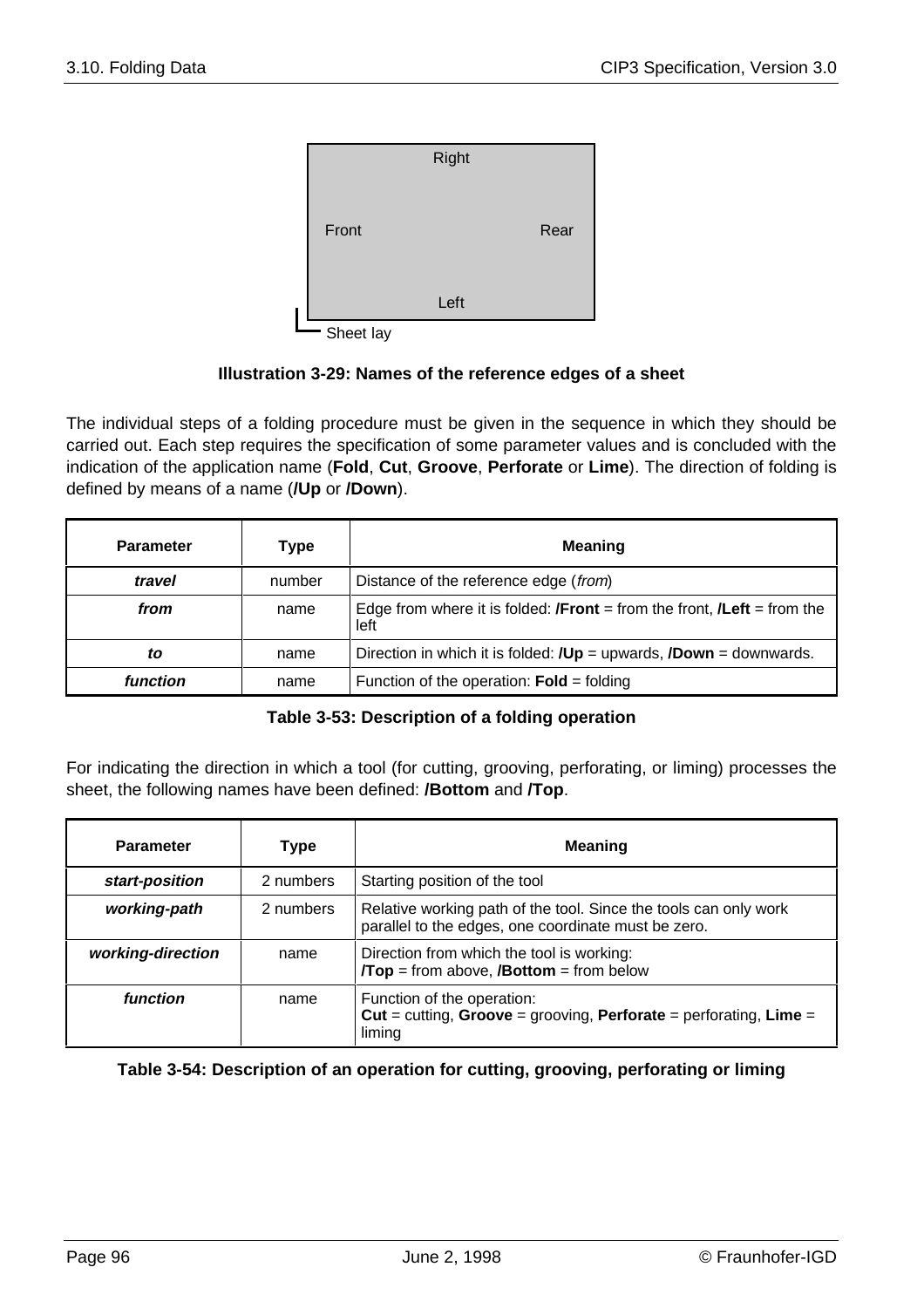#### **Example 3-35: Folding Procedure**

Note: The following example refers to the third example in the description of the PrePress Interface of Stahl (version of 22.8.94, section 3.5.3, pages 15-17).



**Illustration 3-30: Example of a folded product**

```
CIP3BeginFoldProcedures
/A4-16 </CIP3FoldDescription (F16 / 3W \setminus(1/4\setminus) + 1 ML)
          /CIP3FoldSheetIn [880 mm 610 mm]
          /CIP3FoldProc
           \Gamma 220 mm 305 mm 660 mm 0 /Top Lime
              220 mm /Front /Up Fold % origin moves right
              220 mm /Front /Up Fold % origin moves right
              220 mm /Front /Up Fold % origin moves right
               0 mm 8 mm 220 mm 0 /Top Cut % origin moves down
                0 mm 594 mm 220 mm 0 /Top Cut
             297 mm /Left /Up Fold % origin moves up
                5 mm 0 mm 0 297 mm /Top Cut % origin moves right
              210 mm 0 mm 0 297 mm /Top Cut
           ]
        >> def
CIP3EndFoldProcedures
```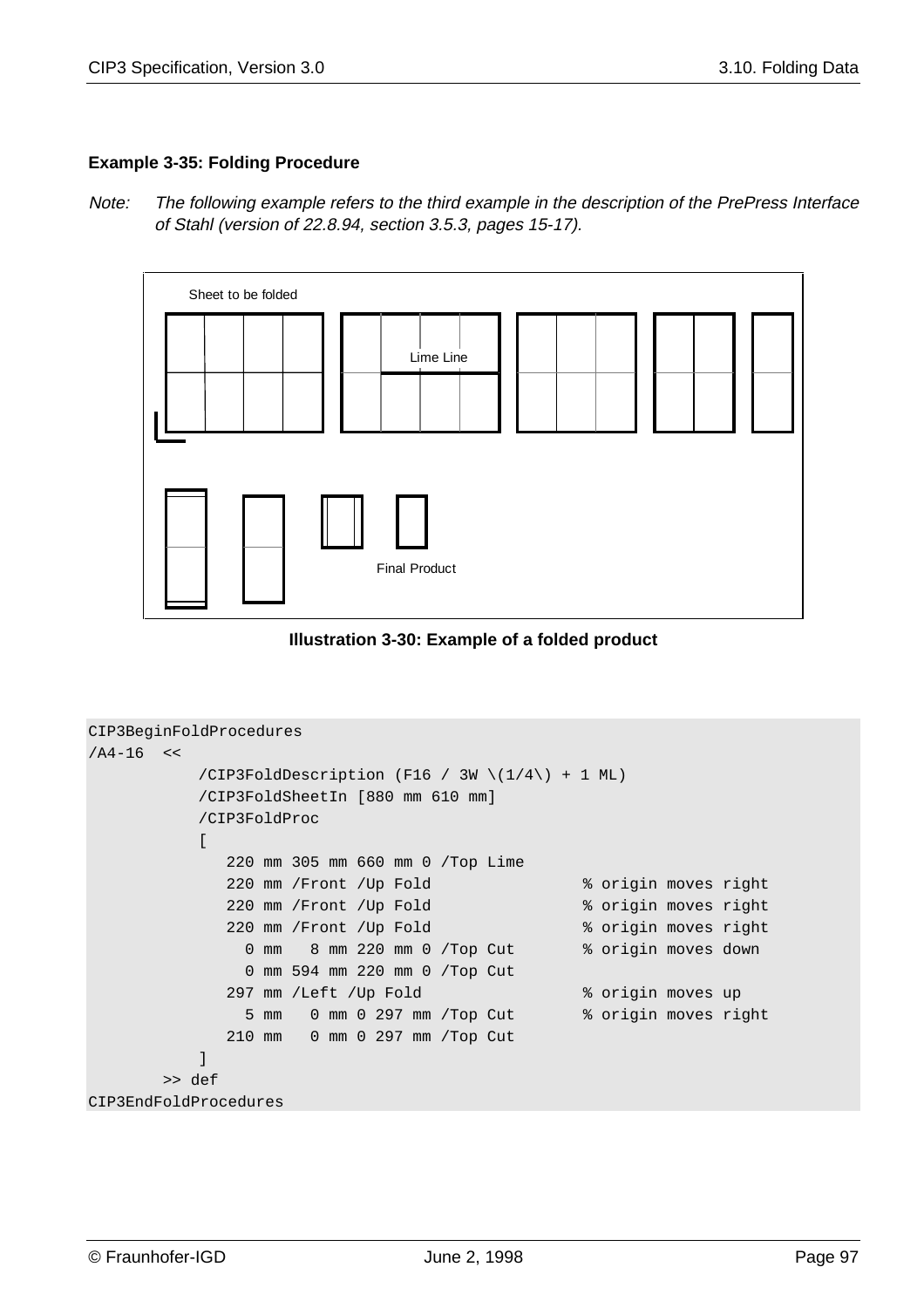## **3.11. Comments and Annotations**

Comments and annotations are treated as content. A comment is specified by typing the comment text and the **CIP3Comment** command. It is not printed. On the contrary, an annotation is a printed comment, which is specified by the **CIP3Annotation** command.

| <b>Parameter</b> | туре   | <b>Meaning</b>  |  |
|------------------|--------|-----------------|--|
| text             | string | Comment string. |  |

#### **Table 3-55: Parameter for the CIP3Comment command**

| <b>Parameter</b> | Type   | <b>Meaning</b>                                     |
|------------------|--------|----------------------------------------------------|
| position-x       | number | Starting position of text baseline in X-direction. |
| position-y       | number | Starting position of text baseline in Y-direction. |
| text             | string | Annotation text                                    |
| font-name        | name   | Name of font to be used for printing               |
| font-size        | number | Font size                                          |

## **Table 3-56: Parameters for the CIP3Annotation command**

#### **Example 3-36: Comments and Annotations**

(This is a not printed comment) CIP3Comment 10 cm 12.3 cm (This is a printed comment) /Helvetica 12 CIP3Annotation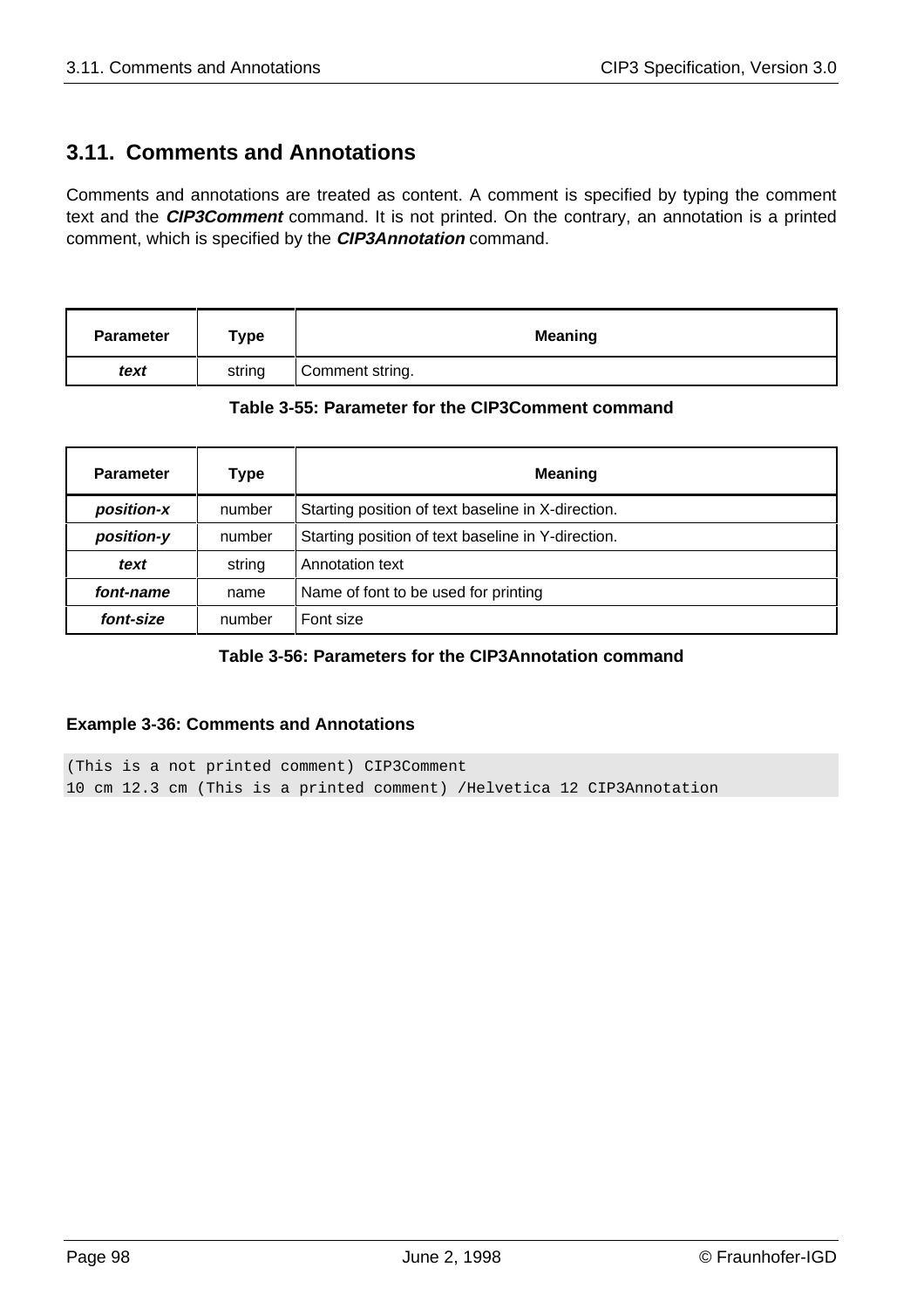## **3.12. Private Data**

For many applications it is comfortable to store additional, application specific data within the CIP3 PPF file. This can be done by use of a **PrivateData** structure. This structure can be inserted within any other structure. Even nesting of PrivateData structures is allowed. PrivateData structures have to be named using the following rule:

• the name of the *PrivateData* structure must start with a company specific prefix containing at least three characters. It is not allowed to use names starting with the "CIP3" prefix. The company specific prefix should be registered by the CIP3 group.

Within a PrivateData structure arbitrary definitions can be made. Each attribute can be defined by use of the "def" operator.

/attribute-name value def

The attribute name must be unique within one *PrivateData* structure. Although it is not required to use a company specific prefix for attribute name, this is regarded as good coding technique. The value has to be provided as a PostScript object (see chapter 3.1.2 for a complete list of supported data types). Arrays and dictionaries may be used to group information.

### **Example 3-37: Private Data**

```
/FhGPrivate CIP3BeginPrivate
/FhGPrivValue 42 def
/FhGPrivDictionary <</Company (Fraunhofer)
                      /Date (07.03.96)
                      /Array [2.4 5.4 (Text)]
                    >> def
CIP3EndPrivate
```
© Fraunhofer-IGD June 2, 1998 Page 99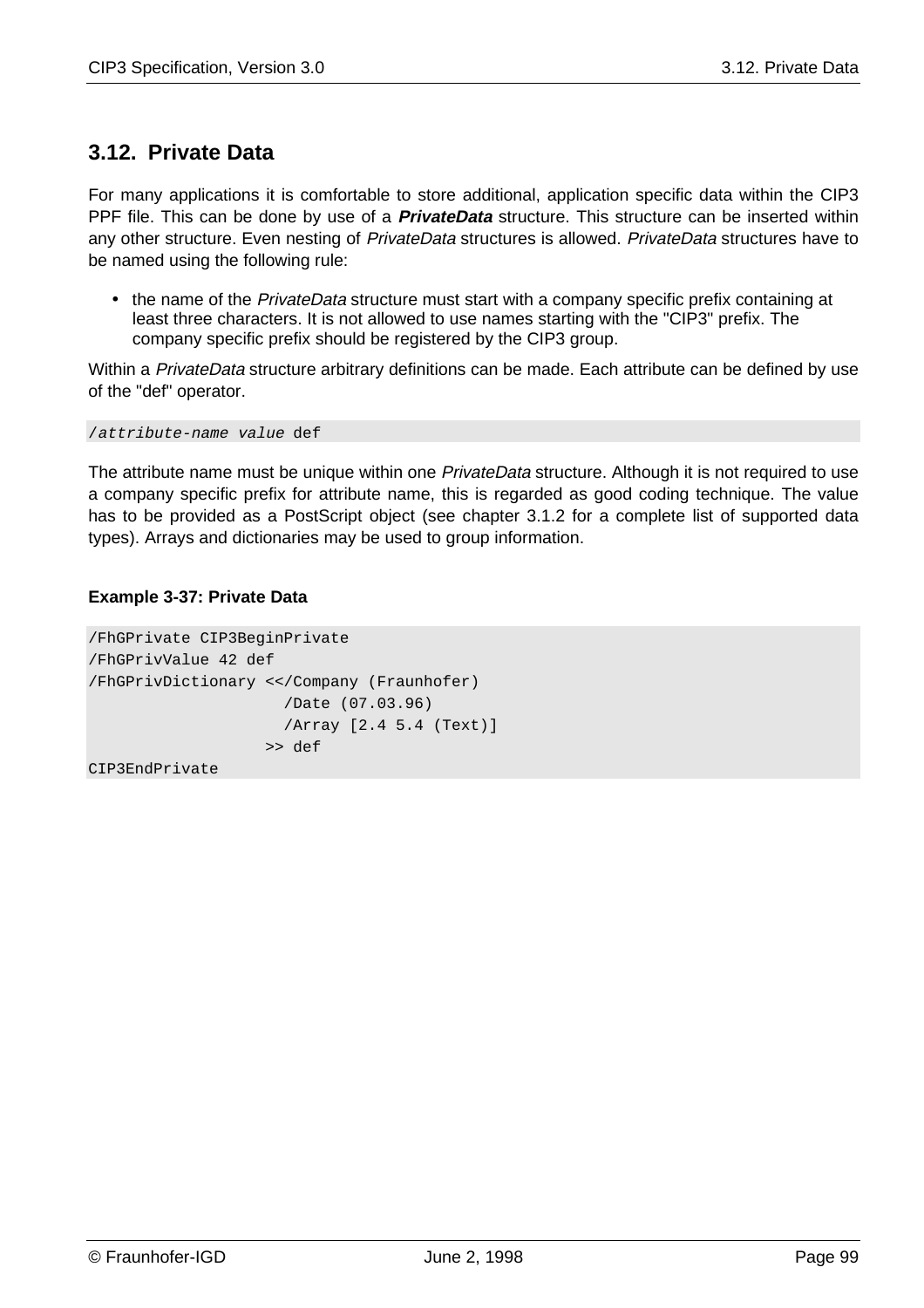## **3.13. Private Content**

Since binary data consisting of more than 65535 bytes cannot be represented as a PostScript string, the concept of private content has been introduced. With this method the amount of data that can be stored in one single attribute is only limited by the available memory. The length of the data in bytes must be provided in order to allow the data being skipped by positioning the file pointer.

The private content data may contain arbitrary binary data without any restriction. The data bytes start after one white space character following the keyword **CIP3PrivateContent**. The combination of carriage return followed by line-feed is regarded as one white space character (see chapter 3.8.1 of the PostScript Language Reference Manual [PostScript] for a more detailed description). If carriage return only is used as EOL convention (as on Macintosh computers) and the first character of the private content might be line-feed, it is recommended to use the space character to separate the CIP3PrivateContent keyword from the private content data.

```
name length CIP3PrivateContent
< ... length bytes of data ... >
```
#### **Example 3-38: Private Content**

... /FhGPrivateDataElem 24 CIP3PrivateContent 123456789012345678901234

...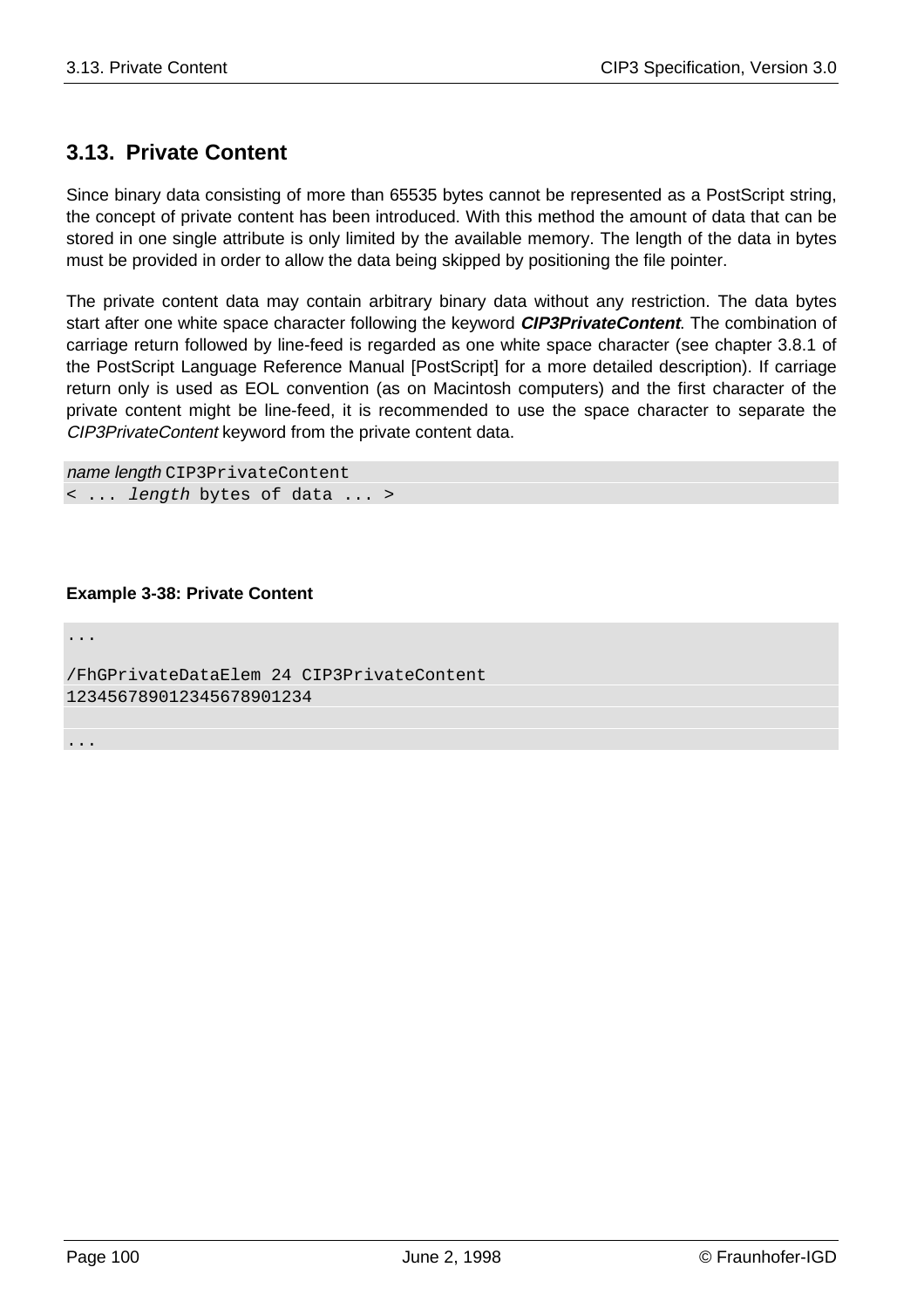# **Appendix A. Changes between different versions**

### **A.1 Changes from CIP3 PPF version 2.1 to version 3.0**

The following changes to the CIP3 PPF specification document have been made (the chapter numbers given in parentheses refer to the chapter of the specification document version 3.0):

- **Introduction and Overview** (chapter 1 and chapter 2) The introduction and overview chapters have been revised to reflect the addition of the product definition.
- **Encoding in PostScript** (chapter 2.4) It is now stated clearly that attributes must occur in a structure before the first content element and before the next "CIP3Begin...".
- **version number changed** (chapter 3.1.1) The version number has been changed from 2.1 to 3.0.
- **optional header line added** (chapter 3.1.1) A third, optional, header line has been added to the CIP3 PPF file header to increase the probability of a CIP3 PPF file being identified as a binary file.
- **chapter "Syntax" renamed and reorganized** (chapter 3.1.2) The chapter "Syntax" has been renamed to "Syntax and Data Types". In addition table 3-1 (of specification version 2.1) has been divided into several chapters, one for each data type.
- **recommendation for using 7-Bit ASCII removed** (chapter 3.1.2) Since CIP3 PPF files are likely to contain binary data (e.g. for the preview images or in Unicode encoded strings), the recommendation for using only 7-Bit ASCII codes has been removed. Instead an optional third header line has been added that identifies the CIP3 PPF file as a binary file (see above).
- **number data type added** (chapter 3.1.2.4) A new data type called "number" has been added. It represents a number, which can be coded as a real or as an integer. All occurrences of the "float" data type have been replaced by the new number data type.
- **Unicode support added** (chapter 3.1.2.6) Any string within the CIP3 PPF may now be encoded in Unicode. Strings encoded in Unicode can be recognized by the Unicode Byte Order marker.
- **structure types changed** (chapter 3.1.4) The structure types of the Front and Back structures have both been changed to the new structure type "Surface". Although, this will not cause any change in how to code a CIP3 PPF file.
- **definition of valid CIP3 PPF structure tree changed** (chapter 3.1.4) The definition of a valid structure tree (see Table 3-4: "Rules defining all valid CIP3 PPF structure trees") has been changed to reflect the change mentioned above. The rules now include the private data structure.
- **"name" parameter of CIP3PPFDirEntry clarified** (chapter 3.2) It is now explicitly required that the "name" parameter must be copied from the CIP3AdmSheetName attribute as defined in the PPF subfile and that it must be a unique sheet name (at least within the whole CIP3 PPF file). Furthermore it must not contain a slash character (or the Unicode equivalent character, if coded in Unicode).
- **product definition added** (chapter 3.3) This is the most important difference between version 2.1 and version 3.0. Within the CIP3 PPF it is now possible to specify a complete product (e.g. a brochure).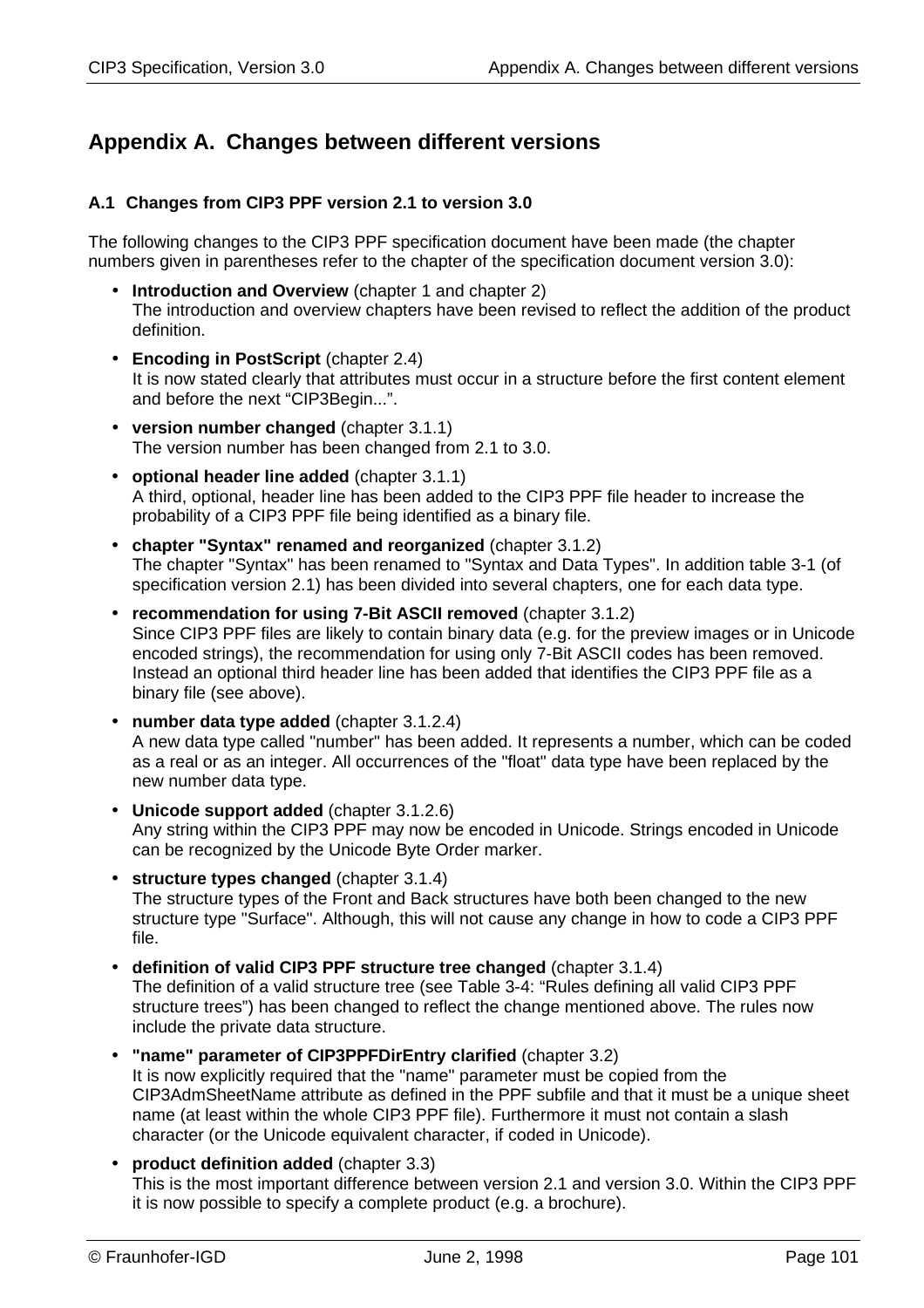• **explanation of administration data attributes improved** (chapter 3.4)

The "Meaning" field of the following attributes has been changed:

| CIP3AdmCreationTime    | Two alternative string formats are now recommended.                                                                                                                                                                     |
|------------------------|-------------------------------------------------------------------------------------------------------------------------------------------------------------------------------------------------------------------------|
| CIP3AdmSheetName       | Changed according to the change of the CIP3PPFDirEntry<br>parameter "name".                                                                                                                                             |
| CIP3AdmSeparationNames | The sequence of separation names must match the<br>sequence of the separations as stored within the CIP3 PPF<br>file. For standard process colors the strings (Cyan),<br>(Magenta), (Yellow), and (Black) must be used. |
| CIP3AdmInkInfo         | The sequence of the ink information strings must match the<br>sequence of the separations as specified by the<br>CIP3AdmSeparationNames attribute.                                                                      |
| CIP3AdmInkColors       | The sequence of the ink color specification arrays must<br>match the sequence of the separations as specified by the<br>CIP3AdmSeparationNames attribute.                                                               |
| CIP3AdmPSExtent        | The PS extent is now explicitly defined as the exact size of<br>the preview images.                                                                                                                                     |
| CIP3AdmFilmTrf         | The default value is now explicitly specified.                                                                                                                                                                          |
| CIP3AdmFilmExtent      | The inheritance is now explicitly specified.                                                                                                                                                                            |
| CIP3AdmPlateTrf        | The default value is now explicitly specified.                                                                                                                                                                          |
| CIP3AdmPlateExtent     | The inheritance is now explicitly specified.                                                                                                                                                                            |
| CIP3AdmPressTrf        | The default value is now explicitly specified.                                                                                                                                                                          |
| CIP3AdmPressExtent     | The inheritance is now explicitly specified.                                                                                                                                                                            |
| CIP3AdmPaperTrf        | The default value is now explicitly specified.                                                                                                                                                                          |
| CIP3AdmPaperExtent     | The inheritance is now explicitly specified.                                                                                                                                                                            |

• **preview image** (chapter 3.5)

It is now explicitly specified that the CIP3AdmPSExtent must match the size of the preview image. A deviation of  $±1$  pixel is allowed.

- **composite preview image** (chapter 3.5.1) The meaning of 8-bit color components is now explicitly specified.
- **preview image with separations** (chapter 3.5.2 ) The meaning of 1-bit and 8-bit color components is now explicitly specified.
- **characteristic curves for transfer** (chapter 3.6) The identity transfer curve is explicitly given. Furthermore an example has been added explaining how to specify and how to use the characteristic curves for transfer.
- **density measuring fields** (chapter 3.8) The type of the /Separation entry within the data dictionary of a density measuring field has been corrected to "name". Furthermore the example has been corrected, which was using the PostScript operators "begin", "end" and "dict" for the creation of dictionaries, although these operators are not supported since CIP3 PPF version 2.1. Instead, dictionaries are now created by using "<<" and  $">>"$ .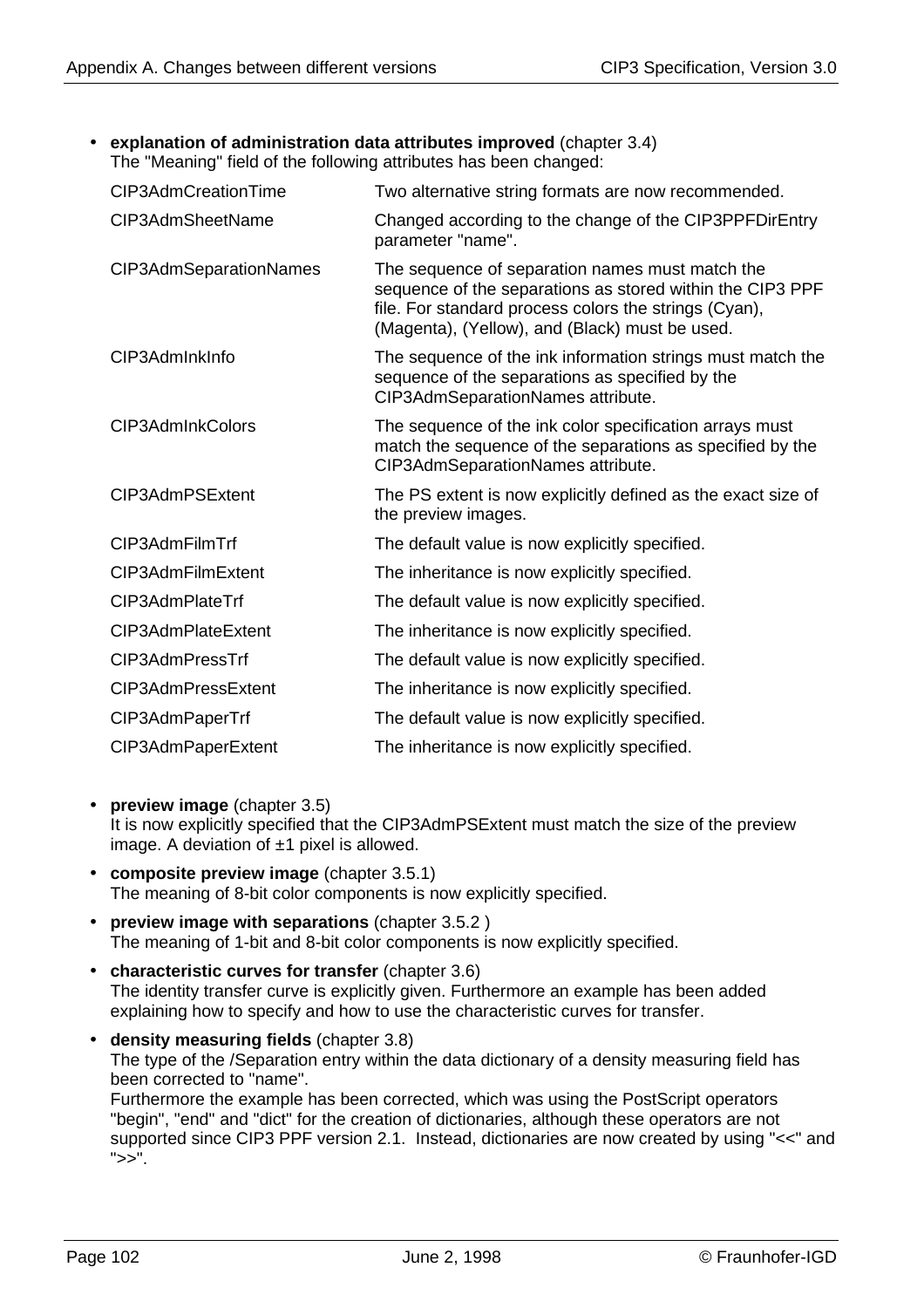- **comments and annotations** (chapter 3.11) Two tables have been added to show the parameters of the CIP3Comment and CIP3Annotation commands.
- **list of registered names** (appendix D) Two tables have been added that list all registered names of the CIP3 Print Production Format.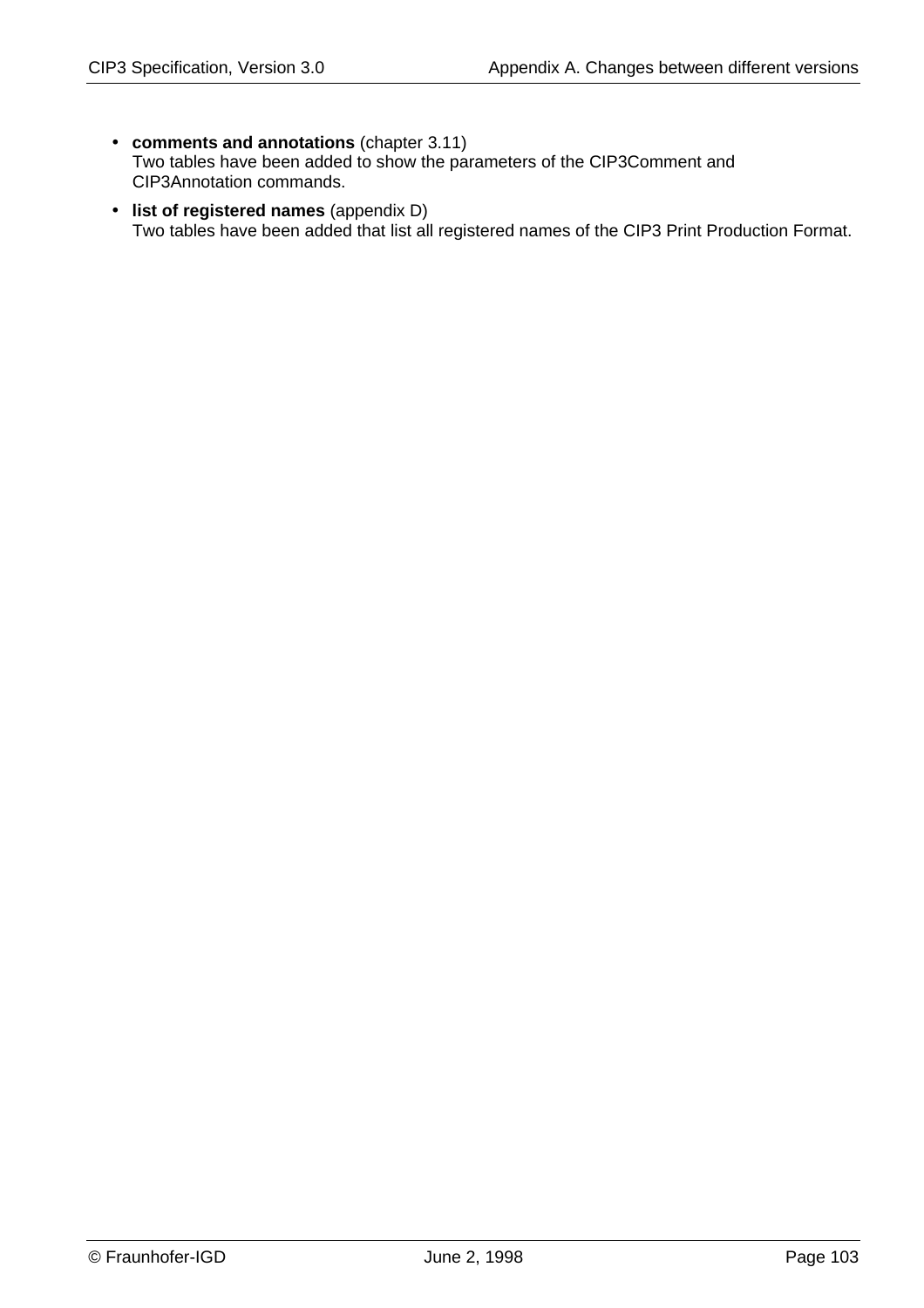## **A.2 Changes from CIP3 PPF version 2.0 to version 2.1**

The following changes to the CIP3 PPF specification document have been made (the chapter numbers given in parentheses refer to chapters or illustrations of the specification document version 2.1):

- **version number changed** (chapter 3.1.1) The version number has been changed from 2.0 to 2.1.
- **syntactical structure of CIP3 file** (illustration 3-1) The illustration has been adapted to show the PPFDirectory and the possibility of describing more than one sheet within one CIP3 PPF file.
- **explanation of how to code objects** (chapter 3.1.2) A description has been added of how to code objects of type boolean, integer, real, string, name, array, and dict. In addition the coding of PostScript comments has been explained.
- **specification of syntax limitations** (chapter 3.1.2) In order to further reduce the complexity of a CIP3 PPF file the following PostScript operators have been removed from the list of supported operators: begin, end, dict,  $\{ , \}$ .
- **What is a valid CIP3 PPF file?** (chapter 3.1.5) A chapter explaining what a valid CIP3 PPF file must consist of has been added.
- **PPF directory** (chapter 3.2) A PPF directory was added to support multi sheet PPF files.
- **administration data** (chapter 3.3) The CIP3AdmSheetLay attribute has been changed from required to optional and a short explanation has been added. A new optional attribute CIP3AdmTypeOfScreen has been has been added. A set of attributes for web presses has been added.
- **structure names** (chapter 3.3 and chapter 3.9) No slash characters may be used in structure names. Therefore the separation names (stored in the CIP3AdmSeparationNames array) and the names of a cut blocks (stored in CIP3BlockName) must not contain slash characters.
- **preview image data** (chapter 3.5) A new optional attribute specifying the size of the encoded and compressed image data has been added. The fax compression mode has been corrected (changed from CCITTDecode to CCITTFaxDecode).
- **using image encoding and compression** (chapter 3.5.5) A new chapter has been added with hints for using PostScript encoding and compression filters to code preview image data.
- **characteristic curves of transfer** (chapter 3.6) A diagram explaining the semantic of the curves of transfer has been added. It is now allowed to store separation specific curves of transfer in the PPF file.
- **color and ink control** (chapter 3.8) An optional entries specifying the percentage values for each separation, the density filter standard, and the shape of the screening dots has been added to the dictionary for color measuring fields.
- **cutting data** (chapter 3.9) The attributes of a CutData structure have been clearly separated from the attributes of a CutBlock structure. The data type used for CIP3BlockTrf has changed from "matrix" to "array of 6 floats".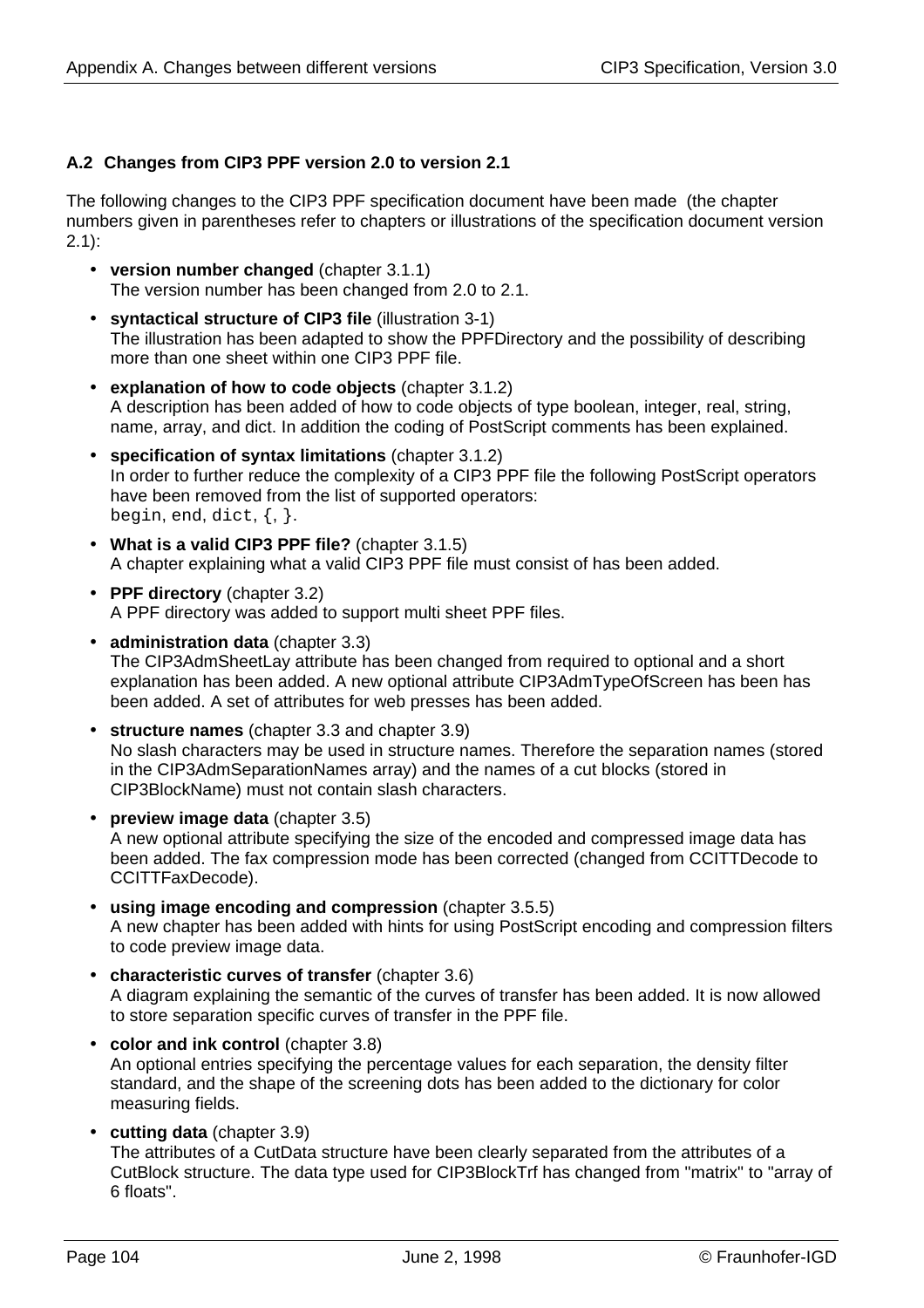- **folding data** (chapter 3.10) Instead of a PostScript procedure (with "{" and "}" brackets) a dictionary notation (with "<<" and ">>" brackets) is used to code a folding procedure. The sequence of working steps is then coded in an array stored in the CIP3FoldProc attribute
- **private content** (chapter 3.13) A means of storing large blocks of private data has been established by adding the concept of private content.
- **dictionary elements** All dictionary elements have been explicitly marked as optional or required.
- **list of illustrations (appendix E)** A list of illustrations has been added.
- **list of tables (appendix F)** A list of tables has been added.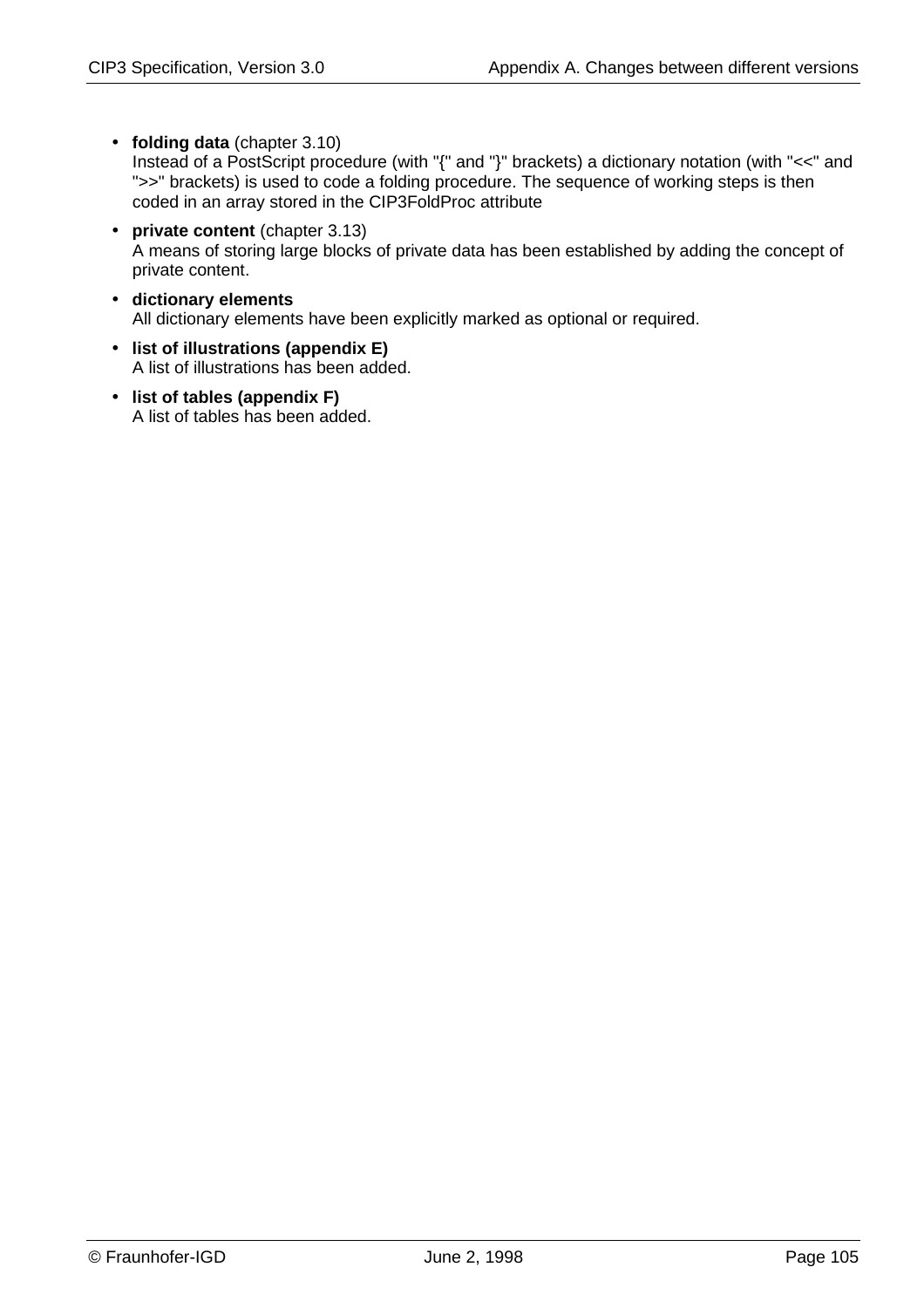## **A.3 Changes from CIP3 PPF version 1.0 to version 2.0**

The following changes to the CIP3 PPF specification document have been made (the chapter numbers given in parentheses refer to the chapter of the specification document version 2.0):

- **version number changed** (chapter 3.1.1) The version number has been changed from 1.0 to 2.0.
- **prologue removed** (chapter 3.1.1) In order to reduce the complexity of a CIP3 PPF file it is no longer possible to make user specific definition within a prologue.
- **specification of syntax limitations** (chapter 3.1.2.) In order to reduce the complexity of a CIP3 PPF file some syntax limitations have been defined. In addition a complete list of all PostScript operators that may be used in a CIP3 PPF file has been added.
- **specification of default value for extent and transformation attributes** (chapter 3.1.3)

The default values for an unspecified transformation matrix (CIP3AdmFilmTrf, CIP3AdmPlateTrf, CIP3AdmPressTrf, CIP3AdmPaperTrf) and an unspecified extent (CIP3AdmFilmExtent, CIP3AdmPlateExtent, CIP3AdmPressExtent, CIP3AdmPaperExtent) have been defined (see chapter 3.2.: administration data).

- **change of necessary flag of two administration data attributes** (chapter 3.2.) The CIP3AdmSeparationNames and the CIP3AdmPSExtent attributes have been changed from optional to required.
- **changes to the preview image** (chapter 3.3)

In order to reduce to size of a CIP3 PPF file encoding and compression techniques can be applied to preview images. Since the use of LZW compression requires a license fee paid to Unisys, LZW is excluded from the list of supported compression techniques. The coding of preview images has been changed from an OPI-like style to the definition of attributes similar to the ones used for administration data. Due to the problems related with links to external files, the OPI-like file references are no longer supported. In addition to continuous tone images the new version also allows bitmap images (1 bit per pixel) to be used as preview images. Of course these images must be provided in a higher

resolution.

- **specification of register marks associated with a set of separations** (chapter 3.5) In addition to their position on the sheet register marks can now be associated with a set of separations. By default a register mark is associated with each separation of the job (as in version 1.0).
- **private data added** (chapter 3.10.) To allow for the definition of private data within a CIP3 PPF file, a separate structure has been defined.
- **changes to the list of references** (appendix A) The references to the OPI and TIFF specifications have been removed. In addition the reference to the Document Structuring Conventions Specification has been removed, since it is part of the PostScript Language Reference Manual [PostScript].
- **folding data now in separate structure** (chapter 3.8.) The definition of fold procedures has been moved from the beginning of the file (just after the removed prolog) to a separate structure.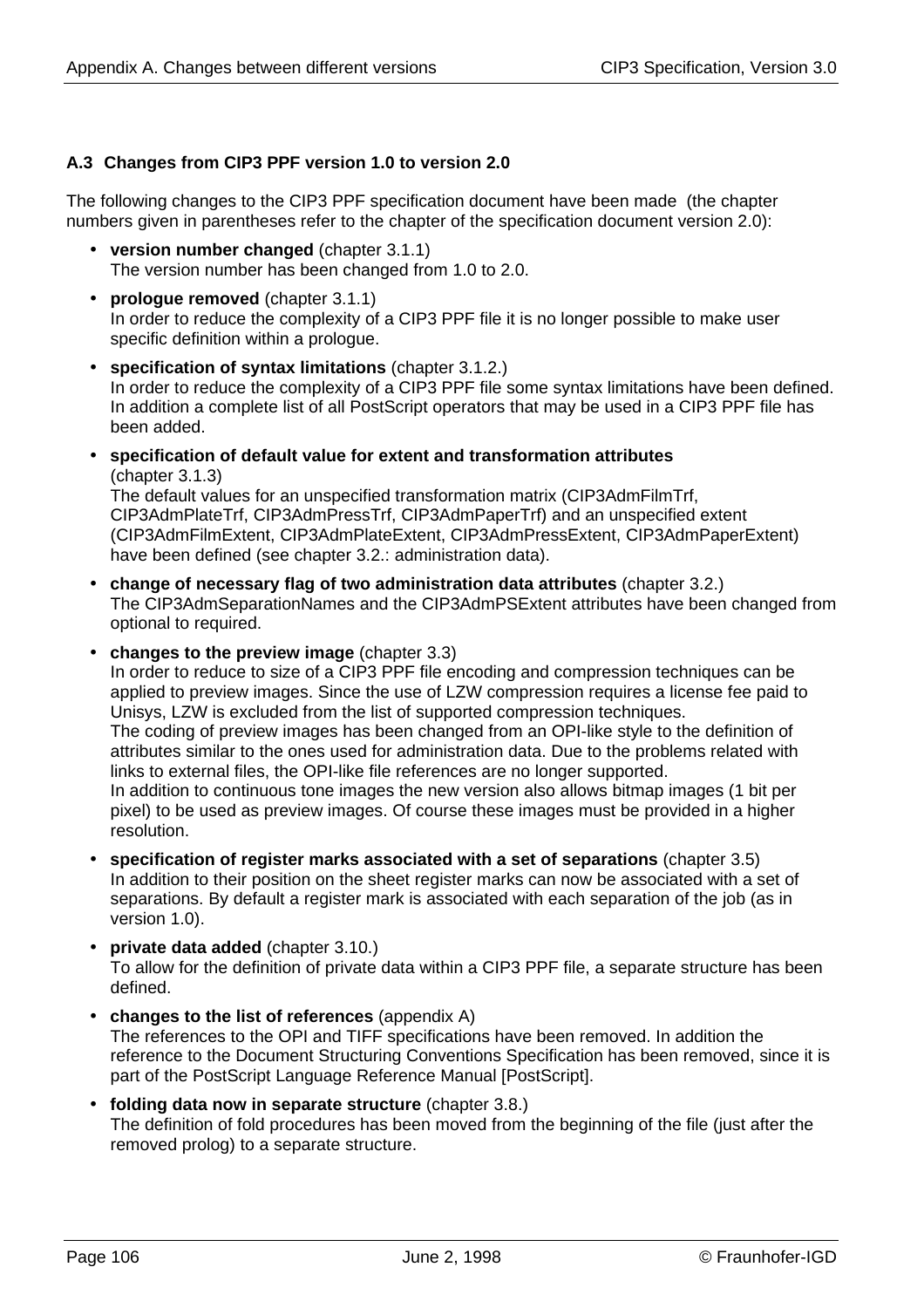## **Appendix B. Example of a CIP3 PPF file**

Note: The example shown below is collection of most of the examples shown in previous sections of this specification. Its logical structure is shown in Illustration 2-1 on page 7. The sheet described with this CIP3 PPF file comprises a front side with four colors (CMYK) and a back side with two colors (Cyan and Black).

#### **Example 3-39: Complete CIP3 PPF File**

```
%!PS-Adobe-3.0
%%CIP3-File Version 3.0
%ÔÒ¤Ë
    < ... the PPF Directory would be inserted here ... >
    < ... the Product Definition would be inserted here ... >
CIP3BeginSheet
(Sheet structure of CIP3 example) CIP3Comment
/CIP3AdmJobName (TestJob) def
/CIP3AdmMake (Prepress Company) def
/CIP3AdmModel (PC210) def
/CIP3AdmSoftware (The Imposition Program) def
/CIP3AdmCreationTime (Thu Jan 28 12:25:12 1998) def
/CIP3AdmArtist (Stefan Daun) def
/CIP3AdmCopyright (Copyright by Fraunhofer-IGD, 1995) def
/CIP3AdmPSExtent [100 cm 70 cm] def
/CIP3AdmSheetLay /Left def
/CIP3AdmPrintVolume 120000 def
/CIP3AdmPaperGrammage 130 def
(Transfer data is valid for both front and back) CIP3Comment
/CIP3TransferFilmCurveData [ 0.0 0.0 0.2 0.3 0.35 0.5
                              0.5 0.65 0.7 0.8 1.0 1.0 ] def
/CIP3TransferPlateCurveData [ 0.0 0.0 0.3 0.25 0.475 0.4
                              0.6 0.525 0.75 0.7 1.0 1.0 ] def
CIP3BeginFront
(Front page structure of CIP3 example) CIP3Comment
(Different number of colors for front and back side) CIP3Comment
/CIP3AdmSeparationNames [(Cyan) (Magenta) (Yellow) (Black)] def
CIP3BeginPreviewImage
/CIP3PreviewImageWidth 2000 def
/CIP3PreviewImageHeight 1400 def
/CIP3PreviewImageBitsPerComp 8 def
/CIP3PreviewImageComponents 4 def
/CIP3PreviewImageMatrix [2000 0 0 -1400 0 1400] def
/CIP3PreviewImageResolution [ 50.8 50.8 ] def
/CIP3PreviewImageEncoding /ASCIIHexDecode def
/CIP3PreviewImageCompression /DCTDecode def
```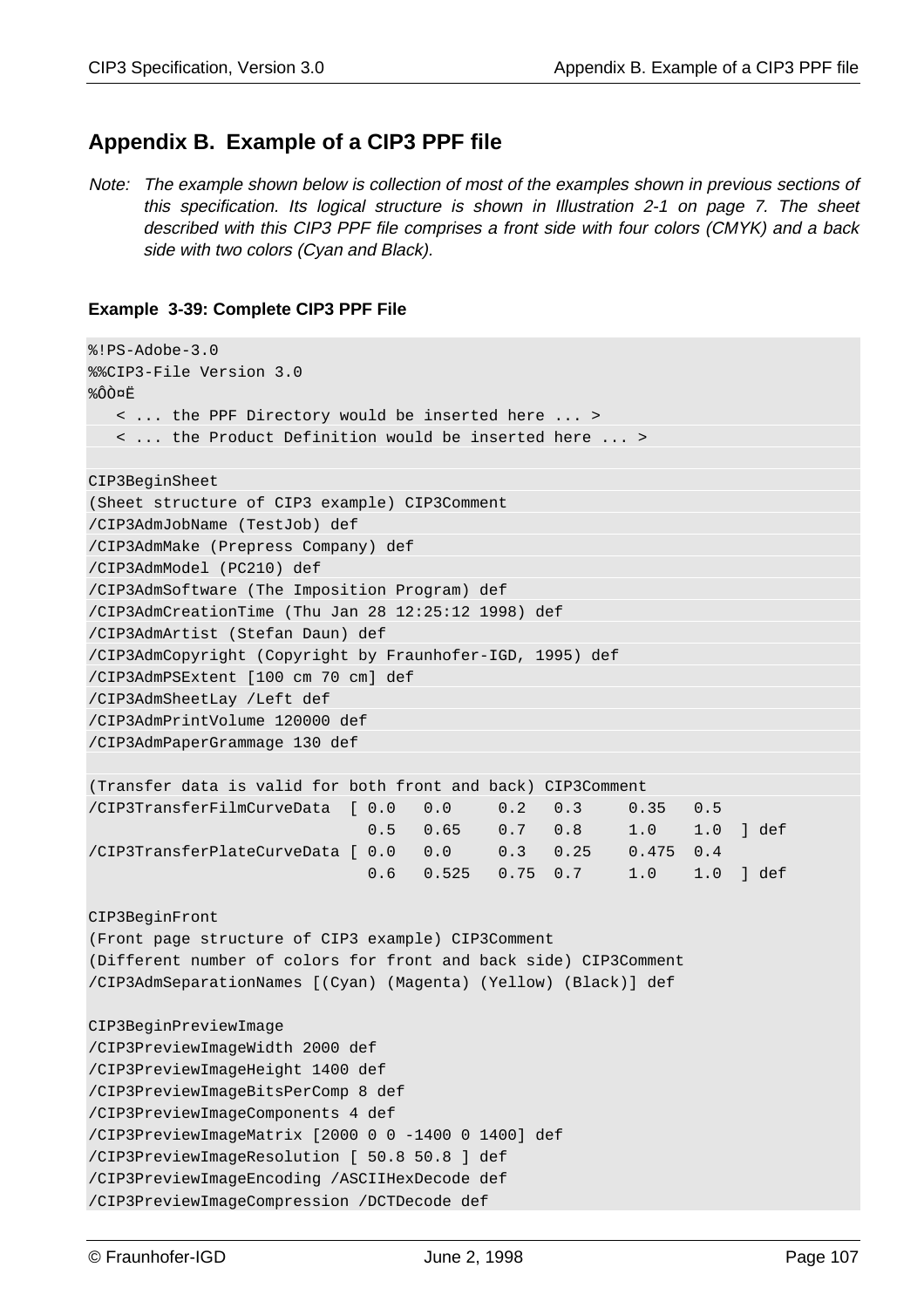```
/CIP3PreviewImageFilterDict <<>> def
CIP3PreviewImage
... <image data>
CIP3EndPreviewImage
CIP3BeginRegisterMarks
30.0 30.0 0 /regm1 CIP3PlaceRegisterMark
625.0 30.0 0 /regm1 CIP3PlaceRegisterMark
625.0 872.0 0 /regm1 CIP3PlaceRegisterMark
30.0 872.0 0 /regm1 CIP3PlaceRegisterMark
/FhGPrivate CIP3BeginPrivate
/FhGPrivValue 42 def
/FhGPrivDictionary << /Company (Fraunhofer)
                        /Date (07.03.96)
                        /Array [ 2.4 5.4 (Text)]
                     >> def
CIP3EndPrivate
CIP3EndRegisterMarks
CIP3BeginColorControl
/Black50 <<
    /Screen (60 / cm)
    /Separation (Black)
    /DensityBlack 0.331
    /ToleranceBlack [-0.02 0.02]
    /DensityCyan 0.293
    /ToleranceCyan [-0.02 0.02]
    /DensityMagenta 0.313
    /ToleranceMagenta [-0.02 0.02]
    /DensityYellow 0.054
    /ToleranceYellow [-0.02 0.02]
    /DotGain 15.2
    /ToleranceDotGain [2.0 -2.0]
    /Percentage 50.0
    /Diameter 5.0 mm
    /Type /Density
>> def
/Cyan50 <<
    /Screen (60 / cm)
    /Separation (Cyan)
    /DensityBlack 0.338
    /ToleranceBlack [-0.02 0.02]
    /DensityCyan 0.446
    /ToleranceCyan [-0.02 0.02]
    /DensityMagenta 0.043
    /ToleranceMagenta [-0.02 0.02]
    /DensityYellow 0.032
```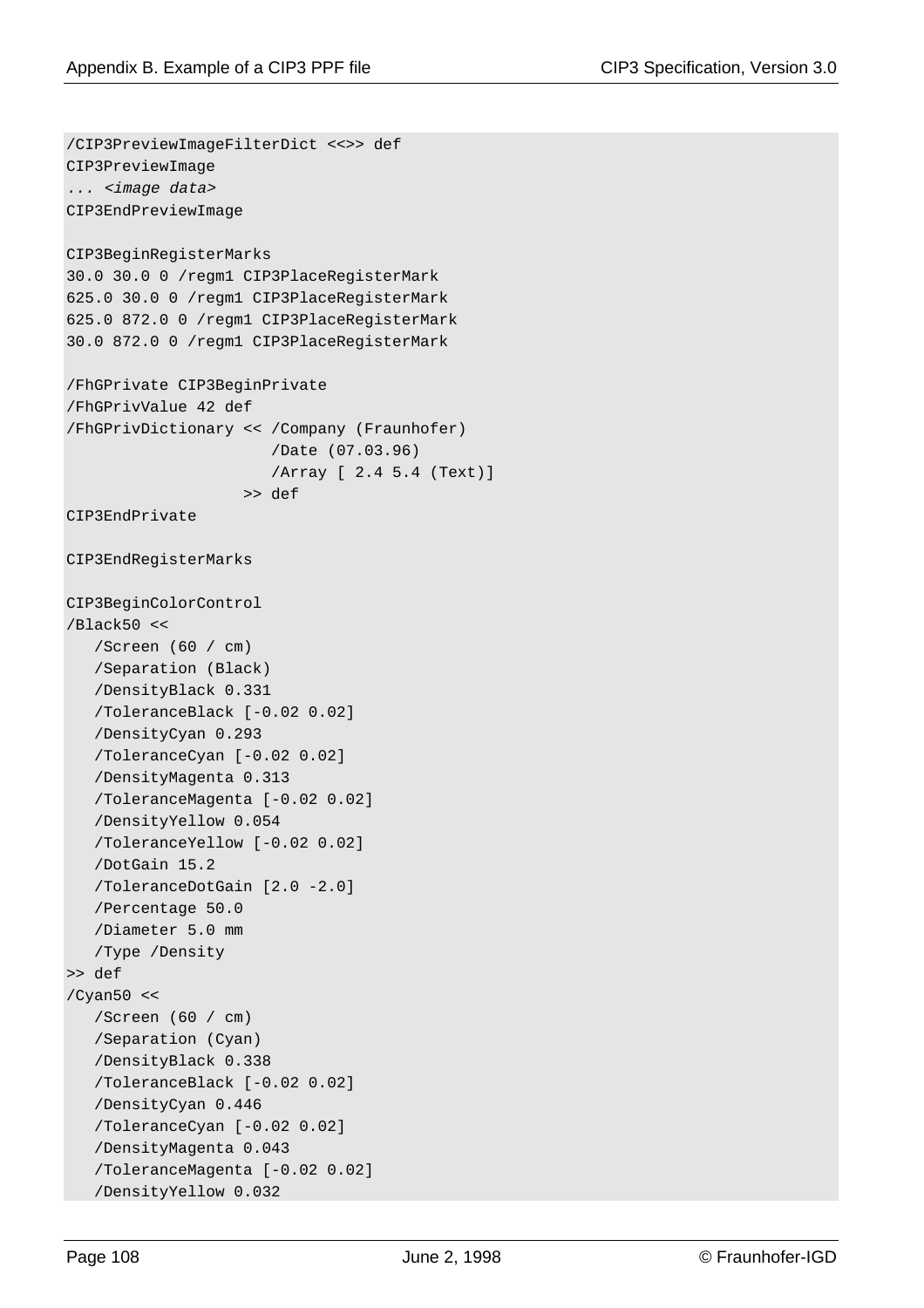```
 /ToleranceYellow [-0.02 0.02]
    /DotGain 13.3
    /ToleranceDotGain [2.0 -2.0]
    /Percentage 50.0
    /Diameter 5.0 mm
    /Type /Density
>> def
/Magenta50 <<
    /Screen (60 / cm)
    /Separation (Magenta)
    /DensityBlack 0.347
    /ToleranceBlack [-0.02 0.02]
    /DensityCyan 0.230
    /ToleranceCyan [-0.02 0.02]
    /DensityMagenta 0.413
    /ToleranceMagenta [-0.02 0.02]
    /DensityYellow 0.069
    /ToleranceYellow [-0.02 0.02]
    /DotGain 12.0
    /ToleranceDotGain [2.0 -2.0]
    /Percentage 50.0
    /Diameter 5.0 mm
    /Type /Density
>> def
/Yellow50<<
    /Screen (60 / cm)
    /Separation (Yellow)
    /DensityBlack 0.357
    /ToleranceBlack [-0.02 0.02]
    /DensityCyan 0.157
    /ToleranceCyan [-0.02 0.02]
    /DensityMagenta 0.284
    /ToleranceMagenta [-0.02 0.02]
    /DensityYellow 0.357
    /ToleranceYellow [-0.02 0.02]
    /DotGain 5.7
    /ToleranceDotGain [2.0 -2.0]
    /Percentage 50.0
    /Diameter 5.0 mm
    /Type /Density
>> def
100.0 mm 15.5 mm Black50 CIP3PlaceMeasuringField
105.0 mm 15.5 mm Cyan50 CIP3PlaceMeasuringField
110.0 mm 15.5 mm Magenta50 CIP3PlaceMeasuringField
115.0 mm 15.5 mm Yellow50 CIP3PlaceMeasuringField
635.0 mm 689 mm 0 20 mm 5 mm
   \lceil [ 0.0 mm 0 mm Black50 ]
      [ 5.0 mm 0 mm Cyan50 ]
```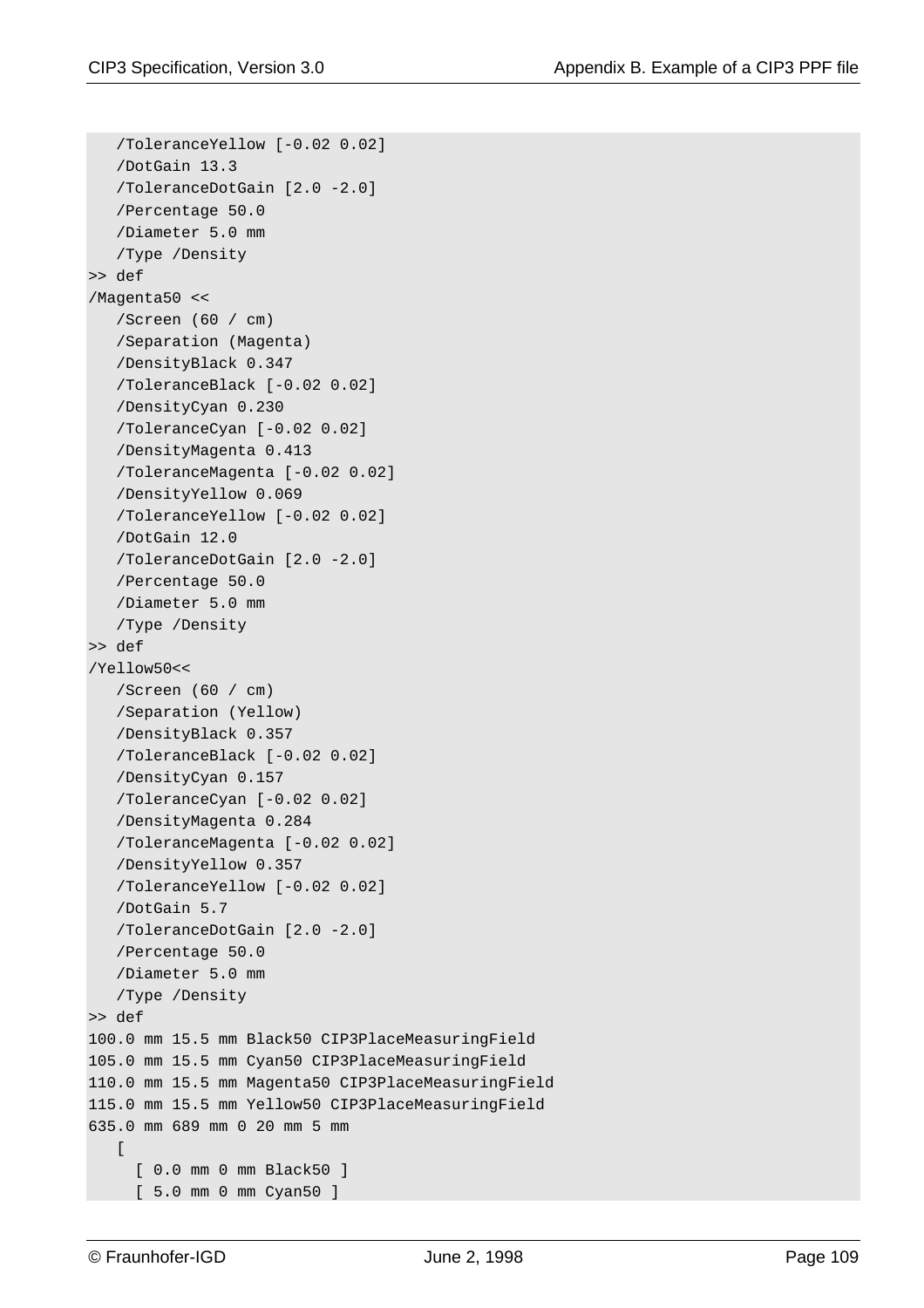```
[ 10.0 mm 0 mm Magenta50 ]
      [ 15.0 mm 0 mm Yellow50 ]
    ]
    /UserControlStrip CIP3PlaceColorControlStrip
CIP3EndColorControl
CIP3EndFront
CIP3BeginBack
(Back page structure of CIP3 example) CIP3Comment
/CIP3AdmSeparationNames [(Cyan) (Black)] def
CIP3BeginPreviewImage
CIP3BeginSeparation
/CIP3PreviewImageWidth 2000 def
/CIP3PreviewImageHeight 1400 def
/CIP3PreviewImageBitsPerComp 8 def
/CIP3PreviewImageComponents 1 def
/CIP3PreviewImageMatrix [2000 0 0 1400 0 0] def
/CIP3PreviewImageResolution [ 50.8 50.8 ] def
/CIP3PreviewImageEncoding /ASCII85Decode def
/CIP3PreviewImageCompression /RunLengthDecode def
CIP3PreviewImage <... runlength compressed and ASCII85 encoded
                       image data of Cyan separation ...>
CIP3EndSeparation
CIP3BeginSeparation
/CIP3PreviewImageWidth 2000 def
/CIP3PreviewImageHeight 1400 def
/CIP3PreviewImageBitsPerComp 8 def
/CIP3PreviewImageComponents 1 def
/CIP3PreviewImageMatrix [2000 0 0 1400 0 0] def
/CIP3PreviewImageResolution [ 50.8 50.8 ] def
/CIP3PreviewImageEncoding /Binary def
/CIP3PreviewImageCompression /None def
CIP3PreviewImage <... raw image data of Black separation; should be separated
              from CIP3PreviewImage keyword by only one single space character ...>
CIP3EndSeparation
CIP3EndPreviewImage
CIP3BeginRegisterMarks
30.0 30.0 0 /regm1 CIP3PlaceRegisterMark
625.0 30.0 0 /regm1 CIP3PlaceRegisterMark
625.0 872.0 0 /regm1 CIP3PlaceRegisterMark
30.0 872.0 0 /regm1 CIP3PlaceRegisterMark
CIP3EndRegisterMarks
CIP3EndBack
CIP3EndSheet
%%CIP3EndOfFile
```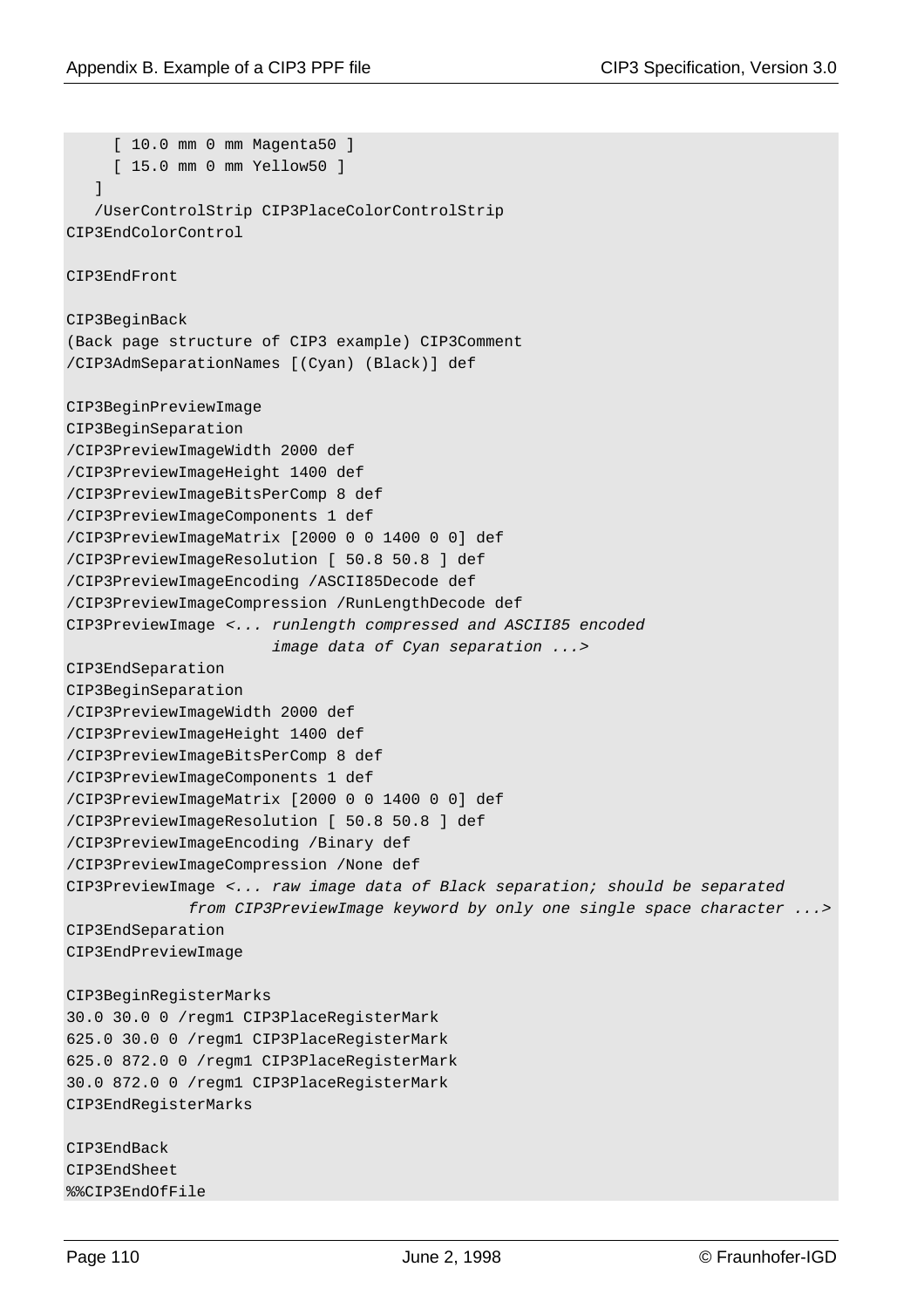#### **Appendix C. References**

- [BVD] Bundesverband Druck: Handbuch zur Anwendung einheitlicher Falzbezeichnungen.- Falzartenkatalog, 1990. [CIE1] ISO 10526: CIE Standard Colorimetric Illuminance. [CIE2] ISO 10527: CIE Standard Colorimetric Observers.
- [DSC] Adobe Systems Inc.: PostScript Language Document Structuring Conventions Specification - Version 3.0 (September 25, 1992).
- [PDF] Adobe Systems Inc.: Portable Document Format Reference Manual Version 1.2 (November 27, 1996) http://www.adobe.com/supportservice/devrelations/PDFS/TN/PDFSPEC.PDF
- [PostScript] Adobe Systems Inc.: PostScript Language Reference Manual. Reading Mass.: Addison-Wesley, 1990, 2nd Edition.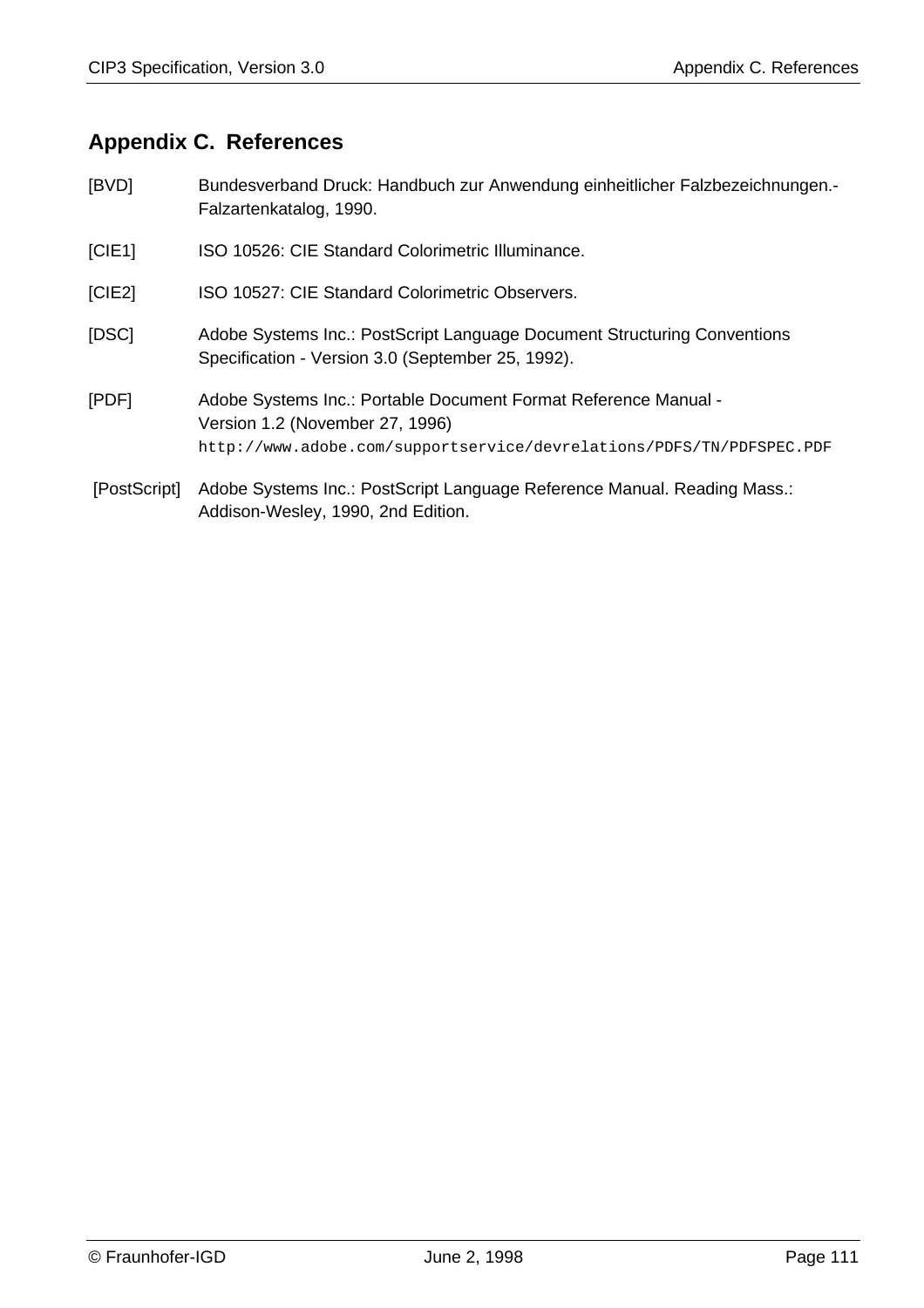#### **Appendix D. List of Registered Names**

This appendix contains two tables that list all registered names of the CIP3 Print Production Format. The first table shows all registered names in alphabetic order, while the second table shows the attributes, dict entries and command parameters that are using these registered names.

Since it is much likely that that more names will be registered, an updated version of these tables is available on the CIP3 WWW Server at the following address:

| <b>Registered Name</b> | <b>Name Used In</b>         |
|------------------------|-----------------------------|
| /AdhesiveBinding       | CIP3ProductOperation        |
| /ASCII85Decode         | CIP3PreviewImageEncoding    |
| /ASCIIHexDecode        | CIP3PreviewImageEncoding    |
| /BackPreparation       | ProcessType                 |
| /Binary                | CIP3PreviewImageEncoding    |
| /Block                 | SourceType                  |
| /Bottom                | working-direction           |
| /BottomVerticalCutMark | cut-mark-type               |
| /Butted                | <b>StapleShape</b>          |
| /Calico                | LiningMaterial              |
| /CCITTFaxDecode        | CIP3PreviewImageCompression |
| /CIELAB                | Type                        |
| /ClinchOut             | StapleShape                 |
| /ColdGlue              | GlueType                    |
| /Collecting            | CIP3ProductOperation        |
| /CombinedStaggered     | SewingPattern               |
| /Cotton                | CastingMaterial             |
| /Cotton                | CoreMaterial                |
| /Cotton                | <b>ThreadMaterial</b>       |
| /CrepePaper            | LiningMaterial              |
| /CrossCutMark          | cut-mark-type               |
| /Crown                 | <b>StapleShape</b>          |
| /Cut                   | Function                    |
| /Cut                   | function                    |
| /CutBlock              | CIP3BlockType               |
| /CutElement            | CIP3BlockElementType        |
| /D50                   | Light                       |
| /D65                   | Light                       |
| /DCTDecode             | CIP3PreviewImageCompression |
| /Density               | <b>Type</b>                 |
| /Down                  | to-direction                |
| /EndSheetGluing        | CIP3ProductOperation        |
| /ExternalProduct       | SourceType                  |
| /Eyelet                | StapleShape                 |
| /Fold                  | function                    |
| /Folded                | CIP3AdmPaperDestination     |
| /FromInside            | ScoringSide                 |
| /FromOutside           | ScoringSide                 |

http://www.cip3.org/documents/technical\_info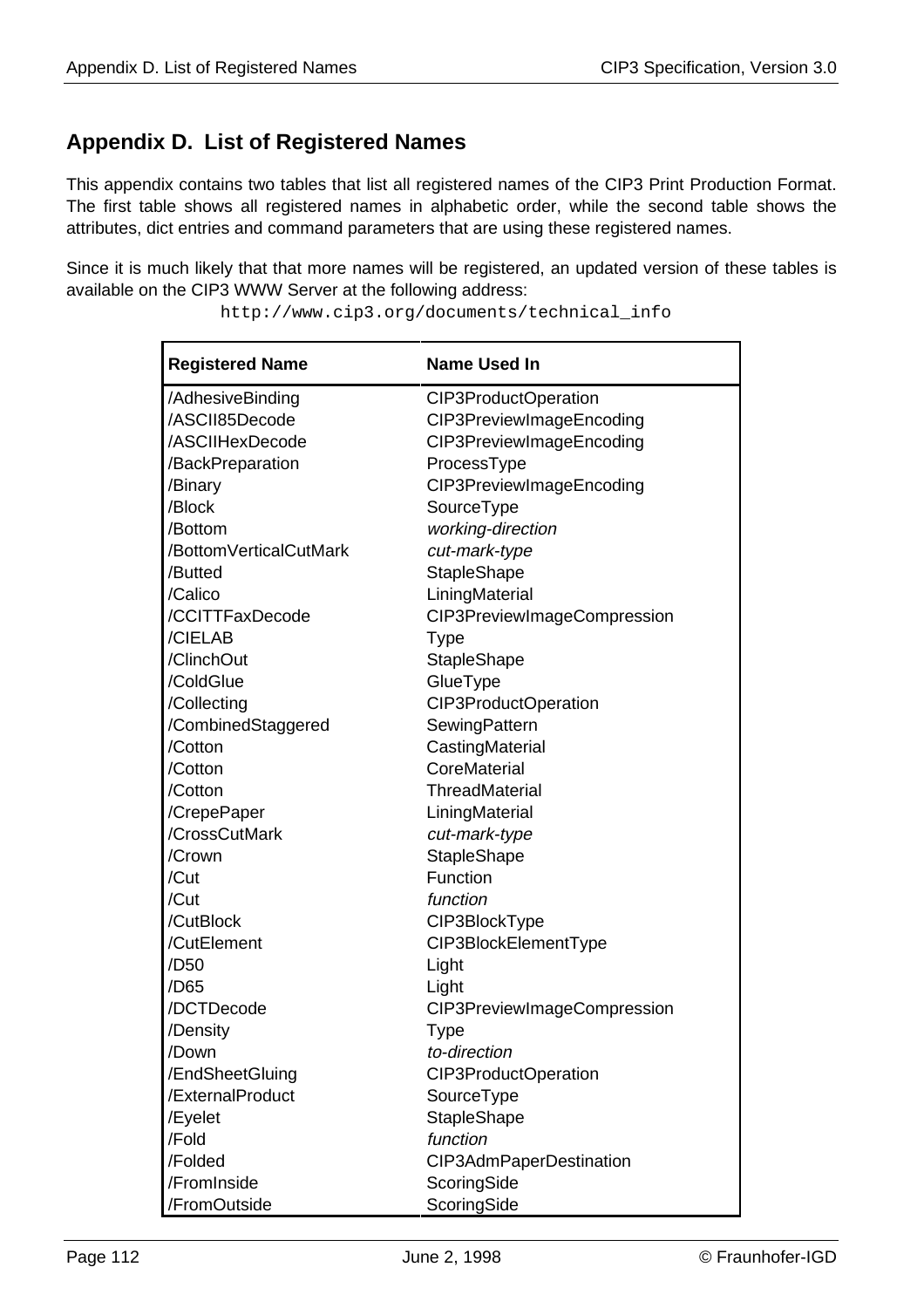| <b>Registered Name</b>  | <b>Name Used In</b>         |
|-------------------------|-----------------------------|
| /Front                  | from-edge                   |
| /Gathering              | CIP3ProductOperation        |
| /Gauze                  | LiningMaterial              |
| /Glue                   | Function                    |
| /GlueApplication        | ProcessType                 |
| /GluingIn               | CIP3ProductOperation        |
| /Groove                 | function                    |
| /Hotmelt                | GlueType                    |
| /Left                   | CIP3AdmSheetLay             |
| /Left                   | from-edge                   |
| /Left                   | ReferenceEdge               |
| /LeftHorizontalCutMark  | cut-mark-type               |
| /Lime                   | function                    |
| /Lining                 | ProcessType                 |
| /LowerLeftCutMark       | cut-mark-type               |
| /LowerRightCutMark      | cut-mark-type               |
| /MarkBlock              | CIP3BlockType               |
| /None                   | CIP3PreviewImageCompression |
| /Normal                 | SewingPattern               |
| /Nylon                  | CastingMaterial             |
| /Nylon                  | CoreMaterial                |
| /Nylon                  | <b>ThreadMaterial</b>       |
| /Overlap                | <b>StapleShape</b>          |
| /PaperlinedMules        | LiningMaterial              |
| /PartialProduct         | SourceType                  |
| /Perforate              | Function                    |
| /Perforate              | function                    |
| /Polyester              | CoreMaterial                |
| /Polyester              | <b>ThreadMaterial</b>       |
| /PunchElement           | CIP3BlockElementType        |
| /PUR                    | GlueType                    |
| /Reel                   | CIP3AdmPaperDestination     |
| /Reel                   | CIP3AdmPaperSource          |
| /Right                  | CIP3AdmSheetLay             |
| /Right                  | ReferenceEdge               |
| /RightHorizontalCutMark | cut-mark-type               |
| /RunLengthDecode        | CIP3PreviewImageCompression |
| /SaddleStitching        | CIP3ProductOperation        |
| /SaveBlock              | CIP3BlockType               |
| /Sheet                  | CIP3AdmPaperDestination     |
| /Sheet                  | CIP3AdmPaperSource          |
| /Sheet                  | SourceType                  |
| /SideGluingBack         | GluingTechnique             |
| /SideGluingFront        | GluingTechnique             |
| /SideSewing             | CIP3ProductOperation        |
| /SpineGluing            | GluingTechnique             |
| /Staggered              | SewingPattern               |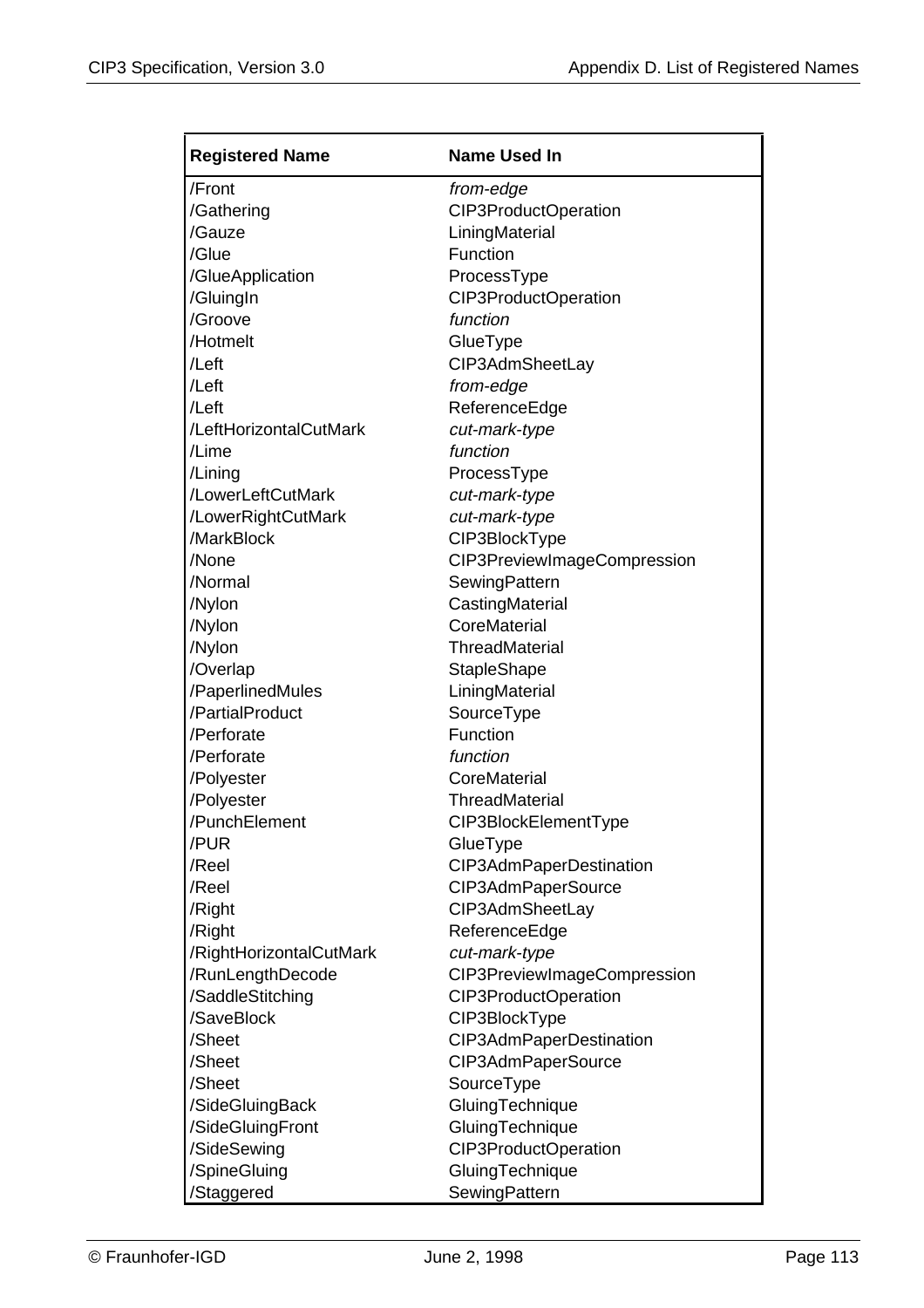| <b>Registered Name</b> | Name Used In         |
|------------------------|----------------------|
| /Stitch                | <b>Function</b>      |
| /Stitching             | CIP3ProductOperation |
| /TempBlock             | CIP3BlockType        |
| /ThreadSewing          | CIP3ProductOperation |
| /Top                   | working-direction    |
| /TopVerticalCutMark    | cut-mark-type        |
| /Trimming              | CIP3ProductOperation |
| /Up                    | to-direction         |
| /UpperLeftCutMark      | cut-mark-type        |
| /UpperRightCutMark     | cut-mark-type        |
| CoverApplication       | ProcessType          |
| Polyester              | CastingMaterial      |

#### **Table D-1: Registered names**

| Attribute,<br>Dict Entry,<br>or Command Parameter | <b>Type</b>                                                                        | <b>Meaning</b>                                                                      | <b>Registered Names</b>                             |
|---------------------------------------------------|------------------------------------------------------------------------------------|-------------------------------------------------------------------------------------|-----------------------------------------------------|
| CastingMaterial                                   | dict entry in<br>operation specific<br>dictionary for<br>ThreadSewing<br>operation | Casting material of<br>thread                                                       | /Cotton<br>/Nylon<br>/Polyester                     |
| CIP3AdmPaperDestination                           | attribute                                                                          | Output destination of<br>paper                                                      | /Reel<br>/Sheet<br>/Folded                          |
| CIP3AdmPaperSource                                | attribute                                                                          | Input source of paper                                                               | /Reel<br>/Sheet                                     |
| CIP3AdmSheetLay                                   | attribute                                                                          | Guiding edge of the<br>paper in the press seen<br>in the direction of paper<br>flow | /Left<br>/Right                                     |
| CIP3BlockElementType                              | attribute                                                                          | Element type                                                                        | /CutElement<br>/PunchElement                        |
| CIP3BlockFoldingProcedure                         | attribute                                                                          | Reference to folding<br>procedure specified in<br>FoldProcedures<br>section.        | no predefined names                                 |
| CIP3BlockType                                     | attribute                                                                          | <b>Block type</b>                                                                   | /CutBlock<br>/SaveBlock<br>/TempBlock<br>/MarkBlock |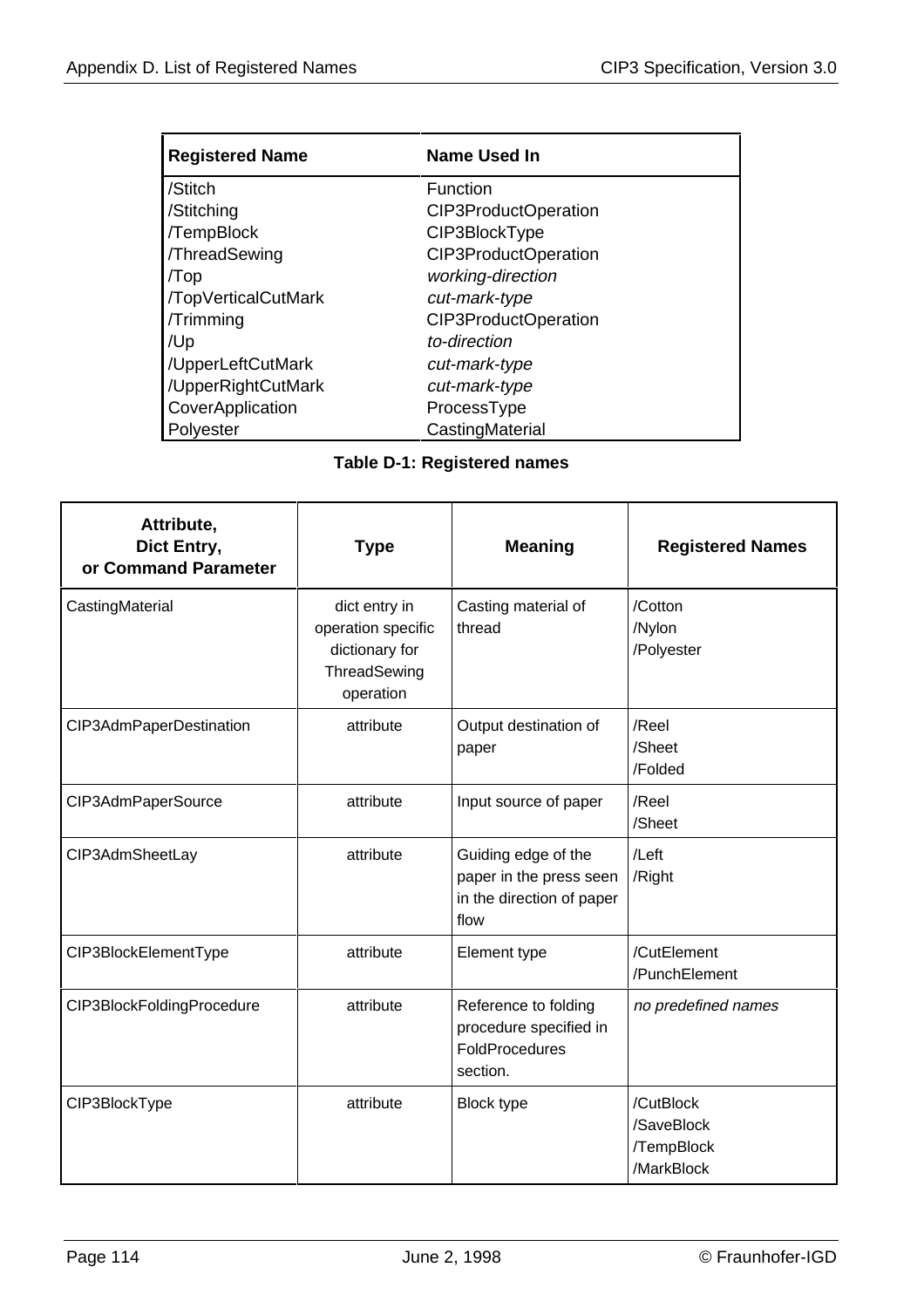| Attribute,<br>Dict Entry,<br>or Command Parameter | <b>Type</b>                                                                        | <b>Meaning</b>                       | <b>Registered Names</b>                                                                                                                                                                                   |
|---------------------------------------------------|------------------------------------------------------------------------------------|--------------------------------------|-----------------------------------------------------------------------------------------------------------------------------------------------------------------------------------------------------------|
| CIP3PreviewImageCompression                       | attribute                                                                          | Type of preview image<br>compression | /None<br>/RunLengthDecode<br>/DCTDecode<br>/CCITTFaxDecode                                                                                                                                                |
| CIP3PreviewImageEncoding                          | attribute                                                                          | Type of preview image<br>encoding    | /Binary<br>/ASCIIHexDecode<br>/ASCII85Decode                                                                                                                                                              |
| CIP3ProductOperation                              | dict entry in product<br>definition dictionary                                     | Type of finishing<br>operation       | /Collecting<br>/Gathering<br>/EndSheetGluing<br>/ThreadSewing<br>/SaddleStitching<br>/Stitching<br>/SideSewing<br>/AdhesiveBinding<br>/Trimming<br>/GluingIn                                              |
| CoreMaterial                                      | dict entry in<br>operation specific<br>dictionary for<br>ThreadSewing<br>operation | Core material of thread              | /Cotton<br>/Nylon<br>/Polyester                                                                                                                                                                           |
| cut-mark-type                                     | parameter of<br>CIP3PlaceCutMark<br>command                                        | Mark type                            | /CrossCutMark<br>/TopVerticalCutMark<br>/BottomVerticalCutMark<br>/LeftHorizontalCutMark<br>/RightHorizontalCutMark<br>/LowerLeftCutMark<br>/UpperLeftCutMark<br>/LowerRightCutMark<br>/UpperRightCutMark |
| font-name                                         | parameter of<br>CIP3Annotation<br>command                                          | Font name                            | not registered within CIP3                                                                                                                                                                                |
| from-edge                                         | parameter of folding<br>operation                                                  | Edge from where it is<br>folded      | /Front<br>/Left                                                                                                                                                                                           |
| Function                                          | dict entry in data<br>dictionary for<br>longitudinal and<br>cross applications     | Type of function                     | /Cut<br>/Perforate<br>/Glue<br>/Stitch                                                                                                                                                                    |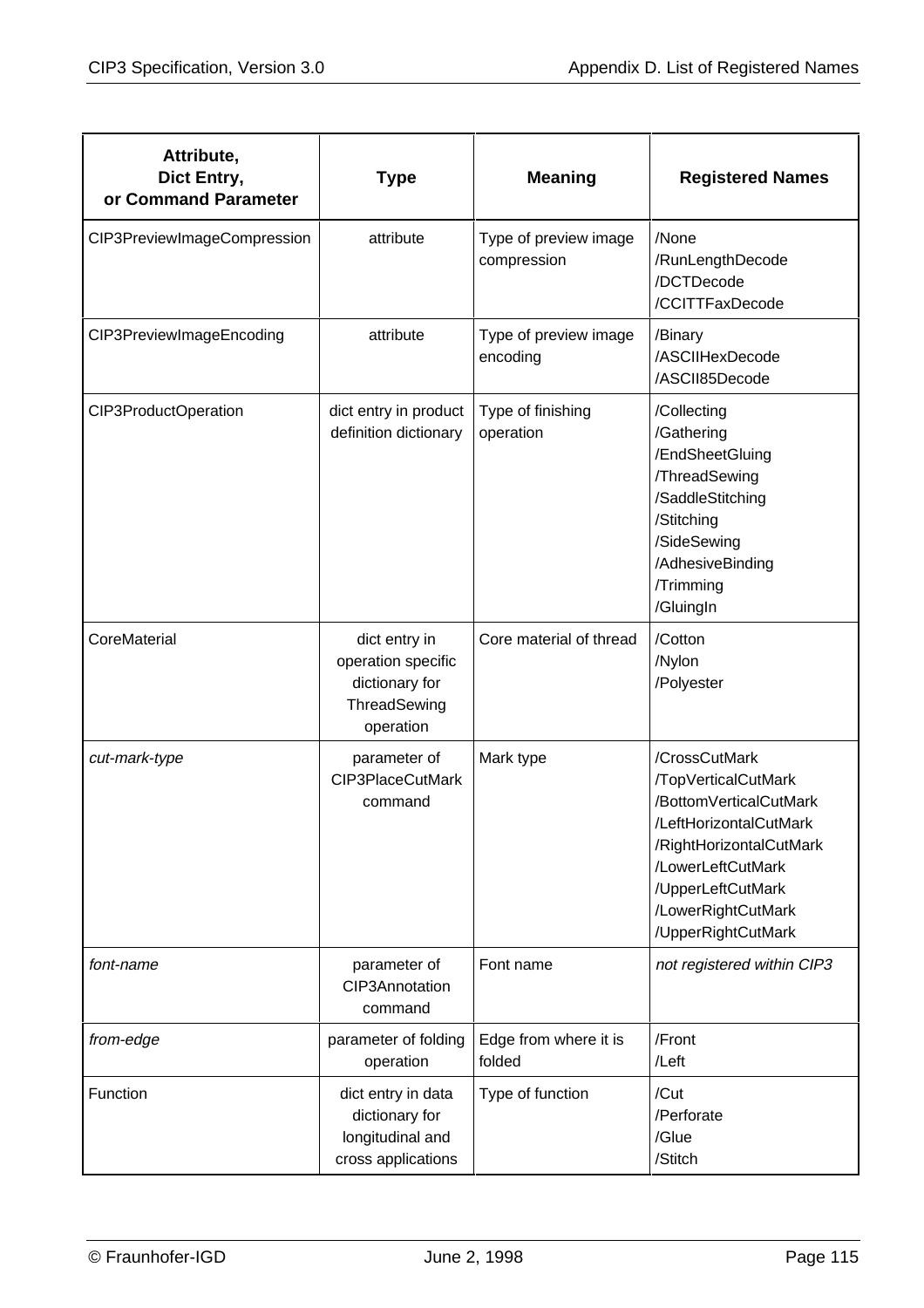| Attribute,<br>Dict Entry,<br>or Command Parameter | <b>Type</b>                                                                                                                                                                                  | <b>Meaning</b>                                    | <b>Registered Names</b>                                             |
|---------------------------------------------------|----------------------------------------------------------------------------------------------------------------------------------------------------------------------------------------------|---------------------------------------------------|---------------------------------------------------------------------|
| function                                          | parameter of one<br>step in folding<br>operation                                                                                                                                             | Function of the<br>operation                      | /Fold<br>/Cut<br>/Groove<br>/Perforate<br>/Lime                     |
| GlueType                                          | dict entry in<br>GlueLine dictionary                                                                                                                                                         | Glue type                                         | /ColdGlue<br>/Hotmelt<br>/PUR                                       |
| GluingTechnique                                   | dict entry in<br>dictionary for Glue<br>Application                                                                                                                                          | Type or technique of<br>gluing application        | /SpineGluing<br>/SideGluingFront<br>/SideGluingBack                 |
| Light                                             | dict entry in data<br>dictionary for color<br>measuring field                                                                                                                                | Type of light                                     | /D <sub>50</sub><br>/D65                                            |
| LiningMaterial                                    | dict entry in<br>dictionary for Lining<br>Process                                                                                                                                            | Lining material                                   | /Gauze<br>/Calico<br>/PaperlinedMules<br>/CrepePaper                |
| name-of-control-strip                             | parameter of<br>CIP3PlaceColorCont<br>rolStrip                                                                                                                                               | name of control strip                             | not yet defined                                                     |
| ProcessType                                       | dict entry in<br>dictionary for the<br>following<br>subprocesses of the<br><b>Adhesive Binding</b><br>process: Back<br>Preparation, Glue<br>Application, Lining,<br><b>Cover Application</b> | identifies the type of the<br>subprocess          | /BackPreparation<br>/GlueApplication<br>/Lining<br>CoverApplication |
| ReferenceEdge                                     | dict entry in data<br>dictionary for<br>longitudinal and<br>cross applications                                                                                                               | Reference edge seen in<br>direction of web travel | /Left<br>/Right                                                     |
| register-mark-type                                | parameter of<br>CIP3PlaceRegisterM<br>ark command                                                                                                                                            | Type of register mark                             | not yet defined                                                     |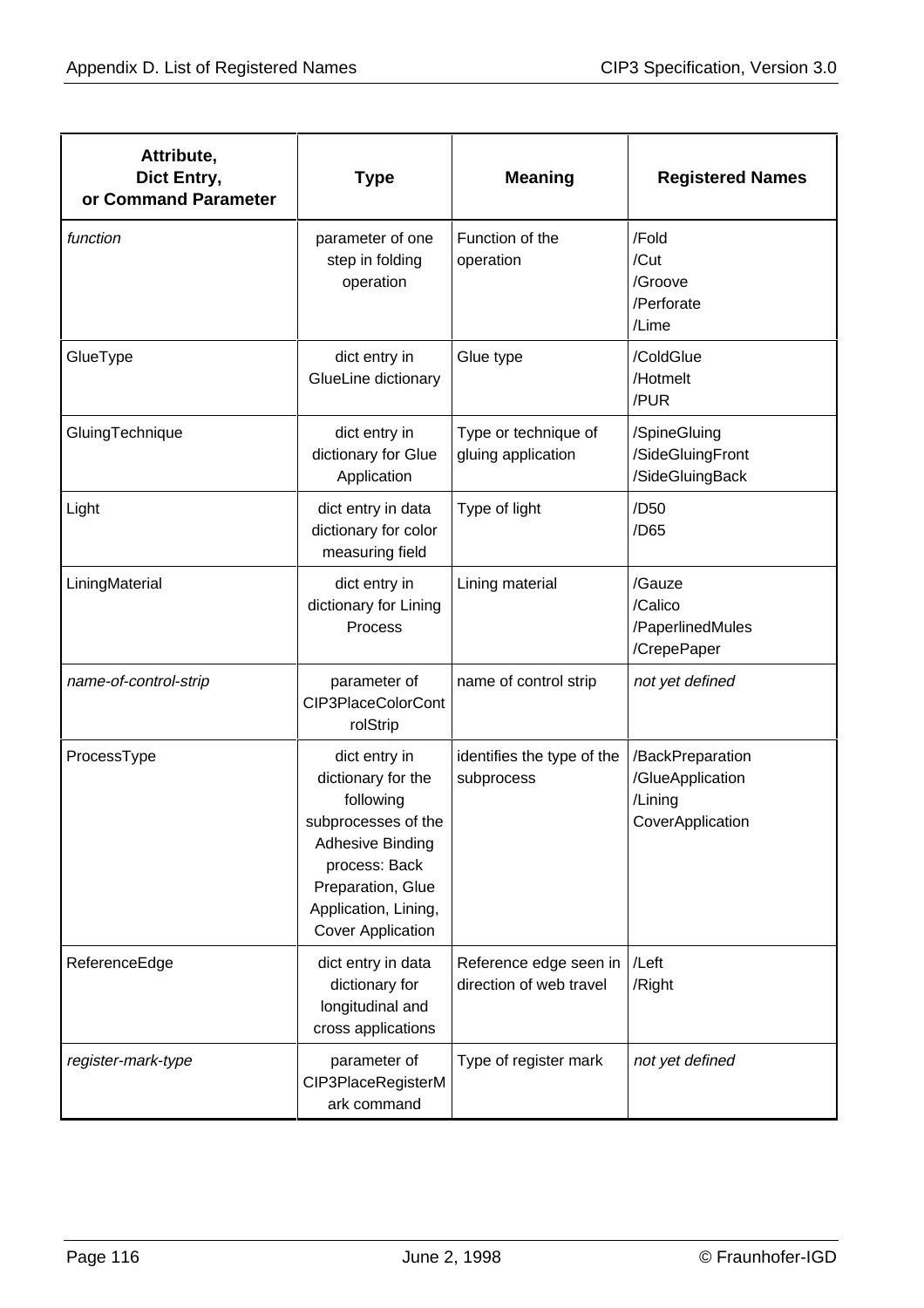| Attribute,<br>Dict Entry,<br>or Command Parameter | <b>Type</b>                                                                                          | <b>Meaning</b>                                                                                         | <b>Registered Names</b>                                 |
|---------------------------------------------------|------------------------------------------------------------------------------------------------------|--------------------------------------------------------------------------------------------------------|---------------------------------------------------------|
| ScoringSide                                       | dict entry in<br>dictionary for Cover<br>Applications                                                | Specifies the side from<br>which the scoring tools<br>works;<br>the dict entry is an array<br>of names | /FromInside<br>/FromOutside                             |
| SewingPattern                                     | dict entry in<br>operation specific<br>dictionary for<br>ThreadSewing and<br>SideSewing<br>operation | Sewing pattern                                                                                         | /Normal<br>/Staggered<br>/CombinedStaggered             |
| SourceType                                        | dict entry in<br>component definition<br>dictionary                                                  | Specifies the source<br>type of a product<br>component                                                 | /Sheet<br>/Block<br>/PartialProduct<br>/ExternalProduct |
| StapleShape                                       | dict entry in<br>operation specific<br>dictionary for<br>SaddleStitching and<br>Stitching operation  | Shape of staples                                                                                       | /Crown<br>/Overlap<br>/Butted<br>/ClinchOut<br>/Eyelet  |
| ThreadMaterial                                    | dict entry in<br>operation specific<br>dictionary for<br>SideSewing<br>operation                     | <b>Thread material</b>                                                                                 | /Cotton<br>/Nylon<br>/Polyester                         |
| to-direction                                      | parameter of one<br>step in folding<br>operation                                                     | Direction in which it is<br>folded                                                                     | /Up<br>/Down                                            |
| Type                                              | dict entry in data<br>dictionary for color<br>or density measuring<br>field                          | type of measuring field                                                                                | /CIELAB<br>/Density                                     |
| working-direction                                 | parameter of one<br>step in folding<br>operation                                                     | Direction from which the   /Top<br>tool is working                                                     | /Bottom                                                 |

#### **Table D-2: Attributes, dict entries, and command parameters using registered names**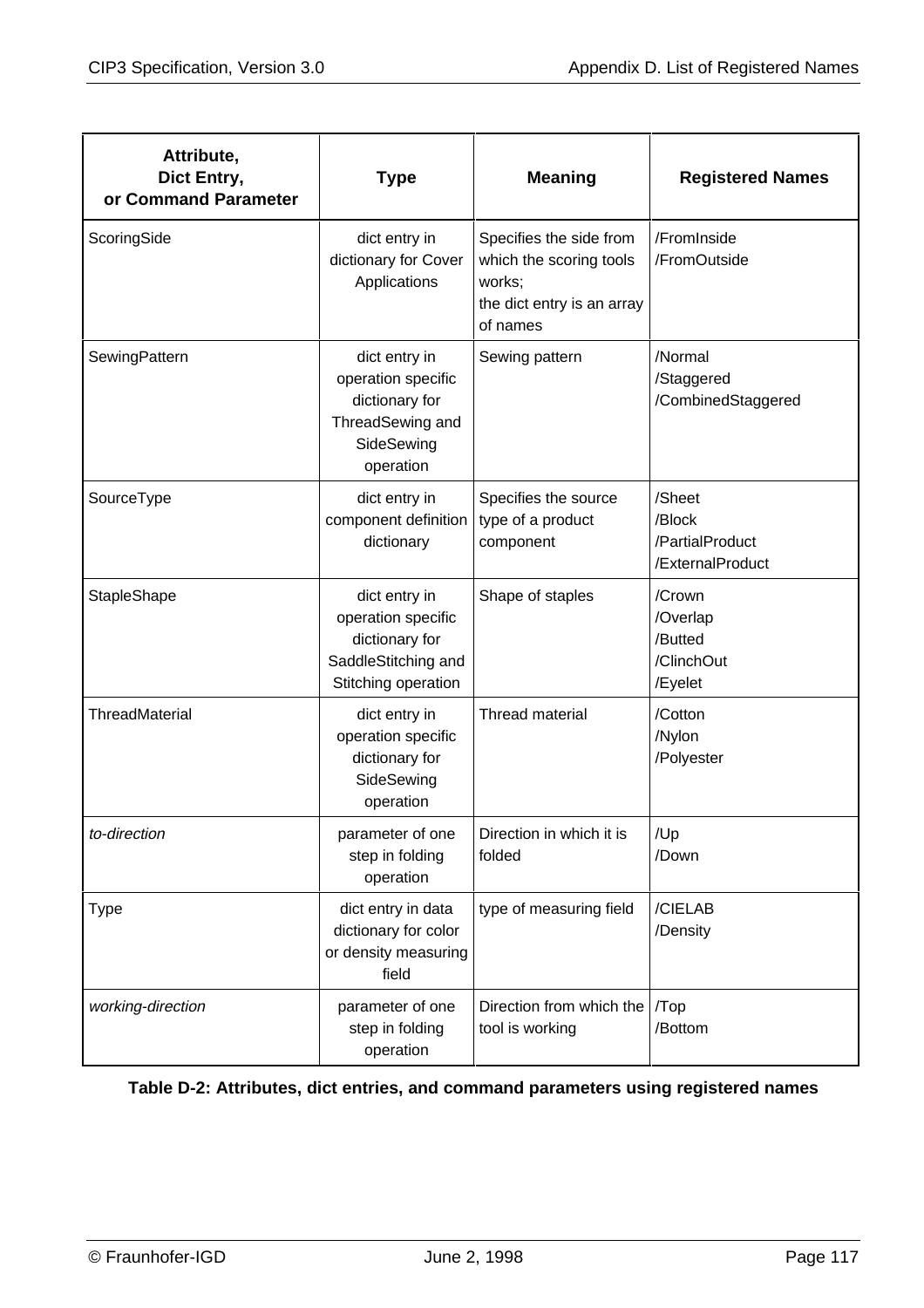# **Appendix E. List of Illustrations**

| <b>Illustration 1-1:</b> |                                                                         | 5   |
|--------------------------|-------------------------------------------------------------------------|-----|
| Illustration 2-1:        |                                                                         | 6   |
| <b>Illustration 2-1:</b> | Example of the hierarchical structure of a sheet within a CIP3 PPF file | 7   |
| Illustration 3-1:        |                                                                         | 11  |
| Illustration 3-2:        |                                                                         | 16  |
| Illustration 3-3:        |                                                                         | 22  |
| Illustration 3-4:        |                                                                         | 24  |
| Illustration 3-5:        |                                                                         | 30  |
| Illustration 3-6:        |                                                                         | 32  |
| Illustration 3-7:        |                                                                         | 34  |
| Illustration 3-8:        |                                                                         |     |
| Illustration 3-9:        | Parameters and coordinate system used for thread sewing                 | 39  |
| Illustration 3-10:       |                                                                         | 41  |
| Illustration 3-11:       | Parameters and coordinate system used for saddle stitching              | 42  |
| Illustration 3-12:       |                                                                         | 45  |
| Illustration 3-13:       |                                                                         | 47  |
| Illustration 3-14:       | Parameters and coordinate system used for end sheet gluing              | 50  |
| Illustration 3-15:       |                                                                         | 53  |
| Illustration 3-16:       |                                                                         | 54  |
| Illustration 3-17:       |                                                                         |     |
| Illustration 3-18:       |                                                                         |     |
| Illustration 3-19:       |                                                                         | 60  |
| Illustration 3-20:       |                                                                         |     |
| Illustration 3-21:       |                                                                         |     |
| Illustration 3-22:       |                                                                         |     |
| Illustration 3-23:       |                                                                         | -76 |
| Illustration 3-24:       |                                                                         | 80  |
| Illustration 3-25:       |                                                                         | 81  |
| Illustration 3-26:       |                                                                         | 91  |
| Illustration 3-27:       |                                                                         | 92  |
| Illustration 3-28:       |                                                                         | 94  |
| Illustration 3-29:       |                                                                         | 96  |
| Illustration 3-30:       |                                                                         | 97  |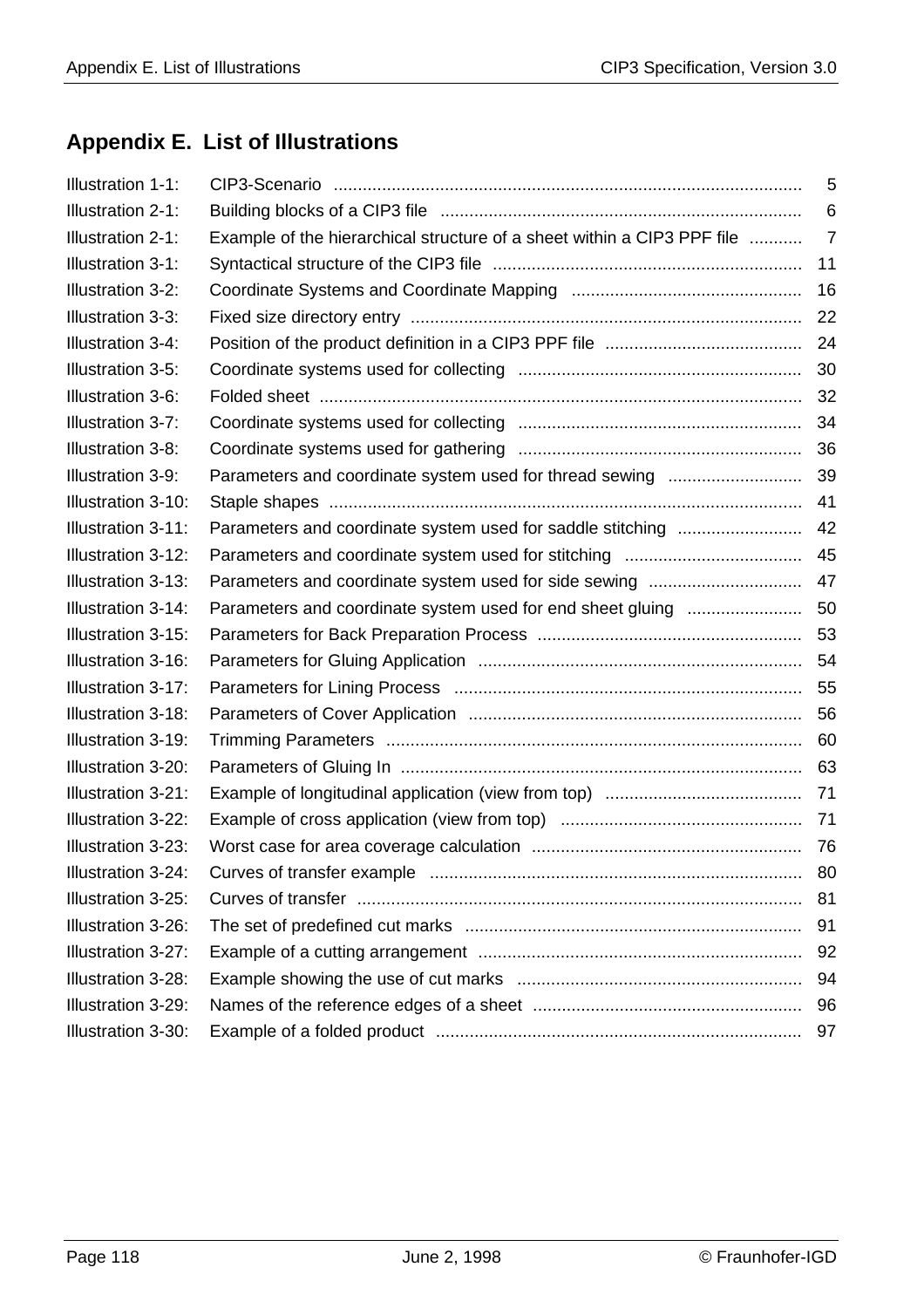# **Appendix F. List of Tables**

| Table 3-1:        |                                                                        | 12 |
|-------------------|------------------------------------------------------------------------|----|
| Table 3-2:        |                                                                        | 17 |
| Table 3-3:        |                                                                        | 18 |
| Table 3-4:        |                                                                        | 19 |
| Table 3-5:        |                                                                        | 22 |
| Table 3-6:        |                                                                        | 25 |
| <b>Table 3-7:</b> |                                                                        | 26 |
| Table 3-8:        |                                                                        | 26 |
| <b>Table 3-9:</b> |                                                                        | 31 |
| Table 3-10:       |                                                                        | 33 |
| Table 3-11:       |                                                                        | 34 |
| Table 3-12:       |                                                                        | 36 |
| Table 3-13:       |                                                                        | 38 |
| Table 3-14:       |                                                                        | 39 |
| Table 3-15:       |                                                                        | 41 |
| Table 3-16:       |                                                                        | 42 |
| Table 3-17:       |                                                                        | 44 |
| Table 3-18:       |                                                                        | 44 |
| Table 3-19:       |                                                                        | 47 |
| Table 3-20:       |                                                                        | 47 |
| Table 3-21:       | Component specific dictionary for Collecting operation (for book block | 49 |
| Table 3-22:       | Component specific dictionary for EndSheetGluing operation (for front  | 49 |
| Table 3-23:       |                                                                        | 52 |
| Table 3-24:       | Component specific dictionary for AdhesiveBinding operation            | 53 |
| Table 3-25:       |                                                                        | 53 |
| Table 3-26:       |                                                                        | 54 |
| Table 3-27:       |                                                                        | 55 |
| Table 3-28:       |                                                                        | 56 |
| Table 3-29:       |                                                                        | 60 |
| Table 3-30:       |                                                                        | 60 |
| Table 3-31:       |                                                                        | 62 |
| Table 3-32:       |                                                                        | 62 |
| Table 3-33:       |                                                                        | 63 |
| Table 3-34:       |                                                                        | 65 |
| Table 3-35:       |                                                                        | 65 |
| Table 3-36:       |                                                                        | 69 |
| Table 3-37:       |                                                                        | 70 |
| Table 3-38:       |                                                                        | 70 |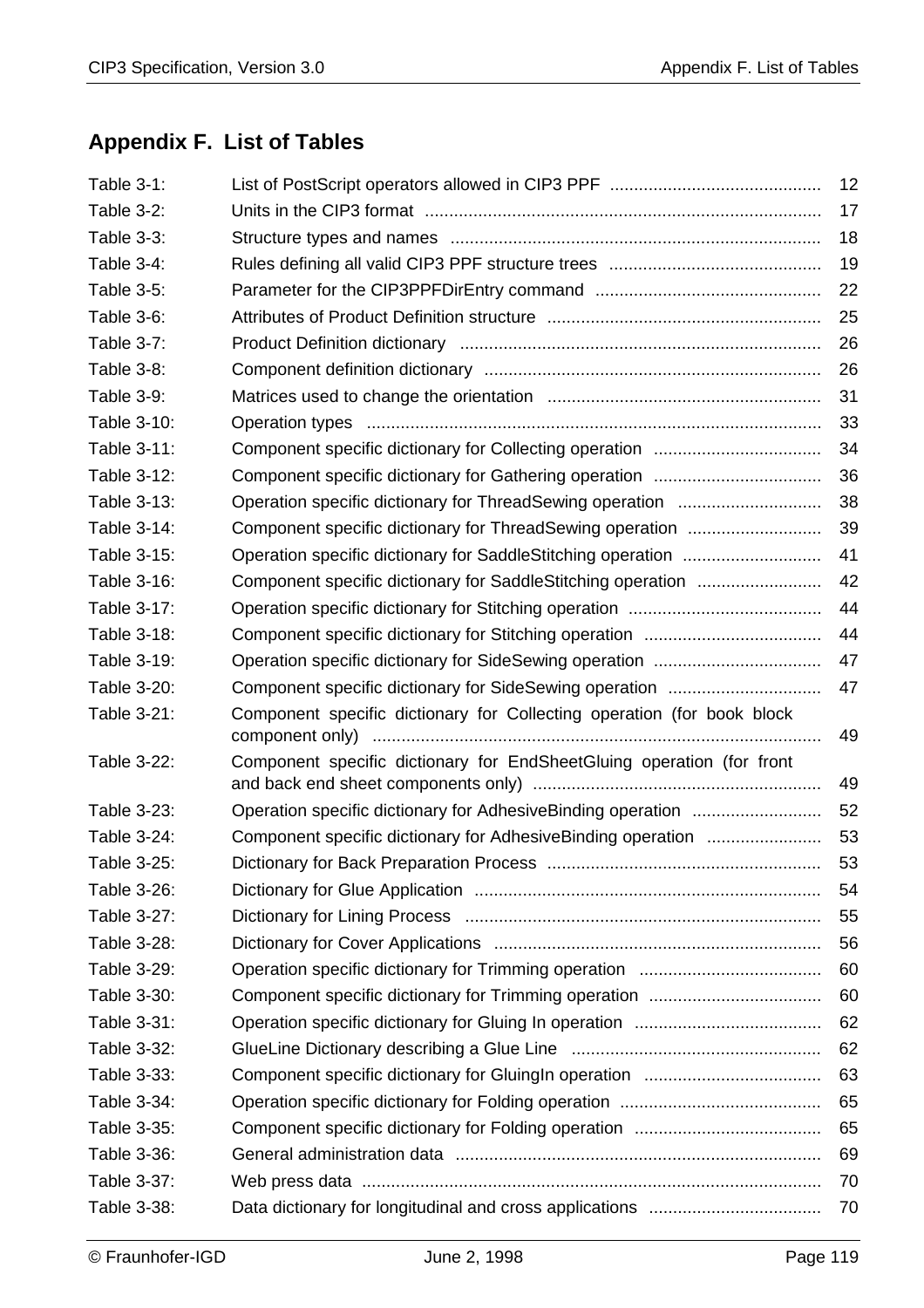| Table 3-39: |                                                                          | 73 |
|-------------|--------------------------------------------------------------------------|----|
| Table 3-40: |                                                                          |    |
| Table 3-41: |                                                                          | 79 |
| Table 3-42: |                                                                          | 80 |
| Table 3-43: | Parameter for the CIP3SetRegisterMarkSeparations command  82             |    |
| Table 3-44: |                                                                          |    |
| Table 3-45: |                                                                          |    |
| Table 3-46: |                                                                          |    |
| Table 3-47: |                                                                          |    |
| Table 3-48: |                                                                          |    |
| Table 3-49: |                                                                          |    |
| Table 3-50: |                                                                          |    |
| Table 3-51: |                                                                          | 91 |
| Table 3-52: |                                                                          |    |
| Table 3-53: |                                                                          |    |
| Table 3-54: | Description of an operation for cutting, grooving, perforating or liming | 96 |
| Table 3-55: |                                                                          |    |
| Table 3-56: |                                                                          |    |
| Table D-1:  |                                                                          |    |
| Table D-2:  | Attributes, dict entries, and command parameters using registered names  |    |
|             |                                                                          |    |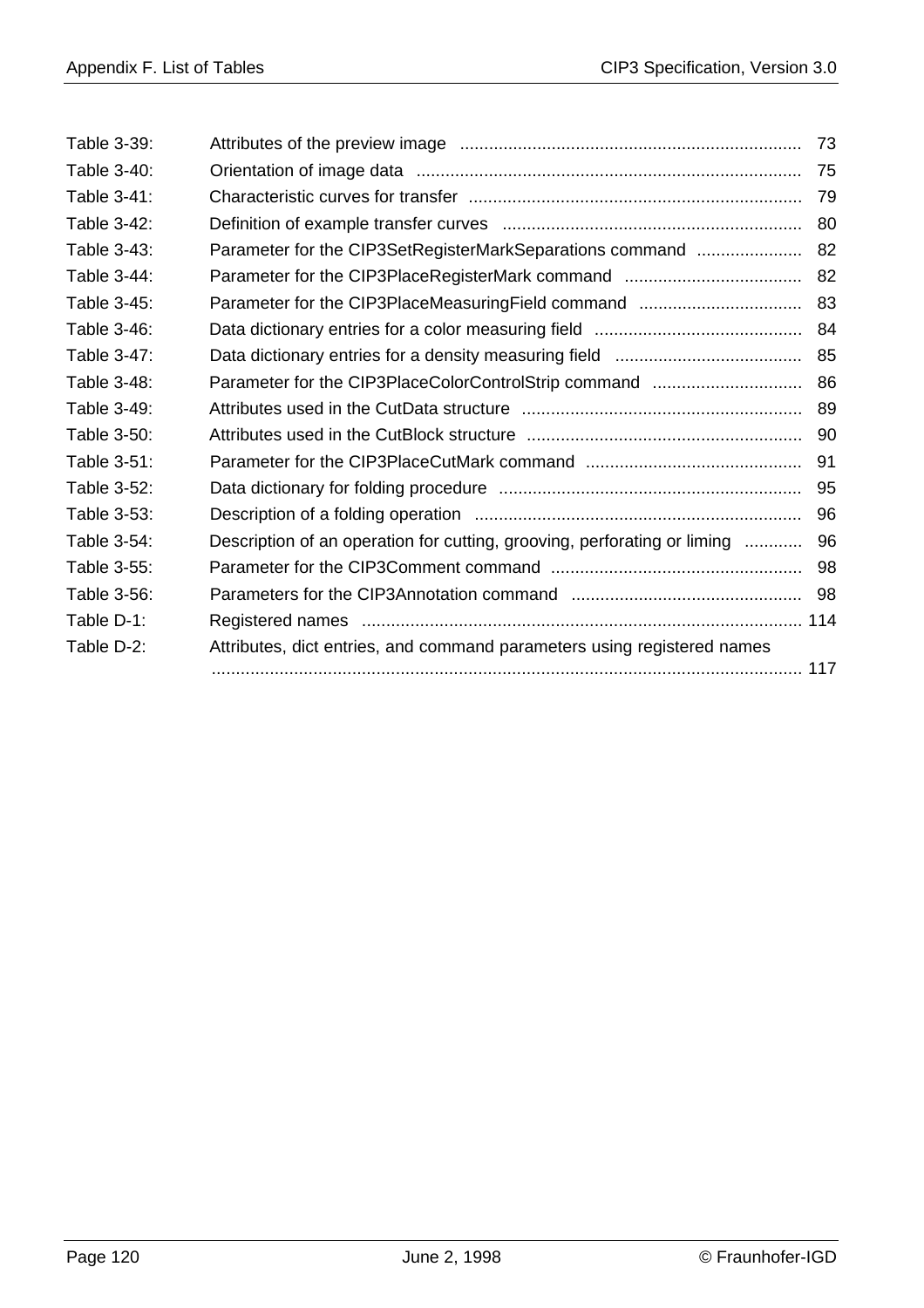# **Appendix G. List of Examples**

| Example 3-1:  |                                                                 | 12  |
|---------------|-----------------------------------------------------------------|-----|
| Example 3-2:  |                                                                 | 12  |
| Example 3-3:  |                                                                 | 13  |
| Example 3-4:  |                                                                 | 13  |
| Example 3-5:  |                                                                 | 13  |
| Example 3-6:  |                                                                 | 14  |
| Example 3-7:  |                                                                 | 14  |
| Example 3-8:  |                                                                 | 15  |
| Example 3-9:  |                                                                 | 20  |
| Example 3-10: | PPF Directory of a CIP3 PPF Describing a Brochure with 48 Pages | 23  |
| Example 3-11: |                                                                 | 25  |
| Example 3-12: |                                                                 | 28  |
| Example 3-13: |                                                                 | 29  |
| Example 3-14: |                                                                 | 35  |
| Example 3-15: |                                                                 | 37  |
| Example 3-16: |                                                                 | 40  |
| Example 3-17: |                                                                 | 43  |
| Example 3-18: |                                                                 | 46  |
| Example 3-19: |                                                                 | 48  |
| Example 3-20: |                                                                 | 50  |
| Example 3-21: |                                                                 | 57  |
| Example 3-22: |                                                                 | 61  |
| Example 3-23: |                                                                 | 64  |
| Example 3-24: |                                                                 | 66  |
| Example 3-25: |                                                                 | 71  |
| Example 3-26: |                                                                 | 74  |
| Example 3-27: |                                                                 | 74  |
| Example 3-28: |                                                                 | 80  |
| Example 3-29: |                                                                 | 82  |
| Example 3-30: |                                                                 | 84  |
| Example 3-31: |                                                                 | 85  |
| Example 3-32: |                                                                 | 86  |
| Example 3-33: |                                                                 | 92  |
| Example 3-34: |                                                                 | 94  |
| Example 3-35: |                                                                 | 97  |
| Example 3-36: |                                                                 | 98  |
| Example 3-37: |                                                                 | 99  |
| Example 3-38: |                                                                 | 100 |
| Example 3-39: |                                                                 | 107 |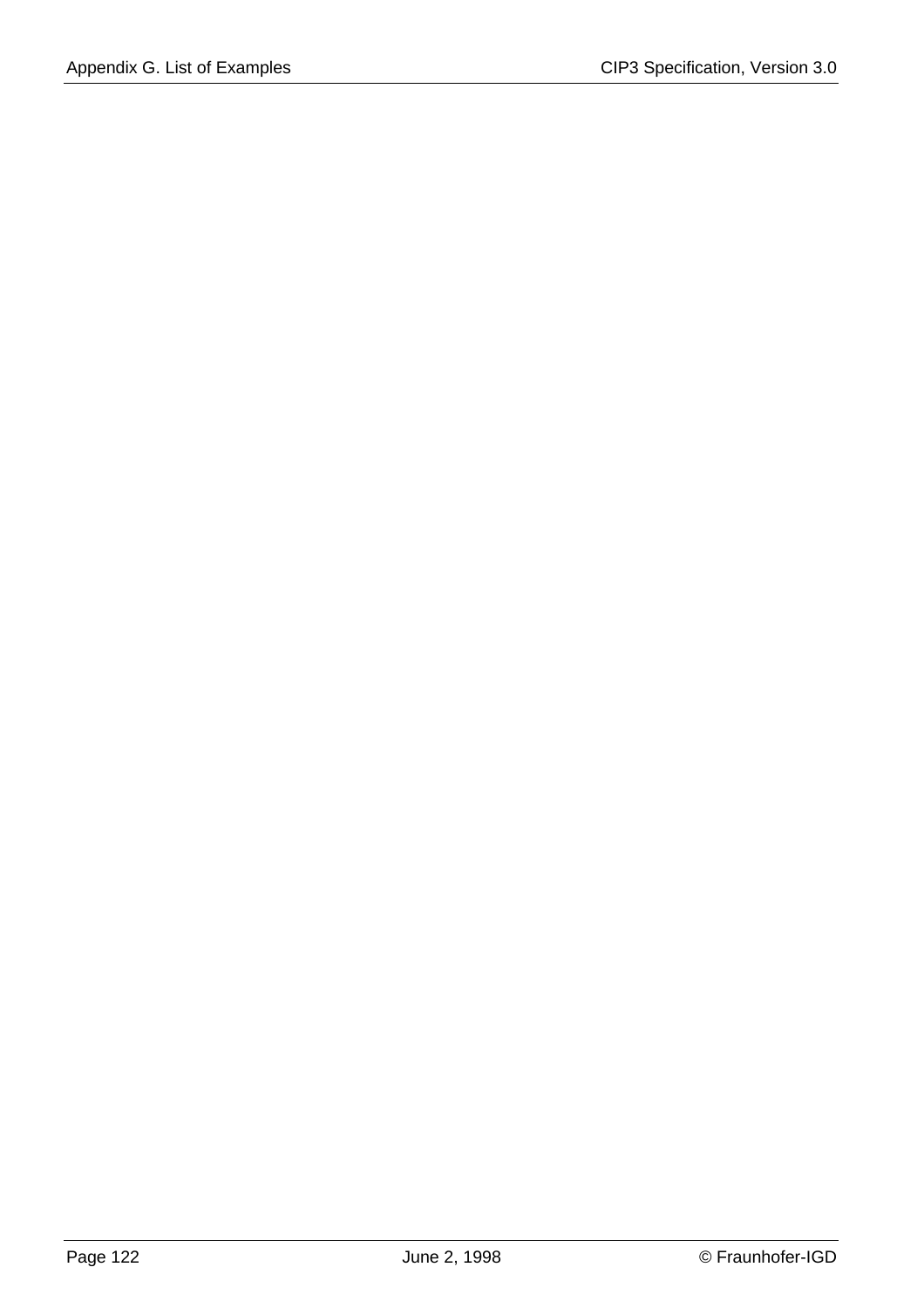### Appendix H. Index of Key Words and Comments

 $\overline{\mathbf{A}}$ 

 $\mathbf C$ 

 $\overline{B}$ 

|          | 73  |
|----------|-----|
| $CIE-a*$ | 84  |
|          |     |
| $CIF-I*$ | 84  |
|          | 84  |
|          | 67  |
|          | -70 |
|          | 70  |
|          | 67  |
|          | 67  |
|          |     |
|          | 67  |
|          | -70 |
|          | 68  |
|          |     |
|          | 68  |
|          | 68  |
|          | 68  |
|          | 67  |
|          | 67  |
|          | 70  |
|          | 67  |
|          | 67  |
|          | 68  |
|          | 70  |
|          | 69  |
|          | 68  |
|          | 68  |
|          | 70  |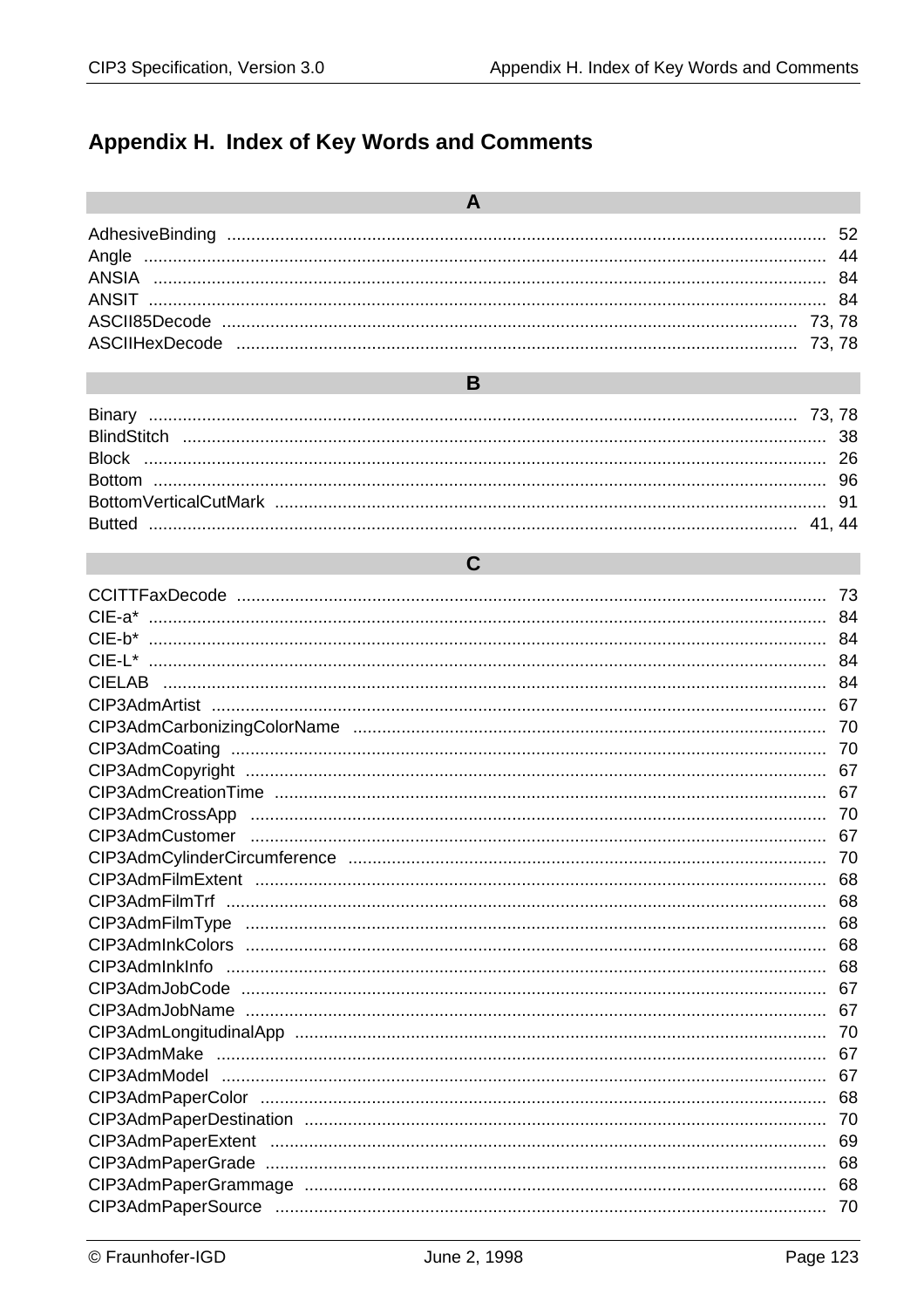| 68  |
|-----|
|     |
|     |
|     |
|     |
|     |
|     |
|     |
|     |
|     |
|     |
| 67  |
|     |
|     |
|     |
|     |
|     |
|     |
|     |
|     |
|     |
|     |
|     |
|     |
| -23 |
|     |
|     |
| 24  |
|     |
|     |
|     |
|     |
| 90  |
|     |
|     |
|     |
|     |
|     |
|     |
|     |
|     |
|     |
|     |
|     |
|     |
|     |
|     |
|     |
|     |
|     |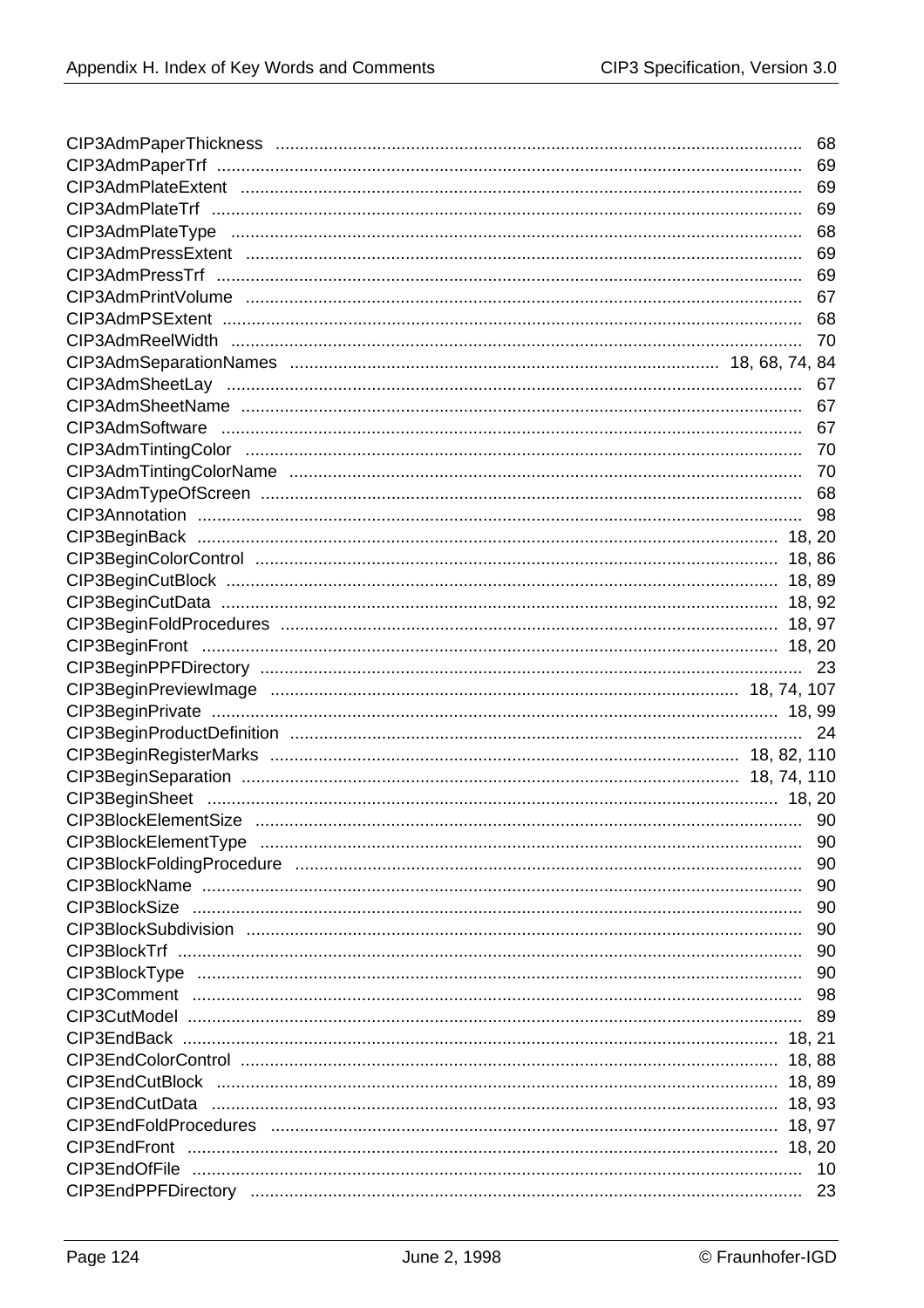|  | 26  |
|--|-----|
|  |     |
|  |     |
|  |     |
|  |     |
|  |     |
|  |     |
|  |     |
|  | -79 |
|  |     |
|  | 17  |
|  |     |
|  |     |
|  |     |
|  |     |
|  |     |
|  |     |
|  |     |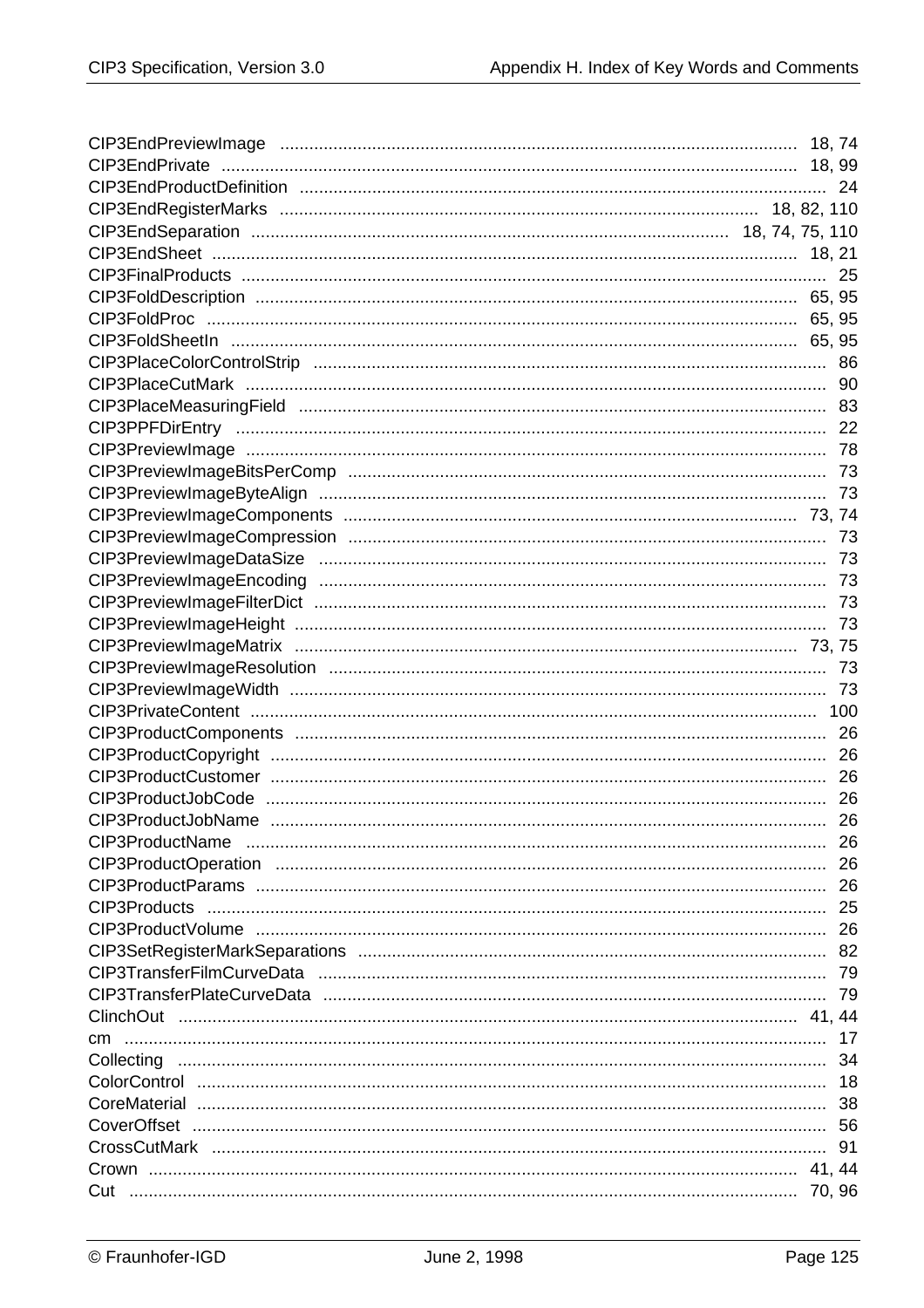| <b>CutBlock</b> |  |
|-----------------|--|
|                 |  |
|                 |  |

| n                                                                                                                                                                                                                                                                                                                                                                                                                                                        |     |
|----------------------------------------------------------------------------------------------------------------------------------------------------------------------------------------------------------------------------------------------------------------------------------------------------------------------------------------------------------------------------------------------------------------------------------------------------------|-----|
| D50                                                                                                                                                                                                                                                                                                                                                                                                                                                      |     |
| $\begin{minipage}{0.5\textwidth} \begin{tabular}{ l l l } \hline \multicolumn{1}{ l l l } \hline \multicolumn{1}{ l l } \hline \multicolumn{1}{ l l } \hline \multicolumn{1}{ l } \hline \multicolumn{1}{ l } \hline \multicolumn{1}{ l } \hline \multicolumn{1}{ l } \hline \multicolumn{1}{ l } \hline \multicolumn{1}{ l } \hline \multicolumn{1}{ l } \hline \multicolumn{1}{ l } \hline \multicolumn{1}{ l } \hline \multicolumn{1}{ l } \h$<br>D65 | 84  |
|                                                                                                                                                                                                                                                                                                                                                                                                                                                          | 73  |
|                                                                                                                                                                                                                                                                                                                                                                                                                                                          | 85  |
|                                                                                                                                                                                                                                                                                                                                                                                                                                                          | 85  |
|                                                                                                                                                                                                                                                                                                                                                                                                                                                          | 85  |
|                                                                                                                                                                                                                                                                                                                                                                                                                                                          |     |
|                                                                                                                                                                                                                                                                                                                                                                                                                                                          |     |
|                                                                                                                                                                                                                                                                                                                                                                                                                                                          | 85  |
|                                                                                                                                                                                                                                                                                                                                                                                                                                                          | 85  |
|                                                                                                                                                                                                                                                                                                                                                                                                                                                          | 84  |
|                                                                                                                                                                                                                                                                                                                                                                                                                                                          |     |
|                                                                                                                                                                                                                                                                                                                                                                                                                                                          | 85  |
|                                                                                                                                                                                                                                                                                                                                                                                                                                                          | -96 |

| Evelet |  |
|--------|--|

 $\mathsf F$ 

E

| Function |  |
|----------|--|

G

| Gathering |    |
|-----------|----|
|           | 70 |
|           |    |
|           |    |
|           | 38 |
|           | 62 |
|           | 62 |
| GlueType  | 62 |
|           | 62 |
|           | 62 |
|           | 54 |
| Groove    | 96 |
|           |    |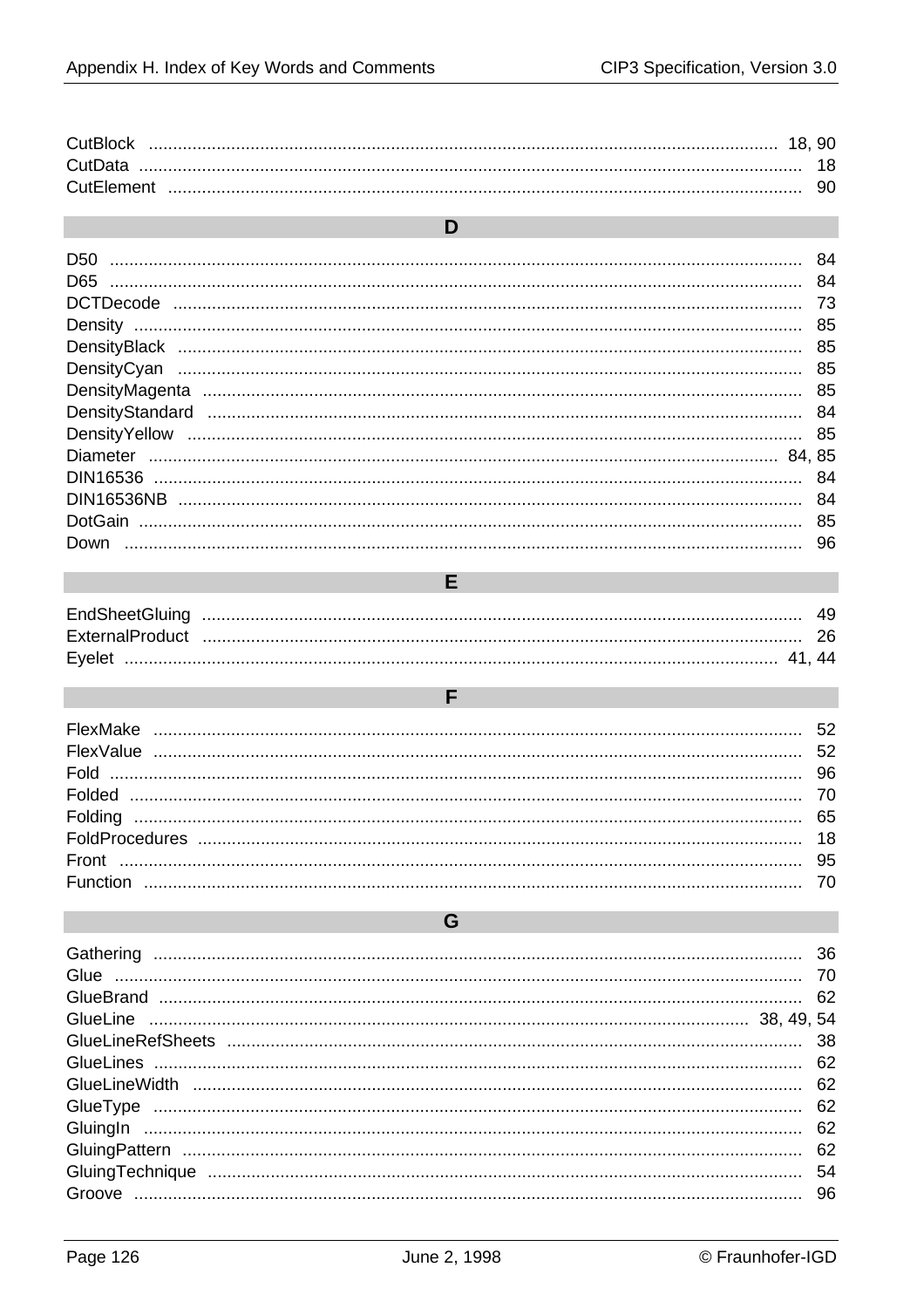| н                            |                                  |
|------------------------------|----------------------------------|
|                              | 60                               |
| T                            |                                  |
| inch                         | 17                               |
| L                            |                                  |
|                              | 91<br>84<br>96                   |
|                              | 55<br>55                         |
|                              | 91                               |
|                              |                                  |
| M                            |                                  |
|                              |                                  |
| N                            |                                  |
| 41, 44                       | 53                               |
| O                            |                                  |
| Observer<br>Offset<br>41, 44 | 84                               |
| P                            |                                  |
| point                        | 26<br>84<br>17<br>18<br>18<br>52 |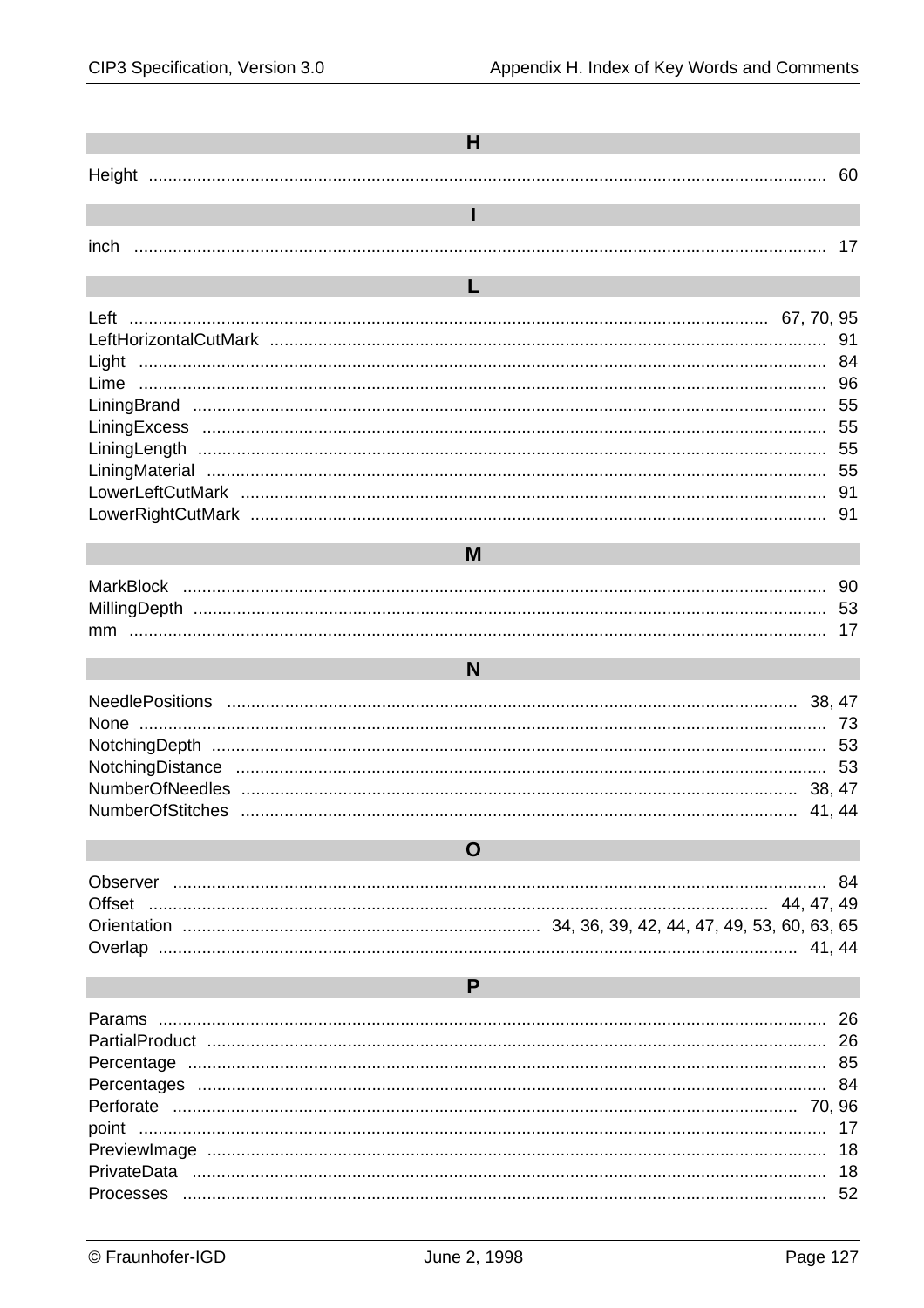| and the state of the state of the state of the state of the state of the state of the state of the state of th |  |
|----------------------------------------------------------------------------------------------------------------|--|
|                                                                                                                |  |
|                                                                                                                |  |
|                                                                                                                |  |
|                                                                                                                |  |
|                                                                                                                |  |
|                                                                                                                |  |
|                                                                                                                |  |

| <b>STATE</b> |  |
|--------------|--|
|              |  |

|         | 41    |
|---------|-------|
|         | 62    |
|         | 90    |
|         | 56    |
|         | 56    |
|         |       |
|         |       |
|         |       |
|         |       |
|         |       |
| Setup   |       |
|         | 38.47 |
|         |       |
|         |       |
|         | 47    |
|         |       |
|         |       |
|         |       |
|         |       |
|         |       |
|         |       |
|         |       |
|         |       |
|         | 44    |
|         |       |
| 41.     | 44    |
| Surface | 18.   |